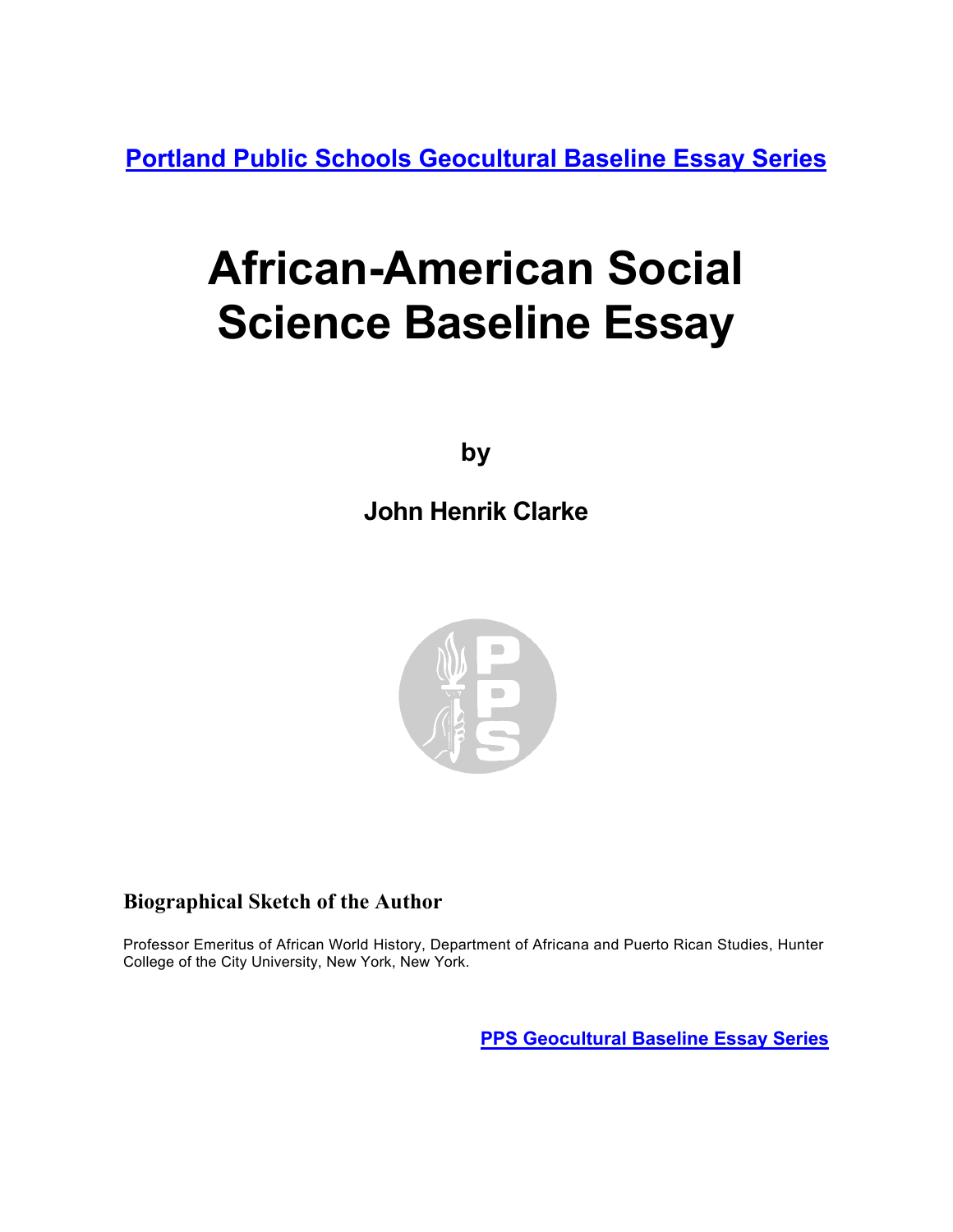### **CONTENTS**

<span id="page-1-0"></span>

| Contents |
|----------|
|----------|

| THE ANTECEDENTS OF AFRICAN-AMERICANS IN THE ANCIENT WORLD14                |  |
|----------------------------------------------------------------------------|--|
| AFRICAN ANCIENT WORLD: THE SOUTHERN AFRICAN CIVILIZATION IN THE ORIGINS OF |  |
|                                                                            |  |
|                                                                            |  |
|                                                                            |  |
|                                                                            |  |
|                                                                            |  |
|                                                                            |  |
|                                                                            |  |
|                                                                            |  |
|                                                                            |  |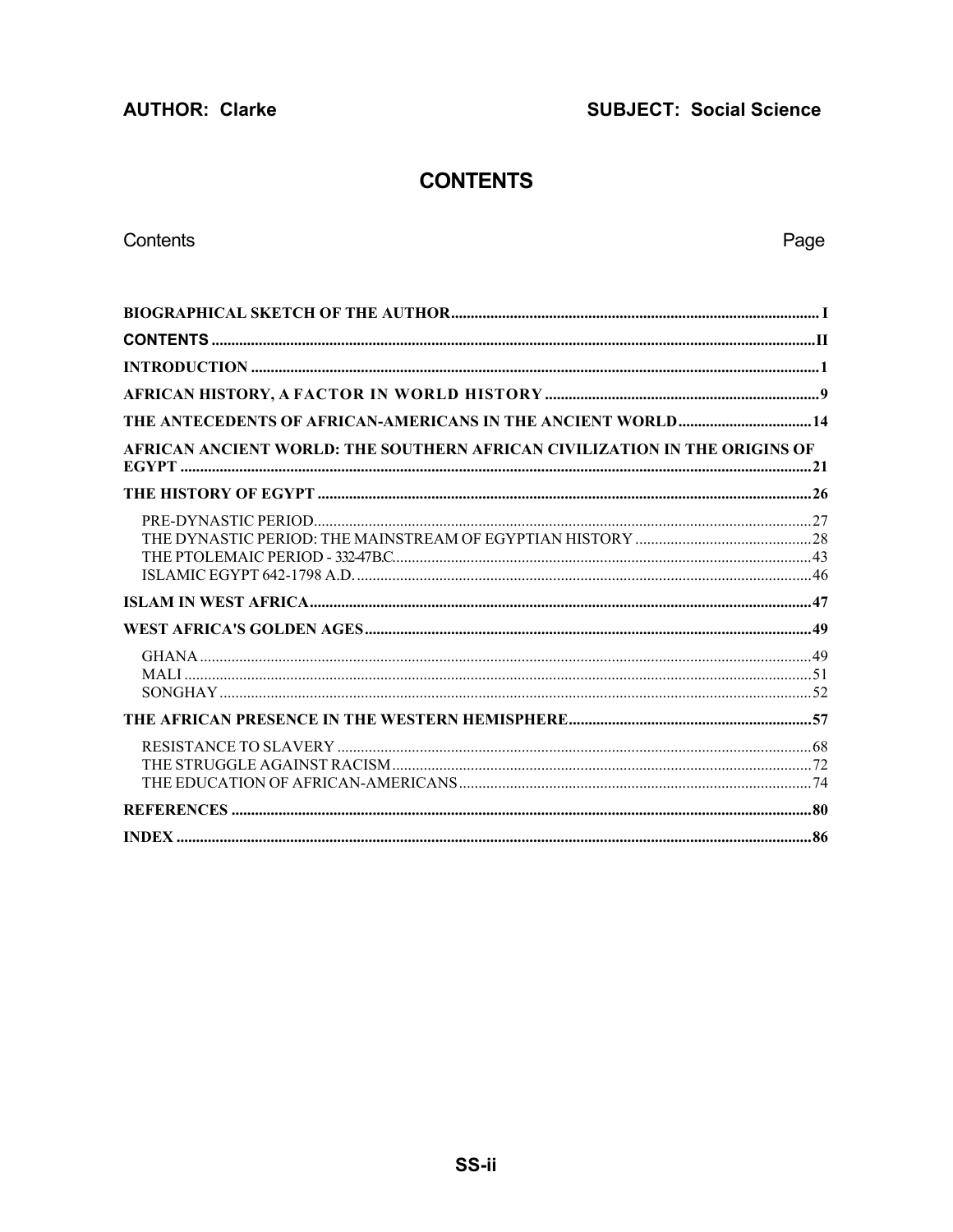### **INTRODUCTION**

<span id="page-2-0"></span>Africa and its people are the most written about and the least understood of all of the world's people. This condition started in the fifteenth and the sixteenth centuries with the beginning of the slave trade and the colonialism system. The Europeans not only colonized most of the world, but also began to colonize information about the world and its people. I n order to do this, they had to forget, or pretend to forget, all they had previously known about the Africans. They were not meeting them for the first time; there had been another meeting during the Greek and Roman times. At that time the Africans and Europeans complemented each other.

The people and the cultures of what is known as Africa are older than the word Africa. According to most records we know about, old and new, Africans are the oldest people on the face of the earth. The people now called Africans not only influenced the Greeks and the Romans, but they also influenced the early world before there was a place called Europe.<sup>1</sup>

When the early Europeans first met Africans, at the crossroads of history, it was a respectful meeting and the Africans were not slaves. Their nations were old before Europe was born. $^2$  I n this period in history what was to be later known as "Africa" was an unknown place to the people who would someday be called "Europeans." Only the people of a few of the Mediterranean Islands and some states of the areas which later became Greek and Roman States knew about parts of North Africa, the land of mystery. After the rise and decline of Greek civilization and the Roman destruction of the City of

**SS-1**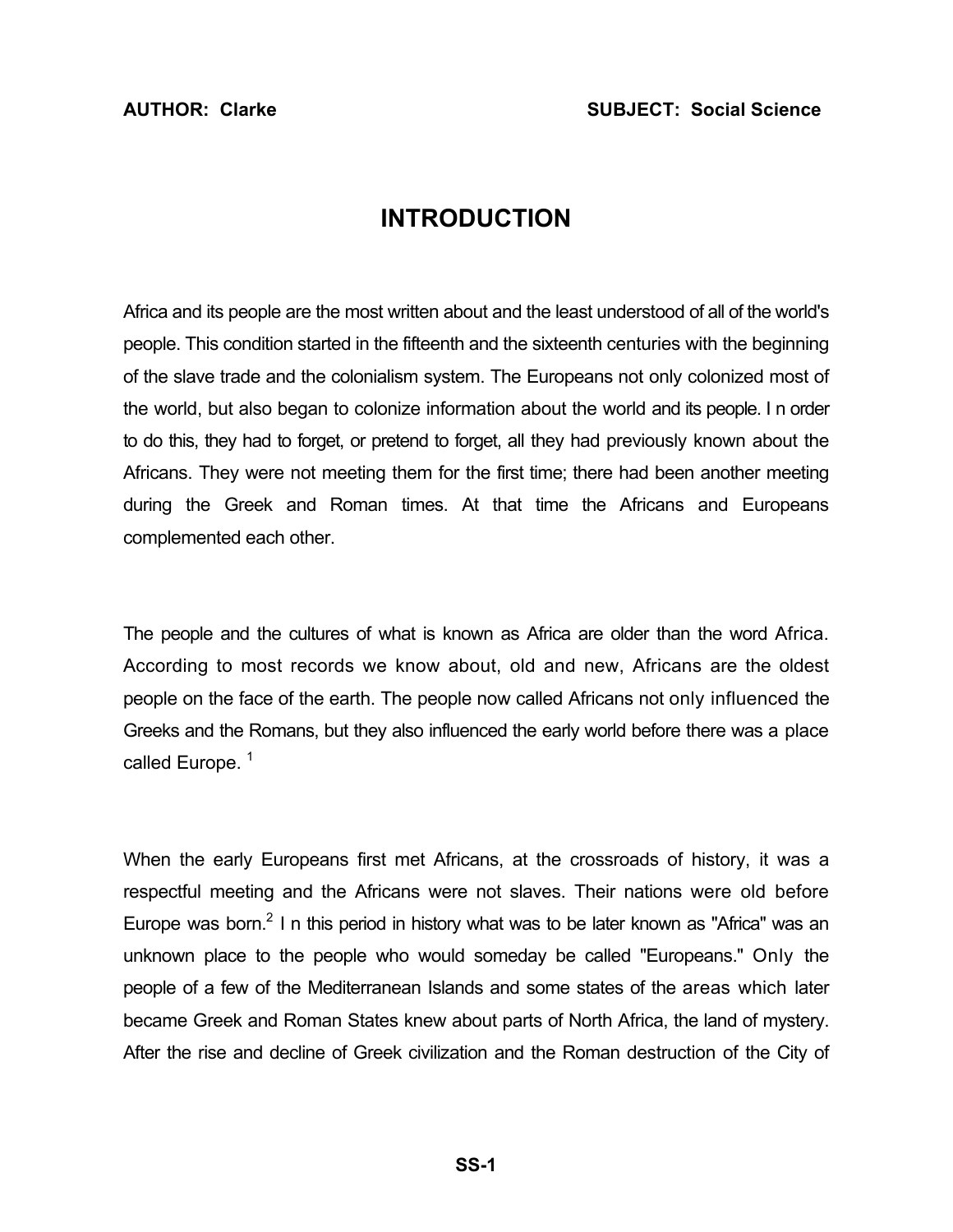Carthage, they made the conquered territories into a province which they called, "Africa," a word derived from "afri," and the name of a group of people about whom little is known. At first the word applied only to the Roman colonies in North Africa. There was a time when all dark-skinned people were called Ethiopians, for the Greeks referred to Africa as "the land of the burnt-face people."<sup>3</sup>

If Africa, in general, is a man-made mystery, Egypt, in particular, is a bigger one. There has long been an attempt on the part of some European "scholars" to deny that Egypt was a part of Africa. To do this they had to ignore the great masterpieces on Egyptian history written by European writers, such as Gerald Massey's **Ancient Egypt: Light of The World,** Volumes One and Two, and a whole school of European thought that placed Egypt in proper focus in relationship to the rest of Africa.<sup>4</sup>

The distorters of African history also had to ignore the fact that the people of the ancient land, which would later be called Egypt, never called their country by that name. It was called TA-MERRY or KAMPT and sometimes KEMET or SAIS. The ancient Hebrews called it MIZRAIN. Later the Moslem Arabs used the same term but later discarded it. Both the Greeks and the Romans referred to the country as the "Pearl of the Nile." The Greeks gave it the simple name, AEGYPTCUS. Thus the word we know as Egypt is of Greek origin.<sup>5</sup>

Until recent times most Western scholars have been reluctant to call attention to the fact that the Nile River is four-thousand miles long. It starts in the South, in the heart of Africa, and flows to the North. It was the world's first cultural highway. Thus, Egypt was a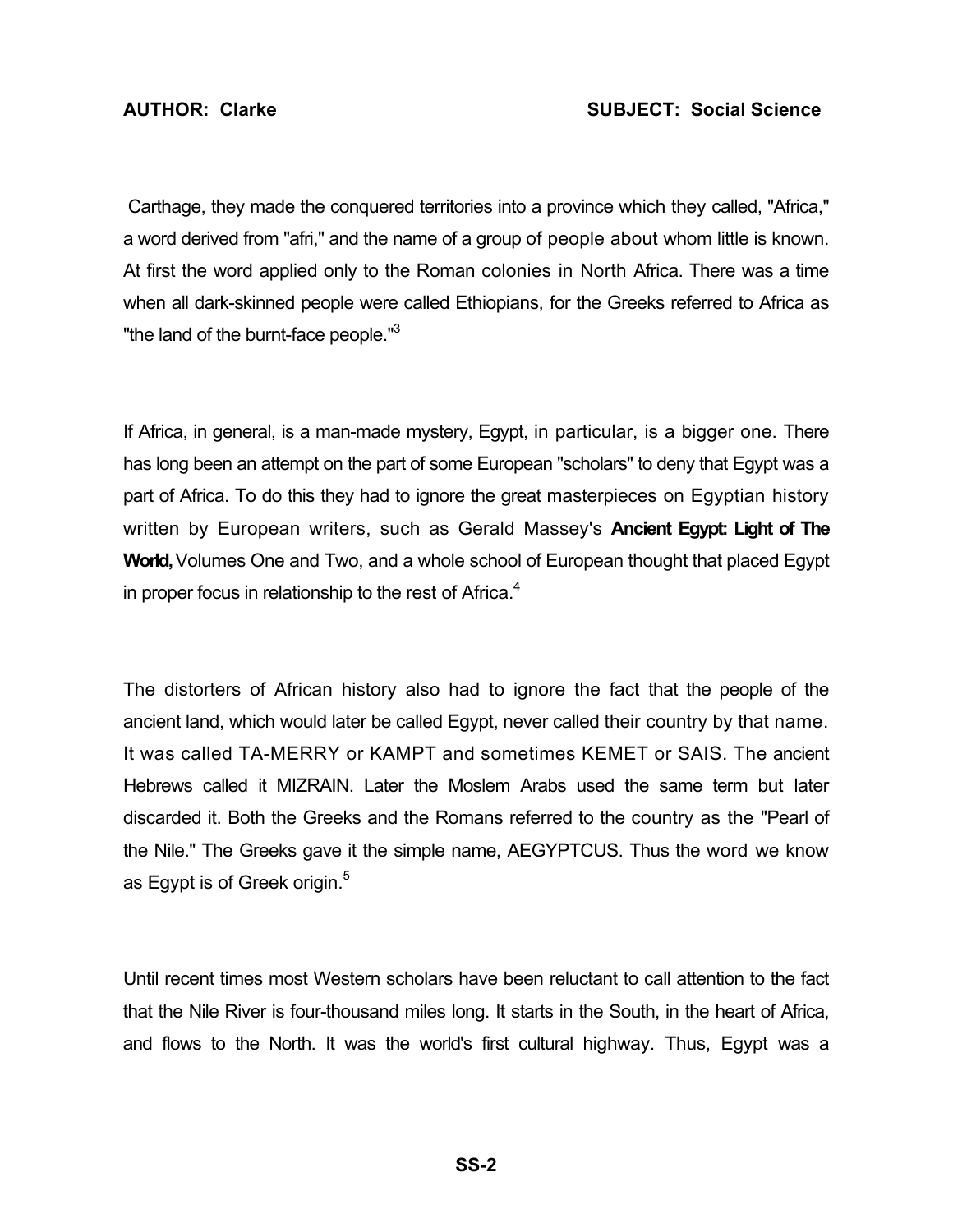composite of many African cultures. In his article, **The Lost Pharaohs of Nubia,** Professor Bruce Williams infers that the nations in the South could be older than Egypt.<sup>6</sup> This information is not new. When rebel European scholars were saying this one hundred years ago, and proving it, they were not taken seriously.

It is unfortunate that so much of the history of Africa has been written by conquerors, foreigners, missionaries, and adventurers. The Egyptians left the best record of their history written by local writers. It was not until near the end of the eighteenth century when a few European scholars learned to decipher their writing that this was understood.

The Greek traveler, Herodotus, was in Africa about 450 B.C. His eyewitness account is still a revelation. He witnessed African civilization in decline, partly in ruins, after many invasions. However, he could still see the indications of the greatness that it had been.<sup>?</sup> In this period in history, the Nile Valley civilization of Africa had already brought forth two "Golden Ages" of achievement and had left its mark for all the world to see.

Invasions from Western Asia (now called the Middle-East) had reduced this once great land to ruin and sadness. One invader after the other would rule this land for the next twothousand years. Egypt's place in world history is still being debated, mainly because a large number of Western scholars do not want to accept the fact that this was a nation and that its great achievements in history was the collective achievement of an African people.

**SS-3**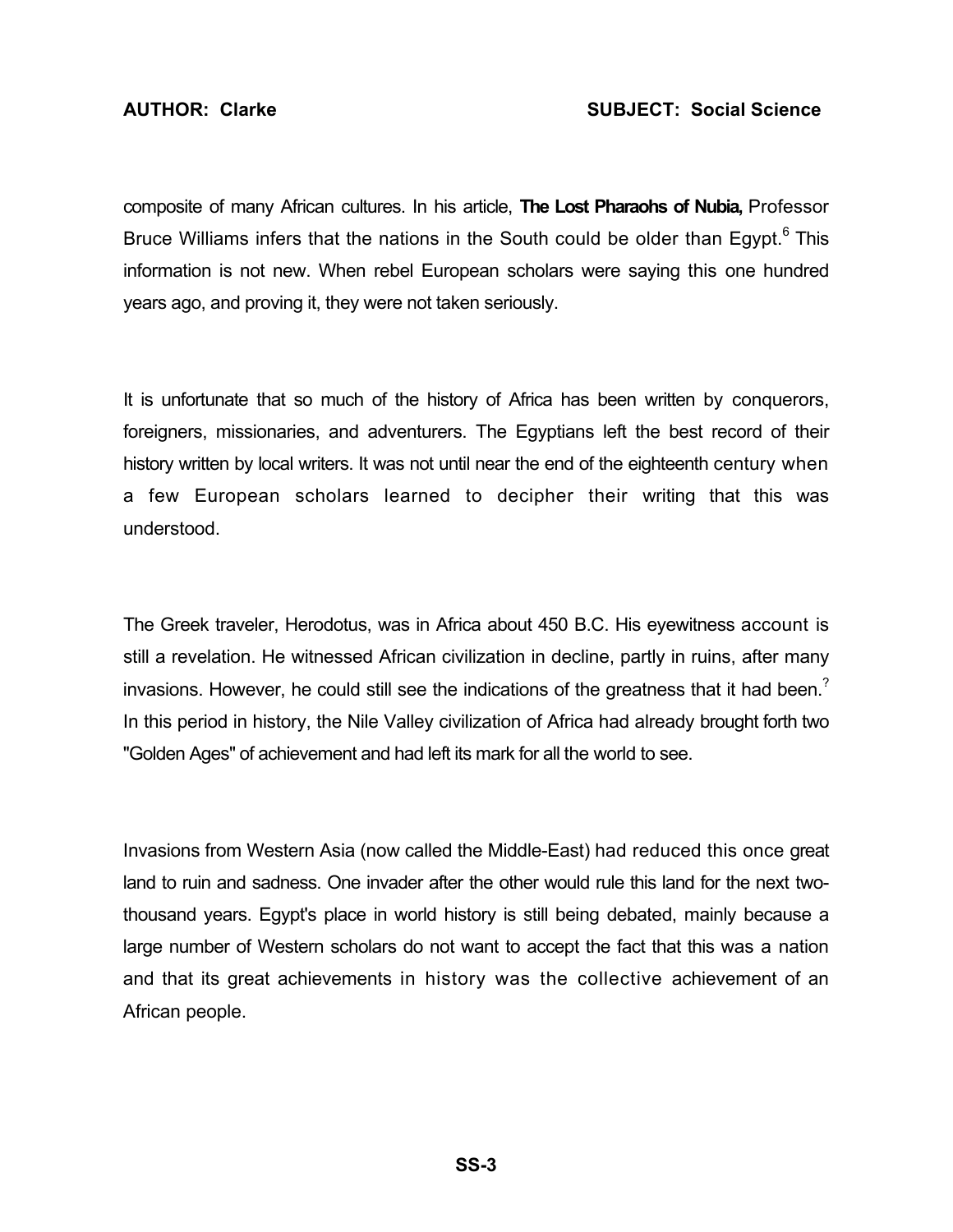Slavery and colonialism strained, but did not completely break, the cultural umbilical cord between the Africans in Africa and those who, by forced migration, now live in what is called the western world. A small group of African-Americans and Caribbean writers, teachers and preachers, collectively developed the basis of what would be an Africanconsciousness movement over one-hundred years ago. Their concern was with Africa, in general, Egypt and Ethiopia, and what we now call the Nile Valley.

In the years before emancipation of slaves in the United States and in the Caribbean Islands, these "free" blacks had barely mastered their conqueror's language, however; in spite of the lack of formal training, their first writing reflected a concern for Africa as their homeland. The great African-American scholar, W. E. B. DuBois, describes the situation in this manner:

> From the fifteenth through the seventeenth centuries, the Africans imported to America regarded themselves as temporary settlers destined to return eventually to Africa. Their increasing revolts against the slave system which culminated in the eighteenth century, showed a feeling of close kinship to the motherland and even well into the nineteenth century they called their organizations "African" as witness the "African Unions" of New York and Newport, and the African Churches of Philadelphia and New York. In the West Indies and South America there was even closer indication of feeling of kinship with Africa and the East. $^8$

In approaching this subject, preference is given to writers of African descent who are generally neglected. African scholars are the final authority on Africa. The writings of W. E. B. DuBois, George Washington Williams, Drusilla Dungee Houston, Carter G.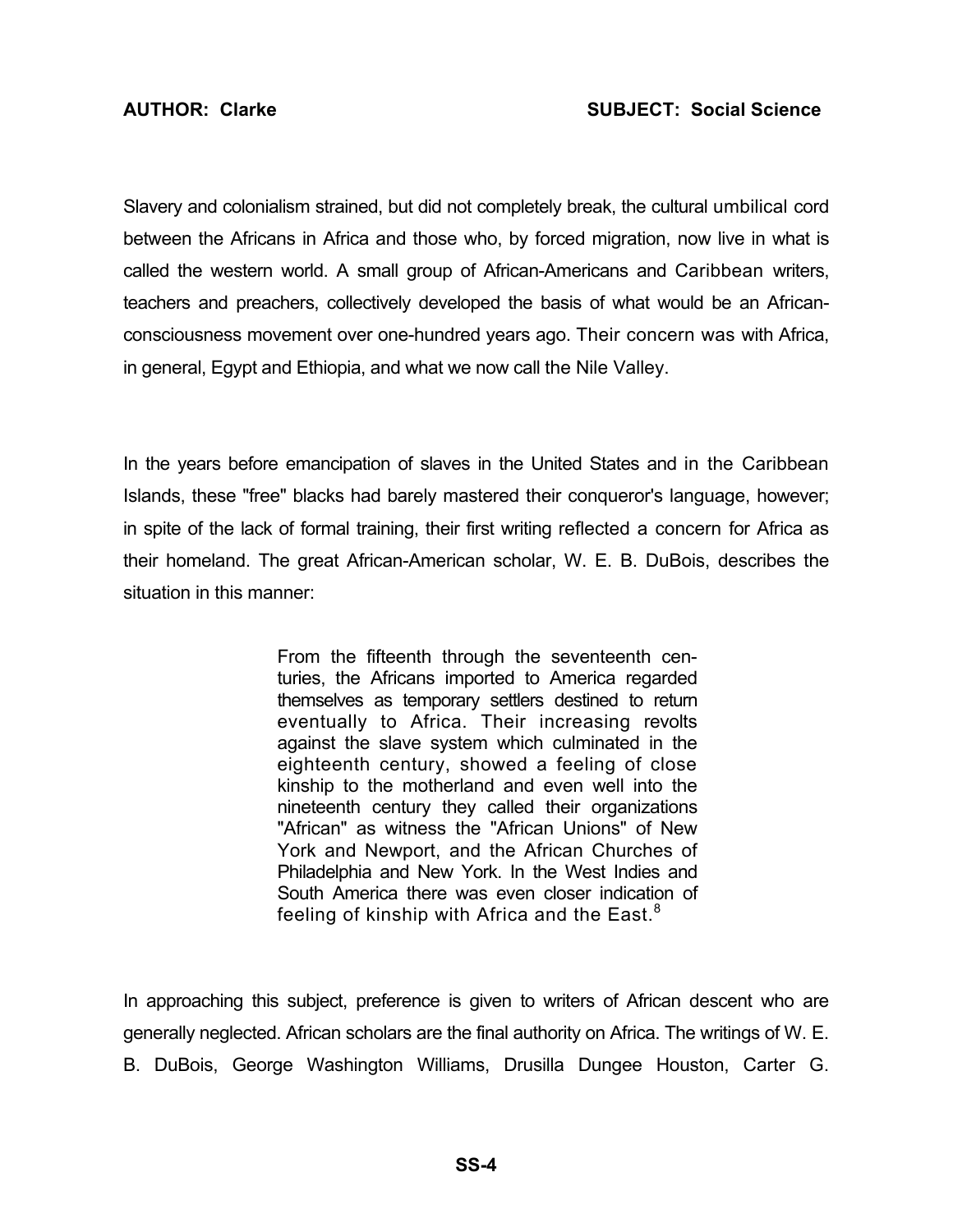Woodson, Willis N. Huggins, and John G. Jackson are given major consideration. I have also read the manuscripts of some of the unpublished books of Charles C. Seifert, especially manuscripts of his last completed book, **Who Are The Ethiopians?**  Among Caribbean scholars, like Charles C. Seifert, J. A. Rogers (from Jamaica) is the best known and the most prolific. Over fifty years of his life was devoted to documenting the role of African personalities in world history. His two-volume work, **World's Great Men of Color,** is a pioneer study in the field.

Among the present day scholars writing about African history, culture and politics, Yosef ben-Jochannan's books are the most challenging. He belongs to the main cultural branch of the African world, having been born in Ethiopia, Africa, and he grew to early manhood in the Caribbean Islands and has lived in the African-American community of the United States for over twenty years. His major books on African history are: **Black Man of the Nile** (1979), **Africa: Mother of Western Civilization** (1976), and **The African Origins of Major Western Religions**(1970).

The southern African origins of Egypt and the importance of the Twenty-Fifth Dynasty have been referred to by a large number of writers, both African and European. Charles C. Seifert calls attention to this in his manuscript, **Who Are the Ethiopians?** He says:

> Its fame reached Europe long before the Christian epoch. In his "Historical Research," Arnold Heeren (1760-1842) wrote the following about the Ethiopians: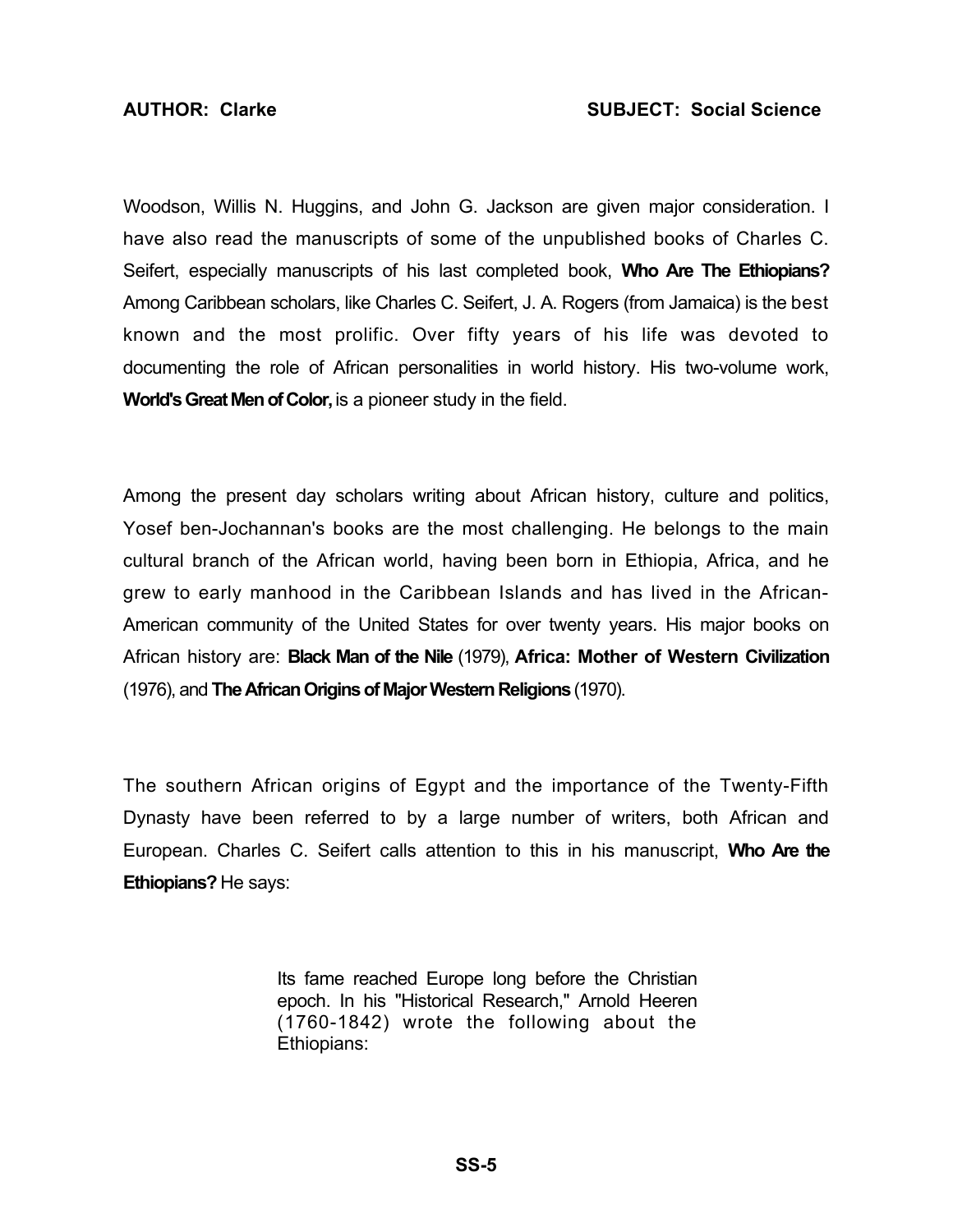#### **AUTHOR: Clarke SUBJECT: Social Science**

Except the Egyptians, there is no other people in Africa with so many claims upon their attention as the Ethiopians, from the remotest times to the present one of the most celebrated and most mysterious of nations. In the earliest traditions of nearly all the most civilized nations of antiquity the name of this distant people is found. The annals of the Egyptians were full of them. The nations of inner Asia, on the Tigris and the Euphrates have interwoven the legends of Ethiopia with their own traditions of conquests and the wars of their heroes; and, at a period equally remote, they glimmer in Greek mythology.<sup>9</sup>

This description about the Ethiopians was only one of the many tributes given to the people of Ethiopia by many objective foreign scholars. There is also the great work of Count Volney, The Ruins of Empires, in which he describes the Ethiopians in the following glowing language:

> Those piles of ruins which you see in that narrow valley watered by the Nile are the ruins of opulent cities, the pride of the ancient kingdom of Ethiopia. These, a people now forgotten, discovered, while others were barbarians, the elements of the arts and the sciences. A race of men now rejected from society founded, from the study of the laws of nature, those civil and religious systems which still govern the universe.

> The survival of the kingdom of Ethiopia in Africa is a source of great inspiration to the African continent. This survival has cost the people of Ethiopia on behalf of Africa as a whole great sacrifices. The people of Ethiopia have resisted the destruction of their kingdom by foreign powers in full knowledge that Ethiopia may bequeath to a future re-emerging Africa a source of inspiration and pride and thus help to be a continental throbbing heart of PanAfrican and African Unity.<sup>10</sup>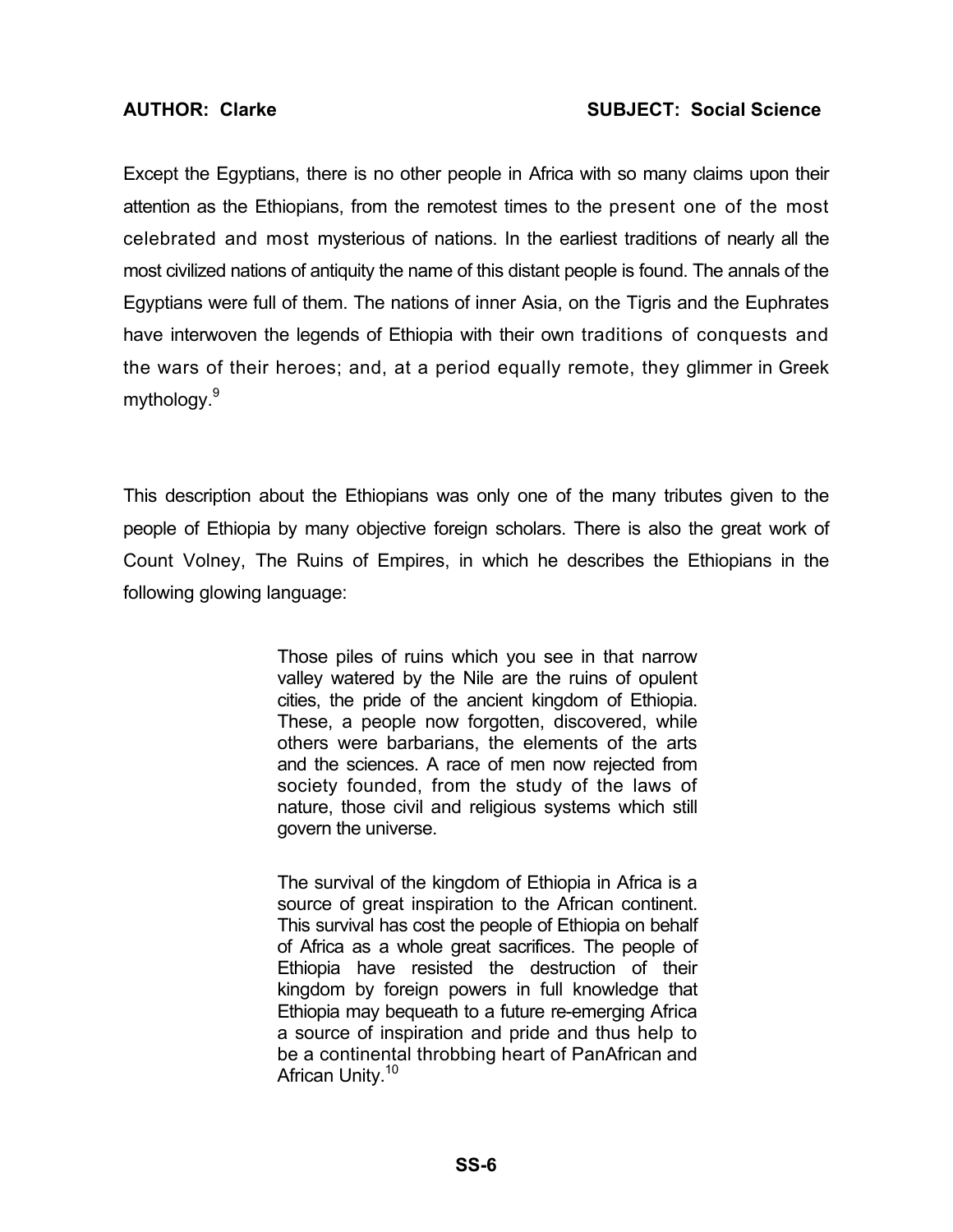The past Golden Ages are part of the history that the exploiters of Africa want the world to ignore. The great Ghanaian scholar, Dr. Joseph B. Danquah, outlined the pre-slavery history of Africa in his introduction to the book, **United West Africa (or Africa) at the Bar of the Family of Nations,** when he said:

> By the time Alexander the Great was sweeping the civilized world with conquest after conquest from Chaeronia to Gaza, from Babylon to Cabul; by the time this first of the Aryan conquerors was learning the rudiments of war and government at the feet of philosophic Aristotle; and by the time Athens was laying down the foundations of modern European civilization, the earliest and greatest Ethiopian culture had already flourished and dominated the civilized world for over four centuries and onehalf. Imperial Ethiopia had conquered Egypt and founded the XXL! Dynasty, and for a century and one-half the central seat of civilization in the known world was held by the ancestors of the modern Negro, maintaining and defending it against the Assyrian and Persian Empires of the East. Thus, at the time when the first European (Grecian) Olympiad was as yet to be held. Rome was nowhere to be seen on the map, and sixteen centuries were to pass before Charlemagne would rule in Europe and Egbert become first King of England. Even then, history was to drag on for another seven hundred weary years, before Roman Catholic Europe could see fit to end the Great Schism, soon to be followed by the disturbing news of the discovery of America and by the fateful rebirth of the youngest of the world civilizations.<sup>11</sup>

Our own great historian, W. E. B. DuBois, tells us, "Always Africa is giving us something new ... On its black bosom arose one of the earliest, if not the earliest, of self-protecting civilizations, and grew so mightily that it still furnishes superlatives to thinking and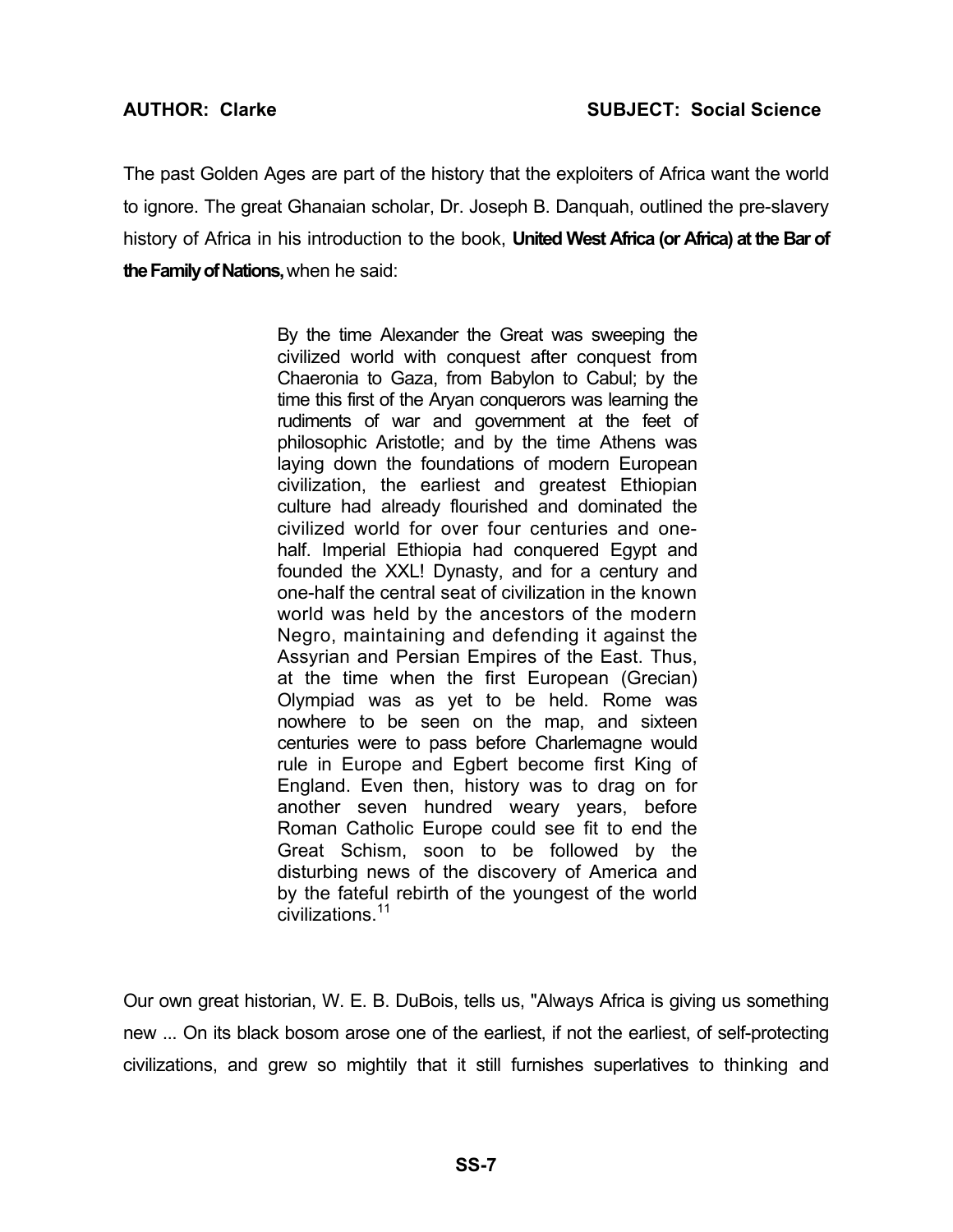#### **AUTHOR: Clarke SUBJECT: Social Science**

speaking men. Out of its darker and more remote forest vastnesses came, if we may credit many recent scientists, the first welding of iron, and we know that agriculture and trade flourished there when Europe was a wilderness."

Dr. DuBois tells us further that, "Nearly every human empire that has arisen in the world, material and spiritual, has found some of its greatest crises on this continent of Africa. It was through Africa that Christianity became the religion of the world. In Africa the last flood of Germanic Invasions spent itself within hearing of the last gasp of Byzantium, and it was again through Africa that Islam came to play its great role of conqueror and civilizer."

Egypt and the nations of the Nile Valley were, figuratively, the beating heart of Africa and the incubator for its greatness for more than a thousand years. The human traffic from the South renewed the creative energy of Egypt and helped it meet one of the greatest challenges in history. Egypt gave birth to what later became known as Western civilization, long before the greatness of Greece and Rome.<sup>12</sup>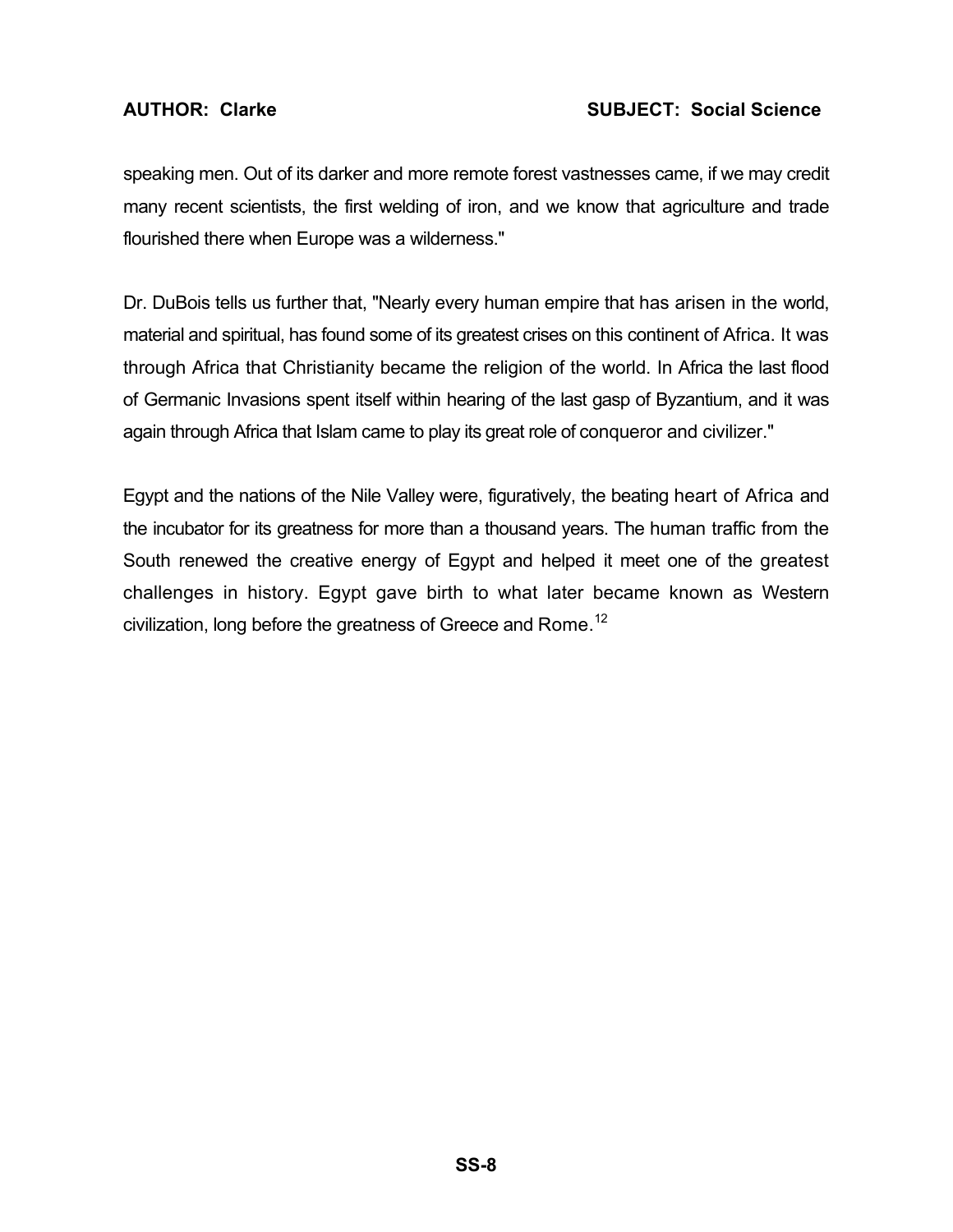### <span id="page-10-0"></span>**AFRICAN HISTORY, A FACTOR IN WORLD HISTORY**

African history is a part of world history, a very old and very important division of the total study of man. Because it is an essential segment in this field of learning, scholars today consider it to be worthy of considerable attention in the schools. In recent years, intensive research has opened up new vistas in our understanding of the African continent, and students at all levels can profit by a better appreciation of the contributions of African culture to the culture of the world.

Old and new research on Africa and its place in human history has proved that Africa is the birthplace of mankind and was, for many centuries, in the forefront of human progress. African history must be looked at anew and seen in its relationship to world history. What we usually refer to as world history is only the history of the first and second rise of Europe. Yet, the history of Africa was already old when Europe was born. Until quite recently it was rather generally assumed, even among well-educated persons in the West, that the continent of Africa was a great expanse of land, mostly jungle, inhabited by savages and fierce beasts. It was not realized that great civilizations could have existed there, or that great kings could have ruled there in might and wisdom over vast empires. It is true that there are some current notions about the cultural achievement of Egypt, but Egypt was erroneously conceived as a European land rather than as a country of Africa. Although a glance at an atlas or a globe would show Egypt to be in Africa, the Sahara Desert was seen as a formidable barrier that divided Africa into two parts: one, North of the Sahara, inhabited by a European-like people of high culture and noble history; the other, South of the Sahara, was inhabited by a darkskinned people who had no culture, and were incapable of having done anything in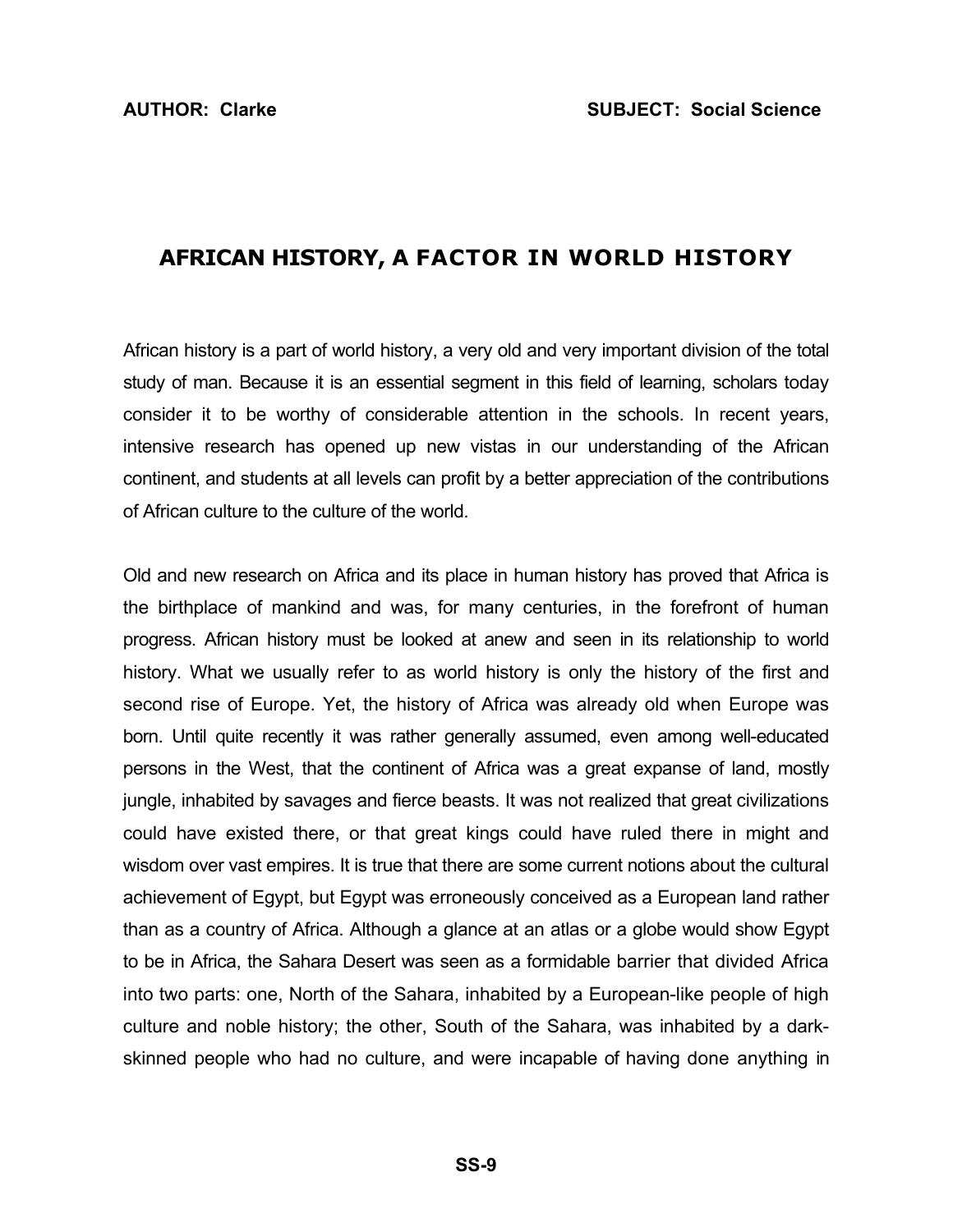their dim and distant past that could be dignified by the designation of "history." Such ideas, of course, are far from the truth, as this essay will prove. But it is not difficult to understand why they persisted, and unfortunately, why they still persist in one form or another in the popular mind.

Europeans have long been in contact with Africa, that is, Northern Africa. The names of Aesop and Memnon, of Terence and Cleopatra, are the names of Africans who have figured in the legend, literature, the arts and history of Greece and Rome. Indeed, the land of Africa was a land of wonders for the ancient Greeks and Romans, and this to such an extent that among them it was a proverb that, "Out of Africa there is always something new." The concept of "darkest Africa" refers to the comparative ignorance of Europeans regarding that continent and its people over the last four centuries. An English writer, Jonathan Swift, made a sharp but witty comment on his fellow Europeans' lack of knowledge of Africa when he wrote:

> Geographers in Africa maps With savage pictures fill their gaps, and o'er uninhabitable downs Paint elephants instead of towns.<sup>13</sup>

There is another reason why the people of Africa, with the notable exclusion of Egypt, were depicted as uncivilized, and lacking in cultural attainments. A number of pious people in Europe would have been struck with horror if they knew the cruel and bloody acts of their countrymen in the course of the inhumane slave trade. Ruthless European adventurers promoted the destruction of complete villages in order to capture the inhabitants and sell them like cattle. Therefore, slave traders would invent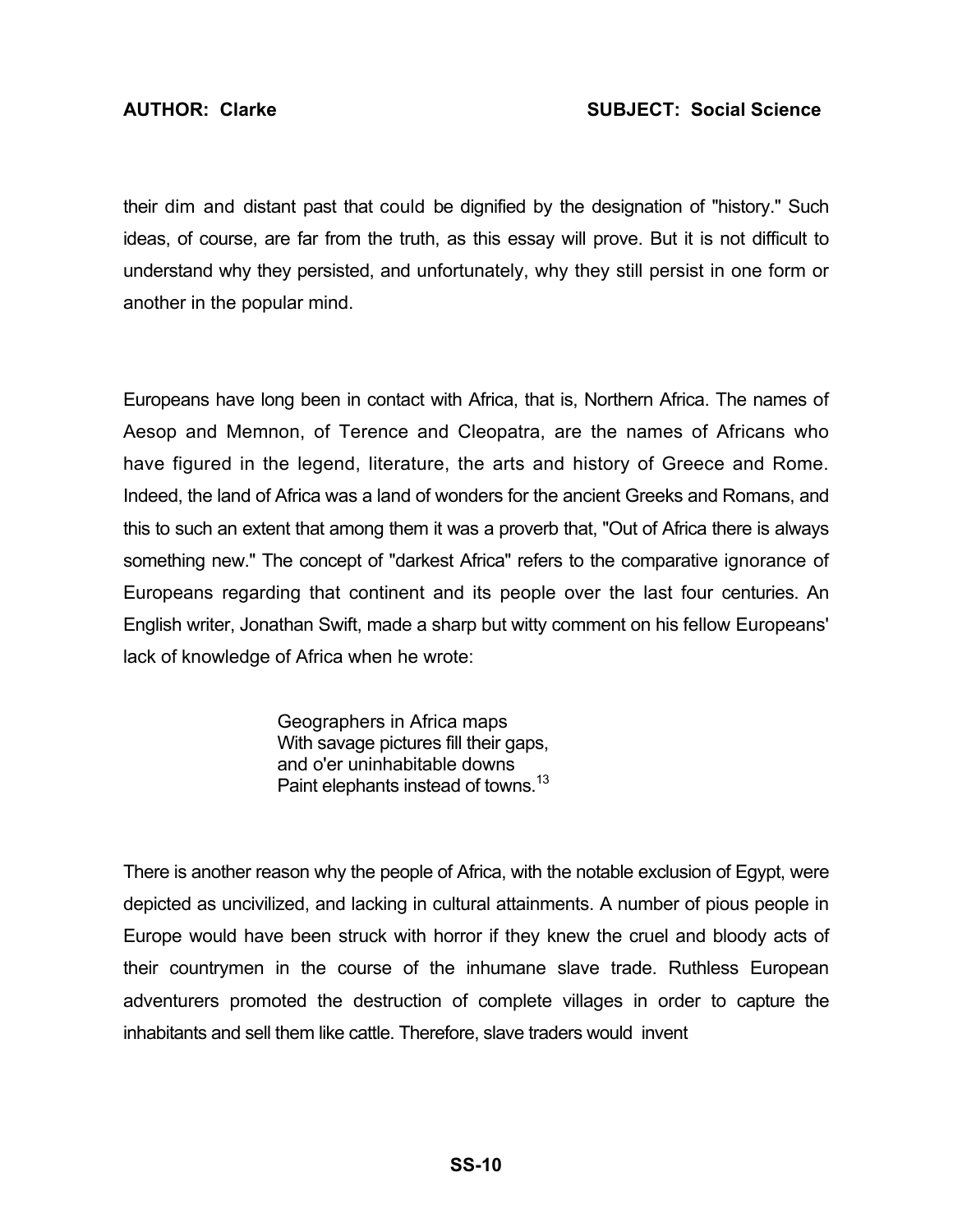fantastic tales of savagery about Africans so that their capture and their transportation to labor on the plantations of the Americas would appear to be acts of Christian concern and high-minded enlightenment.

To justify the enslavement and the exploitation of Africans, the Europeans began in the fifteenth century to read them out of the respectable commentary of human history. Many achievements of black people were attributed to white people. Misconceptions die slowly, but eventually they die. In an essay on **The Changing African Historical Tradition,** Dr. Charles H. Wesley calls attention to the reason for some of the changes in attitudes toward Africa. He says:

> The dramatic emergence on the world scene of African people seeking self-government and independence has been accompanied by a change in the tradition that Africa is without history. This tradition created by non-Africans made Africa into a dark continent. This designation with its connotations was continued through centuries not only on account of the dark hues of the people but also because little was known of Africa except that it was a land of unknown, of mystery and legend. It was in its first discovery the land of "Sheba," and of "Prester John," and "King Solomon's Mines."14

Of course, there was another reason writers of African descent throughout the world were, at last, being given serious attention. The major project involving African writers in the proposed eight-volume **General History of Africa,** sponsored by UNESCO, was a product of this new attention. The idea for an eight-volume history, with major emphasis on the African point of view, was first announced at the inaugural meeting of the International Congress of African Studies in Accra in 1961.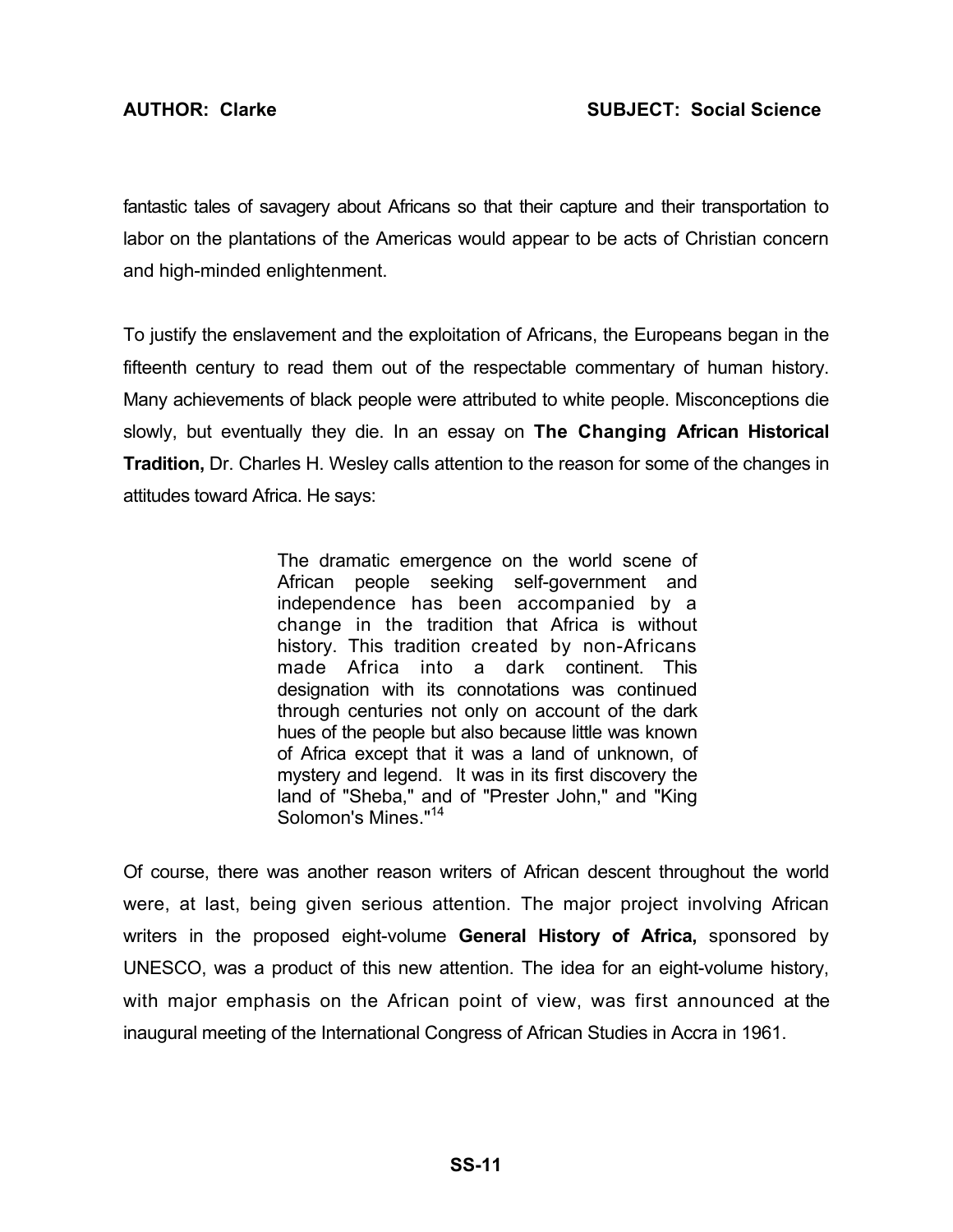This was a radical departure from the opinion on Africa, its history and its people then prevailing in the Western academic community. The colonizers of Africa had repeatedly proclaimed that the African people had no history. The African independence explosion, starting with Ghana in 1957, and the proliferation of African states speaking for themselves, helped to influence this change.

In the booklet entitled **Preparation For a General History of Africa,** published by UNESCO in 1979, the following description of the project is given:

> In 1964, the General Conference of UNESCO, as part of the Organization's effort to further the mutual understanding of peoples and nations, authorized the Director-General to take the necessary measures for the preparation and publication of a General History of Africa. <sup>15</sup>

It was considered that such a project would add significantly to our knowledge of the history of mankind. I n particular, it was felt to be a matter of urgency to study the past of Africa at a time of intense and rapid change when the continent's traditional institutions and their forms of expression were being threatened by an economic, social and cultural evaluation that was, in great measure, unplanned and uncontrolled. It was also felt that the project could provide a factor of cultural continuity among peoples and nations which had recently ascended to independence by enabling them to have a clearer understanding of their own identity with the past and with the present.

Because the second volume of this work is devoted mainly to the relationship of Egypt with the Nile Valley nations in the South, there is a need to extend this information in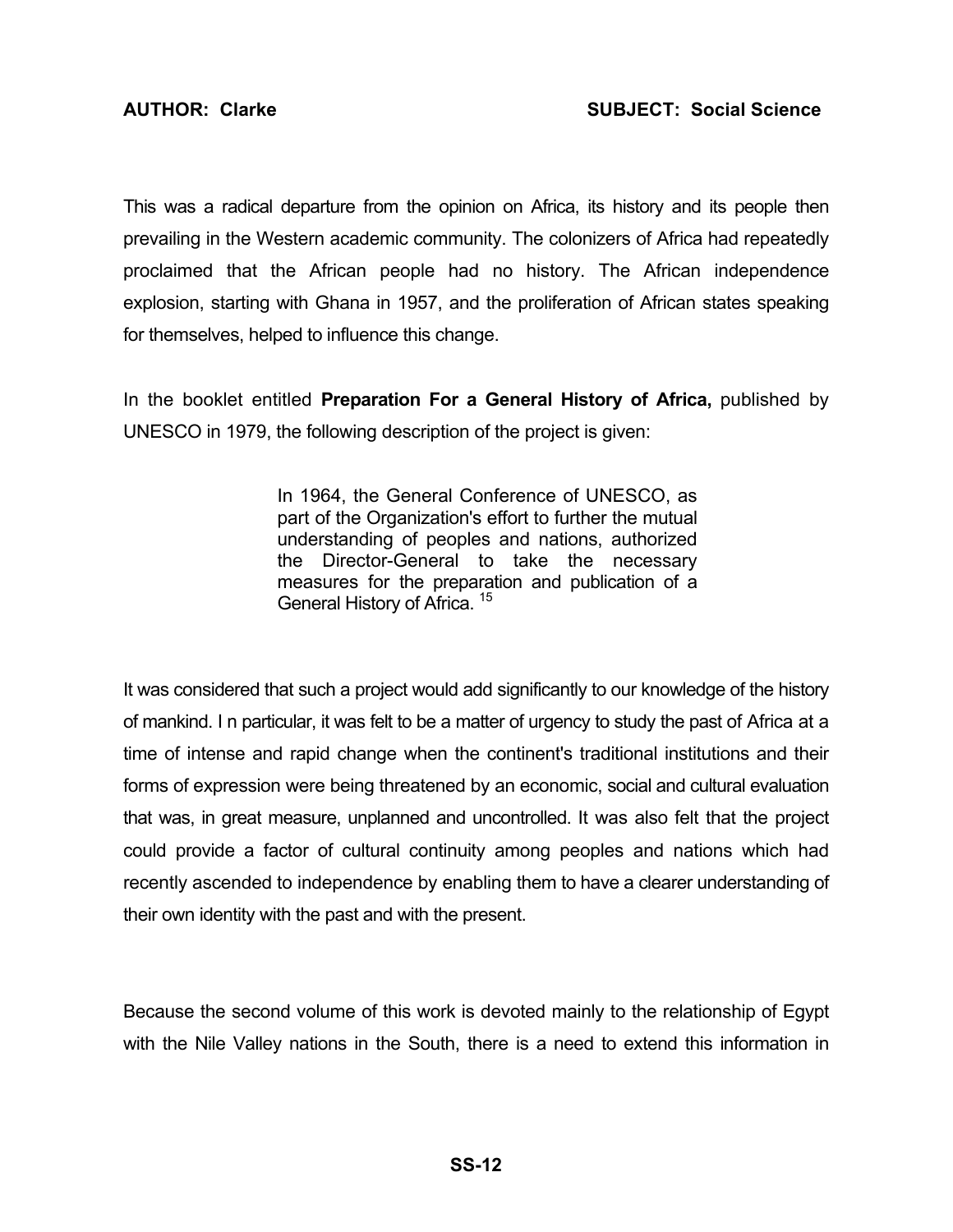order to identify Egypt and its civilization as a distinct African creation, with no original indebtedness to Western Asia (called the Middle East) or to Europe, which did not exist during the formative years of Egypt's development. If Egypt is an enigma in world history, it is an enigma by design created by Western historians, travelers and adventurers. There are notable exceptions to this charge, beginning with the eyewitness account of the great Greek traveler, Herodotus.

Herodotus was the first writer to refer to the probable Southern African origins of the people who would later be called Egyptians. He and other European writers (who are generally neglected) saw the Nile River as a great cultural highway bringing people and creative talent out of inner Africa. Migrations constantly renewed the energy and genius of Ancient Egypt until it became the greatest nation the world has ever known.16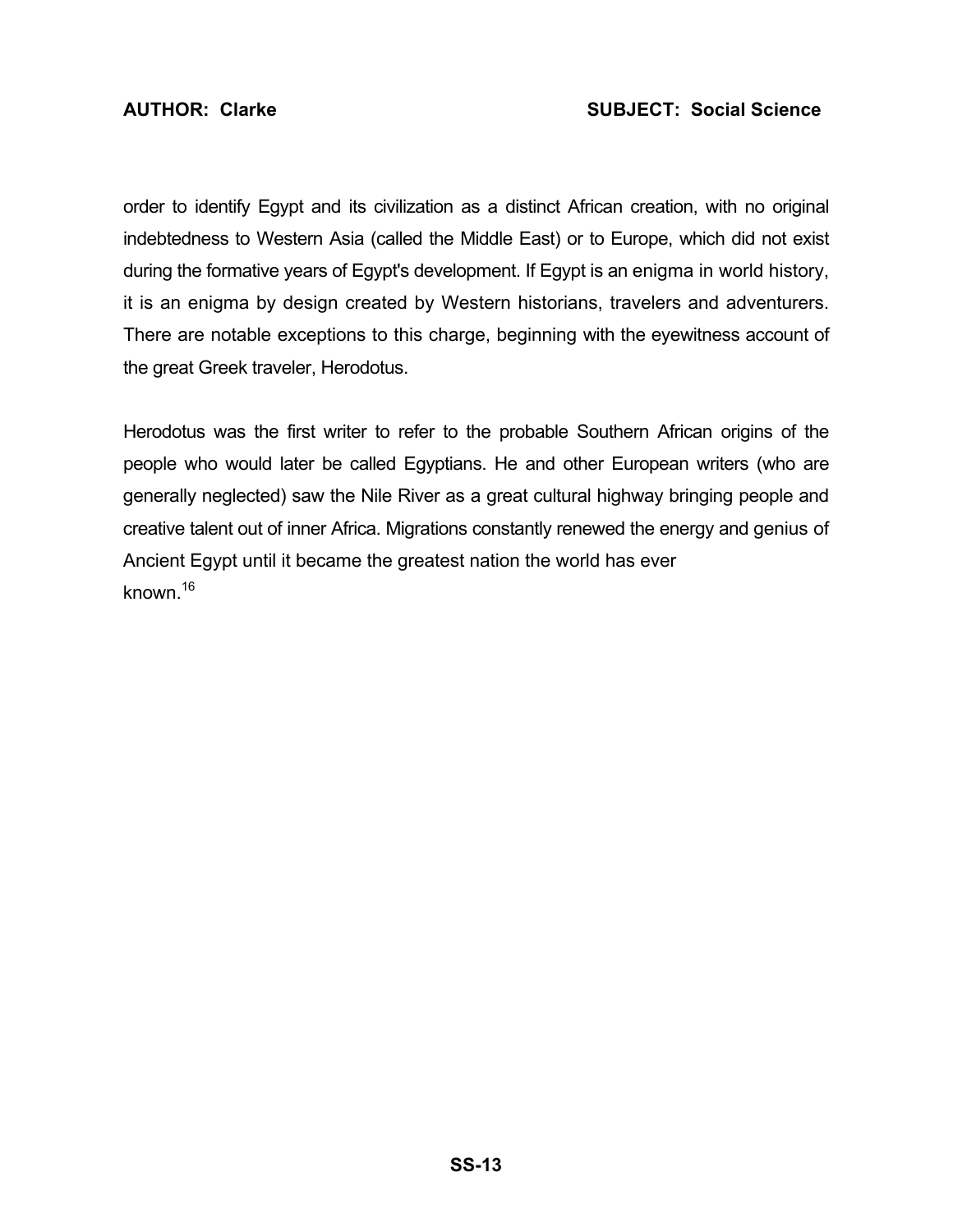### <span id="page-15-0"></span>**THE ANTECEDENTS OF AFRICAN-AMERICANS IN THE ANCIENT WORLD**

It is generally conceded in most scholarly circles that mankind originated in Africa. This makes the African man and the African woman the FATHER and MOTHER of humankind. No one knows, for sure, the exact color of the people who became known as Africans. Physically, they have always been known to the world as a people of black or brown complexion.

In Africa there is evidence of one of the earliest organized societies. In his book, **The Progress and Evolution of Man in Africa,** Dr. L. S. B. Leakey has said:

> I n every country that one visits and where one is drawn into conversation about Africa, the question is regularly asked by people who should know better: "But what has Africa contributed to world progress?" These critics of Africa forgot that men of science today are, with few exceptions, satisfied that Africa was the birthplace of man himself, and for many hundreds of centuries thereafter Africa was in the forefront of all world progress.<sup>17</sup>

A primary myth has been developed in Western thought and culture which depicts Africa as the "dark continent." This darkness was not only a physical description of the inhabitants of Africa, but also an insinuation that Africa and Africans had never produced a high level of civilization and had existed in isolation and savagery from the rest of the world. The myth maintains that only in the modern period, when Europeans came to Africa to explore and colonize, was it civilized. Such a position is patently untrue and, historically speaking, unsupportable. The growing body of scientific knowledge produced in this century has made such clumsy fabrications no longer tenable.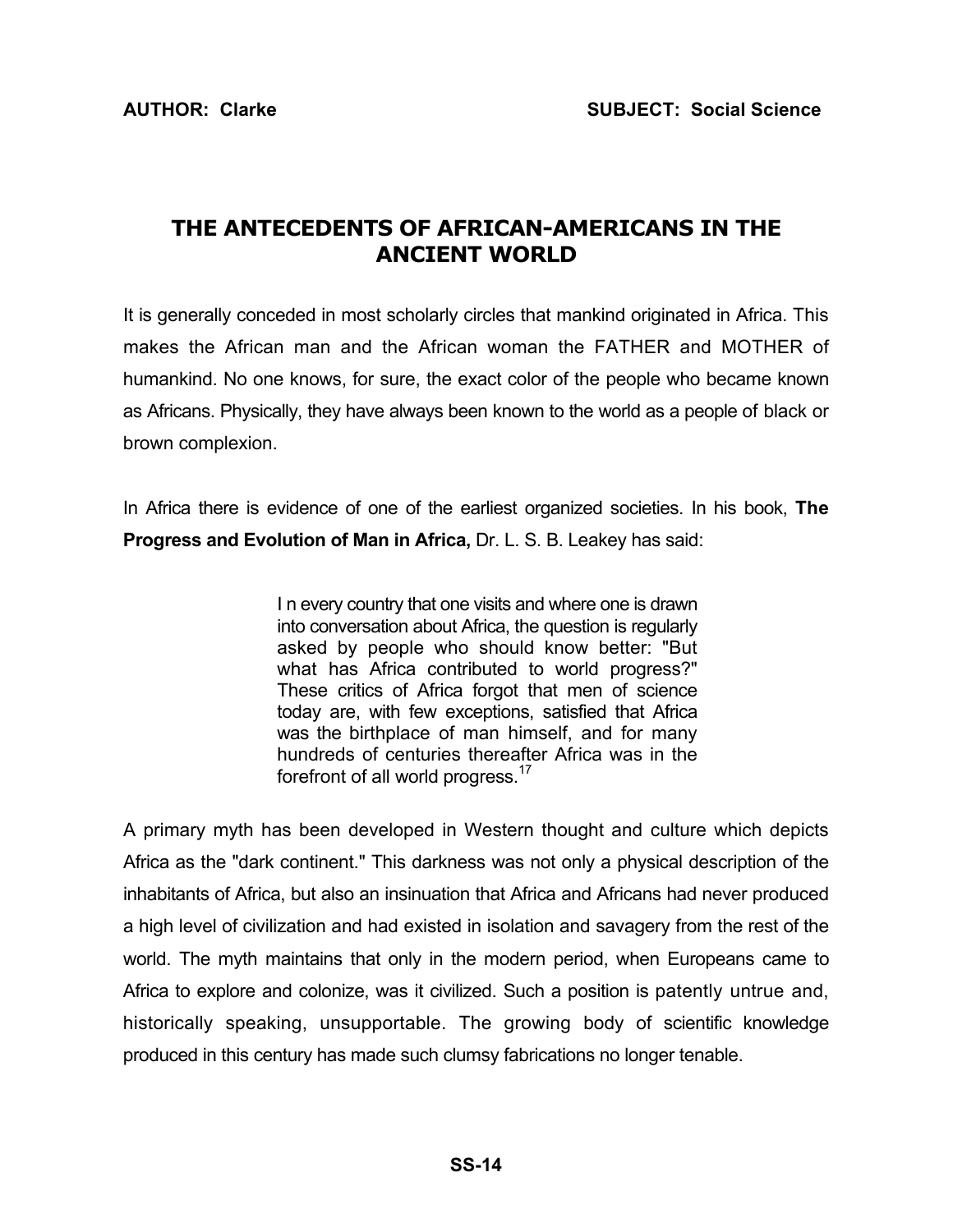The dark continent myth was a product of the European's desire in the modern period to explain and justify the often exploitive relationships they were forming with the nonwhite world as the whites rose to global dominance. In general, the theories and discoveries of the Western world functioned to support the presumption of Caucasian superiority. Within this context, it became important that the Western world be acknowledged as the origins of both humankind and civilization; such simply was not the case.

Human development occurred almost exclusively on the African continent according to archaeologist J. Desmond Clark:

> There is a great need today to stand back, as it were, and to consider this record of our past in the light of the long-term viewpoint that the radiometric chronology and recent prehistoric studies are now making possible. If we do this, we cannot fail to achieve a more realistic and balanced appreciation of the role played by the huge continental land mass of Africa in the history of mankind.

> From this long-term standpoint, we can see that about the first two-thirds of that record have been found solely in Africa. Indeed, the researches of the last few years have produced a large, still growing, body of evidence strongly suggesting that, not only was it in Africa that the human race first began, but that just about every significant biological and cultural advance - at least for the first two and one-half million years - took place in Africa.<sup>18</sup>

New research by Richard E. Leakey, son of Dr. L. S. B. Leakey, in East Africa and by Donald Johanson and Maitland Edey in the hills and valleys of Ethiopia have put to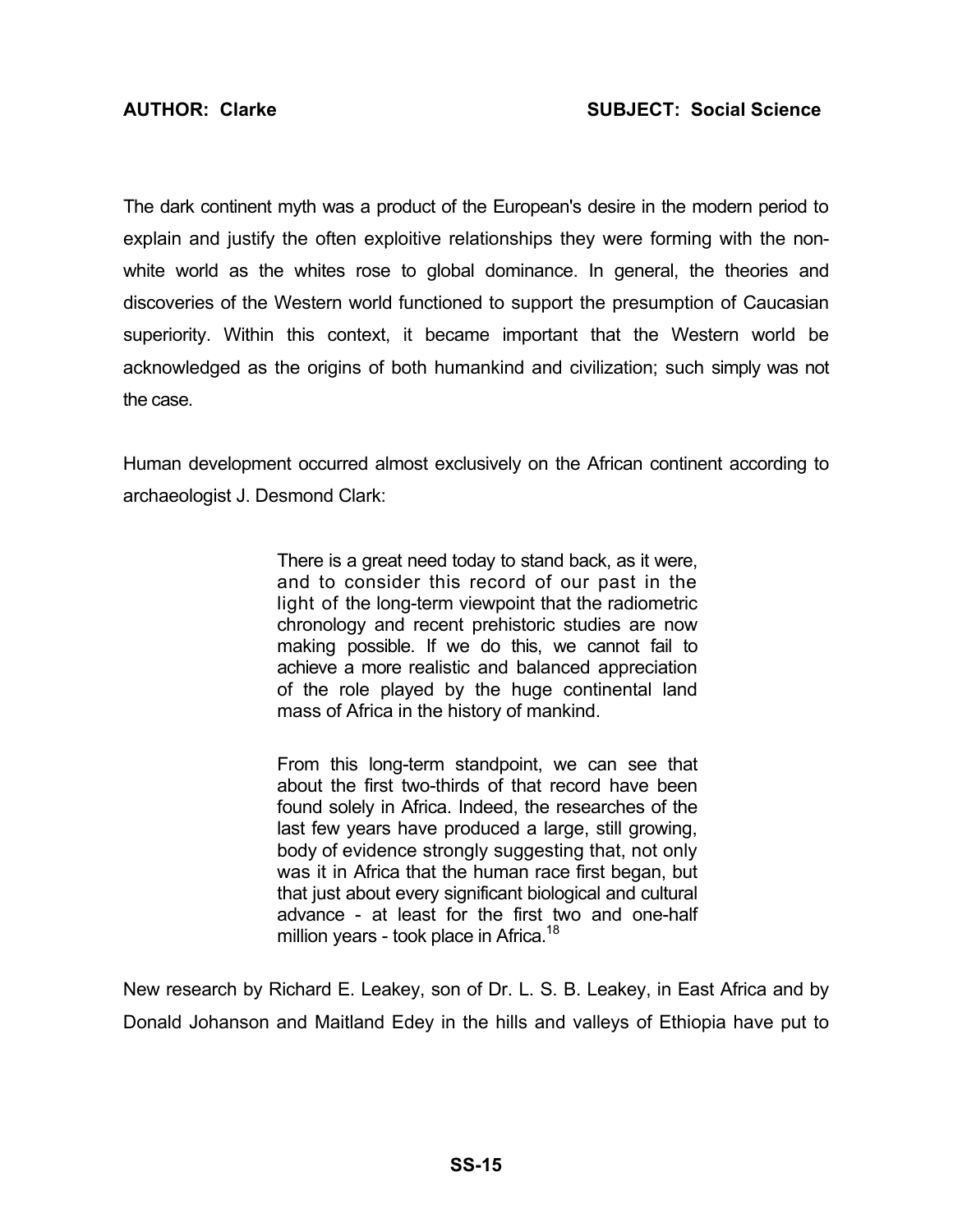rest many of the myths and misconceptions relating to Africa. There is now some reconsideration for some old information on the subject that was previously ignored.

In his pamphlet, **The African Contribution** (1966), the scholar researcher, John W. Weatherwax, speaks of the African contribution to the early development of mankind in this manner:

> The early Africans made hooks to catch fish, spears to hunt with, the bola, with which to catch birds and animals, the blow-gun, the hammer, the stoneaxe, canoes and paddles, bags and buckets, poles, bows and arrows...

> The pre-history of mankind is called the old Stone Age. It may have lasted half a million years ... canoes made it possible for men to travel farther from his early home. Over many centuries, canoes went down the Nile and the Congo and up many smaller rivers and streams...

> From the blow-gun of ancient Africa there followed, in later ages, many devices based on its principles. Some of them are the bellows, bamboo air pumps, the rifle, the pistol, the revolver, the automatic machine gun, and even those industrial guns that puff grain ... African hunters many times cutup game. There still exist, from the old Stone Age, drawings of animal bones, hearts and other organs. The early drawings are a part of man's early beginnings in the field of anatomy.<sup>19</sup>

The Western scientist, until very recently, maintained that the birthplace of the human species had been in Asia, specifically the Java area of Southeast Asia. The first modern man to suggest that Africa was the birthplace of man was Charles Darwin in his **Descent Of Man,** as early as 1871. Darwin, of course, had shaken the scientific world earlier with his theories of evolution and natural selection. His prophecy in 1871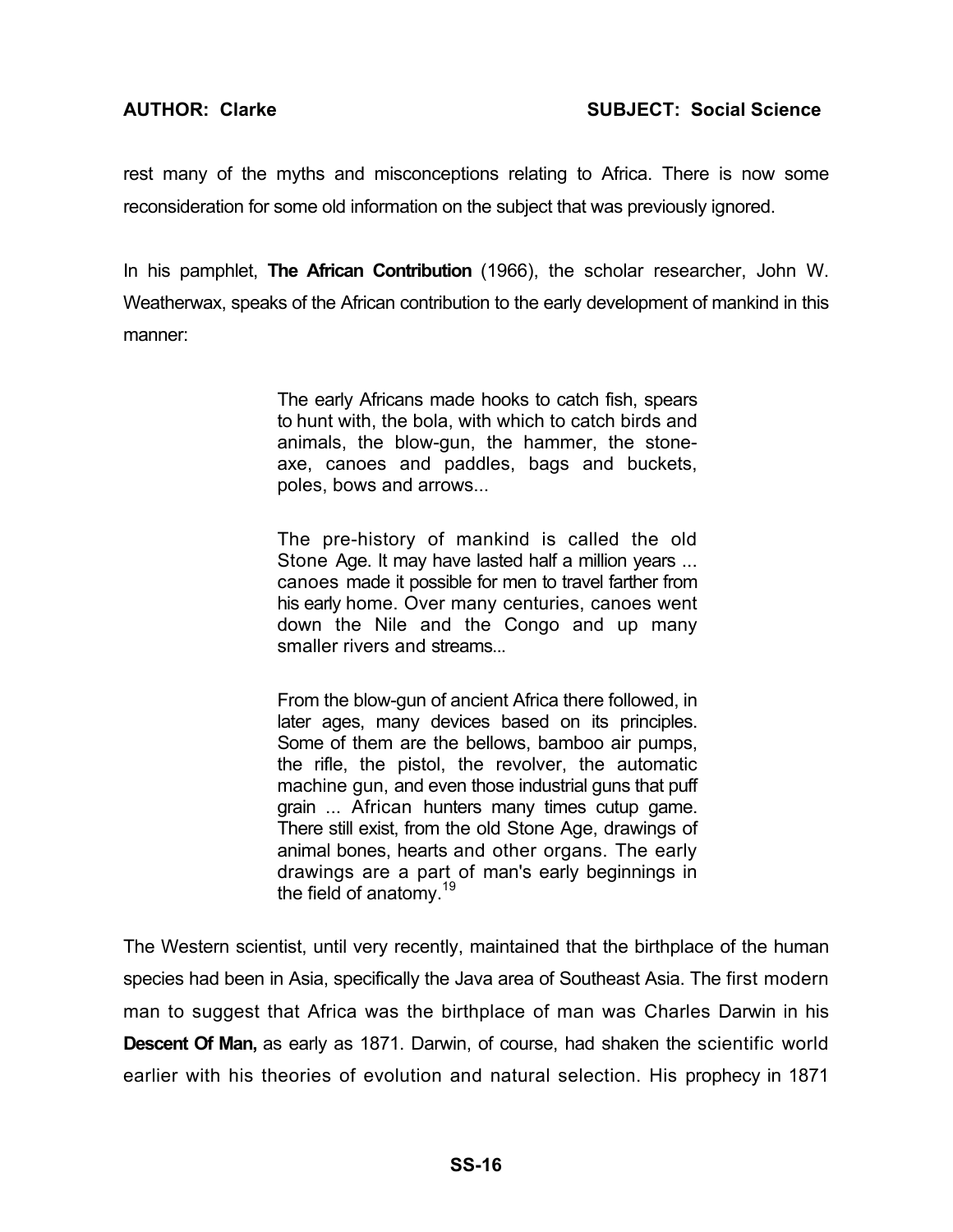that Africa would be found to be the origin of the human species was rejected out of hand by the scientific community and considered heresy in the social and political world.

Conversely, the scholars of the ancient world, uncontaminated by the need to conform to the presumption of Caucasian superiority, had routinely hypothesized that Africa had been the birthplace of man. Diodorus Siculus, a Roman writing in the first century B.C., for example says:

> The Ethiopians say that they were the first men that ever were in the world and that to prove this they have clear demonstrations. It is most probable that those who inhabit the South were the first living men that sprang out of the earth. It is rational to conclude that those places nearest to the sun should have been the first parents of all living creatures .20

Herodotus, a Golden Age Greek, found no problem in identifying Africans in very positive terms as well:

> Here (Ethiopia) gold is found in great abundance and huge elephants and ebony, and all sorts of trees growing wild. The men, too, are the tallest in the world, the best-looking and the longest-lived. $21$

The modern Western world mightily resisted the movement to recognize Africa as the birthplace of man. Through the work of several dedicated scholars, the evidence finally became too strong to deny. The process, however, took nearly a half a century. It began when Miss Josephine Salmons, a student of noted scientist Raymond A. Dart, was searching for primate fossils in South Africa in 1924. Instead she found fossil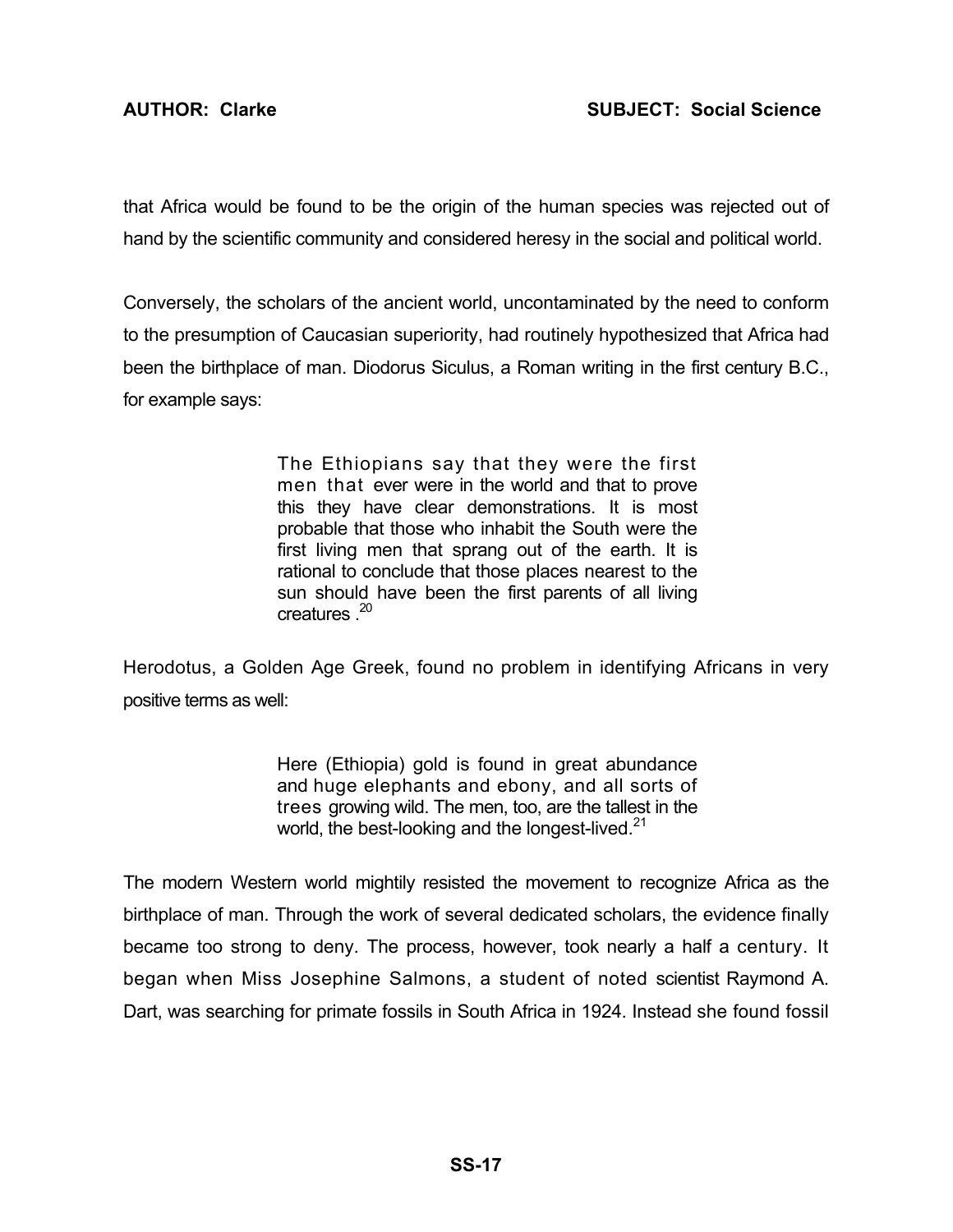remains of an early ancestor of mankind from approximately one million B.C. Dart verified her discovery which greatly predated any previous samples. Dart's discovery, like Darwin's prophecy, was ridiculed and soundly rejected in the general scientific community as late as 1955.

Robert Broom was a scientist who worked in Africa from 1936 to 1945. His research provided the foundation of fossil evidence for mammal evolution from reptile form. Broom strongly supported Dart's position.

Finally, overwhelming evidence of the African origin of humans was provided through the painstaking and tenacious work of the Leakey, family and their native Kenyan researchers in the Olduvai Gorge area of Eastern Africa. This team discovered over 600 specimens of the oldest fossil remains of early humans. Perhaps the most important of which was skull 1470, found by Bernard Nyeneo, an African member of the Leakey team, in 1972.

Although much remains to be learned, and several academic controversies continue to boil concerning specific details of these early ancestors, the broad outline of early human history has become increasingly clear. It includes the following beliefs:

> 1. As recently as 600,000 B.C. there were only Africans. That is, the only ancestors of humans alive, lived on the African continent.

> 2. Between 500,000 - 400,000 B.C., Africans began to migrate to other parts of the world.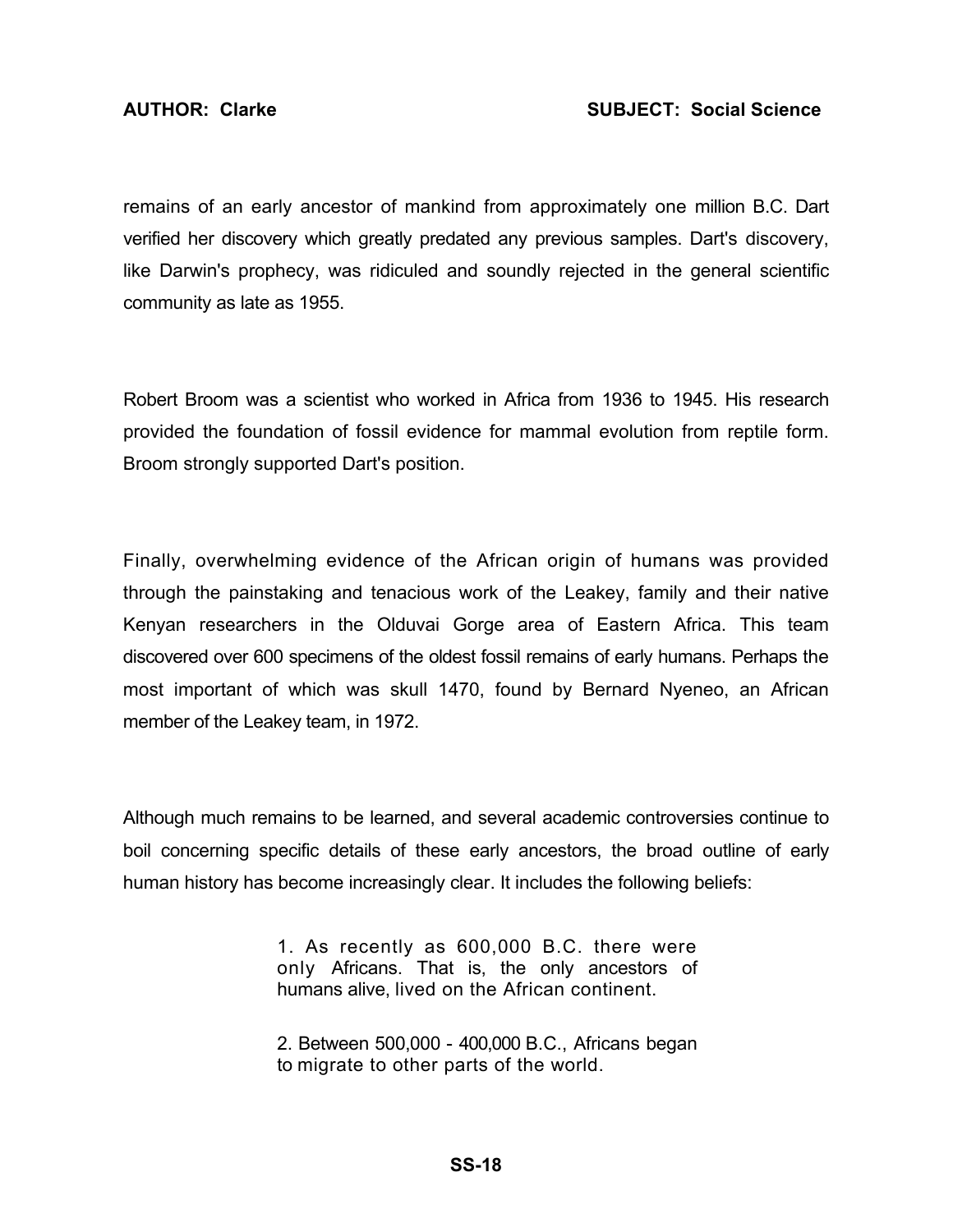3. Isolation and environmental differences worked to produce differing physical characteristics within migrating groups.

This is an expanding field of research and some of the old myths **are** falling faster than new ones can be created. There was a period of migration within Africa and some migrations out of Africa. This accounts for the appearance of African physical-type people in widely scattered areas outside of Africa. It may, at least in part, explain the basis of Professor Ivan Van Sertima's book, **They Came Before Columbus: The African Presence in Ancient America.22**

The reason for these migrations is not known. Organized societies came into being in spite of the movement of people to other lands. These societies were in the midst of change. New things were being learned and new challenges were being met. In the early development of man in Africa, the family was the most important social unit. The survival needs of the family determined the activity and movement of each group.

The women of early Africa did more to develop farming than the men. The men were often away for long periods of time searching for supplies of food or a new hunting ground. During the old Stone Age, men and women lived a very simple life and continued to utilize the environment around them. Tool making and the discovery of fire brought some security to the lives of these early Africans.

What is called the New Stone Age started when man learned to farm. Many families began to stay in one place for **a** long time because they had enough food to feed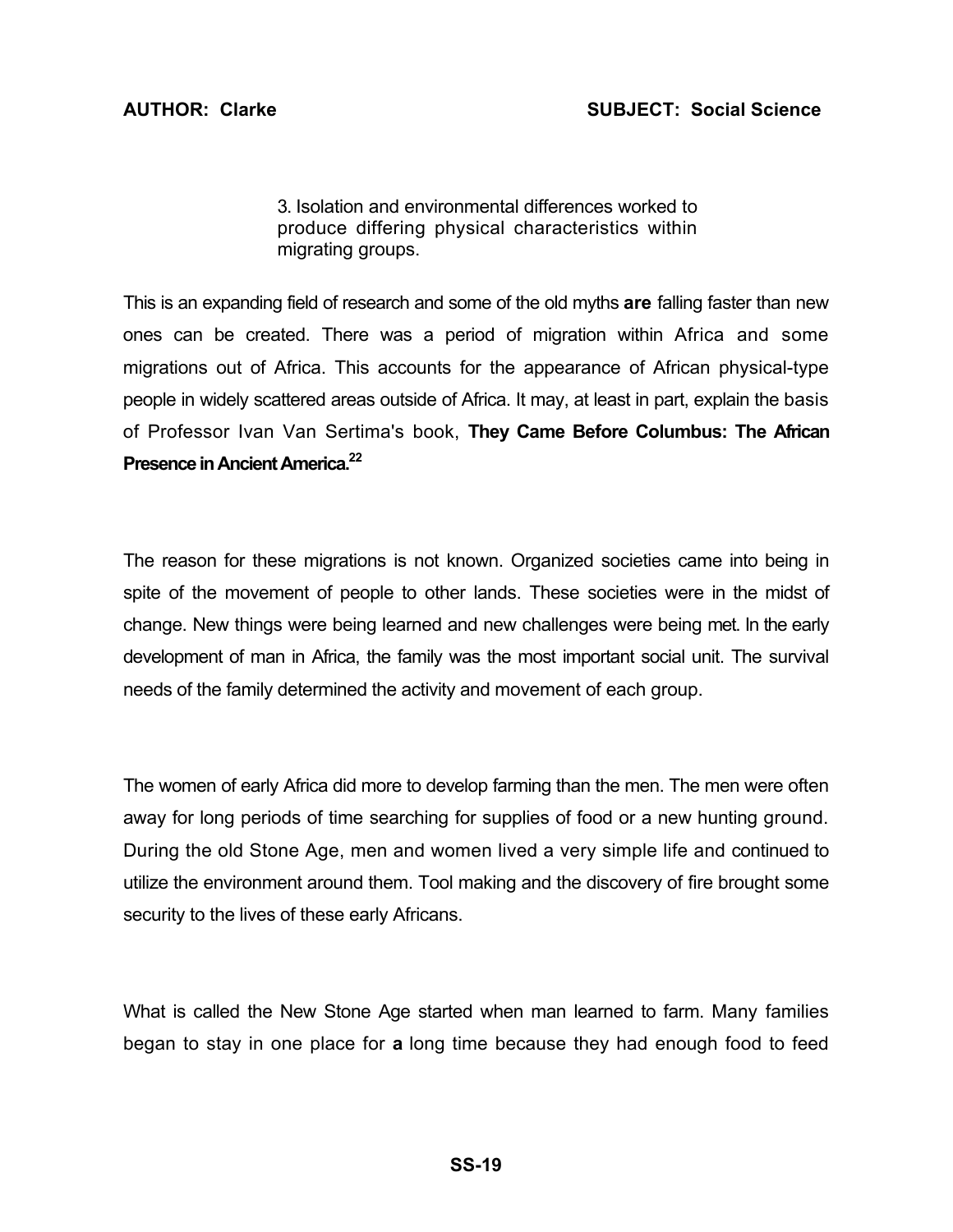themselves. With this new stability, clusters of villages began to grow into what would later be cities.

By the New Stone Age, all of Africa had benefitted from the introduction of iron, new building methods, new methods of animal husbandry, and a new use of the land through irrigation. For thousands of years, Africans had neither help nor interference from other nations and people. Europe was not yet a factor in developing cultures and civilizations when these events were unfolding in Africa. Organized societies had already started along the banks of a long river that would later be called the Nile. This river became Africa's first great cultural highway. In early world history a distinct African people moved down that highway, settled in the delta area at the end of the river and built a nation that is best known to the world as  $E$ gypt.<sup>23</sup>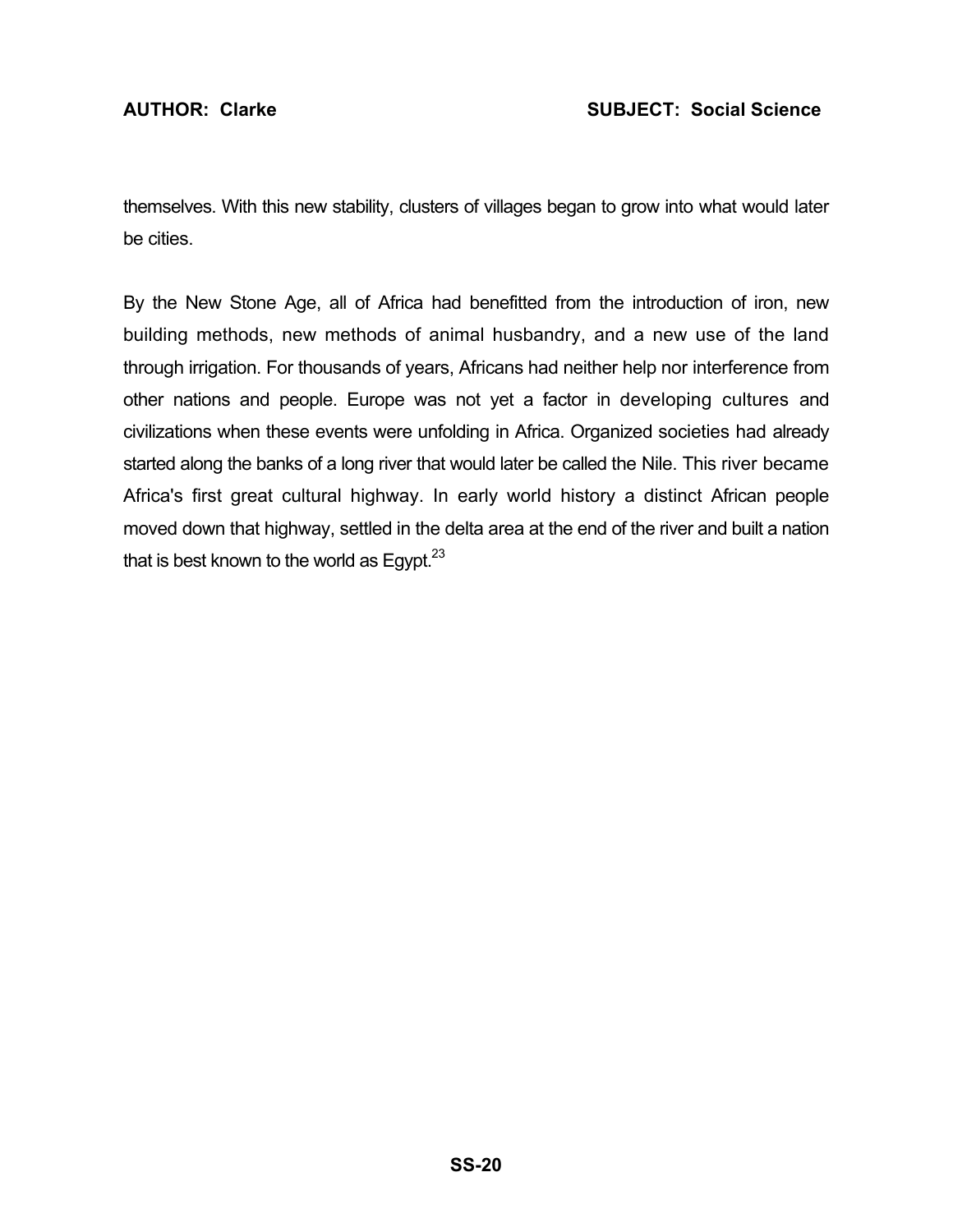## <span id="page-22-0"></span>**AFRICAN ANCIENT WORLD: THE SOUTHERN AFRICAN CIVILIZATION IN THE ORIGINS OF EGYPT**

Egypt has long been an area of primary attraction for students of the past. The high level of civilization which grew and flourished in the Nile Valley in many ways symbolizes the emergence from the animal kingdom of the human species onto a level of behavior exclusively its own. The designation of Egypt as the first great civilization is so well supported by documents and physical evidence that not even white supremacists have attempted to deny the fact. But because the concession of Egypt's achievements would seriously undermine theories of white superiority in the modern period if Egyptians were black Africans, traditions of treatment of the Egyptian past have been created and preserved in Western thought that conceal and distort the true nature of the Egyptian experience.

The typical treatment of the Egyptian past, which functions to make it acceptable in the context of Western concepts of civilization, contains the following ingredients:

> 1. A disconnection of Egypt from the African continent. This disconnection is accomplished in both a geographic and chronological framework. Egypt is typically presented not as a part of Africa, but standing either alone oras a part of some hybrid middle-eastern entity. This ignores the obvious fact that Egypt is now and always has been located on the African continent. Chronologically, Egypt is always presented in the "immaculate conception" context. This is as if it had no antecedents. This approach is necessary because the antecedents to Egyptian culture were even further into the interior of Africa and thus even more obviously African and, therefore, more troublesome to the white theories of civilization.

What the creators of these theories seem to have forgotten (if indeed they knew), is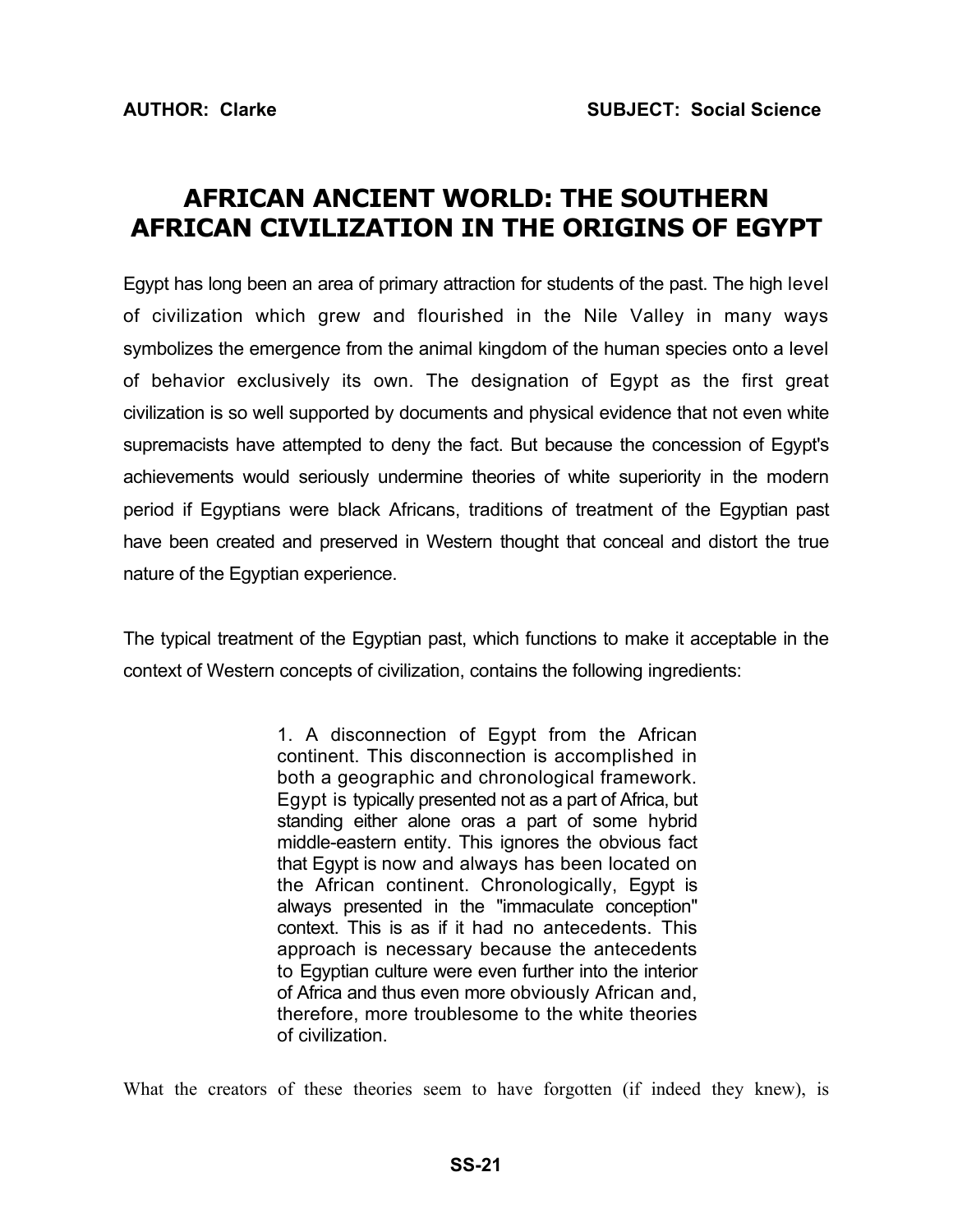that Egypt's greatest achievement was a fact long before the creation of the first nationstate in Europe. I n their book, **A History of The Modern World,** the writers R. R. Palmer and Joel Colton made the following admission:

> Europeans were by no means the pioneers in human civilization. Half of man's recorded history had passed before anyone in Europe could read or write. The priests of Egypt began to keep written records between 4000 and 3000 B.C.... While the Pharaohs were building the first pyramids, Europeans were creating nothing more distinguished than garbage heaps.  $\frac{24}{3}$

With this stated, there is a need to continue to ask the probing question about Egypt's proper place in Africa and in human history. What and who are the Egyptians? To begin with we must reject the assumption that Egypt is an extension of Europe, or at the very least Asia. The ancient Egyptians were distinctly African people. They were not Hamites as most history books tend to indicate. The manners, customs and religions of the historic Egyptians suggest that the original home of their prehistoric ancestors was south in a country in the neighborhood of Uganda and Punt. (The Biblical land of Punt was believed to be in the area now known as Somalia.)

In many ways, Egypt is the key to ancient African history. African history is incomplete and distorted until Egypt is looked at as a distinct African nation. The invasions of Egypt that started about 450 B.C. and continued until after the Roman period brought into Egypt large numbers of people who were not indigenous to the country. The bulk of the Arab population in present-day Egypt has no direct relationship to ancient Egyptian history. Most of these people came into Africa in the 7th and 8th centuries during the rapid spread of Islam.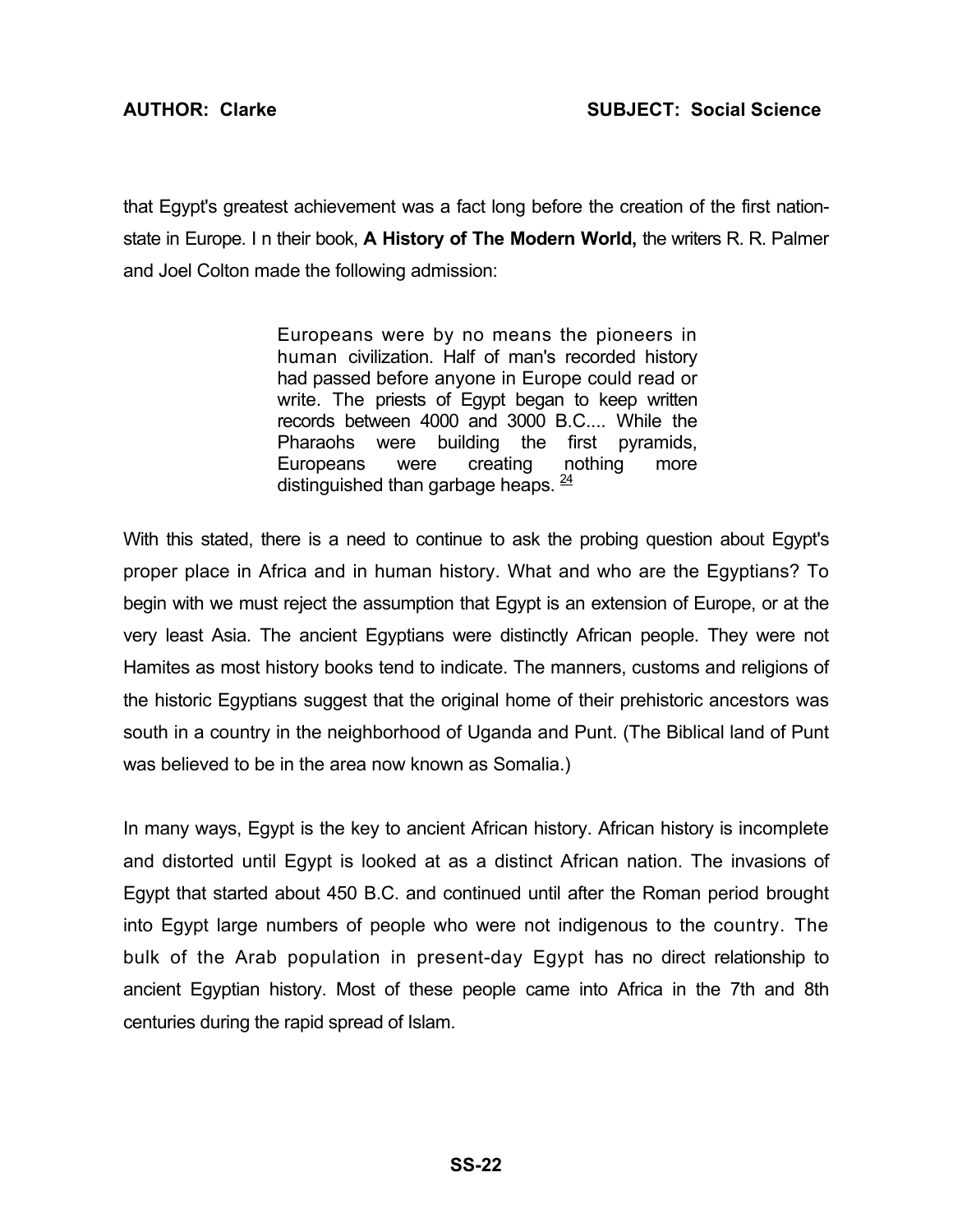The Edfu Text is an important source document on the early history of the Nile Valley. This famous inscription, found in the Temple of Horus at Edfu, gives an account of the origin of Egyptian civilization. According to this record, civilization was brought from the South by a band of invaders under the leadership of King Horus. This ruler, Horus, was later deified. His followers were called "The Blacksmiths," because they possessed iron implements. This early culture has been traced back to Somaliland, although it may have originated in the Great Lakes region of Central Africa. In Somaliland there are ruins of buildings constructed with dressed stone, showing a close resemblance to the architecture of early Egypt. The Nile River played a major role in the relationship of Egypt to the nations in Southeast Africa. The Nile in ancient times was a great cultural highway, bringing elements, of civilization out of and into inner Africa. If Egypt can be credited with creating the world's first civilization, that credit must be shared with people of other parts of Africa.

In calling attention to Egypt's Golden Age, the intent is to look at a collective achievement. Egypt had many Golden Ages. This is best reflected in the lives of the great personalities that made the splendid ages of achievement possible. The nation that became known to the world as Egypt was a creation of a special circumstance of history. Its civilization was a blend of many cultures, mostly coming from within Africa. The following quotation emphasizing this fact is from the book A **Tropical Dependency,** by Lady Lugard. She says:

> The ancient civilization of Egypt spread, as we know, from South to North and without venturing to accept or reject the assumption of some learned writers that it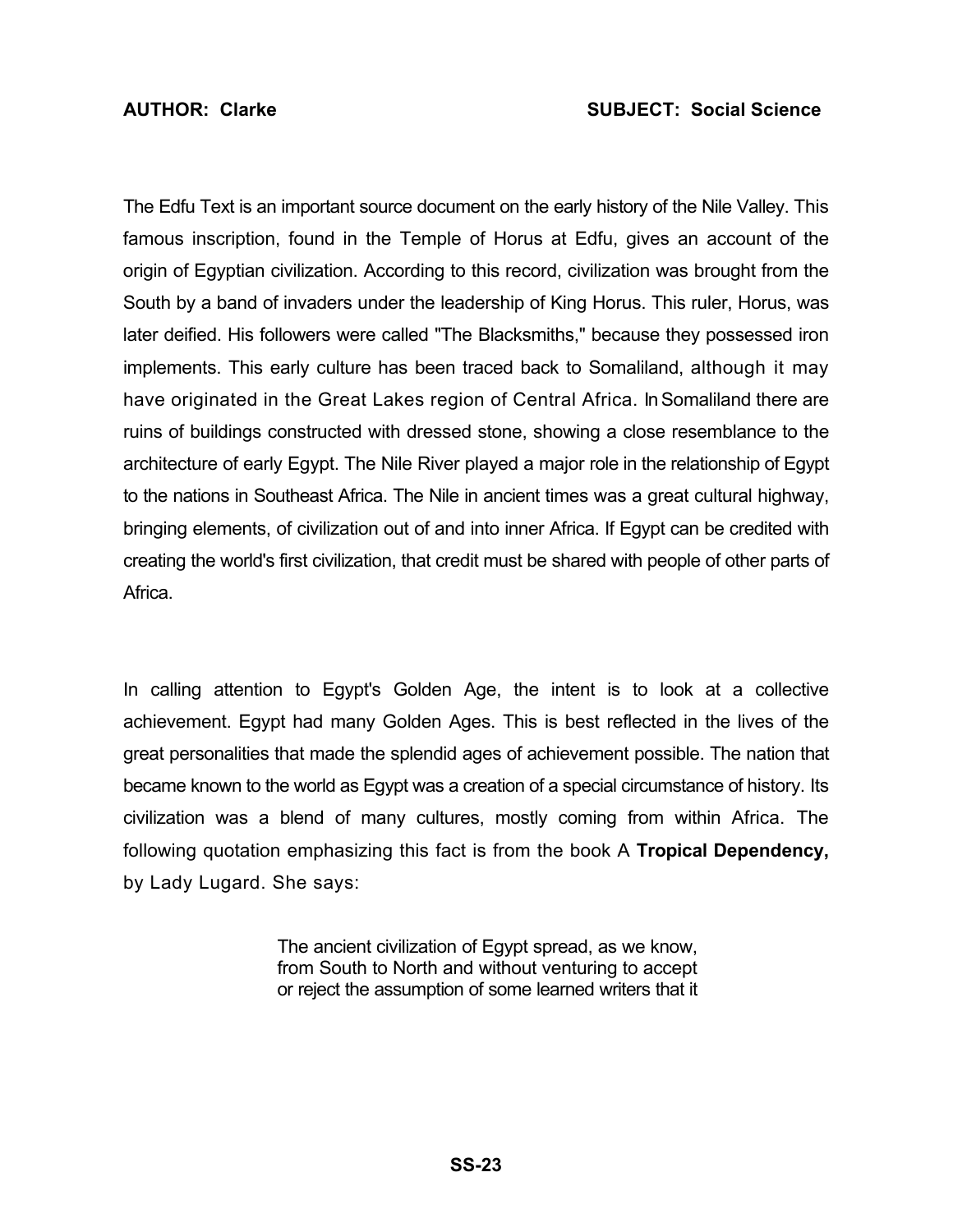came originally by way of the Arabian Gulf from India, there is seemingly no doubt that the earliest seat of civilization in Africa was the country watered by the upper Nile, which was known by the name of "Ethiopia," to the ancients ... The principal state of this Ethiopian country bore the well known name of Meroe. The capital of Meroe was a city of the same name, which stood a little below the present Shendy, under 17 N. latitude and in 32 E. longitude ... This is not the place nor am I competent to discuss the arguments which form the ground of belief that the civilization of Meroe preceded that of Egypt. It is enough to say very briefly, that on the site of the city of Meroe there exist remains of temples and pyramids, from which archaeologists have drawn the conclusion that the pyramid was a form of architecture native to Meroe, and only afterwards brought to perfection in Egypt. It is evident from the decoration of the temples that they were dedicated to the worship of Ammon. It is believed that the remains of the temple of the most famous oracle of Jupiter Ammon are to be found in ruins at about eight hours' journey to the northeast of Shendy. This temple of the oracle was known to exist within a few hours of Meroe, and the priestly traditions of Ethiopia and Egypt assert that the worship of Ammon and Osiris, with its feasts and processions, was settled at the metropolis of Meroe. This remarkable spot is regarded by ancients as "the cradle of the arts and sciences, where hieroglyphic writing was discovered, and where temples and pyramids had already sprung up while Egypt still remained ignorant of their existence."<sup>25</sup>

There is a small library of neglected literature on this subject. In the book **The Destruction of Black Civilization,** Professor Chancellor Williams refers to Egypt as, "Ethiopia's Oldest Daughter."<sup>26</sup> Evidence has been discovered that clearly showed that there were nations in Africa whose culture was older than the existence of Egypt, and that the culture that is thought of as solely Egyptian-created had its origin in Nubia and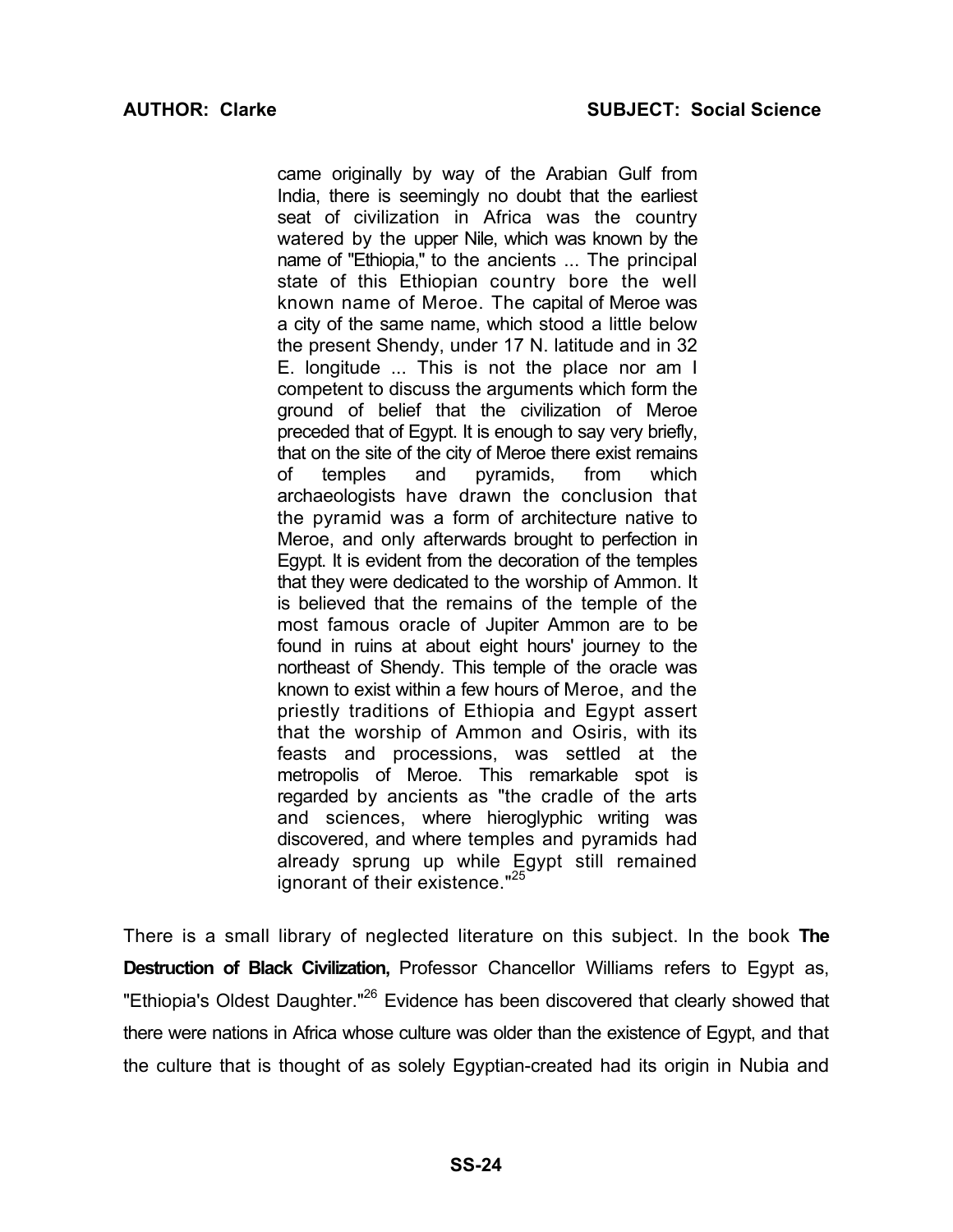other nations South of Egypt. Professor Bruce Williams makes the following statement about the new evidence:

> A newly discovered ancient kingdom is always a matter of intense interest, but when it precedes the earliest known monarchy, the unification of Egypt in the fourth millennium B.C., then history itself is reborn. The place is ancient Nubia at Qustul, where there investigation of archaeological materials recovered during the great 1960's rescue effort has recently unveiled a birthplace of pharaonic civilization several generations before the rise of the first historic Egyptian Dynasty. This finding is rendered even more startling by the fact that advanced political organization was not believed to have come to Nubia, or anywhere south of Egypt, for another 2,500 years. $27$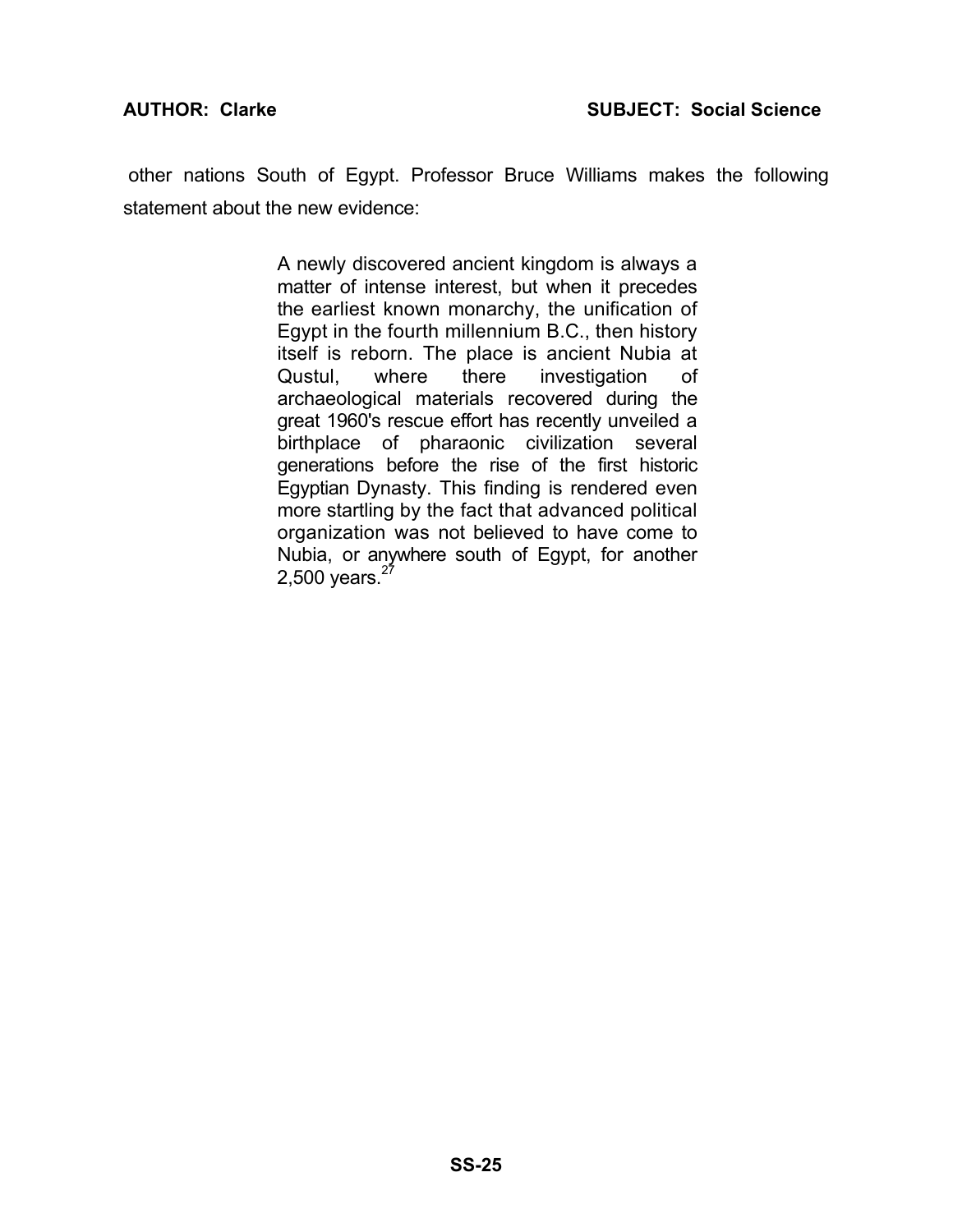### **THE HISTORY OF EGYPT**

<span id="page-27-0"></span>It is time now to look, though graphically, at the historical chronology of Egypt and how it developed into the world's first enduring nation. The controversy around Egypt has been over the fact that Egypt is located at the crossroads of three continents. It is at the back door of Europe, the side door of Asia, and the front door of Africa. When the years of envy attracted invader after invader to its shores, it became part of a Mediterranean melting pot.

There is a need to look at Egypt before these invaders came and assess why they came, the consequences of their coming, and the harm they did to the internal structure of Egypt and to other parts of Africa. Generally speaking, most of this harm was done to Egypt. The first population of Egypt came from the South, within Africa. There were later populations from the Northwest after the drying-up of the Sahara. For over one thousand years, Egypt became the beneficiary of the best talent and craftsmanship of the world of its day. Its achievement, at its height, was the achievement of a combination of nations and people and not that of one nation. Because of its early development of agriculture, it could feed a massive population, and because Egypt is literally the gift of the Nile, the flow of this river has determined its destiny. For convenience, Egypt's history has been divided into a number of main periods which can be summarized as follows:

> 1st The dawn of Pre-Dynastic Period (Paleolithic Period) - undated 2nd Pre-Dynastic Period - ended about 3200 B.C. 3rd Dynastic Period - 3200 B.C. - 332 B.C.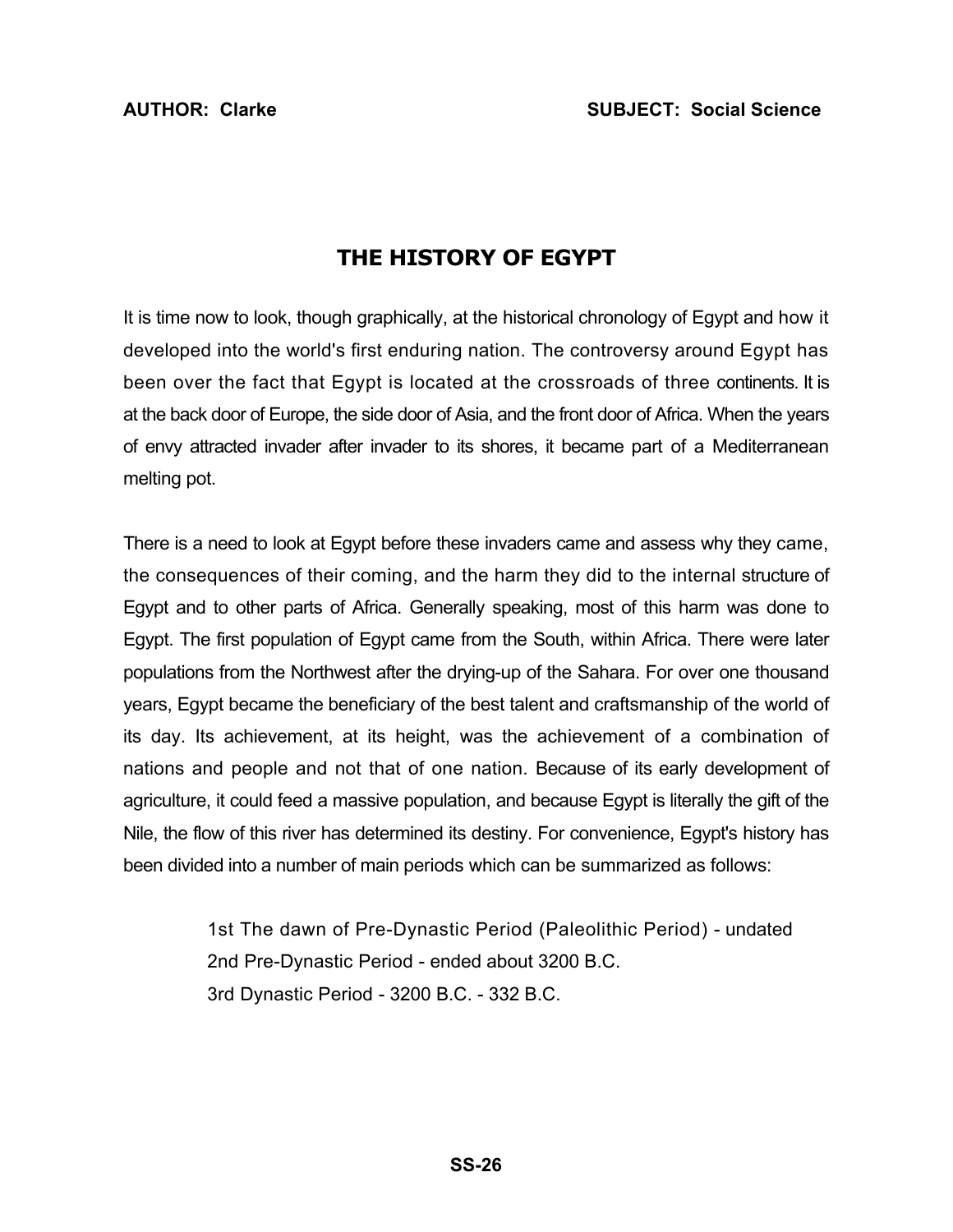<span id="page-28-0"></span>4th The Greek Period (or Ptolemaic) - 332 B.C. - 30 B.C. 5th The Roman Period - 30 B.C. - 640 A.D.

Each one of these periods will be examined graphically, and separately, knowing full well that this condensation is an injustice to a subject that needs far more attention than is being given here. In looking at the dawn of the Pre-Dynastic period and its subtitle, The Paleolithic Period, this period is also called the, "Age of Chipped Stone," when metals were not widely used, and to some extent, weren't known. This was a period of building with crudely-shaped instruments before the Egyptians had perfected the art of construction. The "Age of the Finished Stone," was a leap forward. It was not only their desire to improve building but also it was their desire to search for things of exquisite beauty. This might have been the beginning of what may have been the artistic period in Egyptian history.

#### **PRE-DYNASTIC PERIOD**

The Pre-Dynastic period was nota period when there were no established rulers, but a period when there was a lack of decision as to who exactly would be the rulers, and what methods would be used to choose them. Intellectual advances had already started and the Egyptians had discovered the solar year consisting of 365 days. By most evidence, it seems that the calendar was introduced in 4241 B.C. Building in stone was not widespread at this time. Inhabitants lived in reed and wattle huts near the Nile River. When the erratic temperament of the river changed and it began to overflow with some regularity, the people learned to build their homes on the highlands away from its banks, and how to come back after the overflowing and plant their crops in the rich, black soil that was deposited along its shores. This was the beginning of massive agriculture. The Pre-Dynastic period began to come slowly to an end once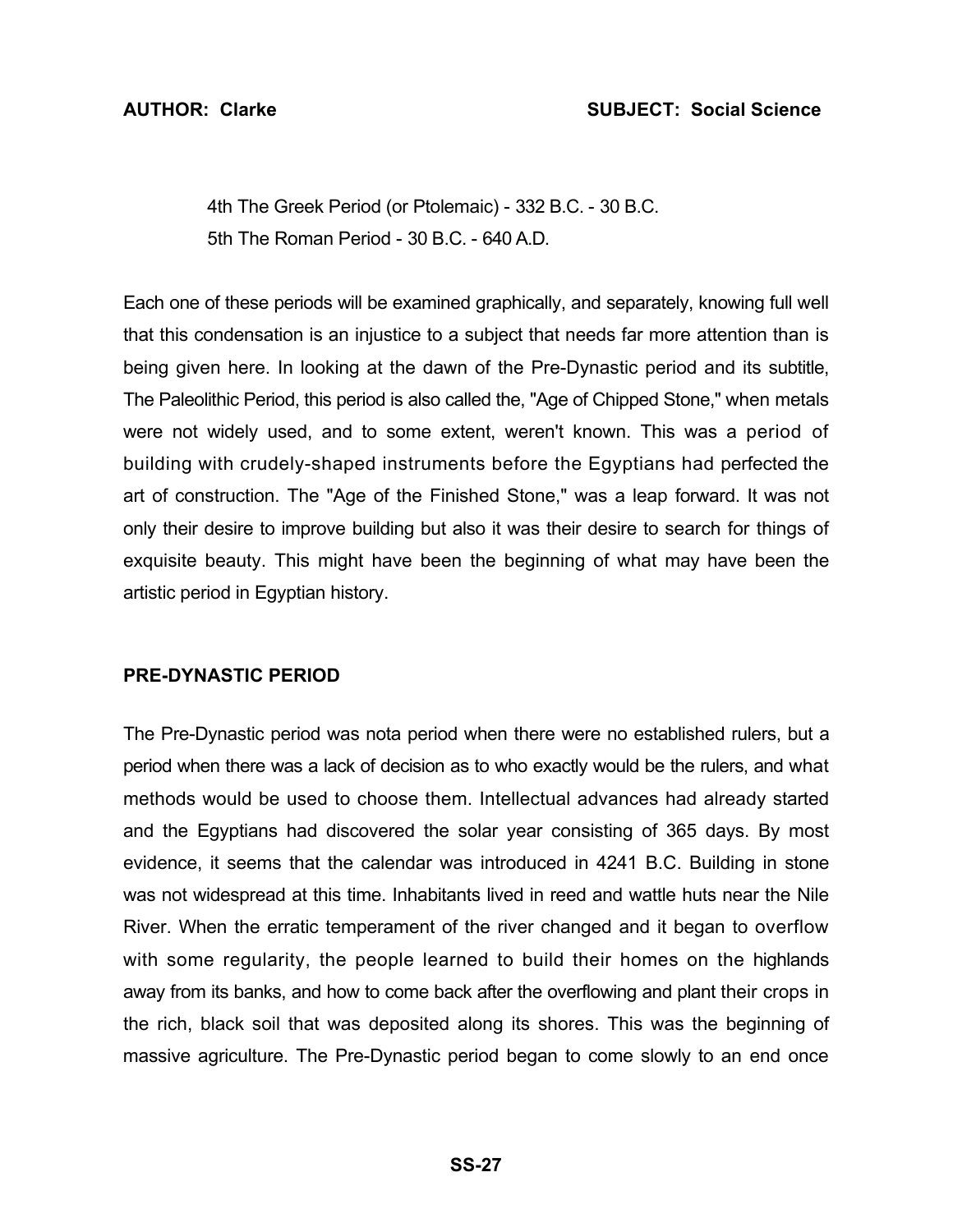<span id="page-29-0"></span>the arguments among small kingdoms gave way to the concept of a feudal state. It was agreed that one of the ruling families would lead the state. A Dynasty was really the rule of the state by a specific family with, of course, the consent of councils and other representatives of the people. These states grew out of communal societies with little emphasis on who was rich and who was poor. They practiced collective ownership and collective distribution of goods within their society. This was the dawn of the Dynastic Period. It might have taken nearly 1,000 years to prepare for it.

#### **THE DYNASTIC PERIOD: THE MAINSTREAM OF EGYPTIAN HISTORY**

The most quoted chronology of Egyptian history was left by an Egyptian historian who lived through the last of the Dynastic Period. His name was Manetho. A lot of the material used by modern historians of Egyptian history is taken from the chronicles of Manetho. The Dynastic Period includes the pyramid-building period, which according to Manetho, extended from the third through the sixth Dynasty, giving the exact dates of 2778-2270 B.C. What is called the First Intermediate Period includes the Dynasties from the Sixth to the Tenth and a part of the Eleventh Dynasty, 2270-2060 B.C. The Middle Kingdom includes the second part of the Eleventh Dynasty and the Twelfth Dynasty, 2060-1785 B.C. The Second Intermediate Period extended from the Thirteenth to the Seventeenth Dynasty, 1785-1580 B.C.

New evidence about the First Dynasty, sometimes referred to as The Archaic Period, 3200-2980 B.C., proves that there is a need for a re-assessment of this period. Both Herodotus and Manetho identify Menes as the first Pharaoh of this dynasty. Other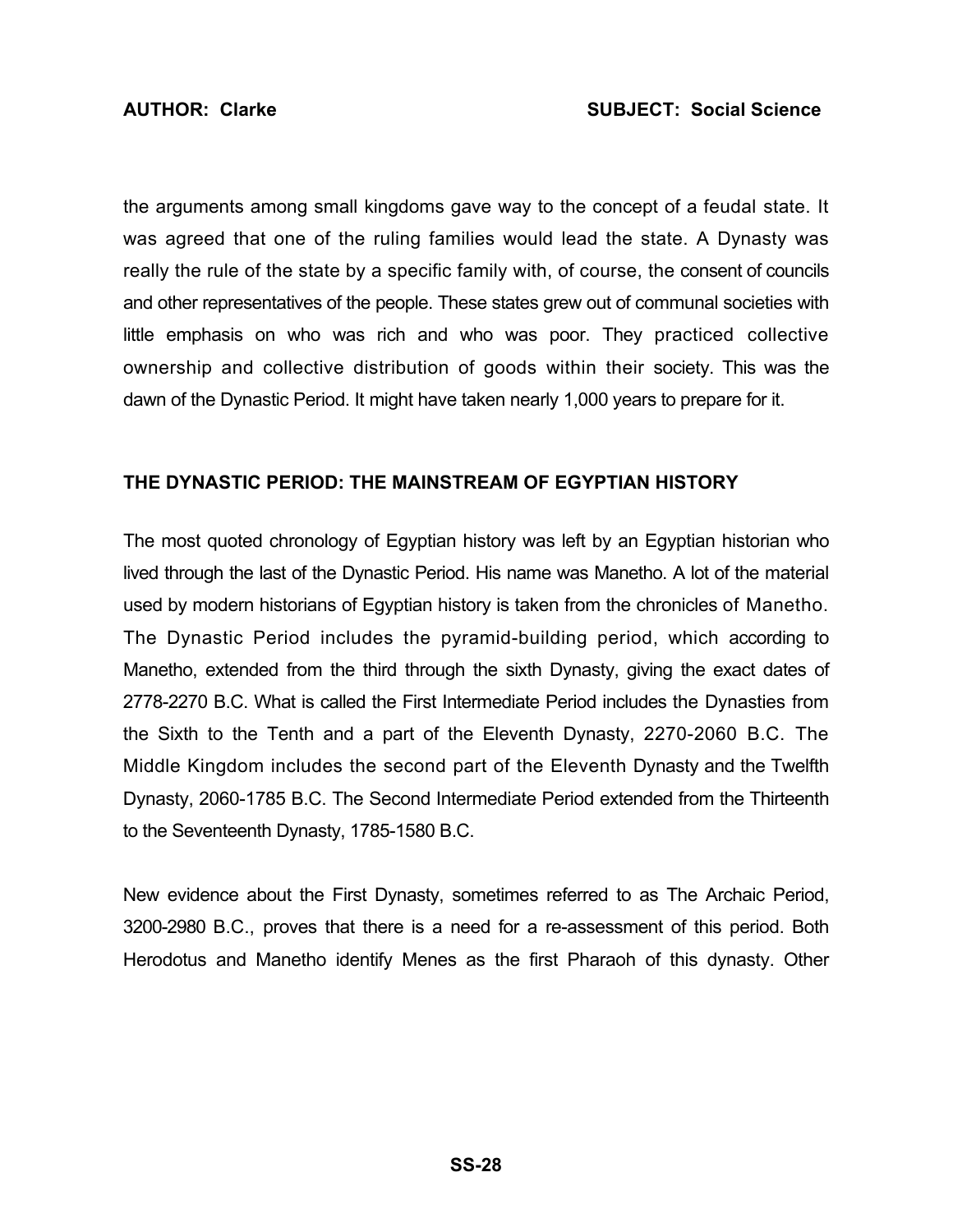historians say that the name means Na'rmer. He is reported to be the founder of the city of Memphis at the juncture of the two lands before the unification of the Upper and Lower Nile to form the Greater Egypt that was still to come.

The Second Dynasty, 2990-2778 B.C., was not particularly outstanding and not a great deal is known about it and its personalities. This was a period when the previous consolidation of power was contained, but not expanded. But it did make way for the Third Dynasty that was spectacular. This dynasty left a mark on Egyptian history that reverberates to this very day.

With the Third Dynasty, Egypt's place in world history was finally established. This was an age of intellectual outpouring. The Pharaoh of this dynasty was Zoser, 2778-2723 B.C. This was also the period of the emergence of Imhotep, the world's first multi-genius. He was the real father of medicine and lived 2,000 years before the Greek Hippocrates who is given this credit. He was also called the Prince of Peace. Shrines were erected in his name. In Sir William Osler's book, **The History of Modern Medicine,** he refers to Imhotep as, "The first figure of a physician to stand out clearly from the midst of antiquity." His building of the step-pyramid set in motion the massive building of temples and other structures in the Egypt of his day. To a great extent, his name and his fame overshadows that of the Pharaoh Zoser whom he served as The Grand Vizier.

The Fourth Dynasty, 2723-2563 B.C., built on the foundations of the Third. The pyramid-building period was still in its main thrust of achievement, but the name and the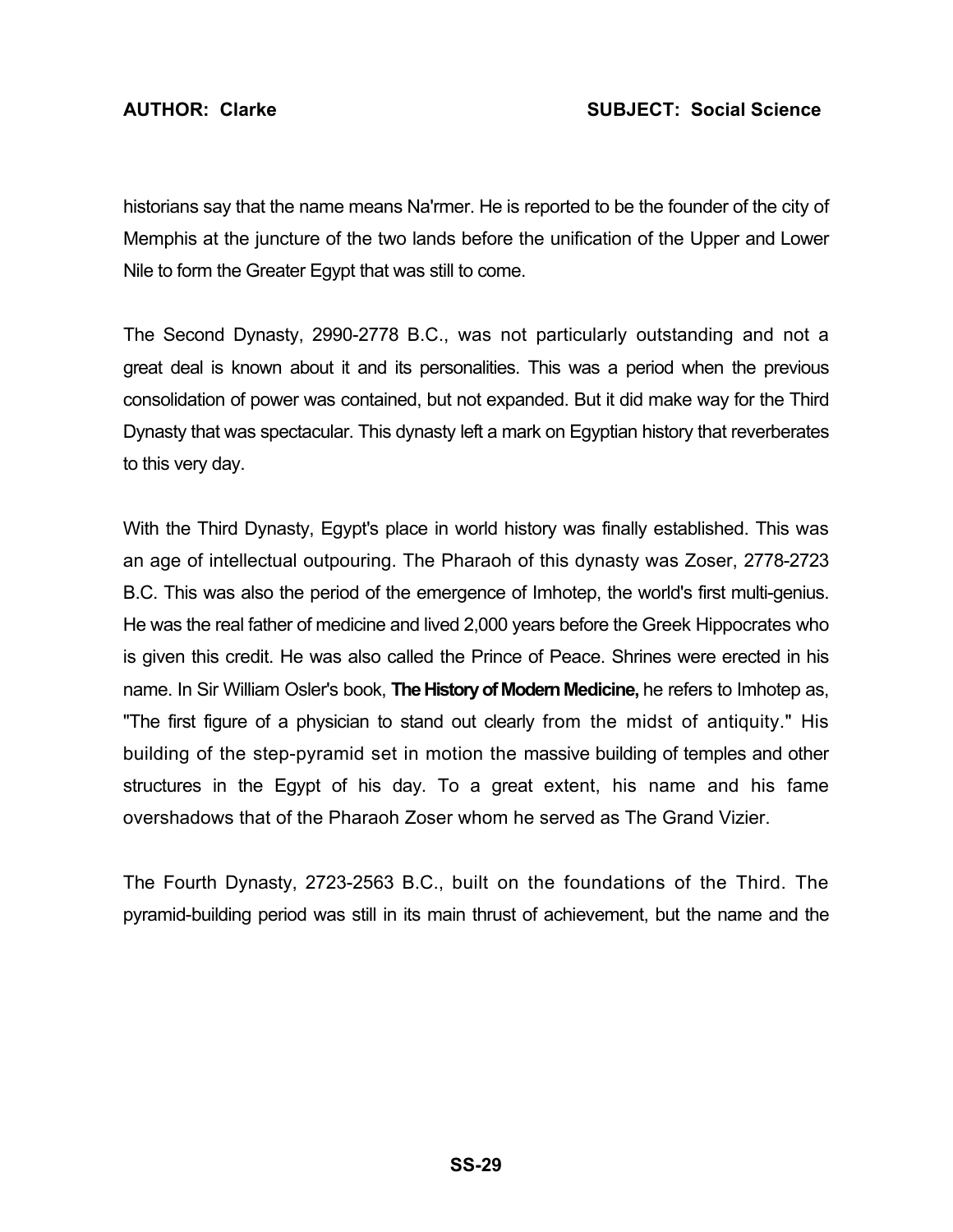achievements of the Third Dynasty would record over the Fourth and a number of dynasties still to come.

During the Fifth and Sixth Dynasties there were rumors of threats from Western Asia (now called the Middle East). The nations and people in the other river valley, the Tigris and the Euphrates, were laying the foundation of Sumerian civilization. At this time, Asia was no threat to Egypt; later on it would become one. What is referred to as the Old Kingdom was noted for leaving behind numerous temples, tombs, and pyramids, indicating that they had also built on previous foundations and preserved the spiritual structure that would later be the foundation of the three major religions: Judaism, Christianity, and Islam.

What is called the First Intermediate Period, 2270-2060 B.C., came after the Old Kingdom. It was a transitional period and a period of internal disputes and weaknesses within one monarchy that would not go unnoticed by the Asians who for many years envied the stability and wealth of Egypt.

The Seventh and Eighth Dynasties were very short, according to Manetho. He mentioned that the Seventh Dynasty consisted of seventy kings. Some ruled for very short periods. The Eighth Dynasty lasted for about thirty years. The rulers displayed no particular strengths.

The first part of the Eleventh Dynasty still reflected some of the weakness of the previous dynasties; mainly, the inability of the ruling families to decide on who would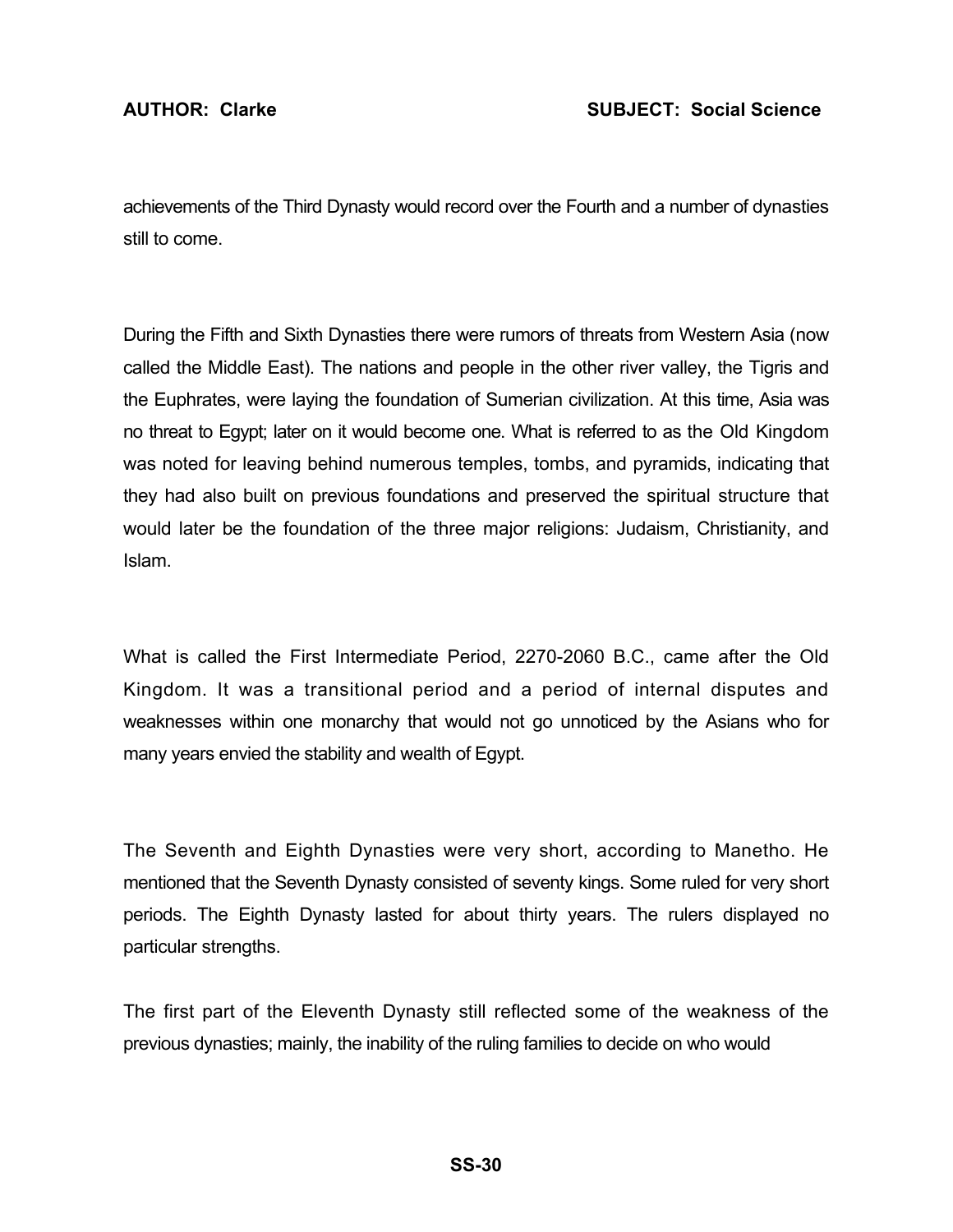be Pharaoh and where the ruling seat of power would be. This weakness brought about a civil war that came to an end at the time of the Middle Kingdom, 2060-1785 B.C. New strength began to be reflected during the second part of the Eleventh Dynasty, 2060-2000 B.C.

During the Twelfth Dynasty, 2000-1785 B.C., new strength was reflected in the fact that, "This is considered to be one of the most glorious dynasties of Egyptian history." The country was back on the high road of dealing, building again and dealing successfully with a number of envious enemies who would not let its armies rest. During this time, the safety of Egypt was secure on all sides by successful treaties with Libya and Nubia.

The Second Intermediate Period might be called the period of trouble. This was the period of the first massive invasion of Egypt from Western Asia. It was the period of invasion by the Hyksos, sometimes referred to as the "Shepherd Kings." It was also the period of the first Hebrew entry into Africa that we have a record of. That Hebrew entry is described by Reverend A. H. Sayce in the book, **The Egypt of the Hebrews and Herodotus:** 

> Abraham went down into Egypt to sojourn there. When he entered the country the civilization and Monarchy of Egypt were already very old. The pyramids had been built hundreds of years before and the origin of the Sphinx were already a mystery. Even the great obelisks of Heliopolis, which is still the object of an afternoon drive to the tourist of Cairo, had long been standing in front of the temple of the Sun God.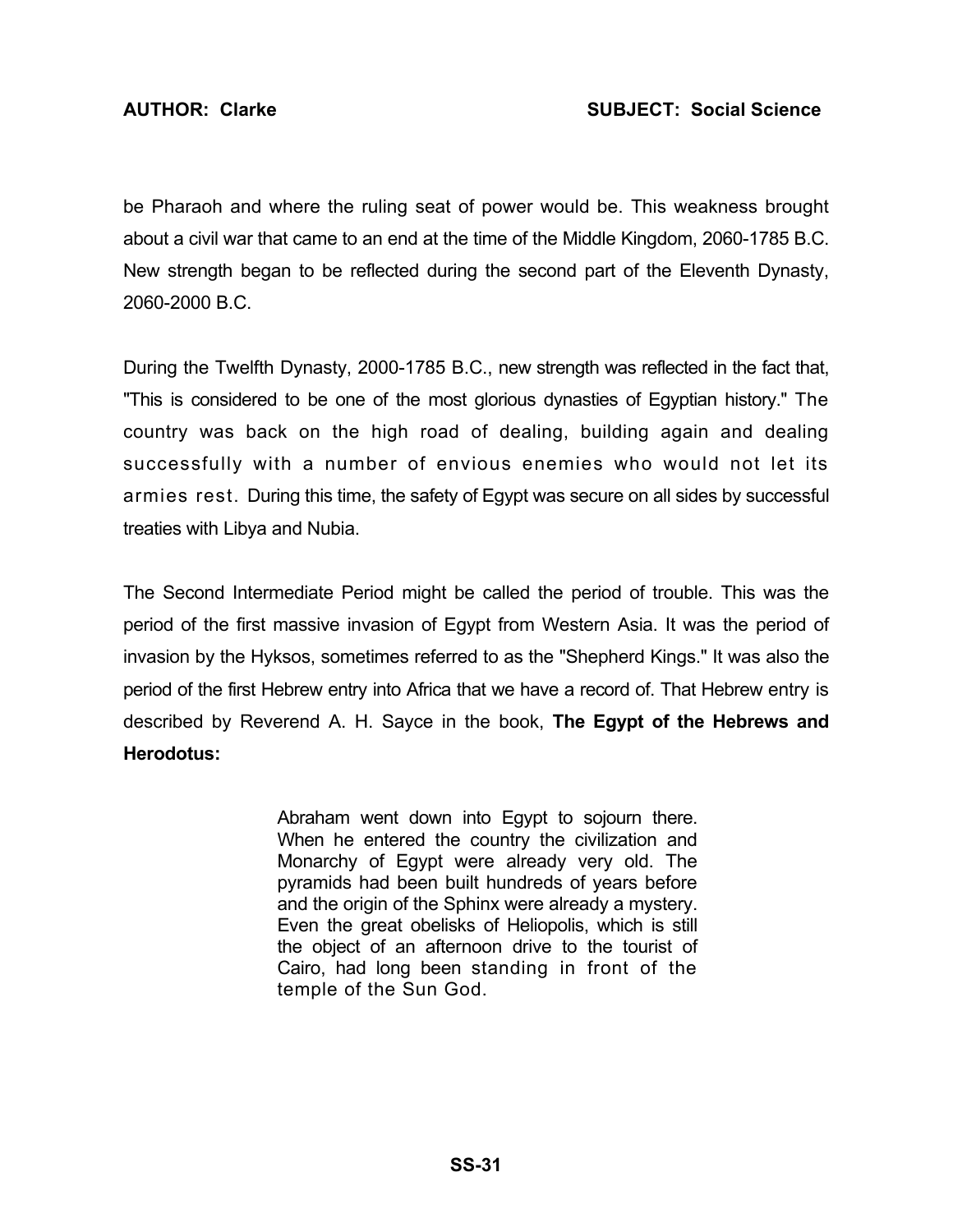The monuments of Babylonia enable us to fix the age to which Abraham belongs. Arioch of Ellnar has left memorials of himself on the bricks of Chaldaea, and we now know when he and his Elamite allies were driven out of Babylonia and the Babylonian states were united into a single monarchy, this was 2350 B.C. $^{28}$ 

This period in African history is often misinterpreted. There are misconceptions about the role the Hebrews played in Africa during that period. They came originally from Western Asia, escaping famine. They literally entered world history during this period and were treated much better in Africa than history tends to indicate. NonBiblical history of the period indicates the Hebrews were not slaves in Egypt. Some of the Hebrews mistakenly took sides with the enemies of Africa and were punished. This punishment did not consist of slavery. The Hebrews, like the Greeks, Romans, Hyksos, and other foreigners, benefitted religiously and intellectually from their sojourn in Africa. What they learned there would influence all of their future history.<sup>29</sup>

The future religious foundations of the world were being strengthened at this time. The social thought and the main elements that would, in the future, go into the making of the world's major religions already existed in Africa. A number of writers, both of African and European extraction, have been very clear in explaining this misunderstood aspect of religious history.

Professor Yosef ben-Jochannan explains this subject, in-depth, in his book, **African Origins of the Major Western Religions,** and again in a larger work, **Africa: Mother of Western Civilization.** Another scholarly explanation can be found in two books by Dr.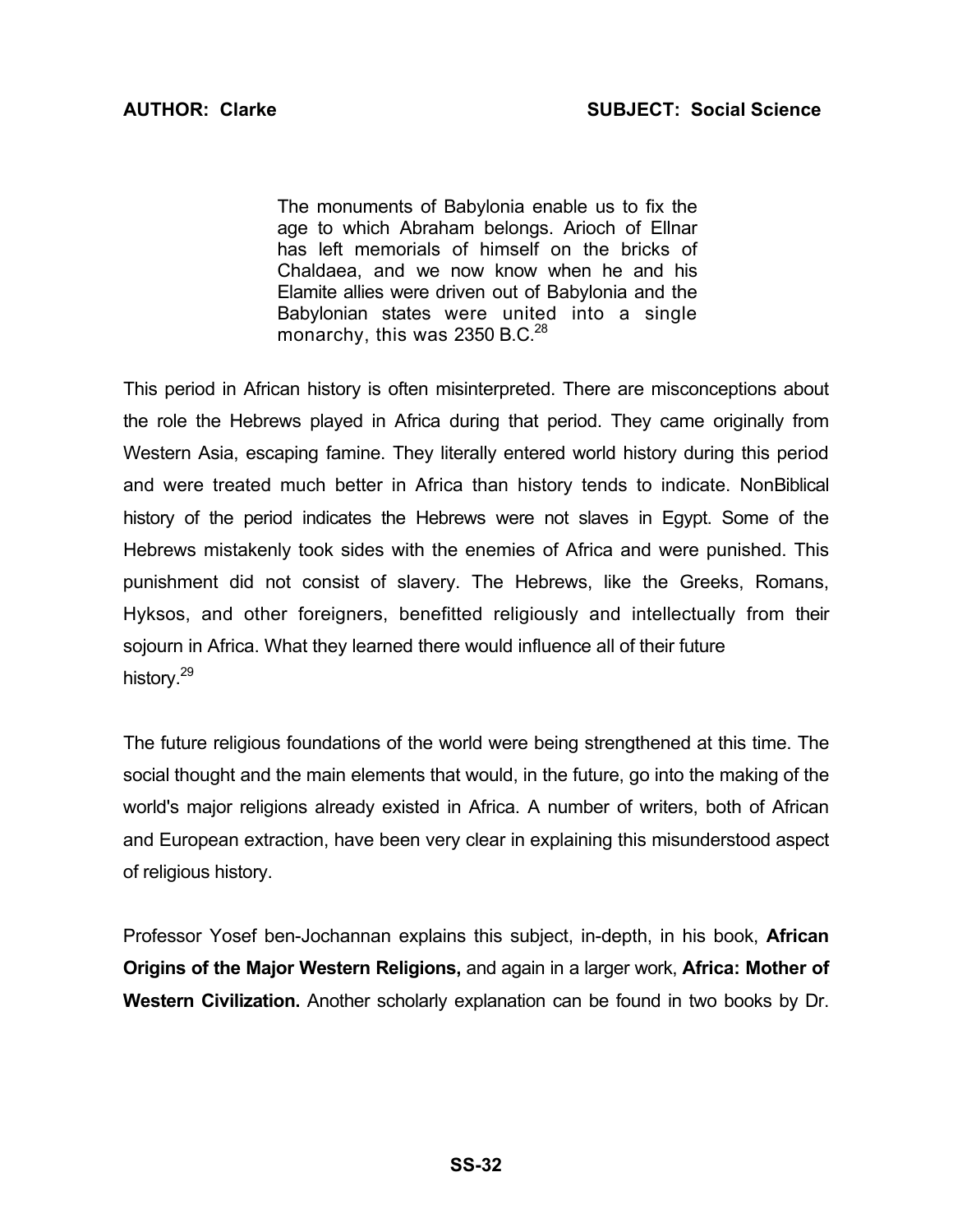Alvin Boyd Kuhn, **Who is This King of Glory,** and **Shadow of the Third Century.** The main works on this subject by European writers are: **Ancient Egypt, Light of the World,** by Gerald Massey, in two volumes, and **The Folklore of the Old Testament,** by Sir James Frazer, in three volumes. The African-American writer, John G. Jackson, author of **Man, God and Civilization,** has recently published another book on this subject under the title, **Christianity Before Christ.**<sup>30</sup>

The Hyksos Period, 1680-1580 B.C., left its mark, mostly negative, on Egyptian history. As a people, they did not have great skills in nation-building or nationmanagement. If it can be said that any good at all came from the Hyksos occupation, it was that the internal strife between the indigenous rulers of Egypt abated and they developed a sense of national unity during this occupation. It was this national unity that gave them the strength and organization to ultimately expel the Hyksos from Egyptian soil.

The Hyksos had adopted many of the customs of the Egyptians and assumed Egyptian royal titles. This assumption did not give them the Egyptian culture that they never could fully understand. During the reign of the Hyksos in the Delta and in the internal part of Upper Egypt, they continued their crude imitation of Egyptian culture while Egyptian military friends, to the south, prepared to come to her assistance. Gradually, the indigenous Egyptian royal families were coming back to power and true Egyptian pharaohs were again occupying the throne of Egypt in the face of the weakening power of the Hyksos. A warrior pharaoh named Ahmose succeeded in driving the Hyksos out of Egypt after his son had initiated the action.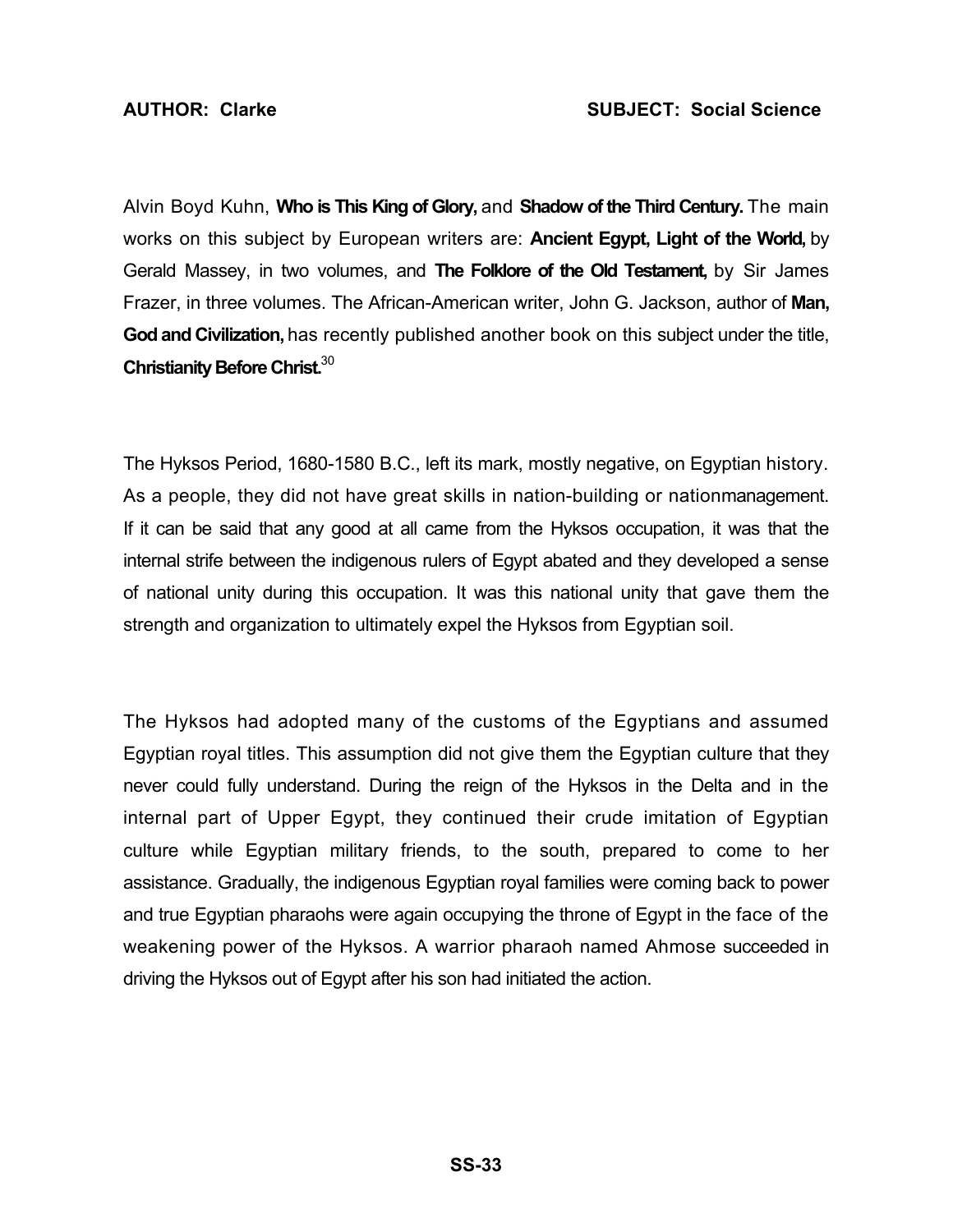The expulsion of the Hyksos ended and the period of the New Kingdom began. This period was one of great wealth, prosperity and a widening of the Egyptian empire. Monument-building started again and the army was reinforced. Some of the former colonies of Egypt came back under its influence. The Period of the New Kingdom, 1580- 1085 B.C., extended from the Eighteenth to the Twentieth Dynasties. Egypt was then a powerful united kingdom and reached the apex of her greatness in wealth and political influence.

More needs to be said about this period and the great personalities that came out of it. Administratively, the King was the head of the state. The business of government and the duties of kingship were such that he appointed two viziers. One resided at Thebes for the administration of the South, the first cataract as far downstream as the town of Asyirt. Nubia was then under Egyptian influence so the King appointed a viceroy of Nubia who was given the title, "King's Son of Kush." This port grew in importance and the Kings took interest in the lands to the far south.

Another important official of this period was the High Priest Amun, who was the supreme head of the great body of priests. This was, in essence, the political, religious, and cultural position of Egypt as it approached the mighty Eighteenth Dynasty spoken of by some writers as the most able dynasty ever to occupy any throne, of any country, at any time in the history of the world. It was in this dynasty that the last remnants of the foreigners were driven from Egyptian soil. Egypt was fully herself again and the master of her own destiny.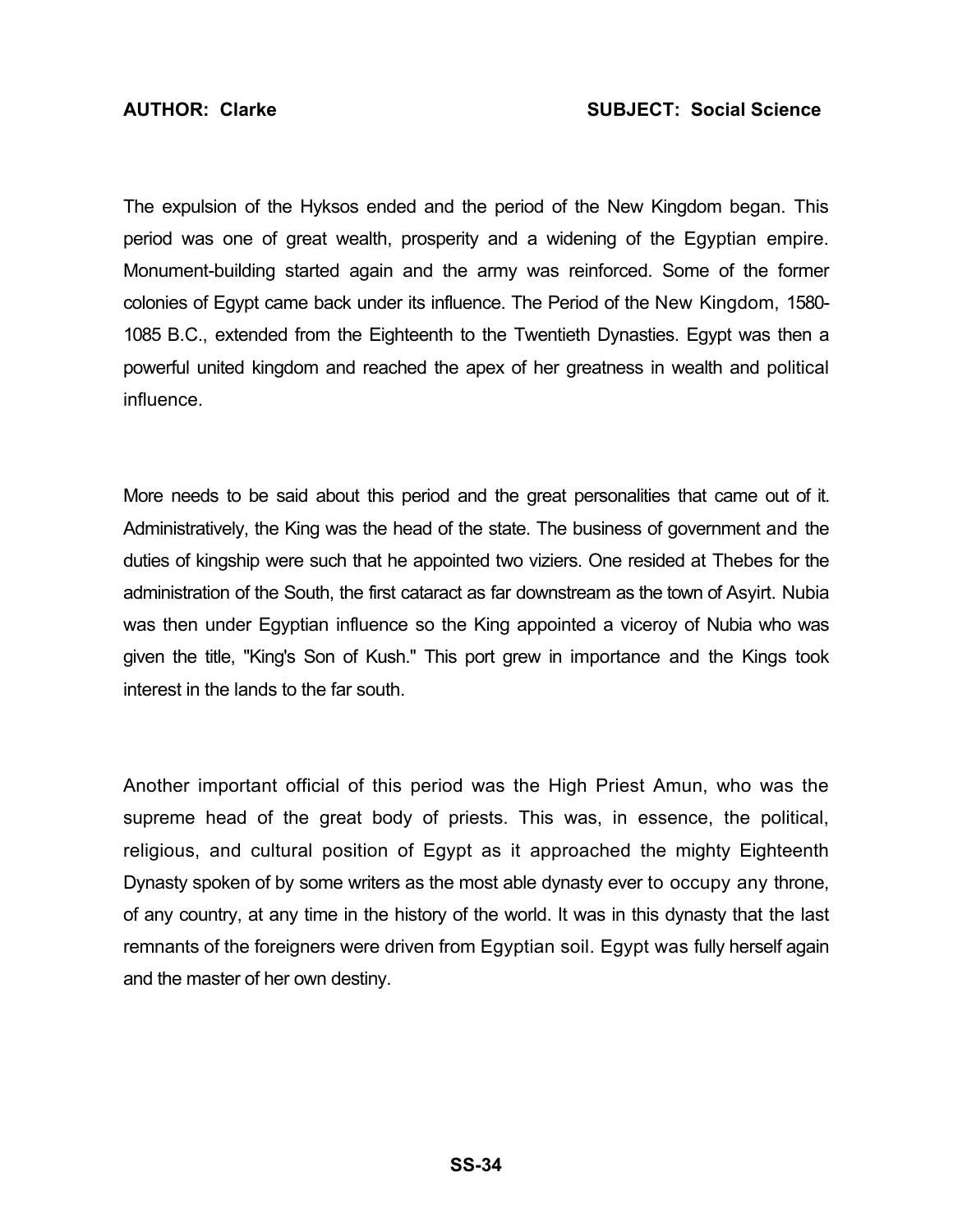By the time of the Eighteenth Dynasty, all elements of a feudal state had completely disappeared. The government was, in the main, centralized and the administration was in the hands of the first King of the Eighteenth Dynasty (Ahmose, 1580-1558 B.C.). The most outstanding King of the Eighteenth Dynasty was Thotmose, 15301515 B.C., sometimes called Thotmoses. The first Thotmose was the son of Amenhotep I and, because his mother was not of royal blood, he was not the legal successor to the throne. He directed armies against some of the remaining foreign soldiers and pursued them as far as the Euphrates River. Thotmose II, the son of Thotmose I, married his half-sister, Hatshepsut, who was a legitimate daughter of Thotmose I. Hatshepsut was not well-treated by him and she did not begin to pursue power until after his death, although her father had-fully trained her for power. Another brother, Thotmose Ill, aspired for the throne of Egypt. He was young and inexperienced and the forces of Hatshepsut came to power in the middle of this controversy. The Nile Valley was now her domain and she began at once to put Egypt's house in order. She did not forget the heritage that her family had left behind. So many of them tried hard to remove the stamp of foreign domination from Egypt, and yet she was determined to continue in this tradition. Her influence spread to the South where she had relatives and she made it clear to the people of Western Asia that Egypt was strong enough to repel any army coming from that region. She strengthened Egypt's position with Kush and Nubia and according to most records, Hatshepsut ruled Egypt for 21 years and ruled it well.

Hatshepsut's demise came abruptly and mysteriously. She may have died a natural death, but some historians believe that Thotmose III had her murdered. After her death,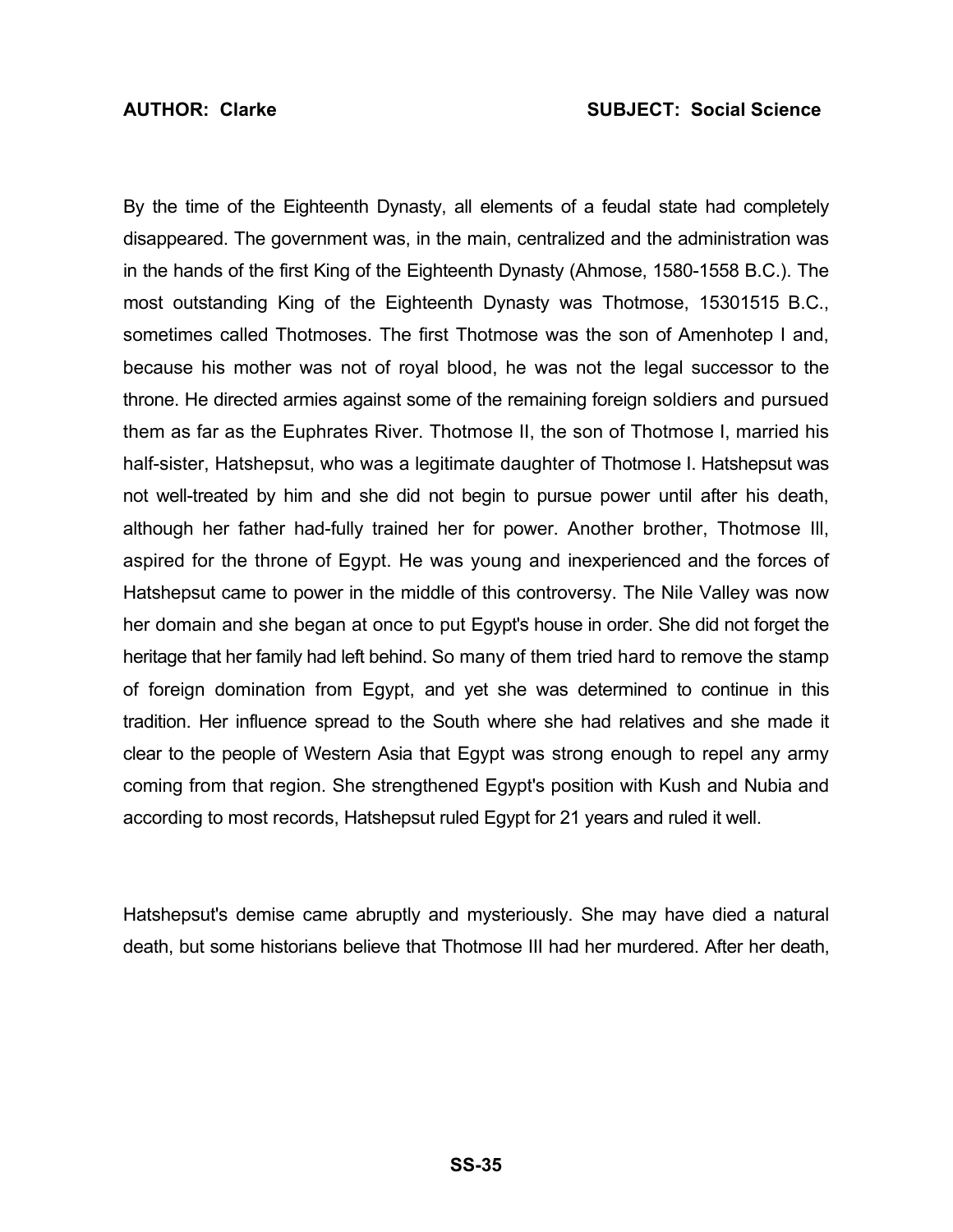he tried to destroy all memory of her in Egypt. He defiled all of her statues that he found. Fortunately, he did not discover all of them and Hatshepsut comes down to us as one of the outstanding women of all times. $31$ 

The writers of the book, **Brief History of Ancient Egypt,** describe the early part of Thotmose III's reign in this way:

> When Thotmose was left sole ruler, he proved to be energetic, and he is justly considered as the greatest pharaoh in the history of Egypt.

> At the beginning of his reign by himself, the Asiatic rulers, having seen no Egyptian troops during the coregency, had united under the direction of the Prince of Kadesh, and rebelled against the king. As mentioned in the "Annals of Thotmose I II" at Karnak, Thotmose carried out seventeen campaigns against them in Palestine and Syria which he subdued, and pushed the frontier of Egypt as far back as the Euphrates. He also led a military expedition into Nubia and thus during his reign the Egyptian Empire extended from the Fourth Cataract in the South to the Euphrates in the North. He brought the sons of the Asiatic rulers with him to Egypt, where they were educated in all the wisdom of the Egyptians. $32$

Sometime around 1386 B.C., Queen Tiy of Egypt gave birth to a boy who was first named Amenhates after his father. Very little is known of his childhood, except that he was sickly from birth and developed an interest in art, poetry, and religion. His closest companion was said to be Nefertiti, his beautiful little cousin. (Some archaeologists have referred to her as his sister.) When the Crown Prince was about 21, he and the lovely Nefertiti were married. Three years later, his aging father,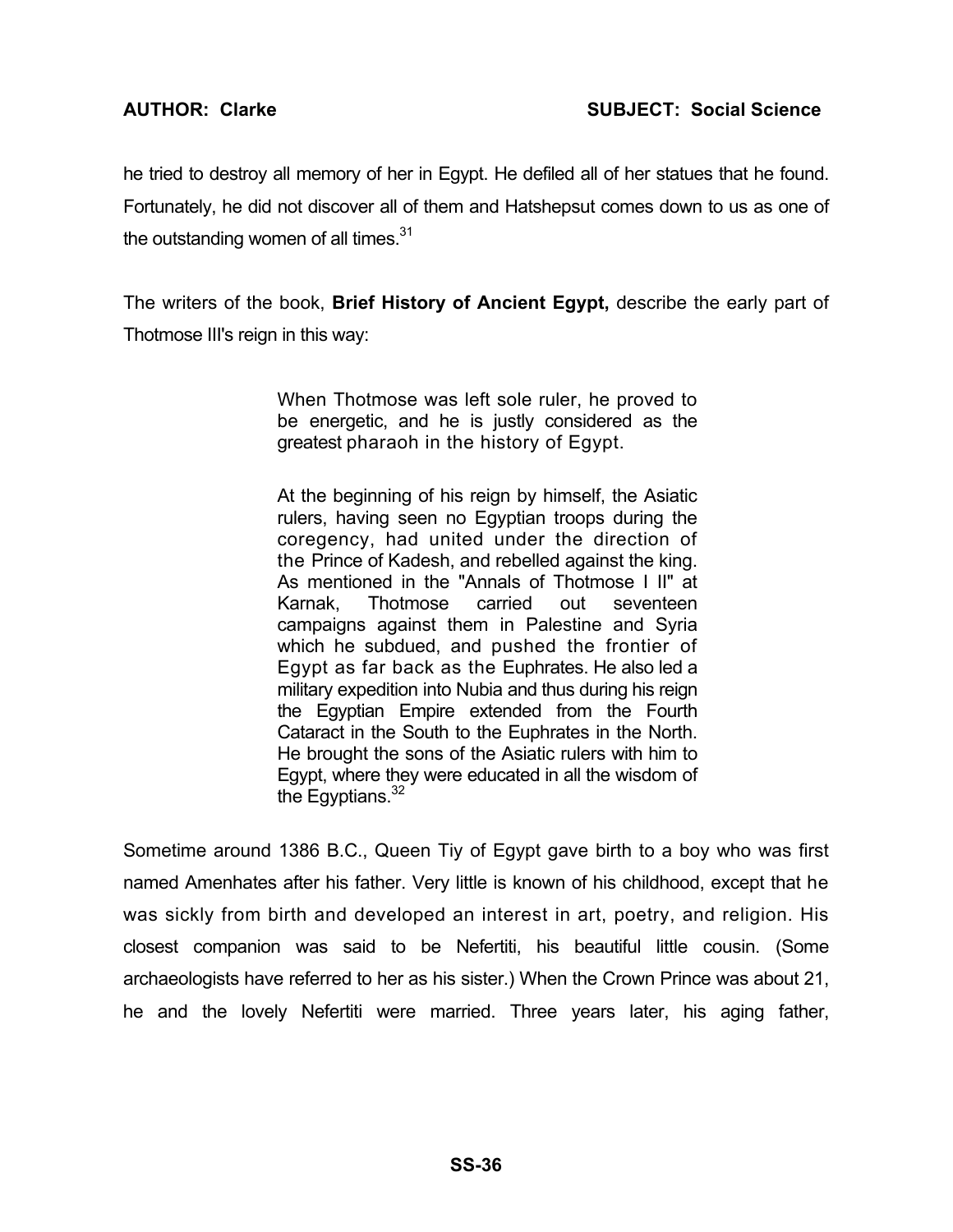Amenhotep III, named him coregent of Egypt and crowned him Amenhotep IV. After the death of his father, he came into full power in Egypt and took the name Akhenaton. He produced a profound effect on Egypt and the entire world of his day.

Akhenaton, often referred to as "The Heretic King," is one of history's most extraordinary monarchs. Thirteen hundred years before Christ, he preached and lived a gospel of love, brotherhood and truth. He has been called the world's first idealist, the first temporal ruler ever to lead his people toward the worship of a single  $q$ od. $33$ 

When Akhenaton came to the throne in 1362 B.C., Egypt dominated the world. But behind this panoply of power was a cowering citizenry plagued by gods and demons conjured up by a sinister priestcraft. Akhenaton created his own priesthood and proclaimed a new religion that centered on the worship of a single god. This visionary Pharaoh, more interested in philosophy than in power, was unlike any other Egyptian ruler. When he introduced the concept of monotheism, Akhenaton was at an historic crossroads, for, at that point in time, the Hebrews were in Egypt.

The story of Akhenaton is not complete without the story of his beautiful wife and full partner, Nefertiti. She was a woman of fabled beauty and grace. A magnificent treasure remains to remind us of her loveliness, a painted bust which is considered one of the great works of Egyptian art. I n some of the many portraits of Akhenaton, he is shown in affectionate poses with Queen Nefertiti. Although she presented him with seven daughters, and he longed for a son, he did not take another wife, as was the custom. The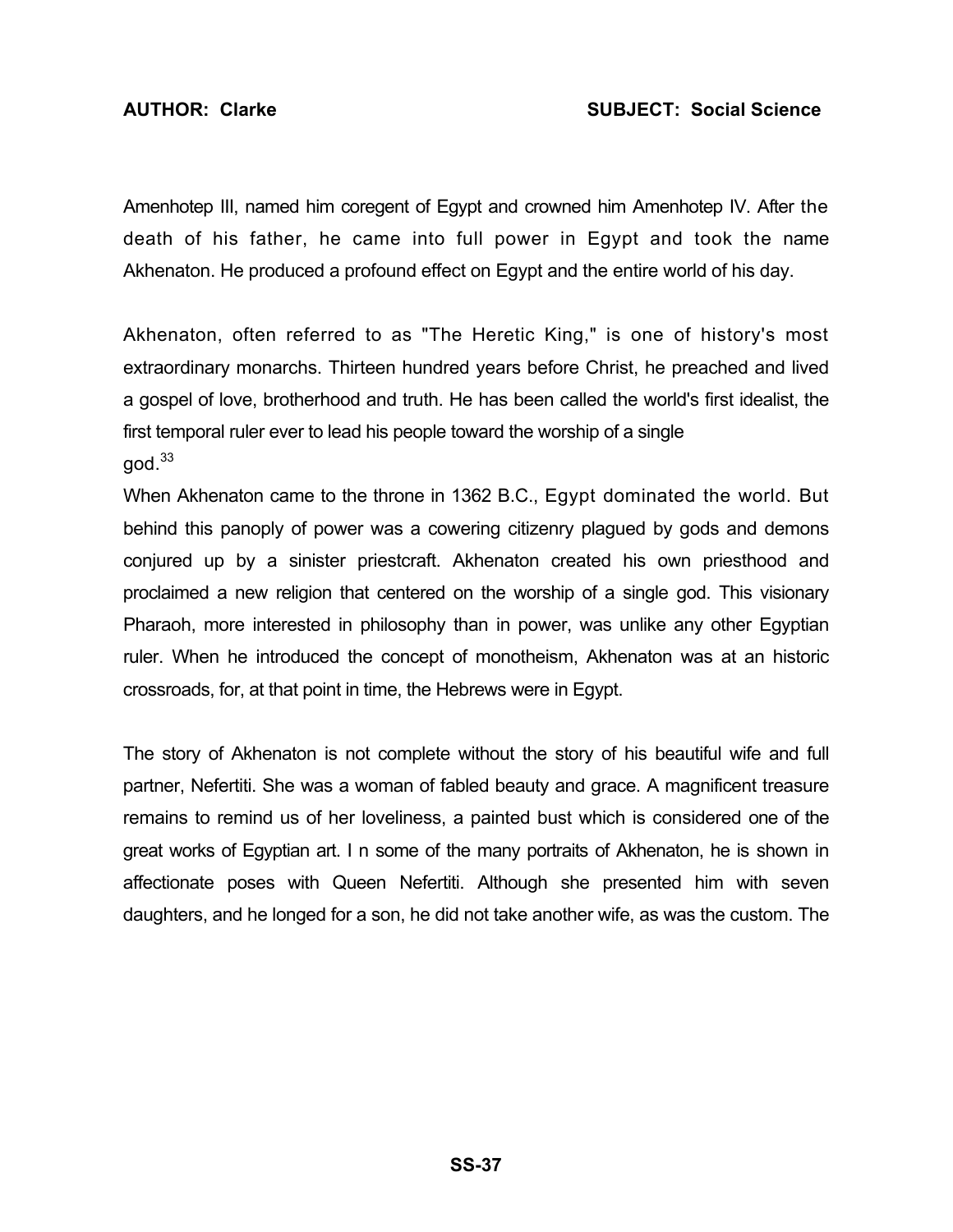relationship between Akhenaton and Nefertiti was one of history's first well-known love stories. The Egyptian artist and sculptors of the day left more than ample proof of this fact. Akhenaton and Nefertiti humanized the Egyptian monarchy. And after his death, Nefertiti, almost single-handedly, tried to keep alive the new religion that he had founded.

The pharaoh that came after Akhenaton, Smerkhkare, 1352-1341 B.C., was outstanding, principally because he kept order in the Egypt of that day and held warfare to an absolute minimum. One of the best-known pharaohs of the Eighteenth Dynasty was Tutankhamun, known as King Tut. As an administrator and pharaoh, there was nothing outstanding to his credit. And sometimes he is unkindly spoken of as a minor king who had a major funeral. The fortunate circumstance of his tomb's discovery is that its finding advanced curiosity and world study of Egyptian history and his name became synonymous with splendor in the ancient world. His was one of the few tombs found intact, principally, because it was buried close to previously built tombs and was overlooked by grave robbers who ravished Egypt after the decline of its great dynasties. The tone of the finery and the ornamentation and the number of objects taken from his tomb, made his name known to nearly every school child in the United States. He was the last well-known king of the Eighteenth Dynasty.

The Nineteenth Dynasty, 1341-1200 B.C., is sometimes called the Rameses Dynasty, although a number of pharaohs with other names ruled with some success. The Eighteenth Dynasty had lasted for 260 years. The period from the reign of Akhenaton to the end of this dynasty is known as the "Heresy Period" because it was a time of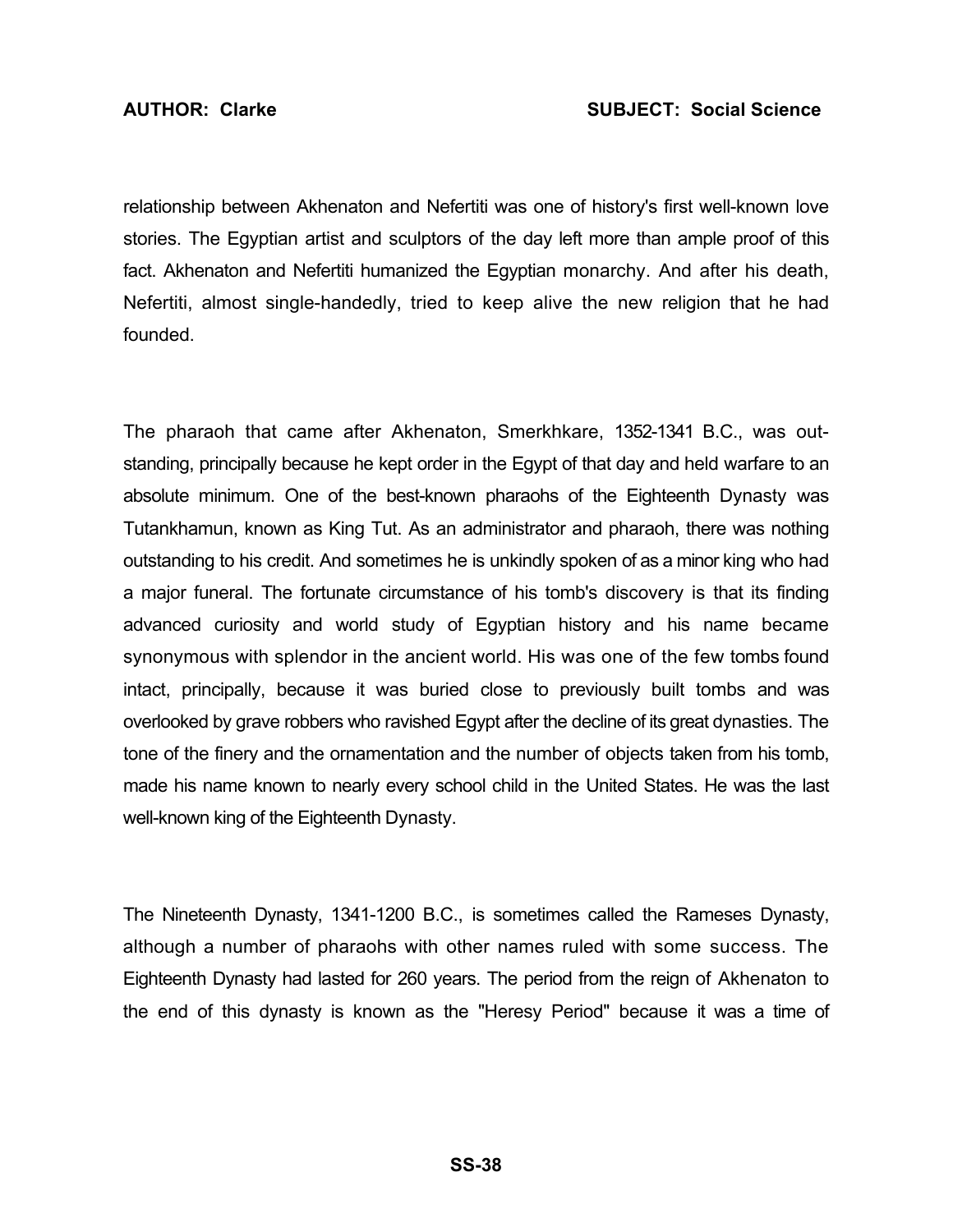repeated disputes over the changing nature of religion. This dynasty got the full attention of the Egyptian people during the reign of the great Rameses 11,1298-1232B.C.

At the beginning of his reign, Rameses II led a successful campaign against the armies of Syria who were again threatening the borders of Egypt. He led another campaign into Western Asia and forced the Hittites to retreat. Copies of the treaty of peace that was signed on that day still survive and can be found in Egypt at the Temple of Karnak, in Thebes. These campaigns are further recorded in a recent book, **When Egypt Ruled the East.** 

Rameses 11 made the City of Tanis, in the eastern Delta, the capitol so that he could be near the Egyptian possessions in Western Asia. While Rameses and the magnificence of his reign seemed to overshadow the other pharaohs of the Nineteenth Dynasty, he was not the only capable pharaoh. Both Seti I and Seti I I were able pharaohs, as were many of the others. But the name Rameses would extend into the Twenty-first and Twenty-second Dynasties by virtue of his numerous children. He had married many wives, the most notable being the Queen Nefertari, whose magnificent tomb is in the Valley of the Queens at Thebes.

The Twentieth Dynasty, 1200-1085 B.C., had many Rameses, III through XI. But it can be said with fairness that Egypt's great genius in state building had reached its peak by the Twentieth Dynasty. Its Pharaohs were holding the great state together, without advancing it as previous pharaohs had done.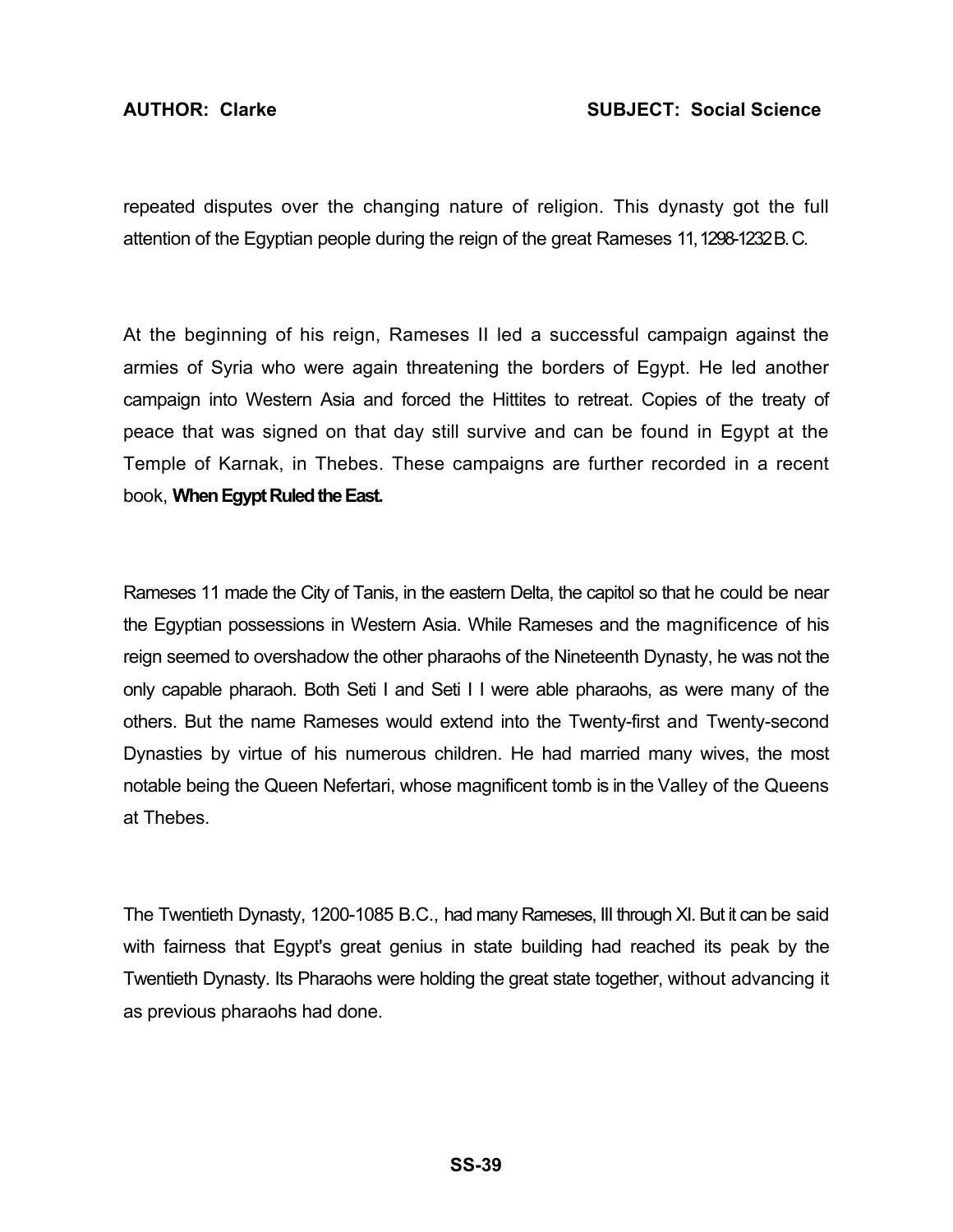The next four dynasties were not remarkable; in fact, the Twenty-first Dynasty is referred to as, "The Decadent Period," 1085-715 B.C. While Egyptian influence extended into Kush, to the south, it was not very effective.

On the eve of the Twenty-fifth Dynasty, Egypt had grown somewhat indifferent to power and the people in the south who had been under Egyptian control began to question Egypt's right to control them. This challenge was led to Kashta, who came to power in 751 B.C, followed by Piankhi, who ruled from 744-712 B.C., and continued by Taharka, who ruled from 686-663 B.C.

Egypt and the nations of the Nile Valley had been the beating heart of Africa and the incubator for its greatness for more than a thousand years. The human traffic from the south renewed the creative energy of Egypt and helped it meet some of the great challenges in history. The weakness and internal strife of the Twenty-fourth Dynasty, 730- 715 B.C., caused a number of the priests and commercial rulers of Egypt to move to the south. Egypt was then ruled by contemporary kinglets who had no real power that was widely respected. Under these conditions, Egypt was invaded by the Nubians or Ethiopians.

From the research notebooks of William Leo Hansberry, comes the following quote:

Seven hundred and twenty-three years before the birth of Christ, Piankhy, King of Ethiopia, commanding a large army and a numerous fleet of war-boats, left Napata, his distant capital near the heart of Africa, swept down the Nile to Egypt,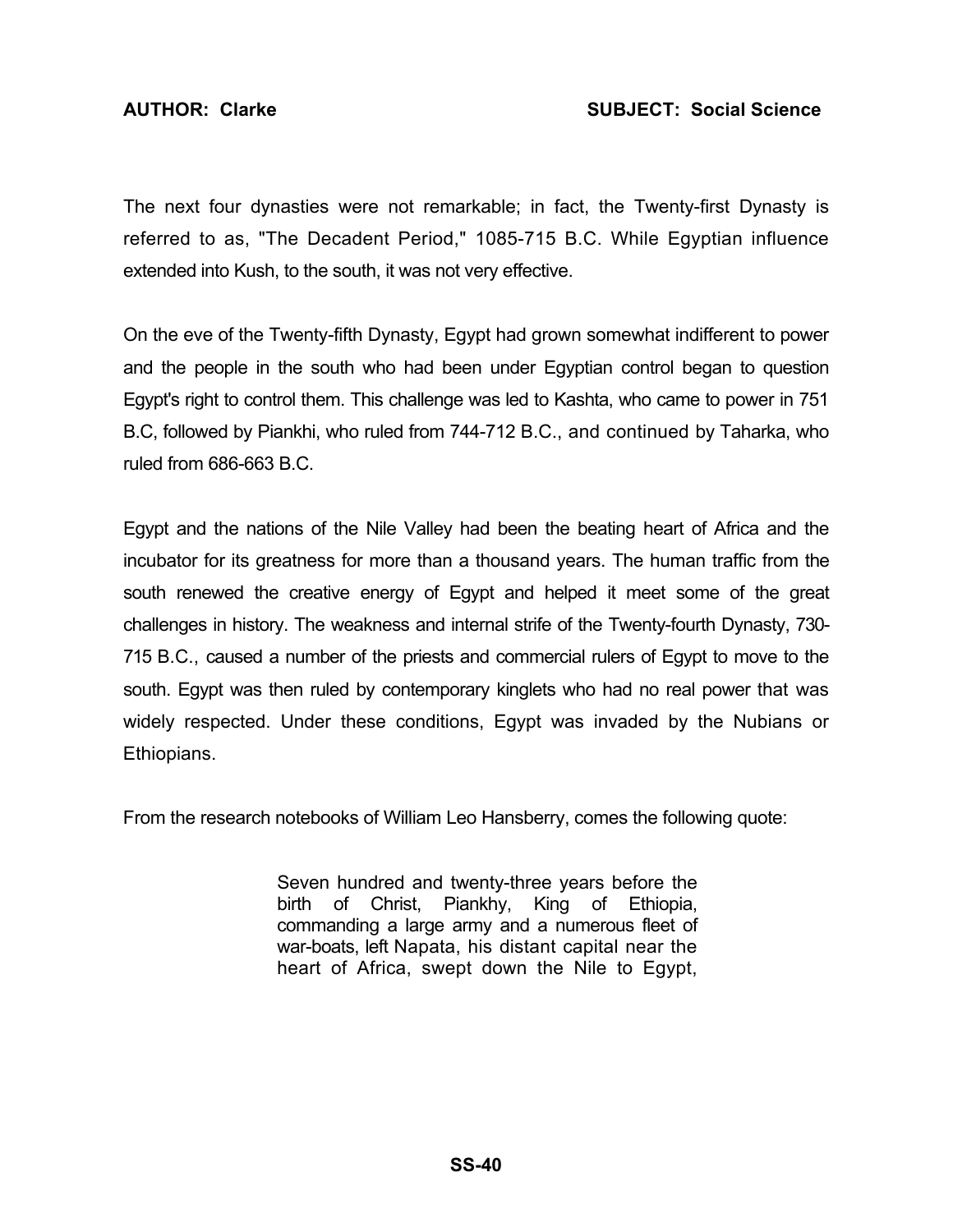and in a few months made himself the indisputable master of the entire kingdom of the ancient pharaohs. For nearly 100 years after the event, standards symbolizing Ethiopian sovereignty waved triumphantly over the verdant valley of the Nile from the Sixth Cataract on the South, as far northward as the Mediterranean, or ... as the ancients called it, "The Great Green Sea."

At the time when Ethiopia entered upon this her greatest venture in the difficult art of imperialism, Egypt's fortunes, waning for well over 300 hundred years, had ebbed to a very low tide.<sup>34</sup>

Dr. Hansberry states further:

An objective analysis of the principals and precepts which prompted and guided the Ethiopian occupation of Egypt, as well as an impartial appraisal of the national and international results, would seem to justify the conclusion that this entire undertaking was one of the most blameless and beneficent ventures in imperialism ever attempted in the ancient world. Compared with it in method and spirit, Assyrian and Babylonian warfare and domination were adventures in cruelty and exploitation of the rankest kind, and by the same criteria, the history of Greek imperialism and the story of Pax Romana are tales of gore and greed personified.

Far reaching assertions are these indeed, and they will no doubt provoke serious challenge from many sides but a careful and dispassionate review of the available evidence will reveal that they are as well grounded as any thesis can be which is founded upon recorded events of former times. A comparative study of the annals of the early world seems to indicate, for example, that with one or two possible exceptions, the Ethiopian occupation of Egypt was the instance in recorded ancient history where imperialistic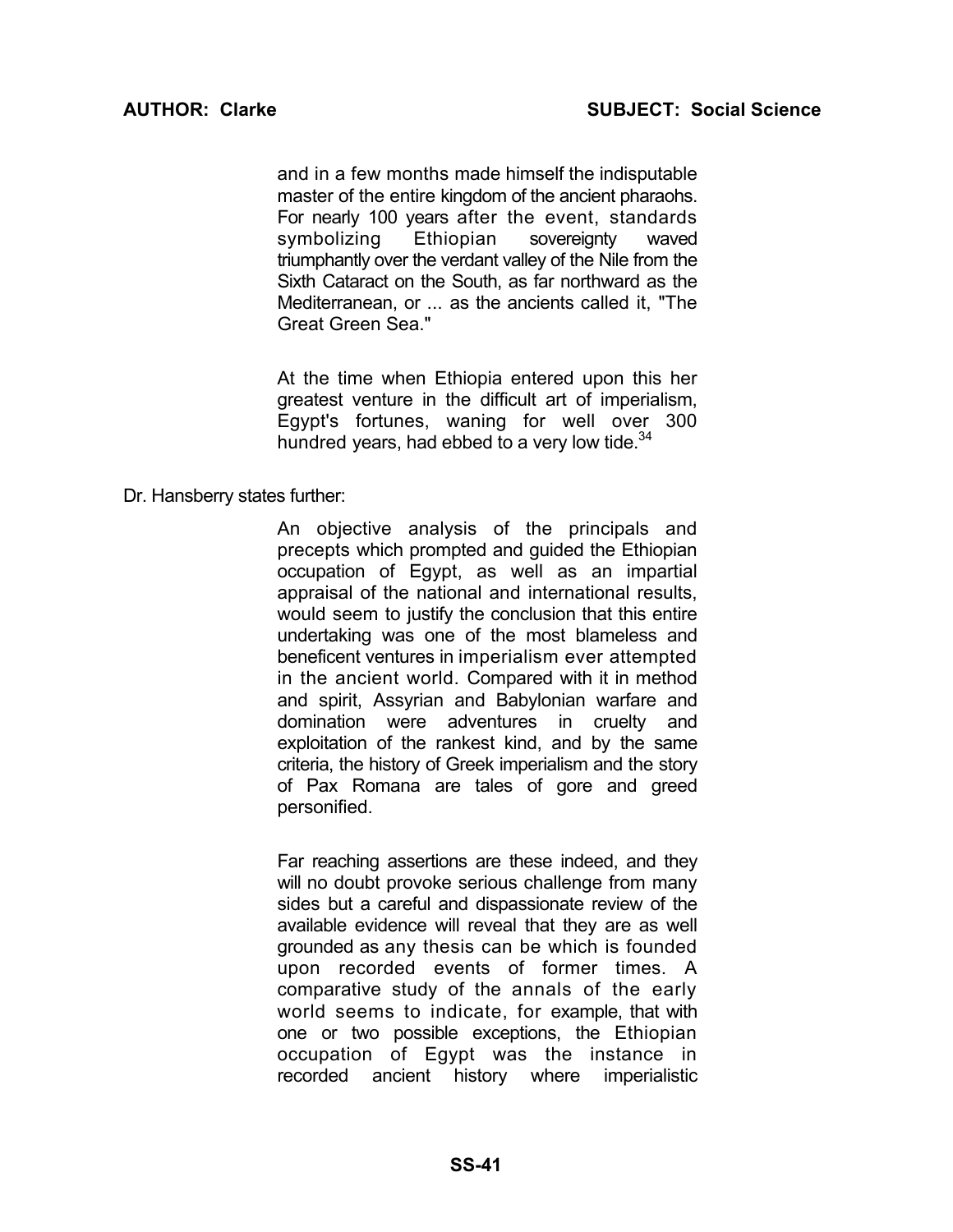endeavor on such a grand scale was not motivated primarily by a desire for plunder and in an insatiable thirst for military renown.<sup>35</sup>

The Kushite kings restored the declining culture and economy of Egypt and took this nation to unprecedented heights of leadership in the way it cared for its people. Though a colony, Egypt was once more a world power. The Twenty-fifth Dynasty was the last purely African Dynasty to rule Egypt.

The Assyrian invasion of 671 B.C. drove the Kushite forces to the south and began the disorganization and misrule that destroyed the grandeur that was once Egypt. Egypt continued to decline while a young nation on the other side of the Mediterranean, Greece, began to gather its power, around 500 B.C. The aftermath of this invasion and the new European interest in dominating the trade of the Mediterranean world, led to the Punic Wars and the invasion of Africa by the Romans.

The other Dynasties were mixed with Western Asians, Greeks, and subsequently Romans. These invaders did not understand the people and the cultures of Egypt and did more harm than good. We refer to this period in Egyptian history as the Dynasties of the Mixed-Breeds.

The time of the Twenty-sixth Dynasty is referred to as "The Static Period," and for good reason. No progress was made during this period. The Twenty-seventh Dynasty was the period of the first Roman domination, 525-404 B.C. The Twentyeighth Dynasty, 392-378 B.C. lasted for only six years, 404-398 B.C., during which time only one King, Amyrtoeos, reigned over Egypt. The Twenty-ninth Dynasty, 398-378 B.C., originated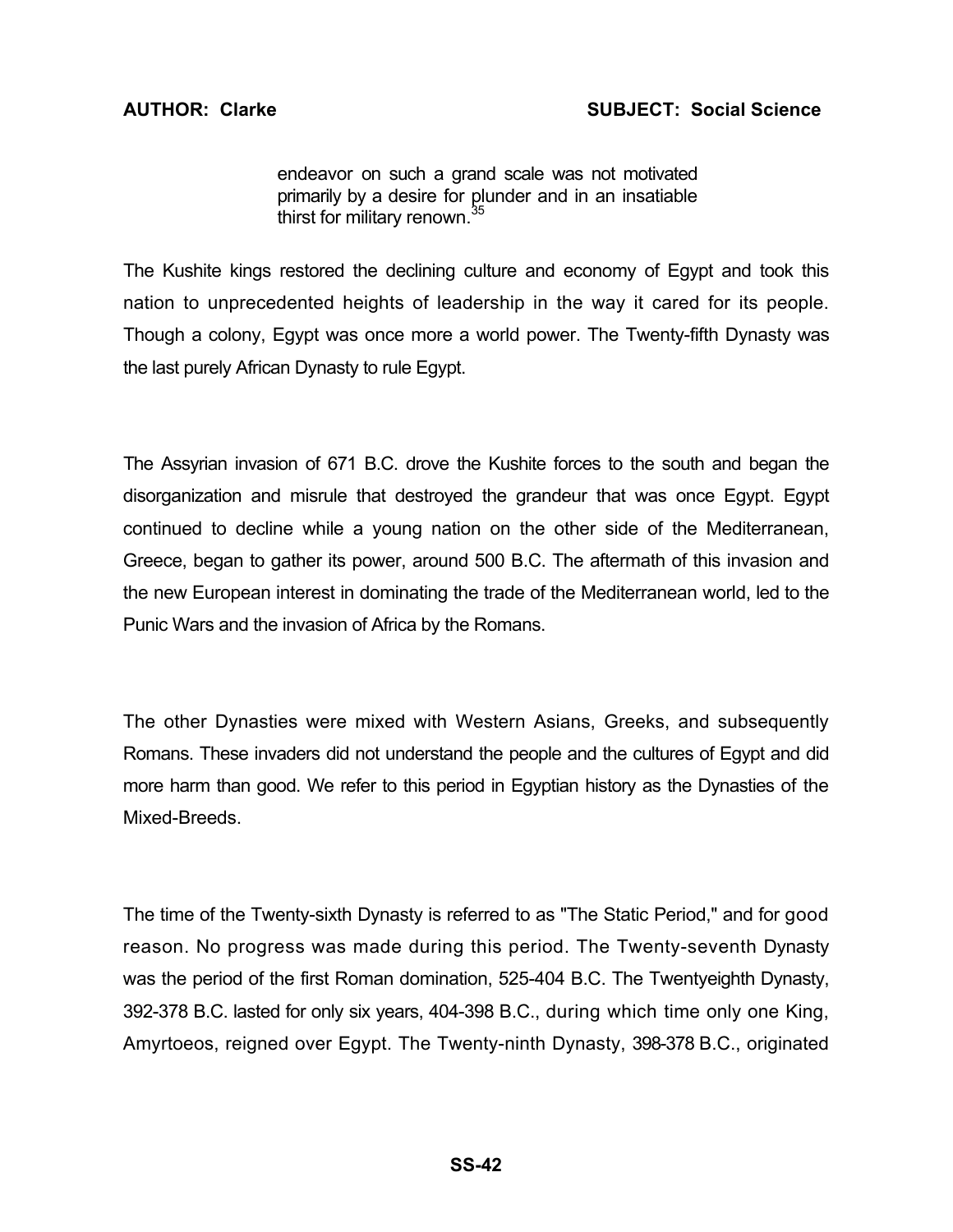at Menes. The most important of the four kings of this dynasty is Achoris, sometimes referred to as Hagar who repelled a Persian invasion after three years of resistance. At the time of the Thirtieth Dynasty, 378-341 B.C., the Persians still had desires to retake the country. The founder of this Dynasty was Nectanebo I, one of the last of Egypt's great rulers.

The rulers of these last dynasties had lost the art of holding the state together and they were too taken with foreign ideas. This was the condition in Egypt on the eve of the Greek invasion.

### **THE PTOLEMAIC PERIOD - 332-47 B.C.**

In 332 B.C. Alexander the Great of Macedonia, a student of Aristotle, conquered Egypt. This was the first purely European invasion of Africa. As his capital, he constructed Alexandria and installed one of his generals, Ptolemy, as ruler of Egypt. This was the beginning of the Ptolemaic Dynasty which included Cleopatra in the time of Roman Julius Caesar. While Ptolemy himself was European in appearance, the subsequent Ptolemaic pharaohs increasingly reflected the African nature of the Egyptian location and experience. J.A. Rogers states:

> The earliest Ptolemaic rulers are in appearance white, but as time went on, the physiognomies changed more and more towards the African one. The African strain in Alexander II is apparent, and still more so in Ptolemy XIII. Cleopatra herself, is known through tradition as having been of a tawny, or mulatto color, and is so described by Shakespeare.<sup>36</sup>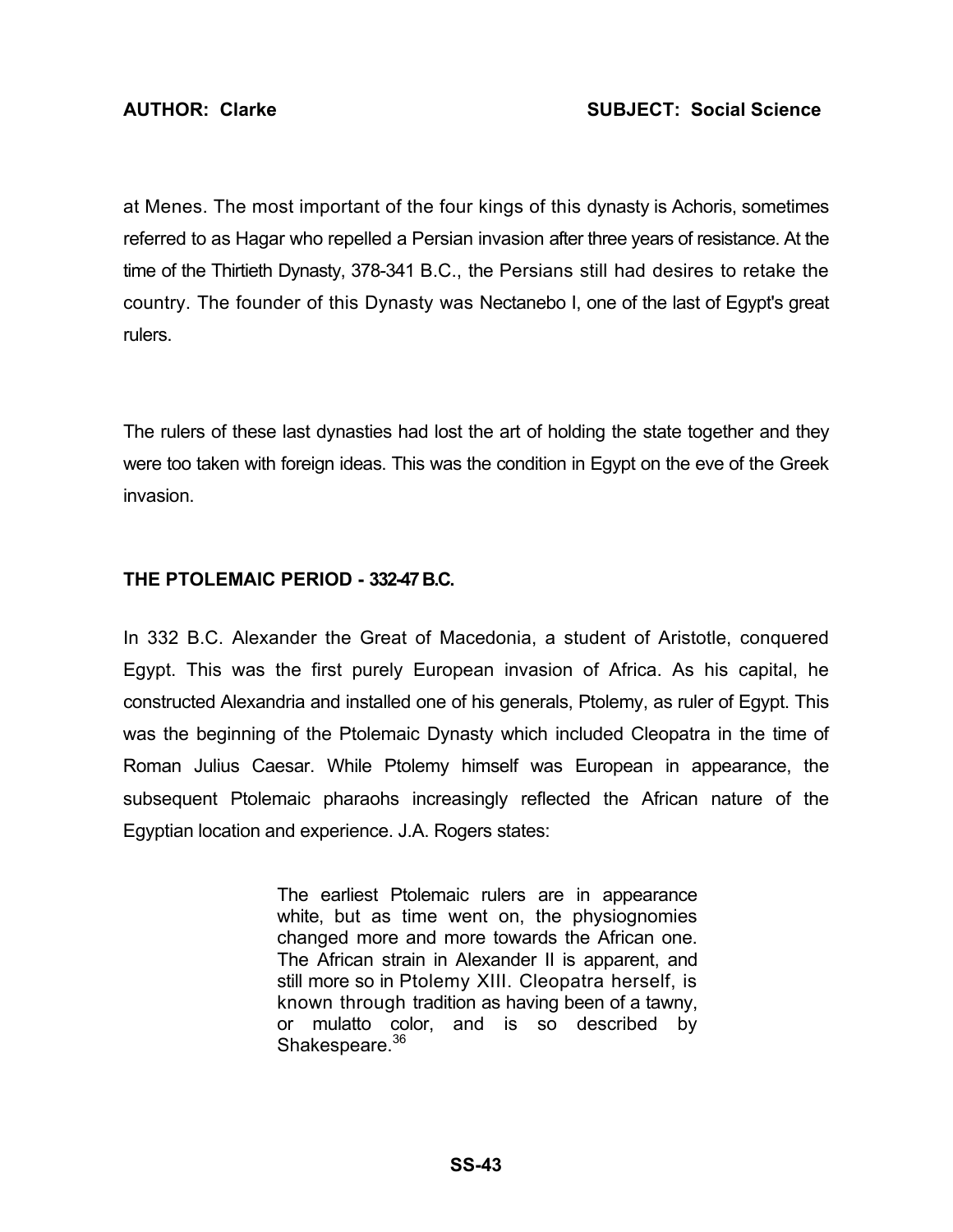The Cleopatra best known to history is Cleopatra VII. She was of mixed African and Greek parentage. If she were alive today, there is no way she could pass for Caucasian. If living today, she would probably be living in one of the Black communities of the United States. Both in the movies and in the plays by Shakespeare, she was portrayed as a distinctly African person, in color, until recent modern times. More nonsense has been written about Cleopatra than about any other African Queen, mainly because it has been the desire of many writers to paint her white. She was not a white woman, she was not fully a Greek. Let us dispose of this matter before explaining the most important aspects of her life. Until the emergence of the doctrine of white superiority, Cleopatra was generally pictured as a distinctly African woman, dark in color. Shakespeare in the opening line of **Anthony and Cleopatra** calls her "tawny." In his day, mulattos were called "tawny Moors." The word "Moor" came into the European languages meaning black of a Blackamoor.

Born in 69 B.C., Cleopatra came to the throne that she shared with her brother, Ptolemy XIII, when she was 18 years old. Egypt, now a Roman protectorate, was beset with internal strife and intrigue. Cleopatra aligned herself with Julius Caesar, who reinforced her power. Their political and sexual relationship was a maneuver to save Egypt from the worst aspects of Roman domination. After Julius Caesar was murdered, Cleopatra, still in her early twenties, met Mark Anthony and a love affair strongly motivated by politics began.

Her effect on Mark Anthony was profound. This noble Roman turned traitor to his own people when he attempted to save the country of this fascinating African queen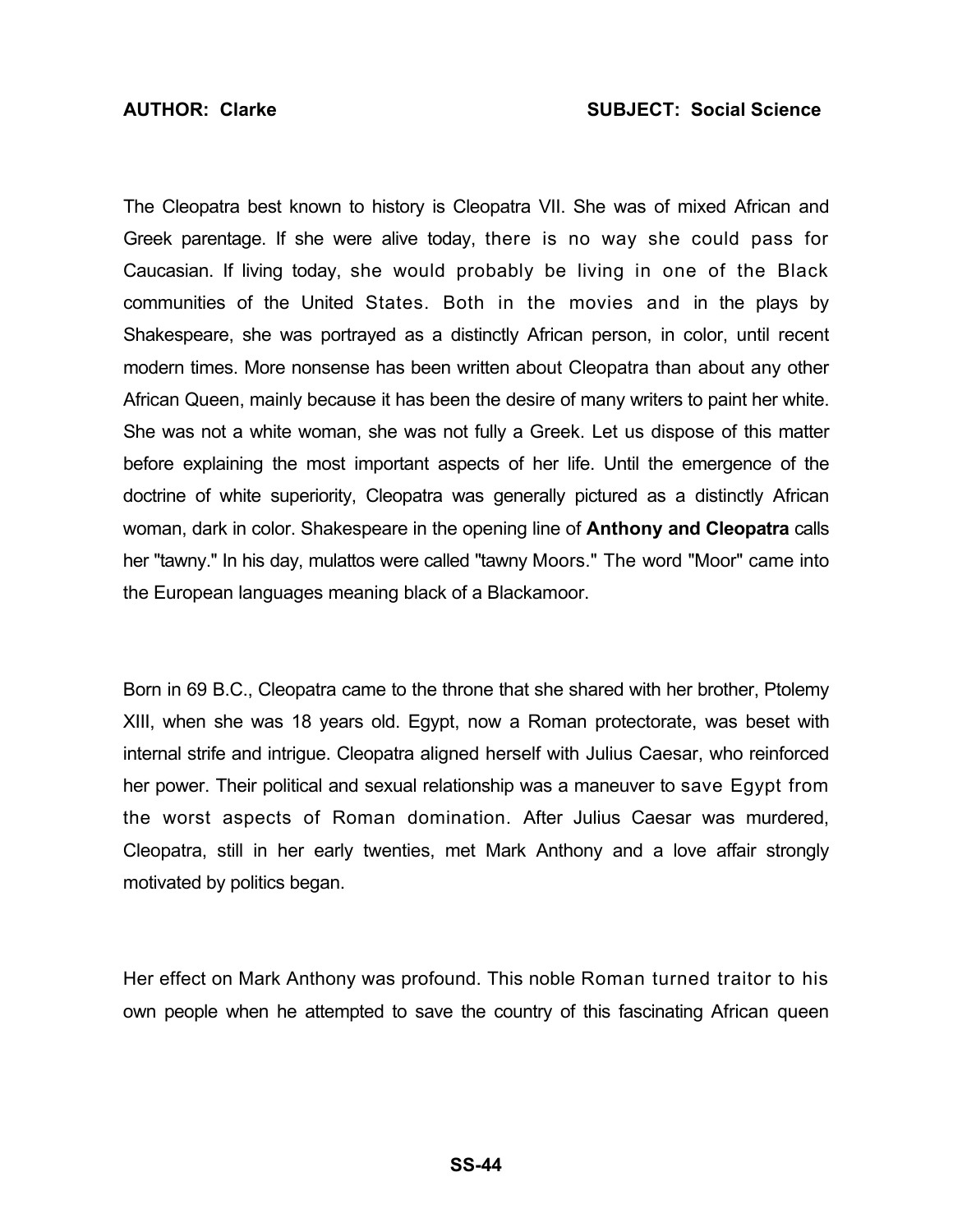from Roman domination. After Anthony's death, the victor, Octavius, assumed full control of Egypt and Cleopatra, now without a protector or champion, committed suicide.

After Cleopatra's death, Egypt became a Roman colony and the harsher aspects of Roman rule settled over Egypt and the Middle East. To the south, in the lands untouched by Rome, new proud civilizations were rising. And, in the centuries that followed, African women once again began to play major roles in the theatre of history.

Cleopatra died on the eve of the Christian era and it can-be said that the heavy hand of Roman domination caused African and Western Asians to question old gods and turn to new gods and this was the basis that would lead to the formation of a religion. Roman taxation and its repeated burdens on the people and the folk stories about the . coming of a Messiah merged into hopefulness until what a large number of people . were, later, willing to accept as the Messiah appeared.

At first the Romans did not take this new religion seriously and entertained themselves by killing Christians in the arenas of Rome and in the Amphitheaters of North Africa. The martyrdom of these early Christians drew converts to their cause, including some Romans, until in essence, large numbers of Romans stopped killing Christians and became Christians. This religion which was supposed to halt the decline of the Roman Empire came in conflict with the Roman personality and the internal disputes between different groups proclaiming belief in this new religion,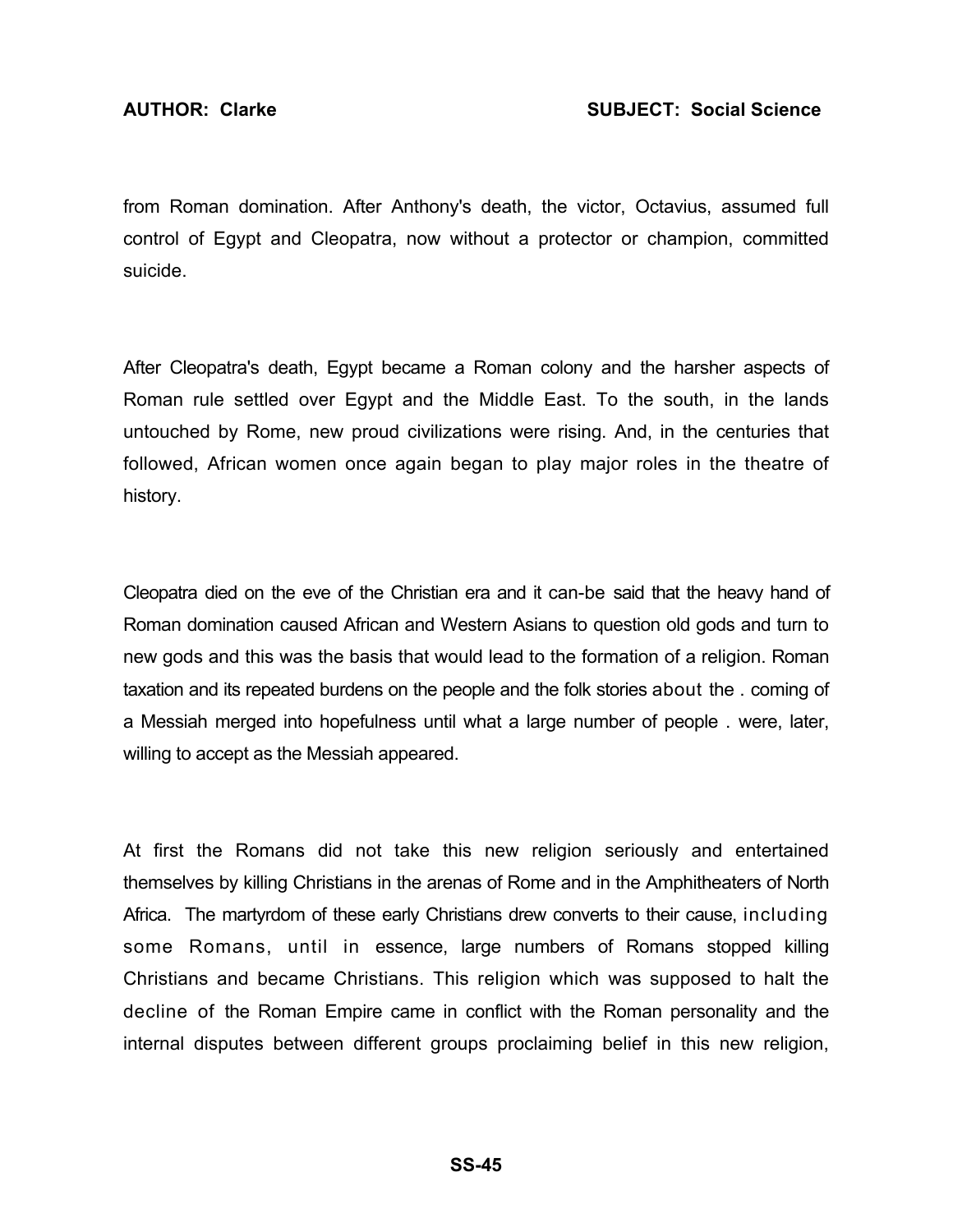destroyed some confidence in the Church and in the people's belief in the religion on the eve of the emergence of Islam.

Africans had made an able contribution to this religion before the rise of Islam. There had been three African popes: Victor, Pontificate C. 189-199, Miltiades, Pontificate C. 311 January 10, 314, and Gelasias, Pontificate March 1, 492-November 21, 496.

### **ISLAMIC EGYPT 642-1798 A.D.**

Following the Roman conquest, Egypt was under Roman control for six centuries. Then in 642 A.D. the Muslims under Amr-ibn-al-As conquered Egypt as the Islamic religion swept across Northern Africa and eventually into Southern Europe through Spain and Portugal. The Islamic influence remains strong in Egypt today, although various groups and cultures within that tradition have dominated at different points.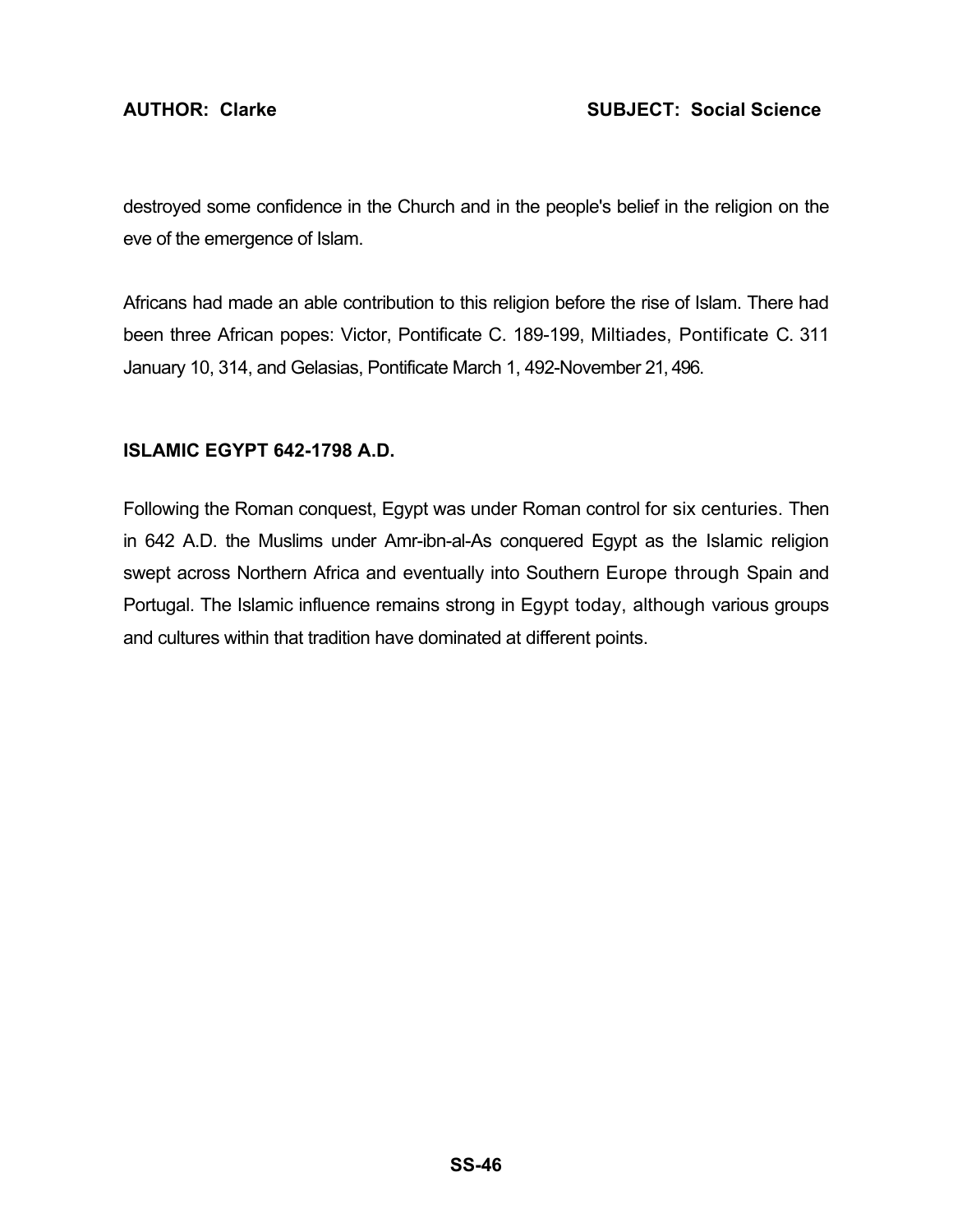## **ISLAM IN WEST AFRICA**

By the year 711 A.D. the forces of Islam had moved westward into inner West Africa, known as Western Sudan, and had converted a large number of Africans. Some of these Africans joined the army of Islam and were instrumental in the conquest of Spain, that, militarily, was an African conquest. The power of Islam literally pushed the Europeans out of the Mediterranean, ended the last phase of the Roman Empire and literally prevented the Europeans' powers from penetrating the Mediterranean for the next 800 years. This might have, to some extent, been the underlying cause of the Europeans going into what they called, "The Middle Ages."

This lethargy on the part of the Europeans and the fear and hatred of the (infidel) Arabs was not partly broken until the period of the Crusades. While these Crusades, beginning in the Eleventh Century, were far from military successes, the Europeans gained information about the world beyond their shores they would not otherwise have known. They discovered nations that had produced creature comforts that the Europeans of that day had not known, such as: softer fabrics and more comfortable shoes. The Crusaders brought back into Europe some of the human necessities that the Europeans had not enjoyed as well as information about parts of the world that had, literally, moved ahead of them.

The Arabs, Berbers, and the Africans were still dominating the Mediterranean. The Portuguese freed themselves from Moorish dominance in about 1240 A.D., but Spain did not free herself from Moorish rule until about 1450. Five years later, in 1455, Spain and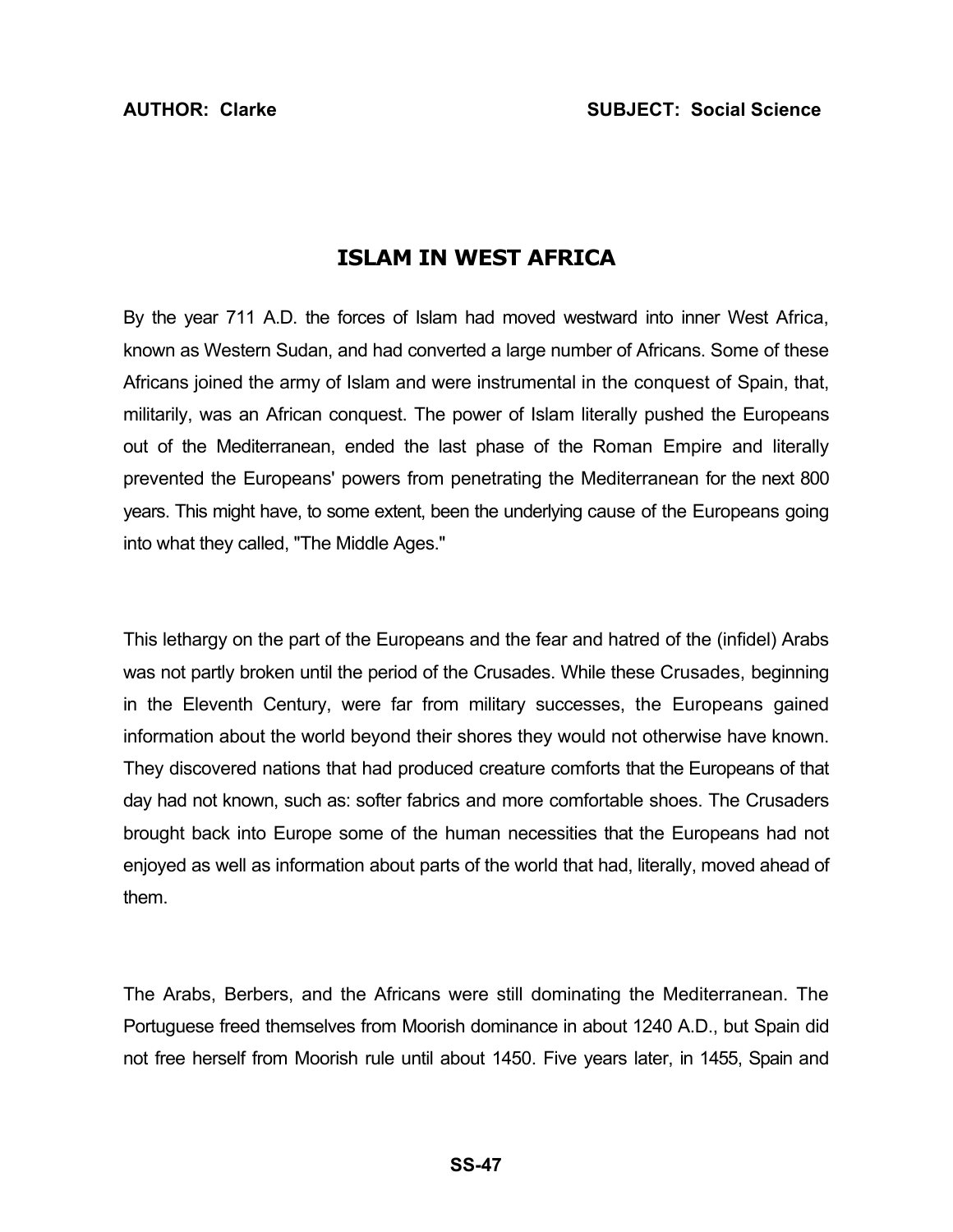Portugal approached the Pope in Rome to settle some of their basic disputes, because these two European nations that had been dominated by the power of Islam now had imperial ideas of their own. Thus, Mediterranean Europe was awakening from its years of "Middle-Age Lethargy."

The ideas and intentions that would ultimately go into the European slave trade had already been set in motion by the Portuguese to be followed by the Spanish.

Inside Africa, itself, a great drama had been unfolding for over 1,000 years. After the decline in power and the decline in the state-building genius of Egypt, the Western Sudan of Africa brought into being great states and empires that lasted for 1,000 years and did not begin to decline until the eve of the slave trade and some existed into this period, in spite of it. The best known of this period were Ghana, Mali, and Songhay.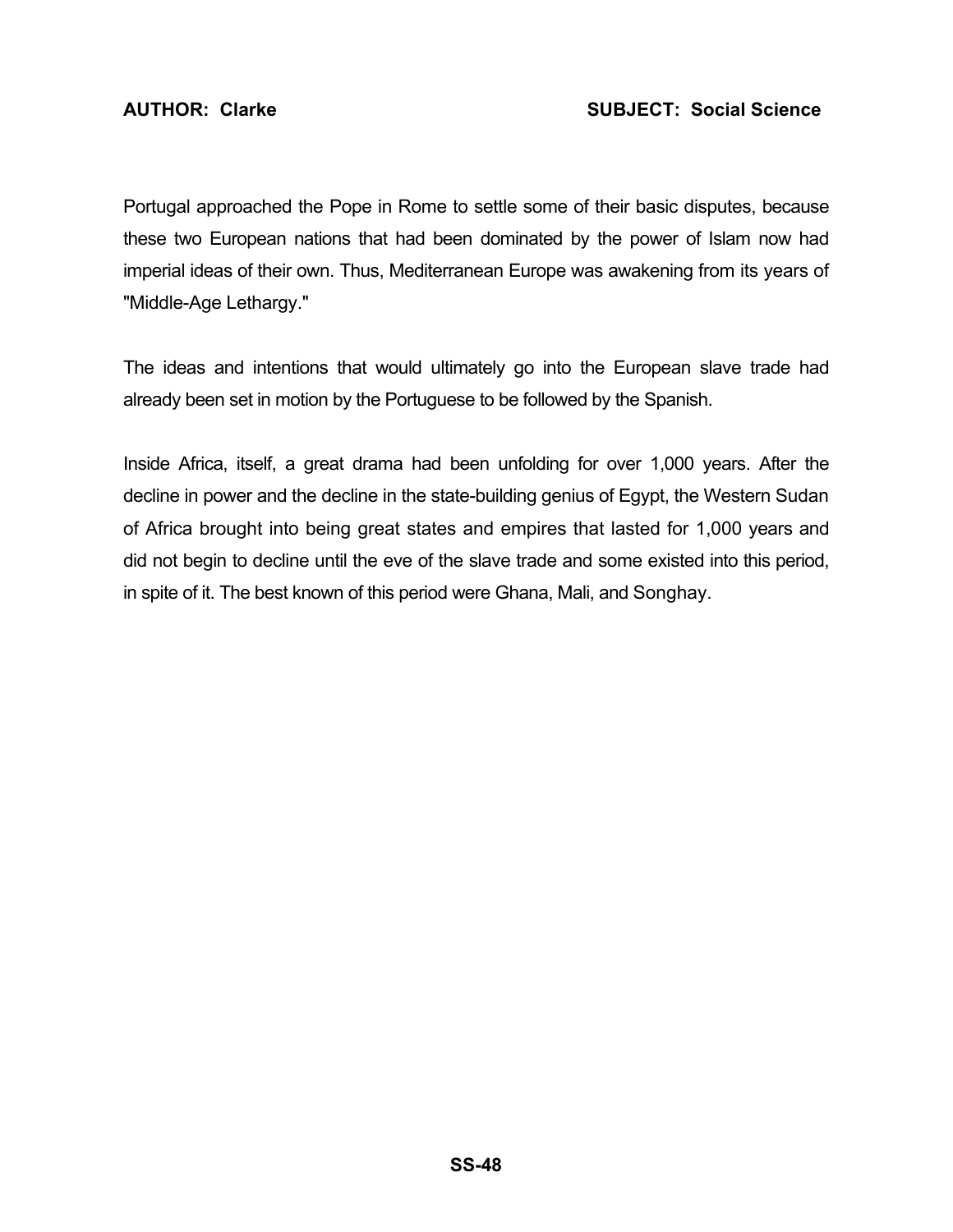# **WEST AFRICA'S GOLDEN AGES**

### **GHANA**

The first of the great empires of the Western Sudan to become known to the outside world was Ghana. It began as a small settlement during the second century of the Christian era. It would later develop into a state with a known history more than 1,000 years old. In Europe and in the Arab countries, Ghana was known as a country rich in gold. This was a natural attraction for the Arabs and later the Europeans. The country reached the height of its greatness during the reign of Tenkamenin, one of its greatest kings, who came to power in 1062 A.D. The king lived in a palace of stone and wood which was built to be defended in time of war. The Empire was well organized. The political progress and social wellbeing of its people could be favorably compared to the best kingdoms and empires that prevailed in Europe at this time. The country had a military force of 200,000 men.

In one of the holy wars, or jihads, Ghana was invaded by the Almoravides under the leadership of Abu Bekr of the Sosso Empire in 1076 A.D. This conquest brought an end to Ghana's age of prosperity and cultural development. The character of the country was slow to change. Nearly 100 years later the Arab writer, Al Idrisi, wrote of it as being "the greatest kingdom of the blacks." In a later account, Al Idrisi said, "Ghana ... is the most commercial of all the black countries. It is visited by merchants from all the surrounding countries and from the extremities of the West."<sup>37</sup>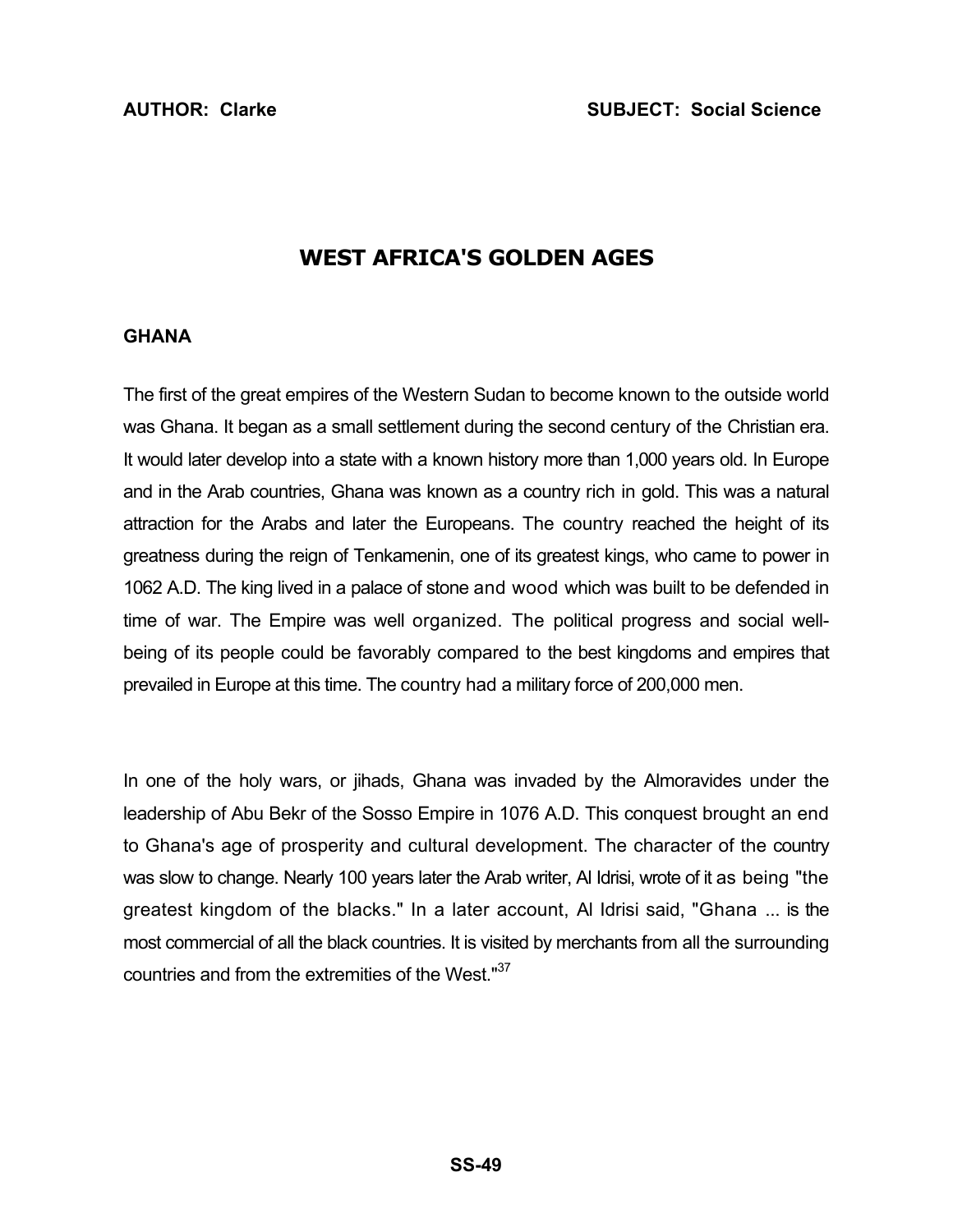In 1087 Ghana regained its independence, but without regaining its old strength, state organization, and grandeur. The ruins of the Empire of Ghana became the Kingdoms of Diara and Sosso. The provinces of Ghana became a part of the Mali Empire and were later absorbed into the Songhay Empire.

The great drama of state-building, trade, and commerce and power brokerage unfolded in Timbuctoo, the queen city of the Western Sudan. Two hundred miles down the Niger from Timbuctoo the competing city of Gao stood. It was founded about the Seventh Century and was the capital of the large African Empire of Songhay. Like Timbuctoo, it was in a favorable position for the trans-Saharan trade in the days of the regular caravans from North Africa. Also, like Timbuctoo, the greatest days of Gao came in the fifteenth and sixteenth centuries.

In the years when Timbuctoo was the great intellectual nucleus of the Songhay Empire, African scholars were enjoying a renaissance that was known and respected throughout most of Africa and in parts of Europe. At this period in African history the University of Sankore was the educational capital of the Western Sudan. In his book, **Timbuctoo the Mysterious,** Felix DuBois gives us the following picture:

> The scholars of Timbuctoo yielded in nothing to the saints and their sojourns in the foreign universities of Fez, Tunis, Cairo. They astounded the most learned men of Islam by their erudition. That these Africans were on a level with the Arabian savants is proved by the fact that they were installed as professors in Morocco and Egypt. I n contrast to this, we find that the Arabs were not always equal to the requirements of Sankore.<sup>38</sup>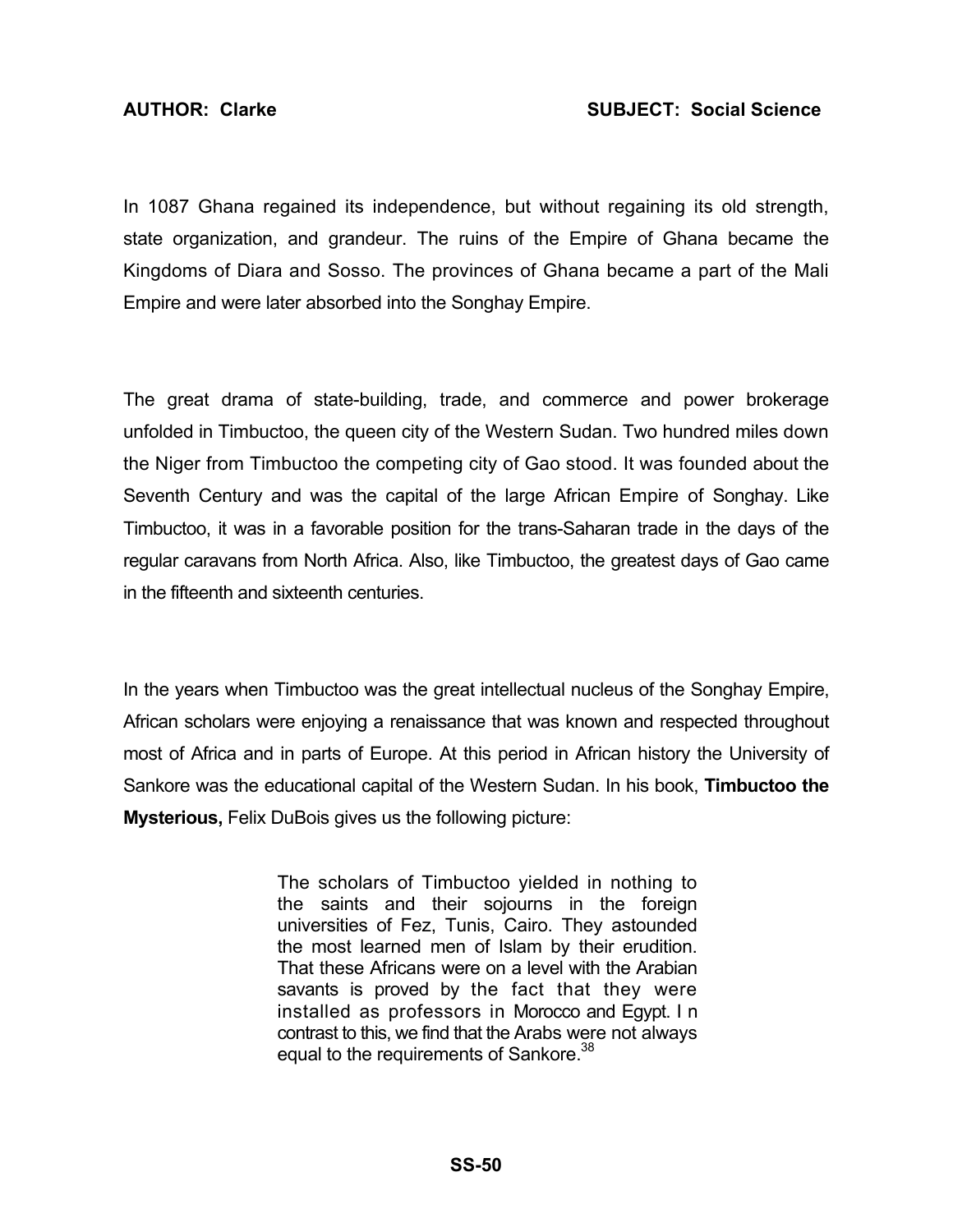### **MALI**

The famous Emperor of Mali, Mansa Mussa, stopped at Timbuctoo on his pilgrimage to Mecca in 1324. He went in regal splendor with an entourage of 60,000 persons, including 12,000 servants. Five hundred bondsmen, each of whom carried a staff of pure gold, marched in front of the Emperor. Two hundred eighty camels bore 2,400 pounds of gold which this African monarch distributed as alms and gifts. Mussa returned from Mecca with an architect who designed imposing buildings in Timbuctoo and in other parts of his realm.

To the outside world of the late medieval period, the Emperor Mansa Mussa was more than an individual. He was Africa. He conquered the Songhay Empire and rebuilt the University of Sankore. He figured, by name, on every map. In his lifetime he became the symbol of the mystery and the fabulous wealth of the unknown African continent. He was the most colorful of the African kings of the fourteenth century. He still held his position nearly two centuries after his death.

After the death of Mansa Mussa, the Empire of Mali declined in importance. Its place was taken by Song hay, whose great king was Askia the Great (Mohammed Toure). Askia came to power in 1493, one year after Columbus landed in America. He consolidated the territory conquered by the previous ruler Sonni Ali and built Songhay into the most powerful state in the Western Sudan. His realm, it is said, was larger than all of Europe.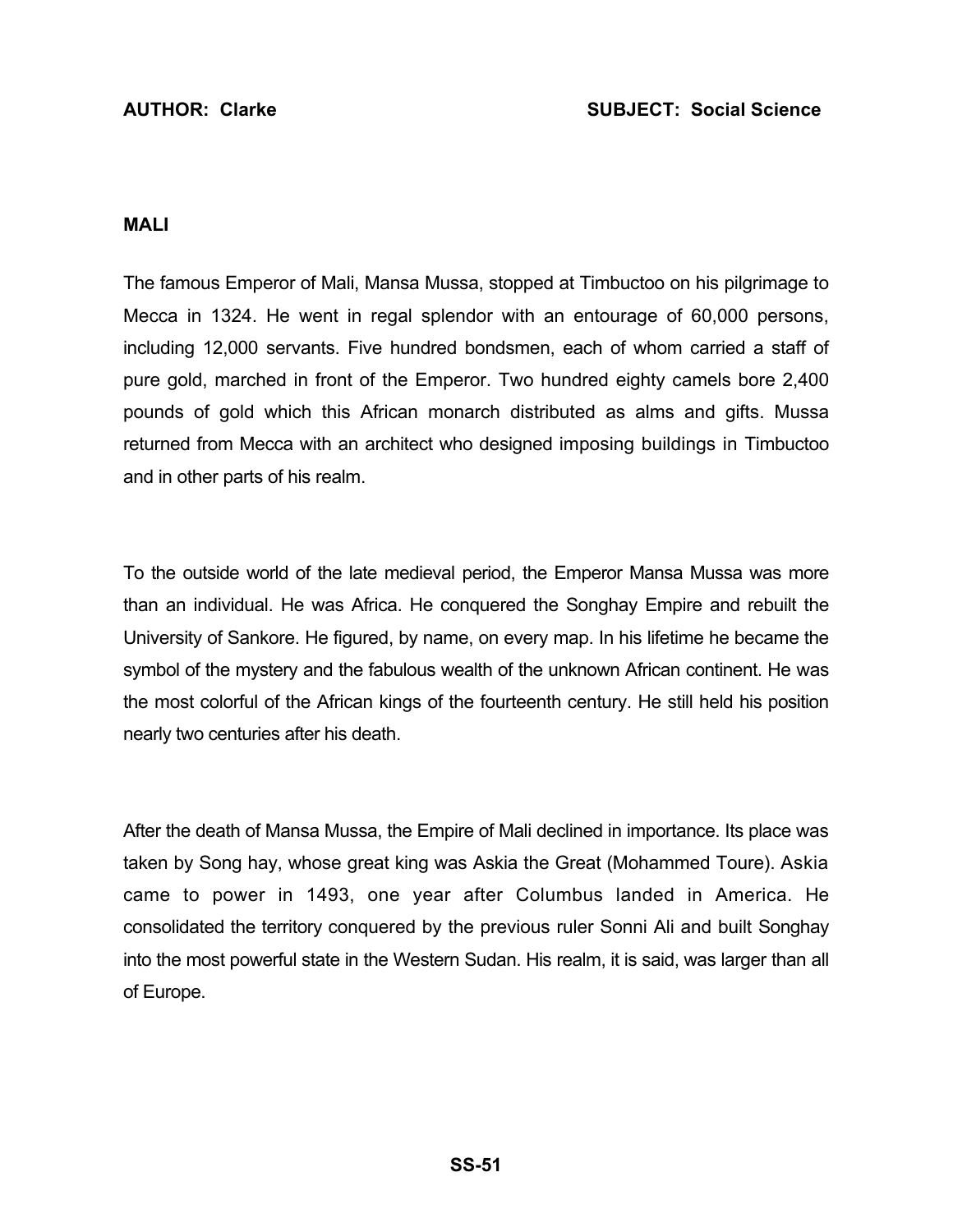### **SONGHAY**

The German writer, Henry Barth, in his famous work, **Travels and Discoveries in North and Central Africa,** calls Askia the Great, "One of the most brilliant and enlightened administrators of all times." He reorganized the army of Songhay, improved the system of banking and credit, and made the city-states of Gao, Walata, Timbuctoo, and Jenne into intellectual centers. "Timbuctoo, during his reign, was a city of more than 100,000 people, a city, filled to the top," says a chronicler of that time, "with gold and dazzling women."

Askia encouraged scholarship and literature. Students from all over the Moslem world came to Timbuctoo to study grammar, law and surgery at the University of Sankore; scholars came from North Africa and Europe to confer with learned historians and writers of this African empire. Many books were written and Sudanese literature developed. Leo Africanus, who wrote one of the best known works on the Western Sudan, says:

> In Timbuctoo there are numerous judges, doctors, and clerics, all receiving good salaries from the king. He pays great respect to men of learning. There is a big demand for books in manuscript, imported from Barbary (North Africa). More profit is made from the book trade than from any other line of business.<sup>39</sup>

Askia has been hailed as one of the wisest monarchs of the Middle Ages. Alexander Chamberlain, in his book, "The Contribution of the Negro to Human Civilization," says of him: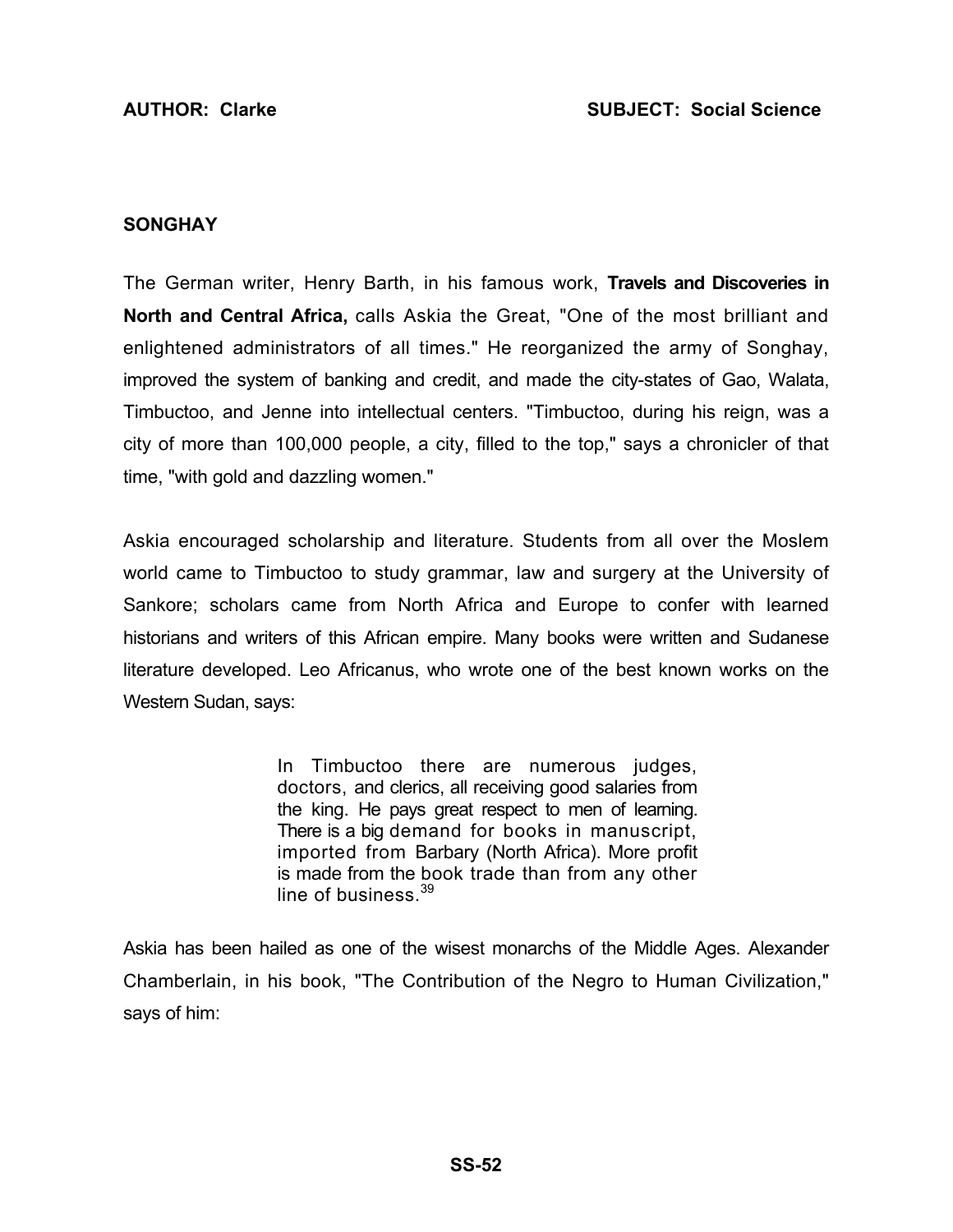In personal character, in administrative ability, in devotion to the welfare of his subjects, in openmindedness towards foreign influences, and in wisdom in the adoption of enlightened ideas and institutions from abroad King Askia was certainly the equal of the average European monarch of the time and superior to many of them.<sup>40</sup>

After the death of Askia the Great in 1528 A.D., the Songhay Empire began to lose its strength and its control over its vast territory. When the Song hay Empire collapsed after the capture of Timbuctoo and Gao by the Moroccans in 1591, the whole of the Western Sudan was devastated by the invading troops. The Sultan of Morocco, EI-Mansur, had sent a large army with European firearms across the Sahara to attack the oncepowerful empire of Songhay. The army did not reach Timbuctoo until 1591 The prosperous city of Timbuctoo was plundered by the army of freebooters. A state of anarchy prevailed. The University of Sankore, which had stood for over 500 years, was destroyed and the faculty exiled to Morocco. The greatest Sudanese scholar of that day, Ahmed Baba, was among those exiled. Baba was a scholar of great depth and inspiration. He was the author of more than 40 books on such diverse themes as theology, astronomy, ethnography, and biography. His rich library of 1600 books was lost during his expatriation from Timbuctoo.

Timbuctoo provides the most tragic example of the struggles of the West African states and towns as they tried to preserve what was once their Golden Age. The Arabs, Berbers, and Tuaregs from the North showed them no mercy. Timbuctoo had previously been sacked by the Tuaregs as early as 1433 and they had occupied it for thirty years. Between 1591 and 1593, the Tuaregs had already taken advantage of the situation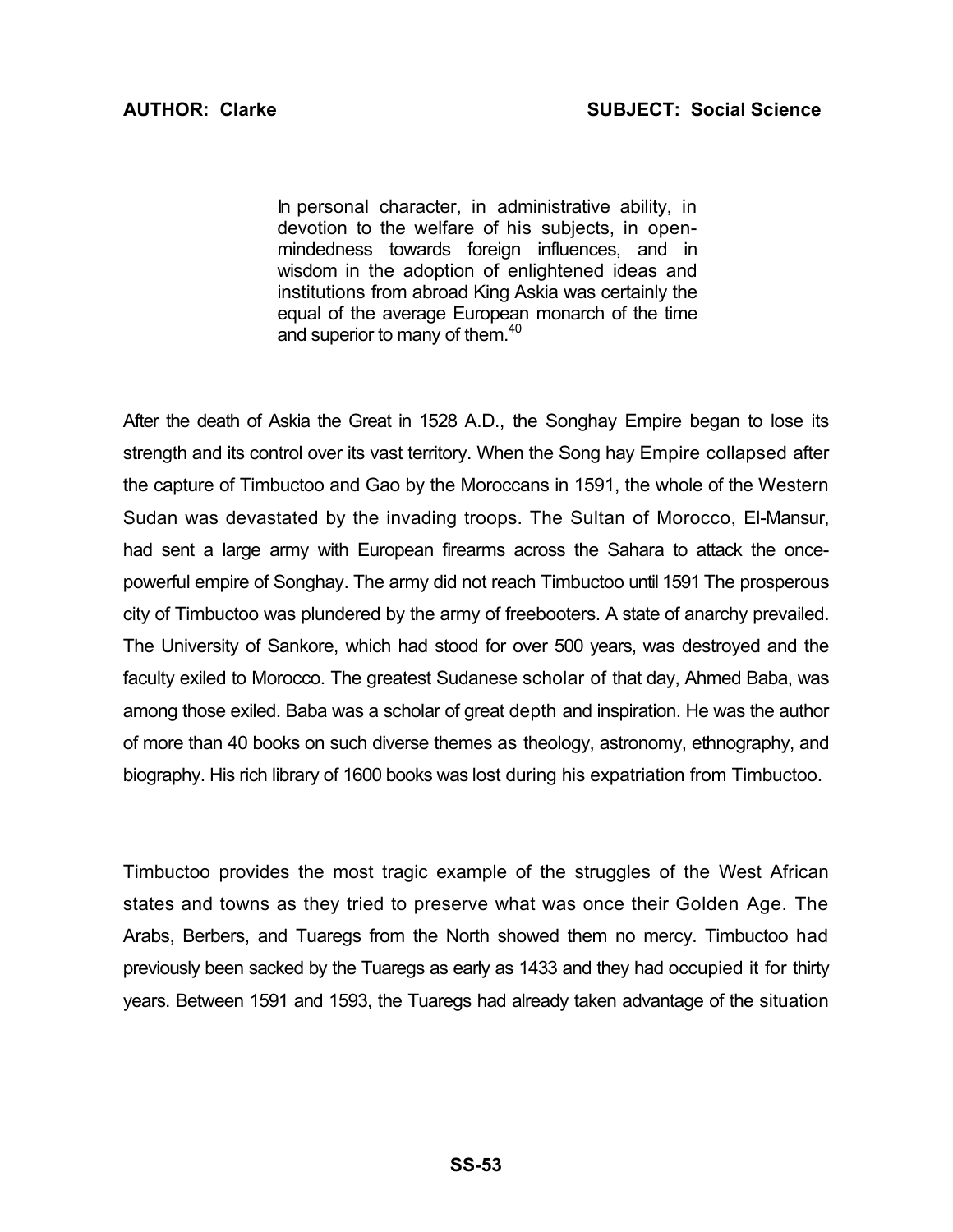to plunder Timbuctoo once more. Between 1723 and 1726, the Tuaregs once more occupied the looted Timbuctoo. Thus, Timbuctoo, once the queen city of the Western Sudan, with more than 200,000 inhabitants and the center of a powerful state, degenerated into a shadow of its former stature.

Now, West Africa entered a sad period of decline. During the Moorish occupation wrack and ruin became the order of the day. When the Europeans arrived in this part of Africa and saw these conditions they assumed that nothing of order and value had existed in these countries. The past Golden Ages are part of the history that the exploiters of Africa want the world to ignore.

The discovery of America and the birth of the youngest of world civilizations had an unforeseen effect upon African people. This young civilization created a need for slavery, the magnitude of which continues to be experienced by Africans to this present day. When the Europeans first came down the West Coast of Africa, they were treated as guests by the unsuspecting Africans whom they would later enslave. When the Africans began to suspect that the intentions of the Europeans were not good, in most cases, it was too late and they did not have the modern weapons of that day to defend themselves.

In his book, **Ghana the Morning** After, K. Budu-Acquah explains the effort of one king of the country that would later be called The Gold Coast (now Ghana), to save his people from the slave trade. His name was Nana Kwamena Ansa. His attempt to discourage the Portuguese from settling in his country was met with force. The following is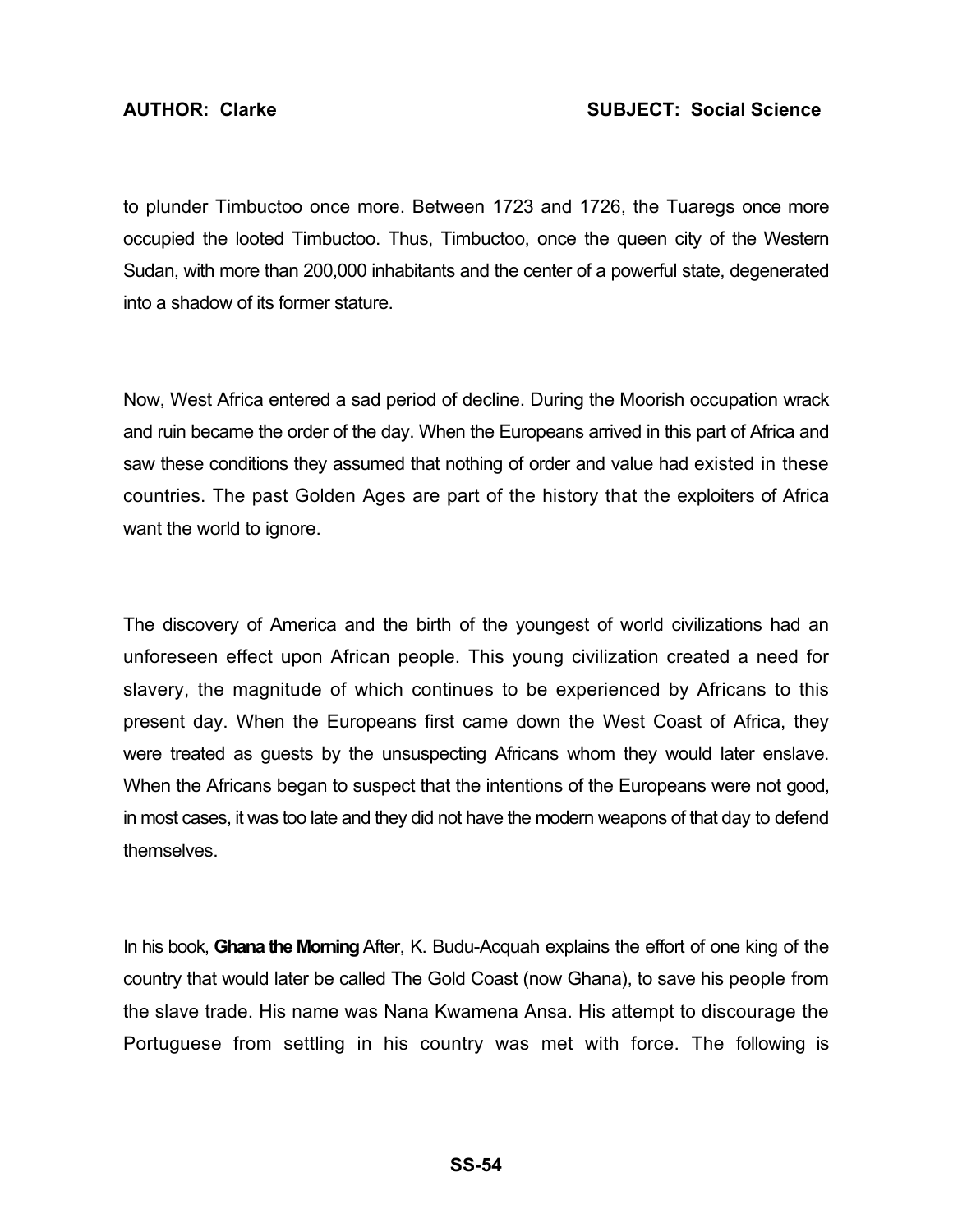Budu-Acquah's explanation of his efforts:

Our forefathers' antipathy to Imperialism is exemplified by the speech of Nana Ansa, who foresaw clearly that they were going to be called upon to prey on one another, to be left helpless, disorganized, and demoralized. His speech has been quoted by the late Mr. Mensah-Sarbah, Dr. deGraft Johnson and others, and it is worth quoting once more from W.E. Claridge's **History of the Gold Coast and Ashanti** for it shows equally well the development of the Akan language, its poetry which is, "as perfect and musical as any Latin or Roman language," and "if the richness of a language to be an index to the natural eloquence of the Akan people it is a sure indication of a balanced and highly developed mental equipment."<sup>41</sup>

In his speech to Diego de Azambuia, commander of the Portuguese expedition, King Ansa said:

> I am not insensible to the high honour which your great master the Chief of Portugal has this day conferred upon me. His friendship I have always endeavoured to merit by the strictness of my dealings with the Portuguese and by my constant exertions to procure an immediate landing for the vessels. But never until this day did I observe such a difference in the appearance of his subjects; they have hitherto been meanly attired; were easily contented with the commodity they received; and so far from wishing to continue in this country, were never happy until they could complete their landing and return. Now I remark a strange difference. A great number, richly dressed, are anxious to be allowed to build houses, and to continue among us. Men of such eminence, conducted by a commander who from his own account seems to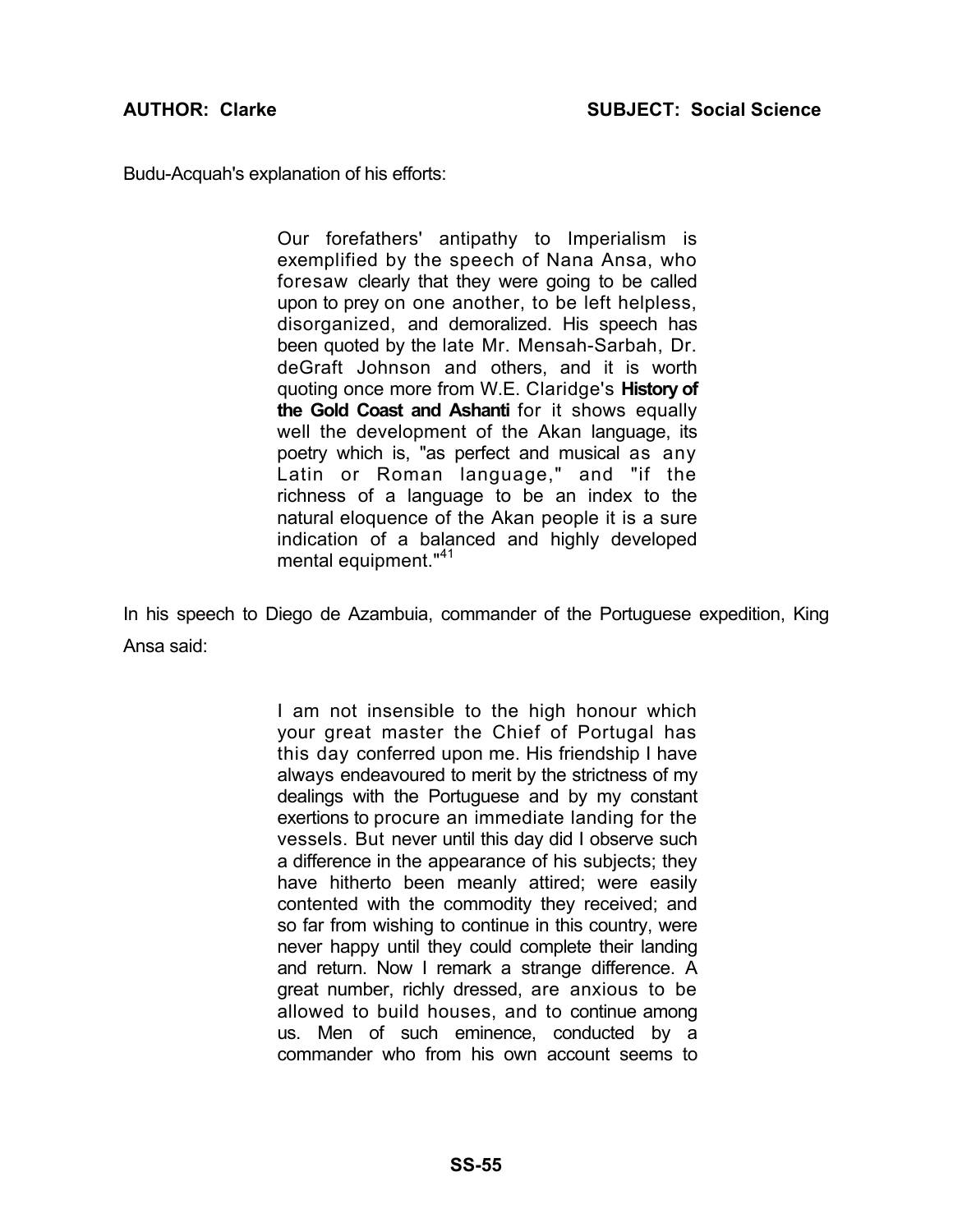have descended from the God who made day and night, can never bring themselves to endure the hardships of this climate; nor would they here be able to procure any of the luxuries that abound in their own country. The passions that are common to us all men will therefore inevitably bring on disputes; and it is far preferable that both our nations should continue on the same footing as they hitherto had done, allowing your ships to come and go as usual; the desire of seeing each other occasionally will preserve peace between us. The sea and the land being always neighbours are continually at variance and contending who shall give way; the sea with great violence attempting to subdue the land; and the land with equal obstinancy resolving to oppose the sea.<sup>42</sup>

The Portuguese were not impressed by the eloquence King Ansa's speech. They forced their way into his country and built the first permanent slave trading settlement in West Africa. The year was 1582. K. Budu-Acquah explains the tragedy in the following statement:

> This was the beginning of European colonization, the beginning of the huntingground for procuring slave labor, the disruption of our religion, our social systems, the loss of respect for our forefathers; all these things being taken away without anything of value being put in their place. $43$

It is evident that the European colonization was instrumental in bringing about the decline of the third of Africa's Golden Ages. Therefore, this history of exploitation and the responsibility for the present condition of the societies of the Third Golden Age are understandably attributed to the greed and imperialistic goals of the European nations.<sup>44</sup>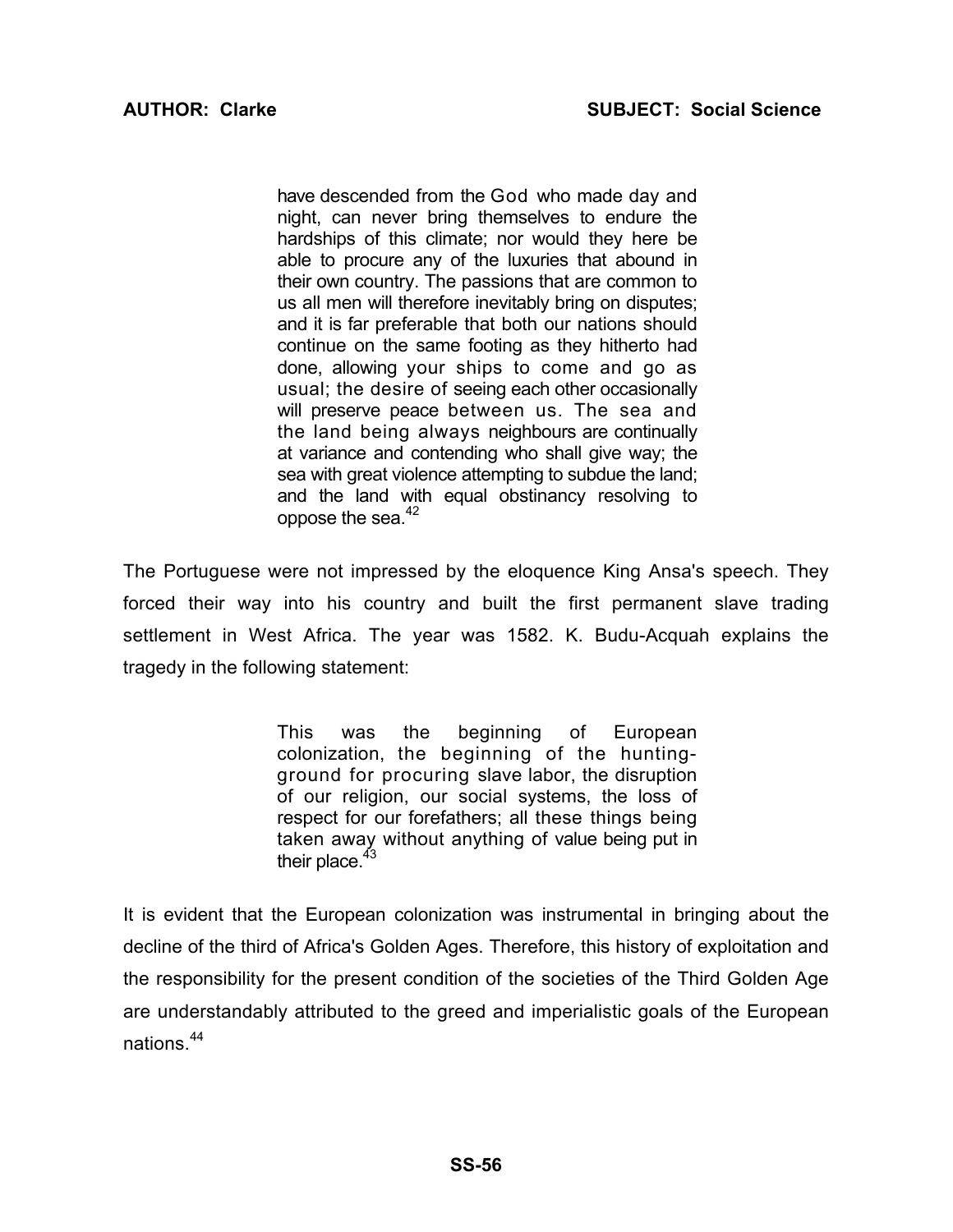## **THE AFRICAN PRESENCE IN THE WESTERN HEMISPHERE**

Americans who came from Africa were not immigrants in the usual sense. If they were immigrants at all, they were immigrants against their will. Therefore, in looking at the African-Americans and their impact on the English colonies that became the United States, a different vantage point and frame of reference must be used. First, there is a need to locate the Africans on the maps of human geography, history and culture, and then explain how and why the slave trade started.

The Africans are a very old people, and they have played many roles in history, from saints to buffoons. They have been both the makers and destroyers of great nations. The Africans have met the Europeans many times on the crossroads of history. In the closing years of the fourteenth century, Europeans began to recover from the confusion of the Middle Ages, and once again pushed outward.

During the latter half of the fifteenth century, European nationalism was reflected in the expansion of trade in both slaves and manufactured goods. The marriage of Queen Isabella and King Ferdinand gave Spain the unity to drive out the Moors. Portugal, likewise, was becoming a powerful Mediterranean and Atlantic nation.

European skill in shipbuilding had improved and, in search of new worlds to conquer and souls to convert, Europeans began to venture beyond their shores. There are many reasons why the Europeans had not embarked upon worldwide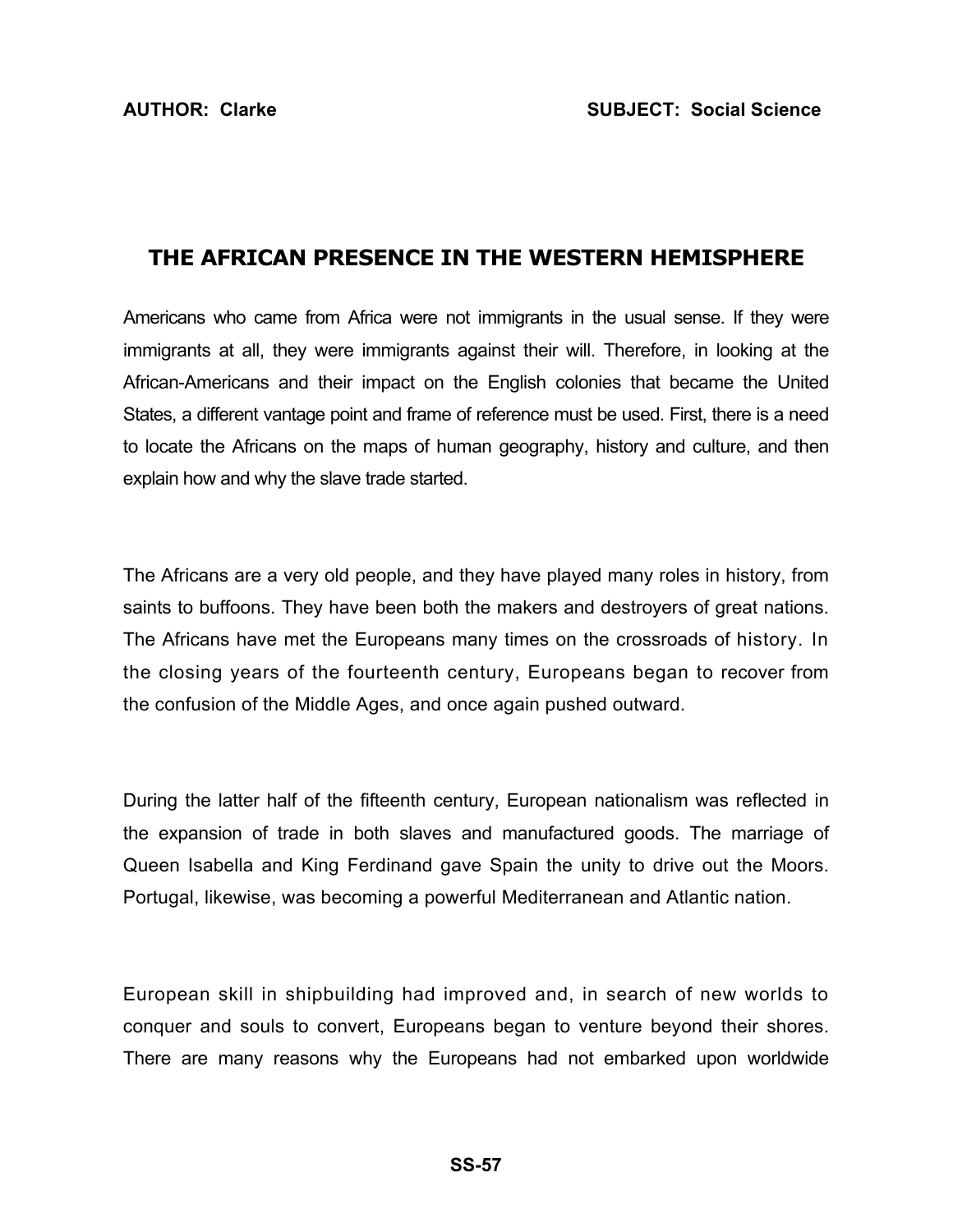exploration before this time: their ships were small and unsafe for long sea journeys; while oars were sometimes used to propel these ships, the outcome of all voyages depended largely on the wind; there were few good maps or instruments to guide sailors through unknown waters. Furthermore, at that time most Europeans were ignorant of the shape of the world. Indeed, some of them thought it was flat. The Portuguese sought to disprove this, and, about the middle of the fifteenth century, they began trading with the people along the West coast of Africa, to which they gave the name "Guinea" after the Sudanic Empire of Ghana.

In 1488, Bartholomew Diaz had sailed around the southern tip of Africa. About ten years later, another Portuguese sailor, Vasco da Gama, sailed past the point reached by Diaz. With the help of an Arab pilot, Vasco da Gama reached India in 1498. For Europe, the door to the vast worlds of Asia and Africa was open.

Initially, the Europeans did not come to Africa to find slaves. For years they had heard stories of the great riches of Africa. At the Battle of Ceuta against the Moslems in 1416. Prince Henry the Navigator of Portugal heard about the prosperity of Timbuctoo and the wealth of the great states along the West coast of Africa. He also heard stories about a great African Christian King named Prester John.

Before the end of the fifteenth century, the Portuguese sailors had come to know the general shape of the continent of Africa. They traded regularly with African countries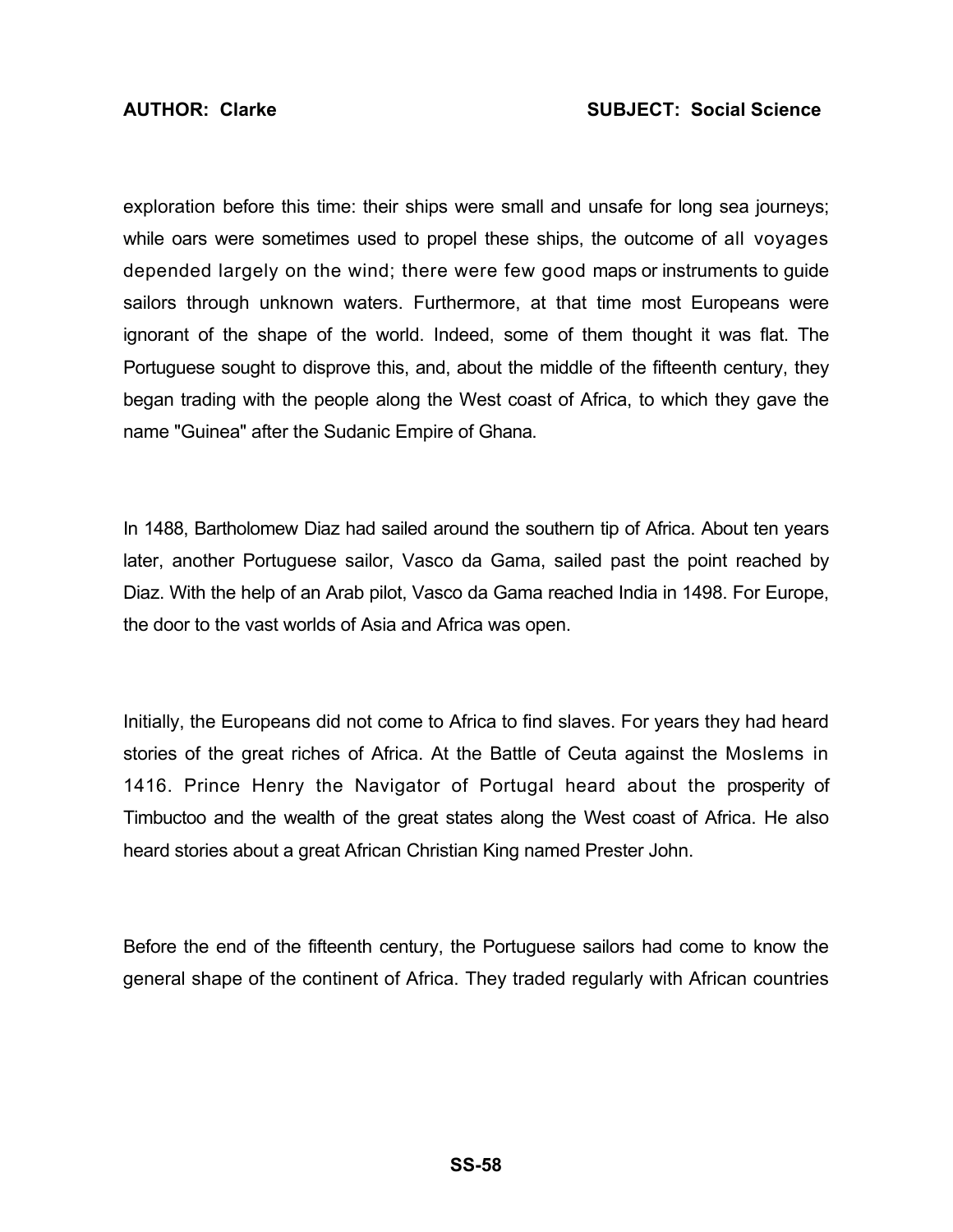from 1471 on. Forts were built along the coast of West Africa. The most famous of these forts, still in existence, is Elmina Castle in what is now Ghana. This fort was started in 1482 by a Portuguese captain, Don Diego D'Azambuja. Because of the large profits gained by the Portuguese in their trading in this country, they called it the Gold Coast.

Social and political unrest began to develop among some of the nations of Africa<sup>-</sup>" at the time Europe was regaining its strength and a degree of unity. The first Europeans to visit the West coast of Africa did not have to f!ght their way -- they came as guests and were treated as such. Later they decided to stay as conquerors and slave traders. In order to gain a position strong enough to attain these ambitions, they began to take sides in tribal disputes. They used racist as ' well as religious arguments to justify their subjugation of the Africans. .

During the latter half of the fifteenth century, Spanish ships began to interfere and ch<sup>a</sup>llenge the dominant position of the Portuguese in the slave trade. This caused the Portuguese to build a cluster of forts along the West coast of Africa to protect their . interests. They landed in Elmina early in the year 1492. The leader of the expedition, Diego D'Azambuja, wasted no time in asking to see the country's reigning king, Nana Kwamena Ansa.

As the Spanish began to seriously compete with the Portuguese in the slave trade, the Pope intervened and attempted to define their respective spheres of influence. Europe's Reformation and the subsequent conversion of England and Holland to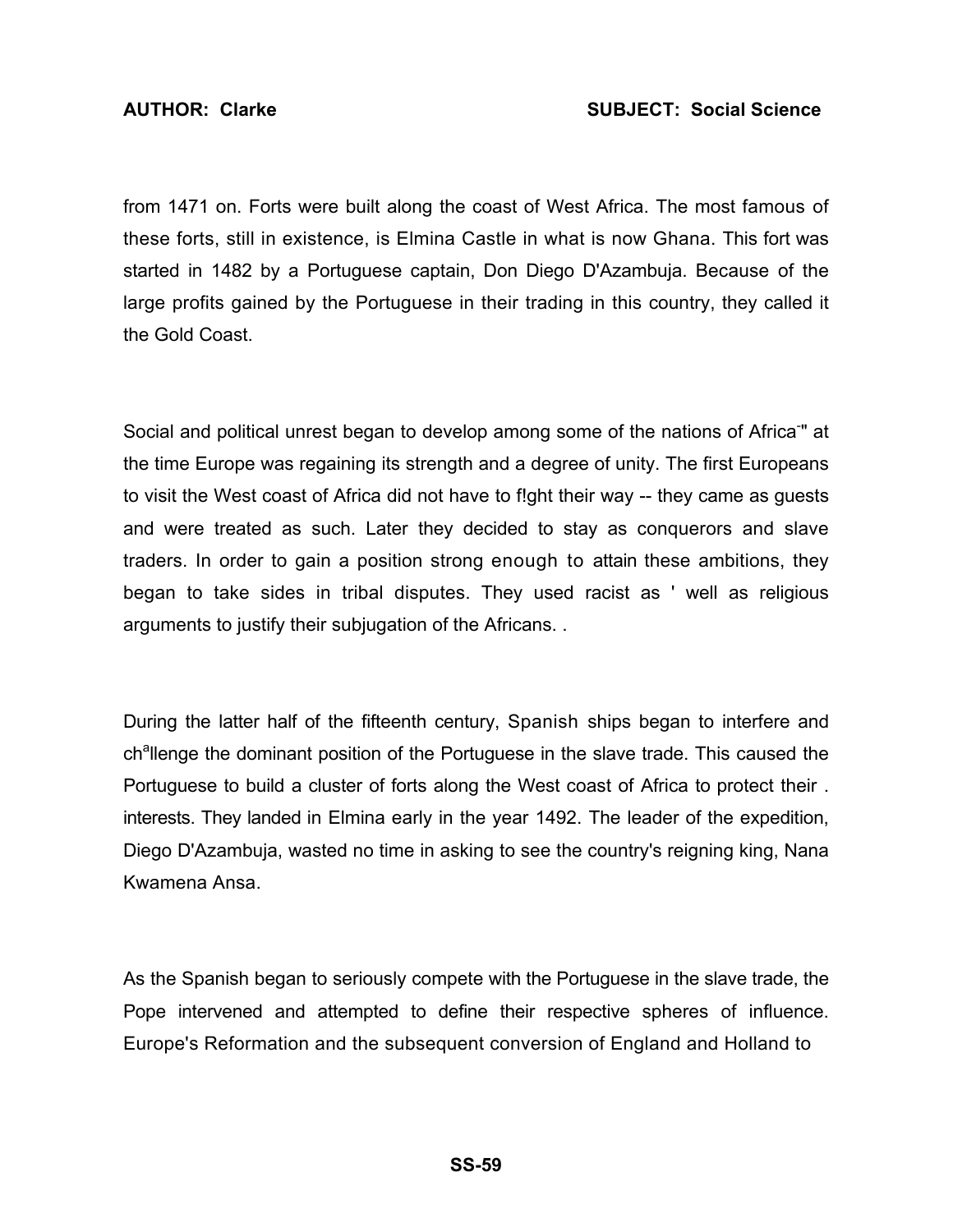Protestantism in the sixteenth century also had repercussions in Africa. Protestant kings no longer felt bound to obey the authority of the Pope and his division of the world. Owners of ships in these countries felt free to enter the slave trade in areas that the Pope had assigned to the Portuguese and the Spanish in 1493. Francis I of France voiced his celebrated protest:

> The sun shines for me as for others, I should very much like to see the clause in Adam's will that excludes me from a share of the world.<sup>45</sup>

The king of Denmark refused to accept the Pope's ruling as far as the East Indies was concerned. Sir William Cecil, the famous Elizabethan statesman, denied the Pope's right to "give and take kingdoms to whomsoever he pleased." England, France and Holland began to challenge Spain and Portugal. They insisted that they too had a right to colonize in South America and the Caribbean Wands. They also insisted that . they had a right to the slave labor that was needed in order to develop the sugar, tobacco and cotton plantations of the New World.

The fact that a form of domestic slavery existed in West Africa prior to contact with Europeans is often used to excuse the European slave trade. The two systems had few similarities. The tragic and distinguishing feature of the slave trade that was introduced by the Europeans was that it totally (dehumanized the slave and denied his *basic personality. This crucial act was supported by a rationale that was created, in* part, by the Christian church and later extended by the writers and pseudo-scientific racists of the seventeenth and eighteenth centuries. The myth of a people with no history and culture emerged from this period.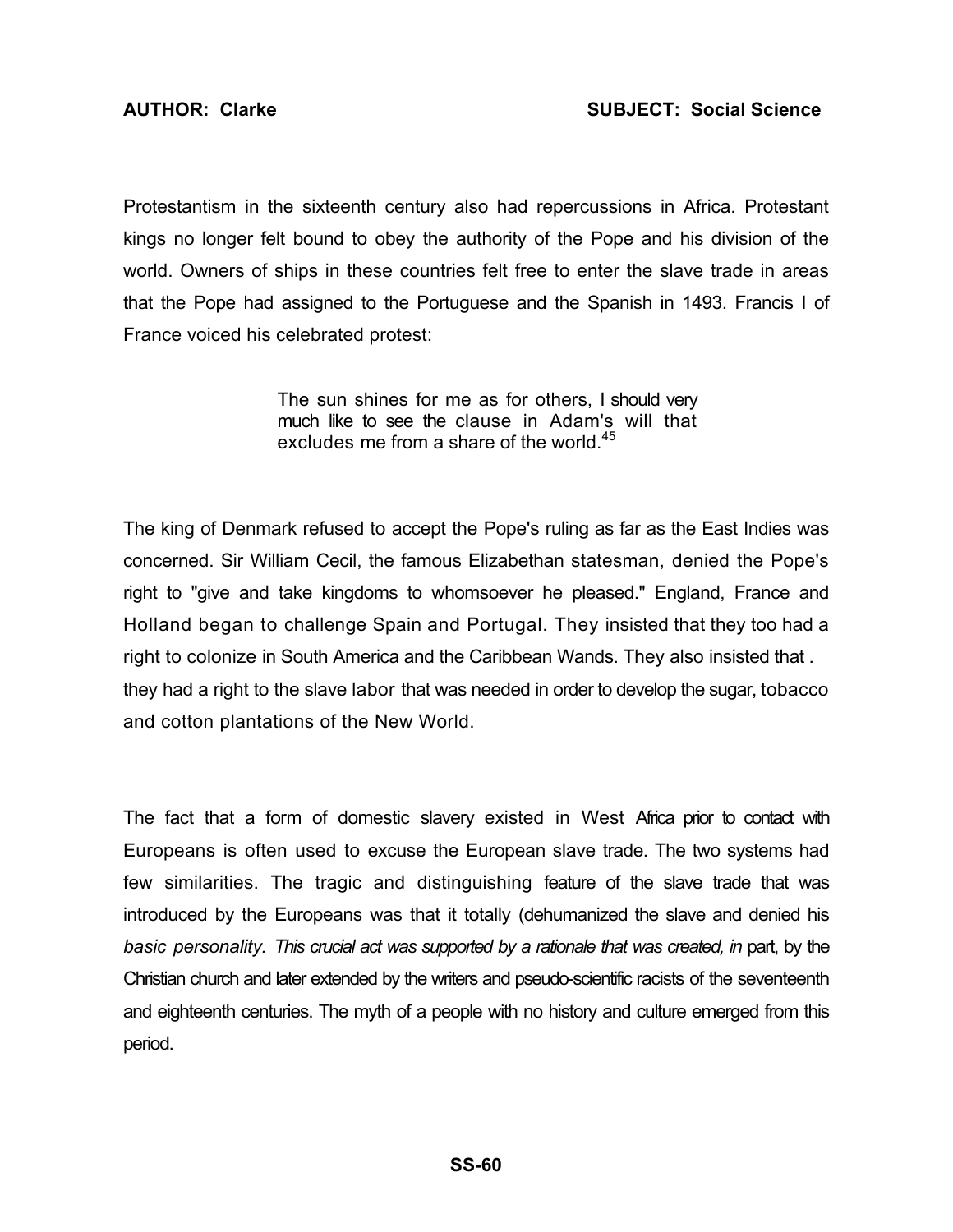The slave trade prospered, and Africans continued to be poured into the New World. Figures on the subject vary, but it has been estimated that during the years of the African slave trade, Africa lost millions of her sons and daughters. This was one of the most tragic acts of protracted genocide.

Contrary to popular belief, the first Africans who came to the New World were not in bondage. Africans participated in some of the early expeditions mainly with Spanish explorers. The best known of these African explorers was Estevanico, sometimes known as Little Steven, who accompanied the de Vaca expedition during six years of wandering from Florida to Mexico. The remarkable thing about Estevanico, who came to America in 1527, is that he was an extraordinary linguist. He learned the language of the Indians in a matter of weeks. Because of his knowledge of herbs and medicines, he was accepted as a deity by some Indian tribes. In 1539, Estevanico set out from Mexico. in a party with Fray Marcos de Niza in search of the fabulous Seven Cities of Cibola. When most of the expedition, including Fray Marcos, became ill, .Estevanico went on alone and opened up what is now known as New Mexico and Arizona.

 $\land$  number of historians have stated that Pedro Alonso Nino, one of the pilots of the command ship of Christopher Columbus, was an African. In the discovery of the Pacific in 1513, Balboa carried thirty Africans who helped to clear the road across the isthmus between the two oceans. In the conquest of Mexico, Cortez was accompanied by a number of Africans. Incidentally, one was a pioneer of wheat farming in the new world. <sup>46</sup> in the exploration of Guatemala, Chile, Peru, and Venezuela, Africans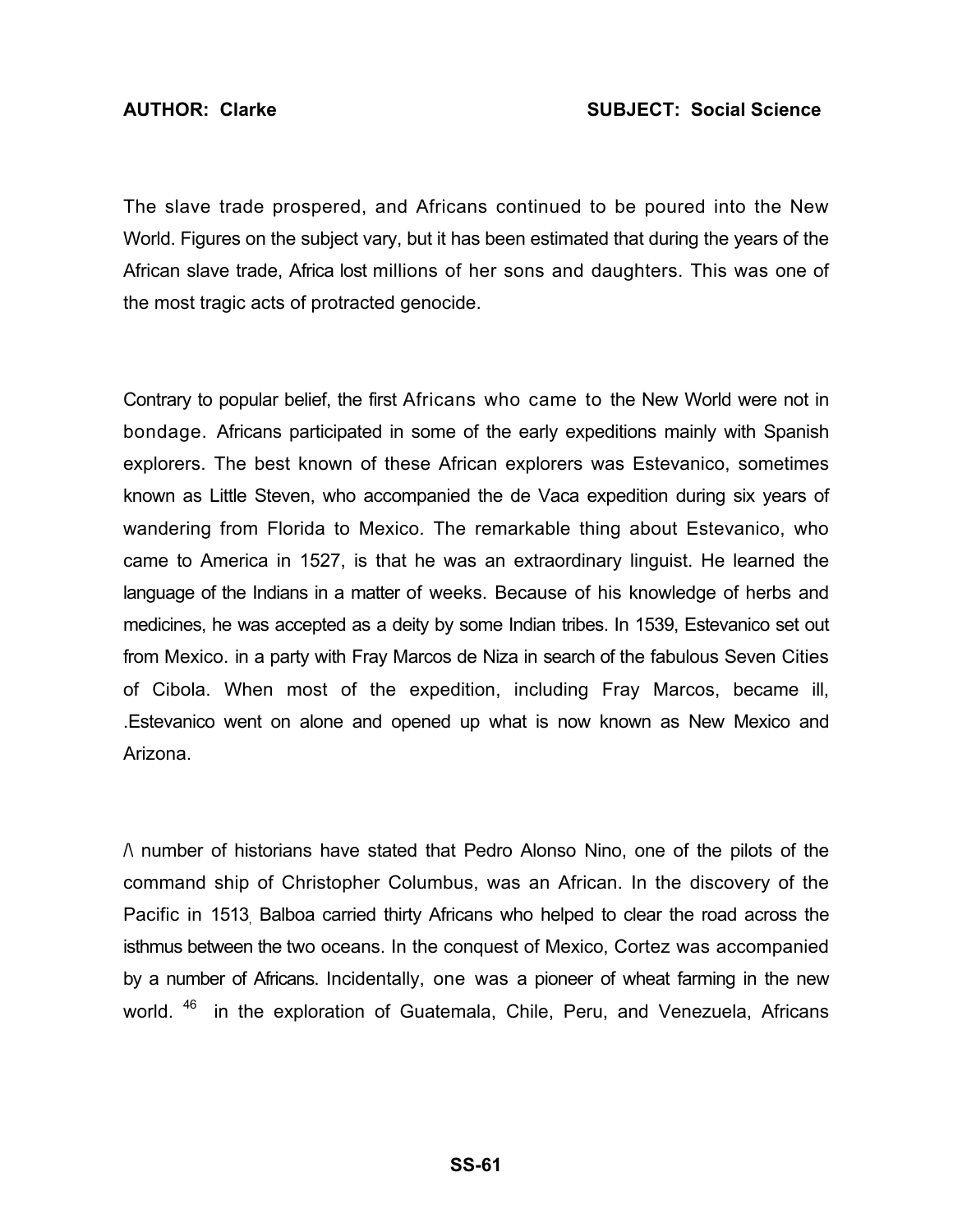arrived nearly a hundred years before they reappeared as slaves in Jamestown, Virginia in 1619. Thus, Africans were major contributors to the making of the New World, and they did not come culturally empty-handed. Many of the Africans brought to the New World such skills as ironworking, leatherworking, and carpentry.

Before the breaking up of the social structure of the West African states such as Ghana and Song hay, and the internal strife that made the slave trade possible, many Africans, especially West Africans, lived in a society in which university life was fairly common and scholars were held in reverence. It is quite clear that there existed in Africa prior to the beginning of the slave trade a cultural way of life that in many ways was equal, if not superior, to many of the civilizations then existing in Europe. The slave trade destroyed these cultures and created a dilemma that the African has not been able to extract himself from to this day.

The greatest destroyer of African culture, the greatest exploiter of the African, was the plantation system of the New World. The African was transformed into something called a "Negro." He was demeaned. Myths were created that nearly always read the African out of human history, beginning with the classification of the African as a lesser being. The Church's justification for slavery was that the Africans were being brought under the guidance of Christendom and that they would eventually receive its blessings.

There were several competing slave systems on the personality of the African. We have to look at each separately. I n Cuba and Haiti, the Africans were often a majority of the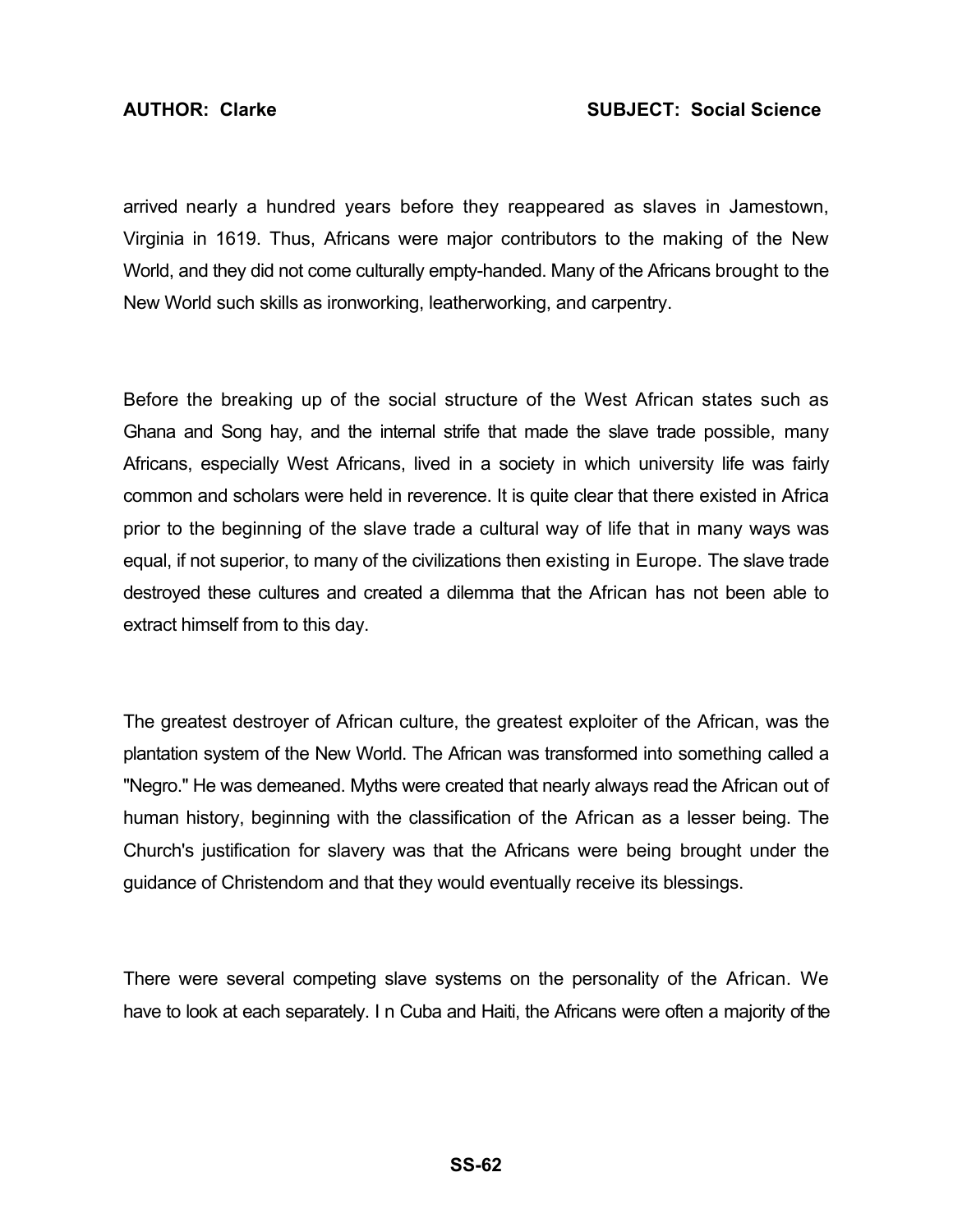population. This is also true of certain portions of Brazil. Therefore, the system operated differently in these areas, and although it was still slavery, the Africans in it had some cultural mobility.

In South America and in the West Indies, the slave maker did not outlaw the African drum, African ornamentations, African religion, or other things dear to the African, remembered from his former way of life. This permitted a form of cultural continuity among the slaves in the West Indies, Cuba and South America that did not exist in the United States.

In the Portuguese areas, in the West Indies, and often in South America, the plantation owner would buy a shipload or half a shipload of slaves. These slaves usually came from the same areas of Africa, and they naturally spoke the same language and had the same basic culture. Families, in the main, were kept together a slave on an island was sold to a plantation owner at the other end V the island, he could still walk to see his relatives. This made for a form of cultural continuity among the slaves in South America, Cuba and Haiti that later made their revolts more successful than revolts in the United States.

In the United States, an attempt was made to destroy every element of culture of the slaves. No other system did so much to deny the slave's personality ortoruthlessly sell family members away from each other. The American slave system operated almost like the American brokerage system. If a person bought twenty slaves at the beginning of the week and found himself short of cash at the end of the week, he might, if the price

**SS-63**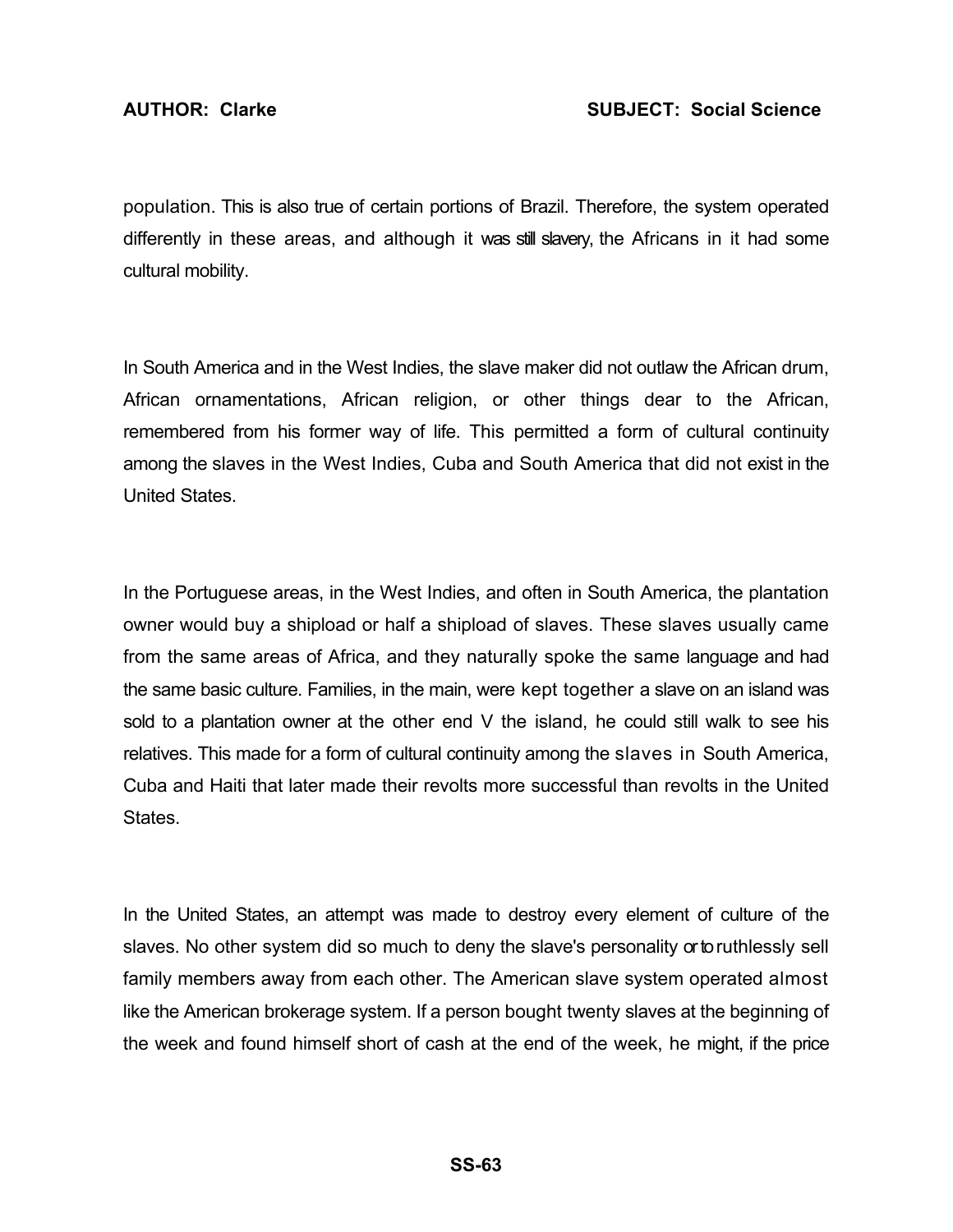was right, sell ten. These ten might be resold within a few days. The family, the most meaningful entity in African life, was systematically destroyed. In spite of these drastic drawbacks, the Africans in the United States made a meaningful contribution to the preservation of the country in which they were slaves.

Another neglected aspect of the African in the New World is the role of African women. Many families of the New World originated from cohabitation between the white slave master and the African woman. Later, this same slave master, especially in the United States, made and supported laws forbidding his own children to have an education or to sit beside him on public transportation. In Haiti, the African woman sometimes had kind of semi-legal status. In South America, especially in Brazil, sometimes the white slave master married the African woman and she became a free person. This condition did not prevail in the United States.

The mentality, the rationales, and the various ways of justifying the slave trade had already started in Europe with the attempt to justify the enslavement of other Europeans. It is rarely recalled that at first there was a concerted effort to obtain European labor to open up the vast regions of the New World. It is often forgotten that, in what later became the United States, white enslavement started before black enslavement.

African-American historian Lerone Bennett, Jr., gives the following information about this period: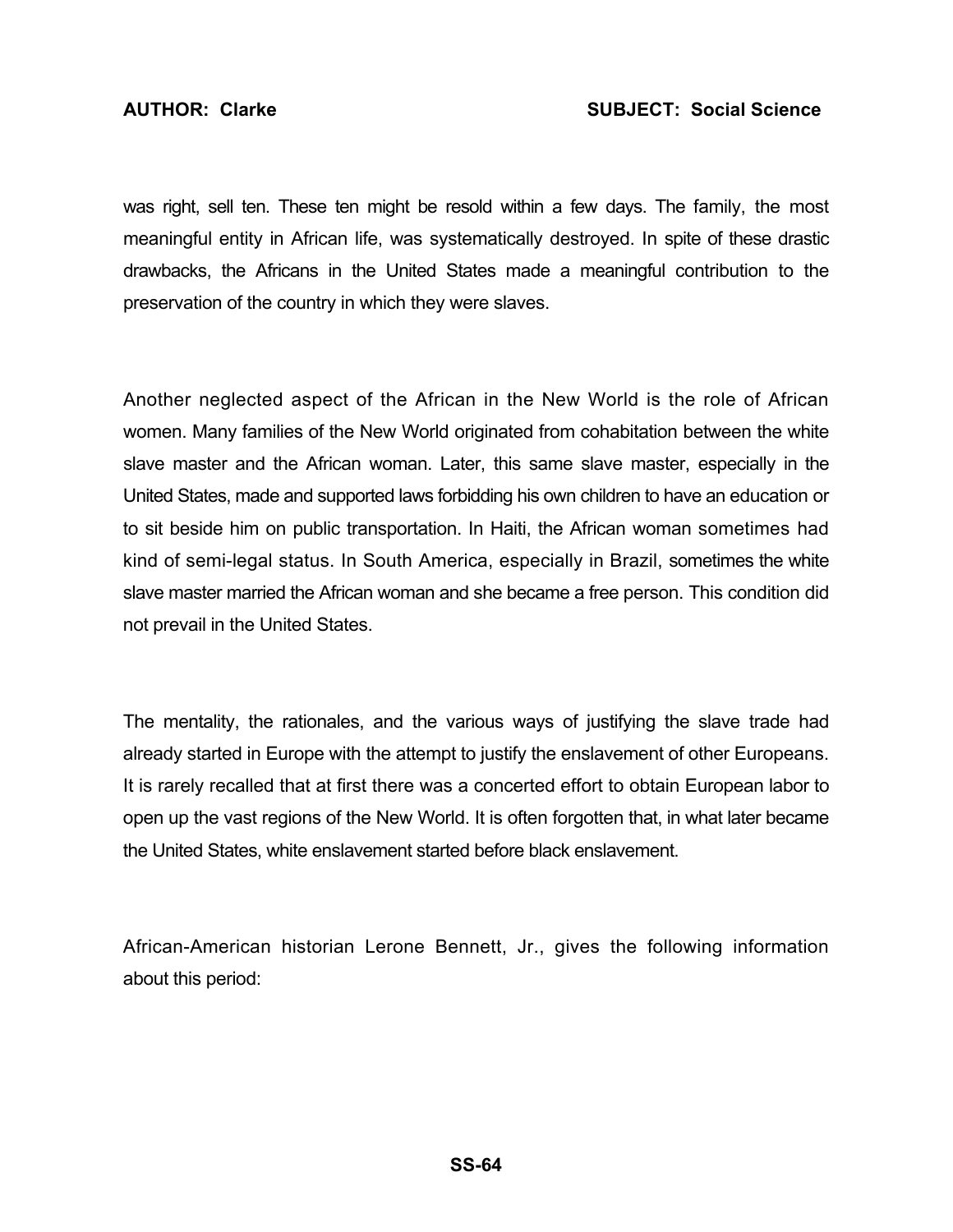When someone removes the cataracts of whiteness from our eyes, and when we look with unclouded vision on the bloody shadows of the American past, we recognize for the first time that the African-American, who was so often second in freedom, was also second in slavery.

Indeed, it will be revealed that the African-American was third in slavery. For he inherited his chains, in a manner of speaking, from the pioneer bondmen, who were red and white.<sup>47</sup>

The enslavement of both red and white men in the early American colonies was a contradiction of English law. It contained no provision for slave labor. Yet, forced labor was widely used in England. This system was transferred to the colonies and used to justify a form of slavery that was visited upon red and white men.

It was decreed that the apprentice must serve his master seven years, and take floggings as his master saw fit; the hired servant must carry out his contract for his term of service. Convicts of the state, often including political offenders, were slaves of the state and sometimes sold to private owners overseas. The colonists claimed those rights over some of the white fellow countrymen. A large class of "indentured" servants bought by their masters under legal obligation to serve for a term of years and subject to the same penalties of branding, whipping and mutilation as African slaves. These forms of servitude were supposed to be limited in duration and transmitted no claim to the servant's children. In spite of this servitude, the presumption, in law, was that a white man was born free.

As the English settlers began to enslave their Indian neighbors, they settled their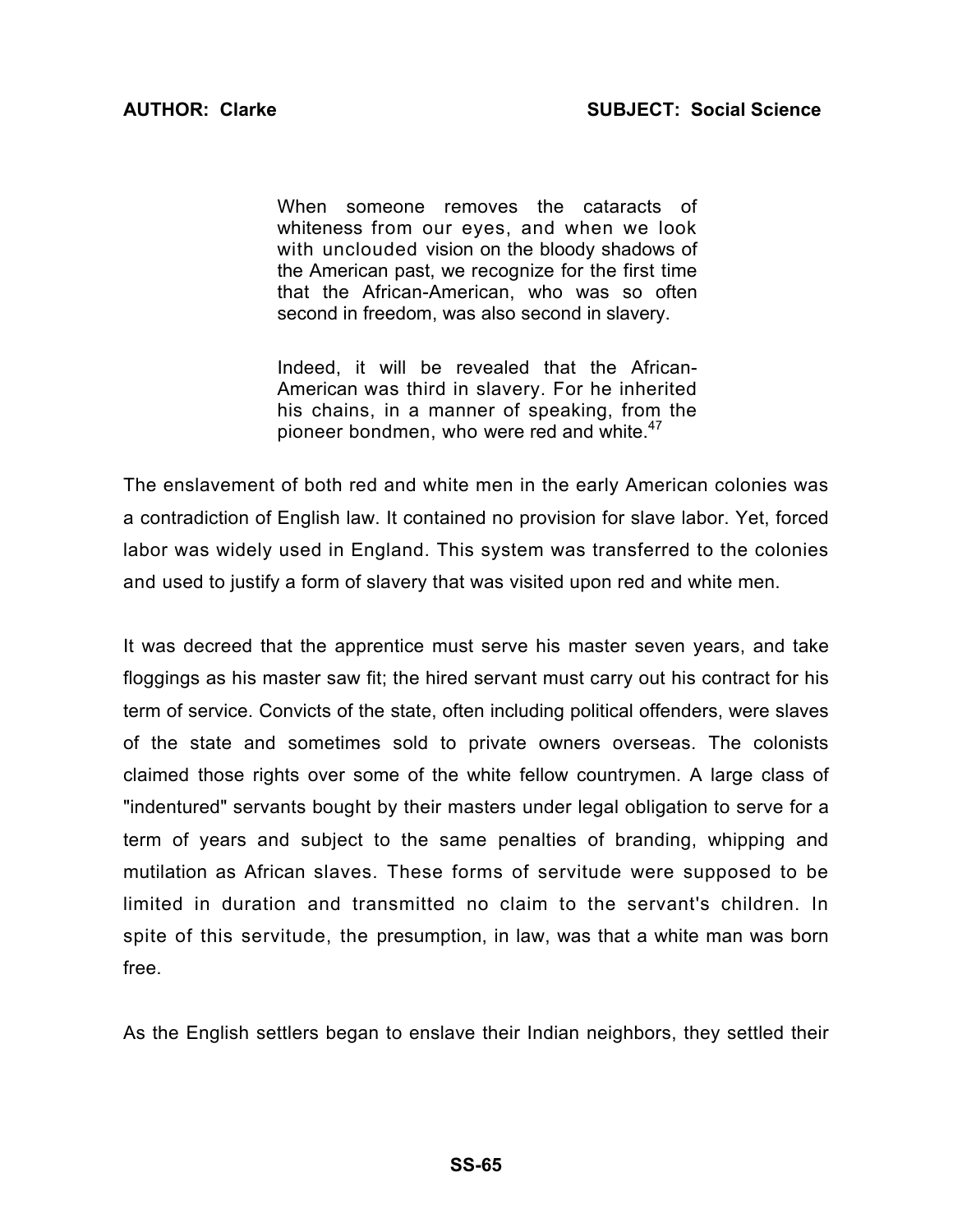conscience with the argument that it was right to make slaves of pagans. In large numbers, the Indians fled or died in captivity, leaving few of their descendants in bondage. The virgin soil of the new English settlements continued to need more labor. This led to a fierce search for white labor that subsequently led to a search for black labor.

By the end of the seventeenth century, Europeans saw in African manpower the means to secure free labor for the building of the Americas. The Africans, upon entering into the slave system of the Americas, became exposed to a diabolical and consistent application of mental and physical torture. As the Africans reflected on their miserable state, and the strange and brutal hell surrounding them, they became creatures of conflicting emotions caught in the throes of nostalgia. Very often the Africans would recklessly gamble their lives away in suicidal attempts to destroy the entire slave system. These attempts only had limited success - but enough to drive fear into the hearts of the slave-owning hierarchy. The prime targets of the Africans during these attacks were the slave masters and their families.

As a consequence of these spasmodic attacks, the slave owners soon realized that they were losing face and money, and sometimes their lives. They decided that a full course of action, spiritual and physical, and psychological, must be implemented if the Africans were to be transformed from proud rebellious men to docile servants. The plans of the slave owners entailed some of the most extreme forms of torture. Despite the atrocities inflicted on the Africans as a means of breaking their spirit, the slave masters soon realized that this alone would be useless as long as the Africans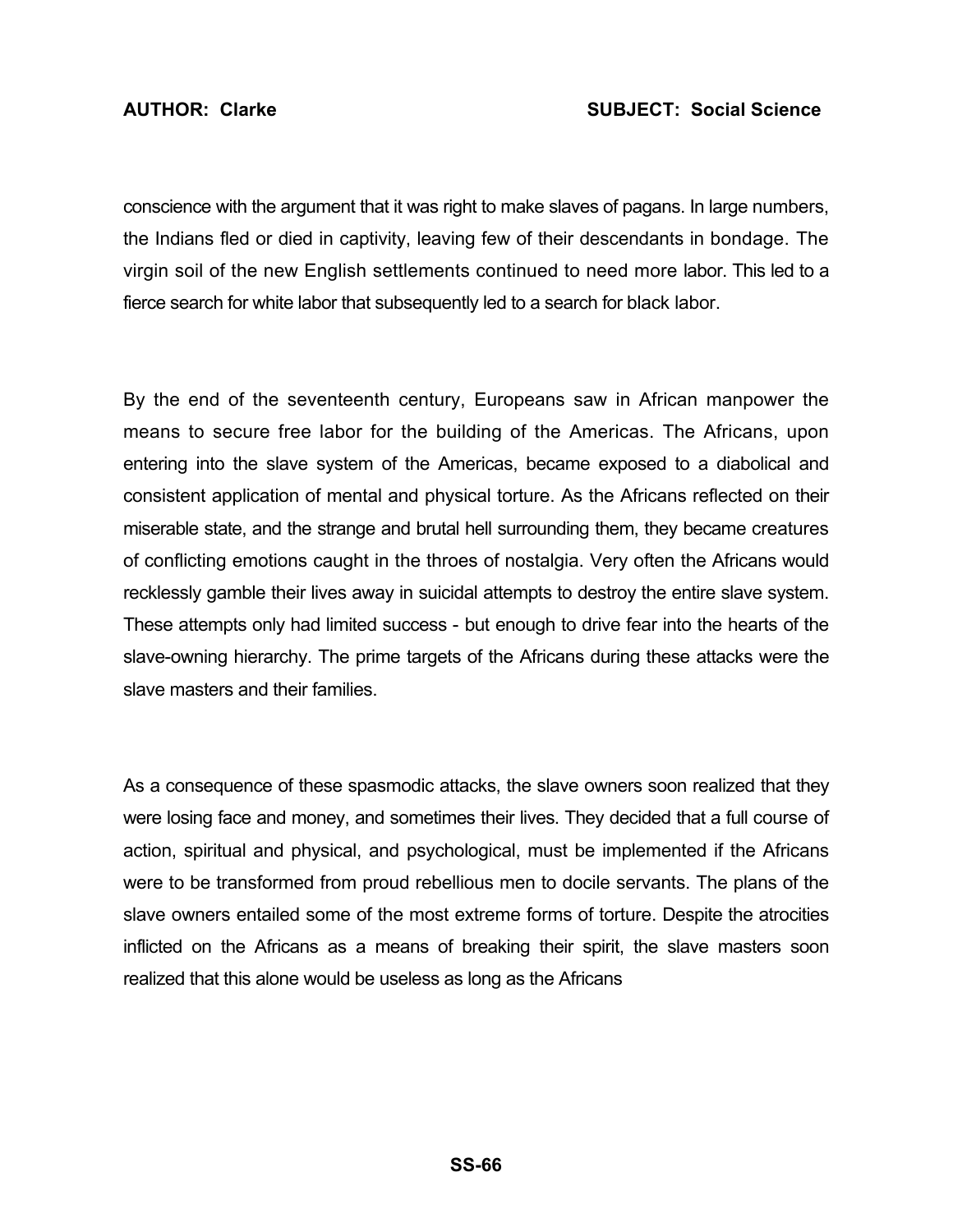retained their proud spirit. The Christian church came up with a design to bring about complete subversion of the Africans to the desired slave code of conduct demanded by the feudal societies of the Americas.

Reverend Kyle Haselden, Editor of the magazine **Christian Century,** made the following statement on the role of the church in the planting of racism in the United States:

> The religious community in American society produced and sustained -sometimes on Biblical grounds-the anti-Negro bias which has permeated the American mind from the beginning of the nation until the present day. Out of the nation's religious community come Biblically and doctrinally supported theories of racial inferiority, and from this same source came immoral ethical codes which justified the exploitation of the Negro and demanded that the white man hold himself in sanctifying aloofness from the Negro.

> Moreover, the patterns of segregation which divide the common life of the country racially had their beginning in the church before they found their perfection in the secular society. It was not the secular world which infused the church with its contemptuous views of the Negro and imposed a segregated life on the Christian community. These offenses appeared first in the religious community in its narrowest definition.

> The white man distorted the Bible into a defense for slavery and taught the Negro the passive virtues of Christianity, partly in the hope of making him tractable and content with his servile life. The white Christian, in developing American culture, confused Christianity with morality, morality with gentility, and gentility with aloofness from the Negro. As early as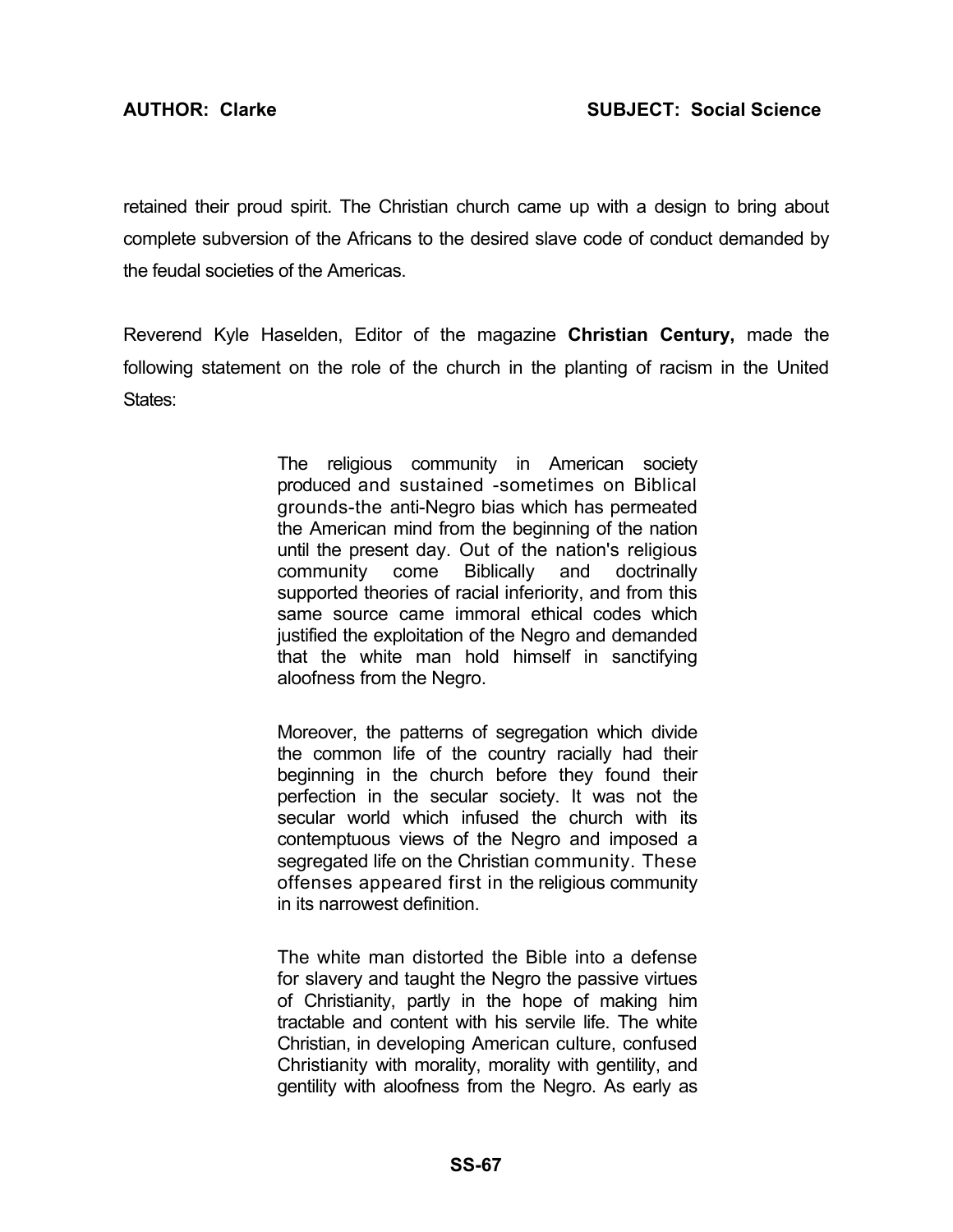1630, a bare ten years after the arrival of the first Negro slaves, white Christians condemned the crossing of the racial line as an "abuse to the dishonor of God and shame of Christians."<sup>48</sup>

## **RESISTANCE TO SLAVERY**

Blacks did not submit without a fight. As early as 1663, a group of slaves joined white indentured servants to plan a rebellion. Later too, some slaves took the Christian version of the Bible literally and believed that God meant all men to be free. Such a slave was Gabriel Prosser, of Virginia, who felt in 1800 that he was divinely inspired to lead his people out of bondage. Over 40,000 slaves were involved in the revolt before it was betrayed.

While different manifestations of resistance to slavery and colonialism existed throughout the seventeenth and eighteenth centuries, the best organized resistance came in the nineteenth century. The nineteenth century freedom movements in Africa and the West Indies, and in the United States made the present-day twentieth century movement possible. In fact, the whole of the nineteenth century for us can justifiably be called "The Century of Resistance." Concurrent with the slave revolts in the United States there were anti-colonial revolts in Africa. The new Western capitalist class was demanding more profits from the slave system while the British were actually changing from one form of slavery to another. I n the United States there was no such pretending. In his essay, "A Brief History of the Negro in the United States," John Hope Franklin gives us this picture of that period: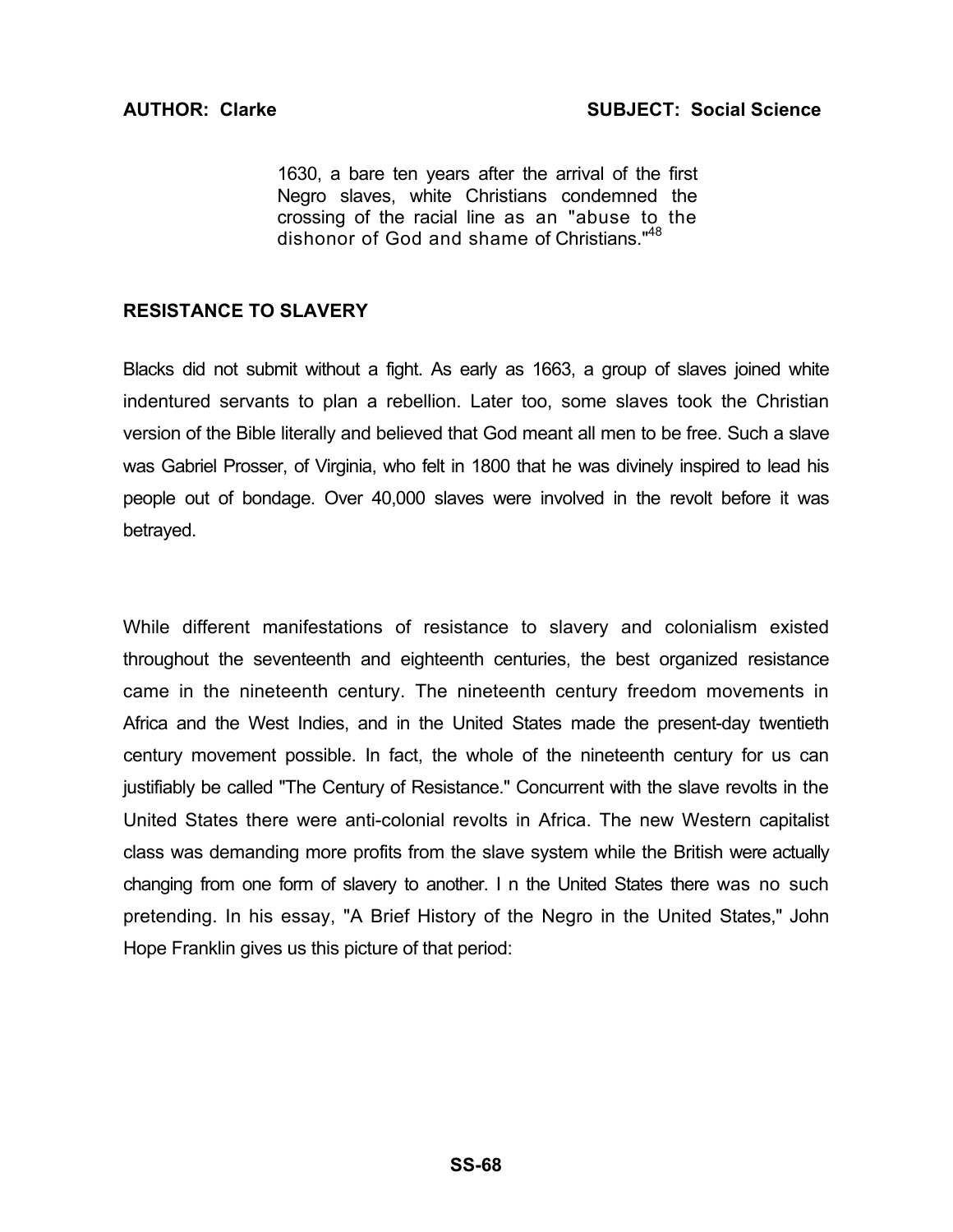By the beginning of the nineteenth century there were unmistakable signs of profound economic and social change taking place in the United States. The commercial activities of the new nation were expanding; and there were those who already were beginning to think in terms of promoting industrial development similar to that which was occurring in England and on the Continent. Beyond the areas of settlement, rich new land was beckoning settlers who could plant staple crops and enjoy the freedom offered by the frontier. In 1803, the United States purchased the vast Louisiana Territory, and although it would be many years before the entire area would be settled, Americans and European immigrants were rapidly moving beyond the mountains. The greater portion of the people who moved from the Atlantic seaboard were committed to the institution of slavery, and if they had any slaves they took them along. Not even the War of 1812, in which several thousand blacks fought, halted the march of Americans and slavery into the New West.<sup>49</sup>

There were two distinct freedom movements among African-Americans during the first part of the nineteenth century. One represented by continuous slave revolts and the other by "free" black men and women who were engaged in a concerted effort to free their enslaved brothers and sisters. The movement, led by "free" black petitioners for freedom, was started during the latter part of the eighteenth century by men like Prince Hall. He was ably abetted by others in the nineteenth century.

When Hall arrived i n Boston that city was the center of the American slave trade. Most of the major leaders of the revolutionary movement of that day were, in fact, slaveholders or investors in slave-supported businesses. Hall, like many other Americans, wondered "What did these men mean by freedom?" The condition of the "free" black man, as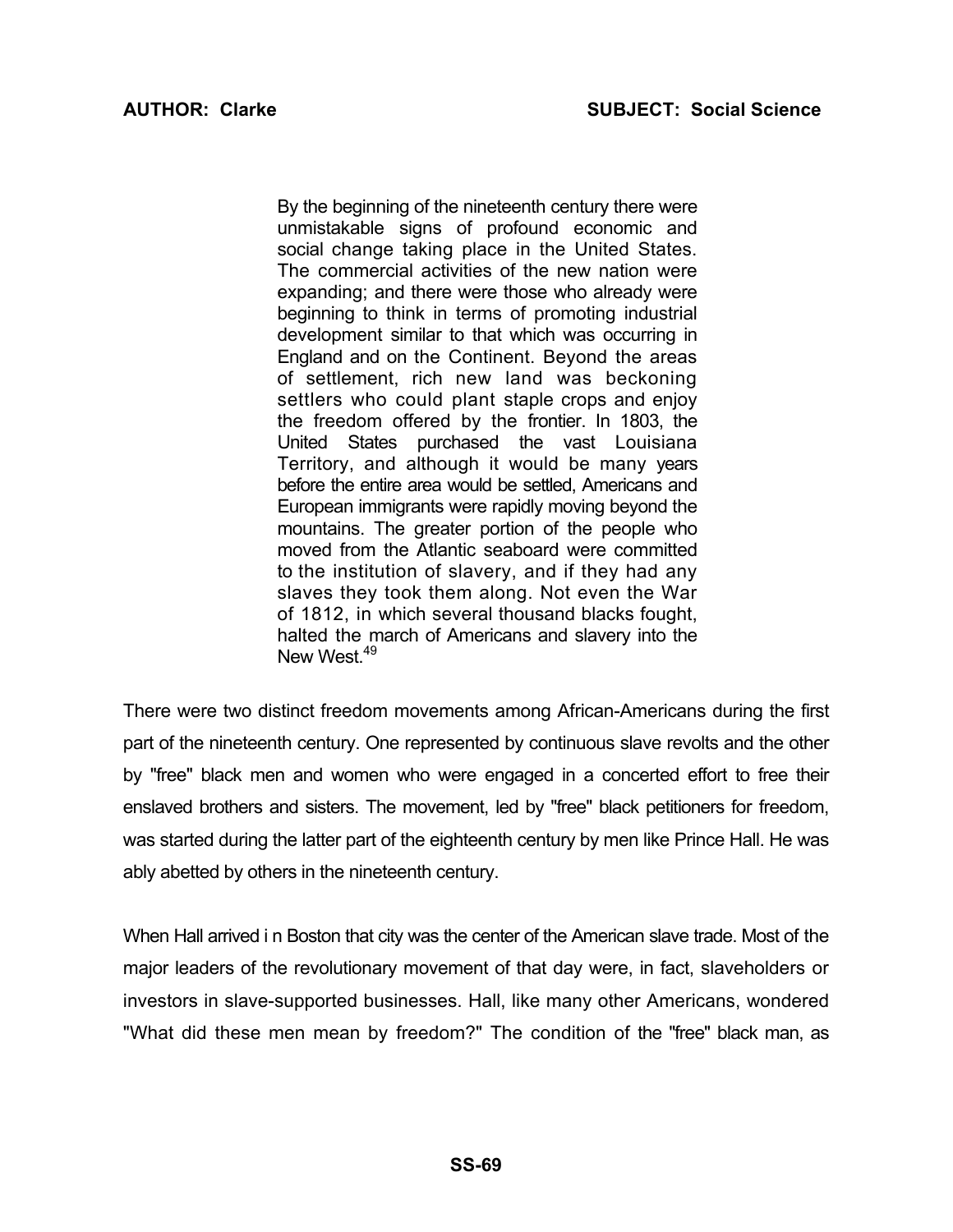### **AUTHOR: Clarke SUBJECT: Social Science**

Prince Hall found them, was not an enviable one. They were free in name only. Discriminatory practices severely circumscribed their freedom of movement.

In 1765, he saw little change in the condition of the blacks, and though free men at least in theory, he saw them debased as though they were still in bondage.

In 1788, he petitioned the Massachusetts Legislature, protesting the kidnapping of "free" Africans. This was a time when American patriots were engaged in a constitutional struggle for freedom. They had proclaimed the inherent rights of all mankind to life, liberty and the pursuit of happiness. Hall dared to remind them that the Africans in the United States were human beings and as such were entitled to freedom and respect for their human personality.

Many other Africans aided the cause of Abolition. Frederick Douglass was the noblest of all. This great abolitionist's civil rights views are as valid today as they were a century ago. Samuel E. Cornish and John B. Russwurm started a newspaper in order to tell the African-American's story from his point of view. Russwurm, talented editor and politician, is generally credited with being the first African-American graduate of an American college (Bowdoin, 1826). Henry Highland Garnet, a fiery Presbyterian minister, was a leader of the militant abolitionist wing. SojournerTruth, the first African-American woman to become an anti-slavery lecturer, was also a strong leader in the feminist movements of the nineteenth century. Harriet Tubman was a pioneer rebel and slave activist who later served as a nurse, scout and spy in the Civil War. John Brown, called "God's Angry Man," was the first white martyr to die for black freedom. Among other white men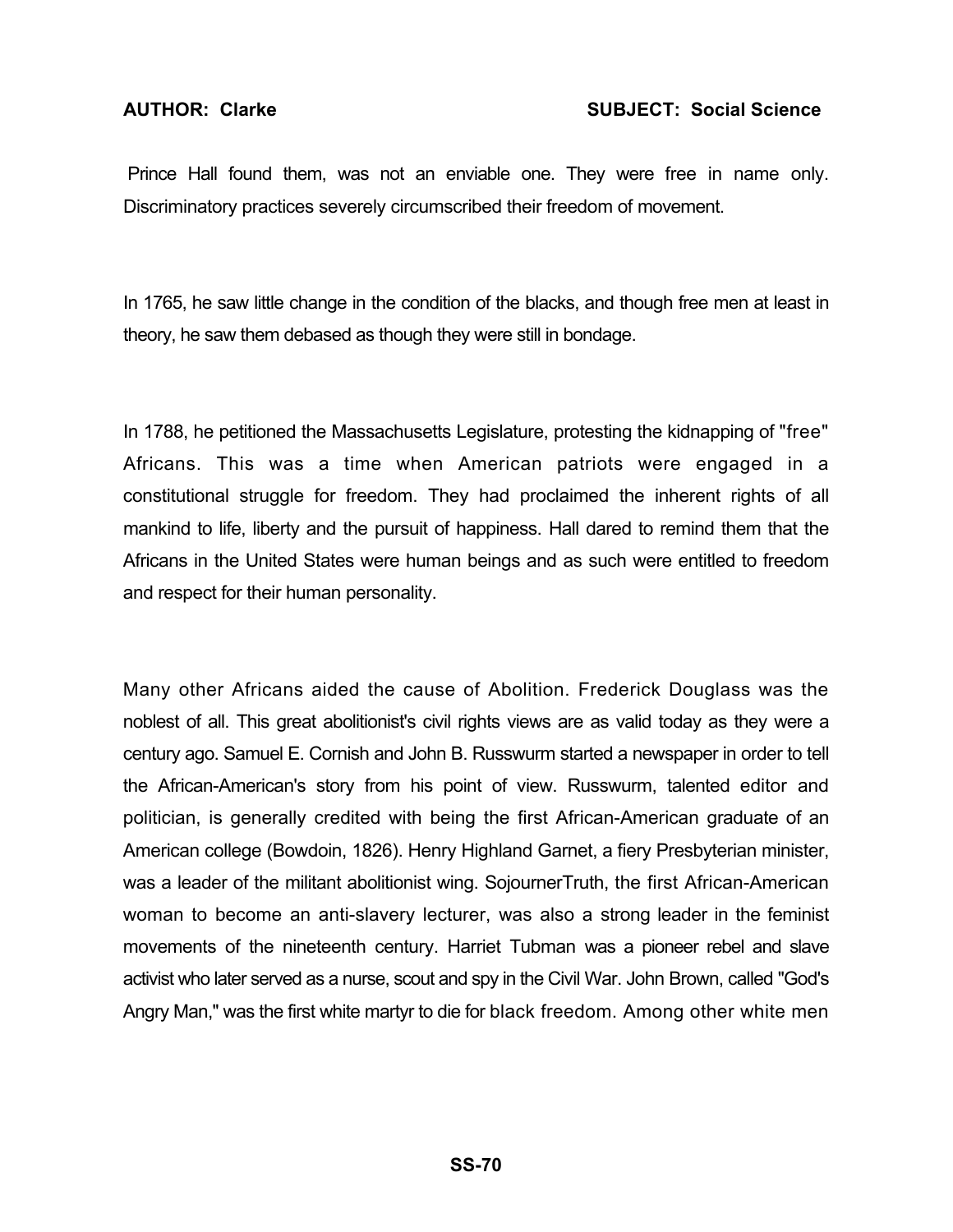who helped to create the first freedom movement, Wendell Phillips and William Lloyd Garrison were outstanding.

In 185T the famous Dred Scott Decision theoretically opened all territories to slavery. But before any considerable number of slaves could be taken to them, the Civil War began and Congress, in 1862, prohibited slavery in the territories. After four years of conflict, Northern victory in the Civil War resulted in the emancipation of the slaves. The slaves had played an important part in the achievement of their freedom. Some 186,000 African-American troops took part in one hundred and ninety-eight battles and skirmishes and suffered 6,000 casualties. The total number of African Americans including servants, laborers, and spies, amounted to more than 300,000. President Lincoln acknowledged that the war could not have been won without the help of African troops.

In the opening chapter of his book, **Black Reconstruction in America 1860-1880,** Dr. W.E.B. DuBois has stated "Easily the most dramatic episode in American history was the sudden move to free four million black slaves in an effort to stop a great Civil War and forty years of bitter controversy, and to appease the moral sense of civilization."<sup>50</sup> The appeasement, if it was an appeasement at all, was short-lived. For eleven years following the end of the Civil War, African-Americans participated in the political life of the nation on both state and national levels. For the first time in the nation's existence it seemed as if its democratic promise was going to be kept. By 1875, the tide turned against the African in the South and in the rest of the country. The Republican Party bargained away the political rights of African-Americans in order to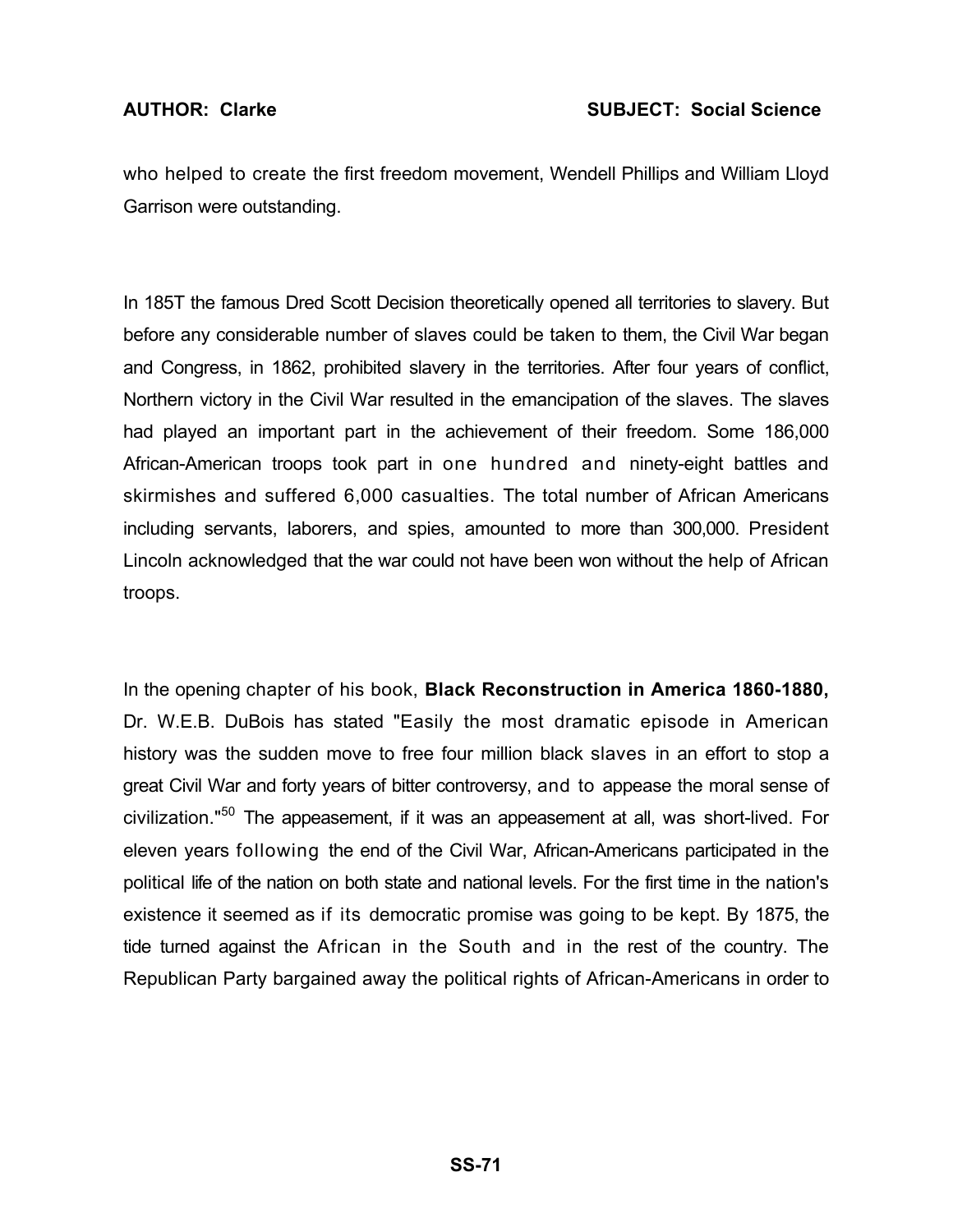pacify the brooding white South. Some African politicians held on for a few more years but their heyday in American politics was over.

## **THE STRUGGLE AGAINST RACISM**

The period in African-American history from 1877 to 1901 is called the Nadir - the lowest point - the time of the great depression. This is the period when Africans lost the right to participate in the government of this country. It was during this period that lynching became the order of the day. Most of the Jim Crow laws also came into being during these years.

By the early part of the twentieth century, the African-American people had produced an intellectual class that was in revolt against the second-class citizenship that had been fastened upon their people. This revolt, led by the great scholar W.E.B. DuBois, did not stop the solidification of disenfranchisement and segregation in the South. Southern politicians and Northern philanthropists had already anointed Booker T. Washington, of Tuskegee Institute, and declared that he was the leader of the African people. The people themselves were never consulted in this matter. The AfricanAmerican journalist, Loren Miller, in a speech, "The Call for Leadership," delivered in 1962 at Stanford University in California, makes the following appraisal of Dr. DuBois for this period:

> When W.E.B. DuBois won the battle for the minds of Negroes in his historic conflict with Booker T. Washington, his victory signalized the triumph of his concept of the talented tenth as the leaders of, and the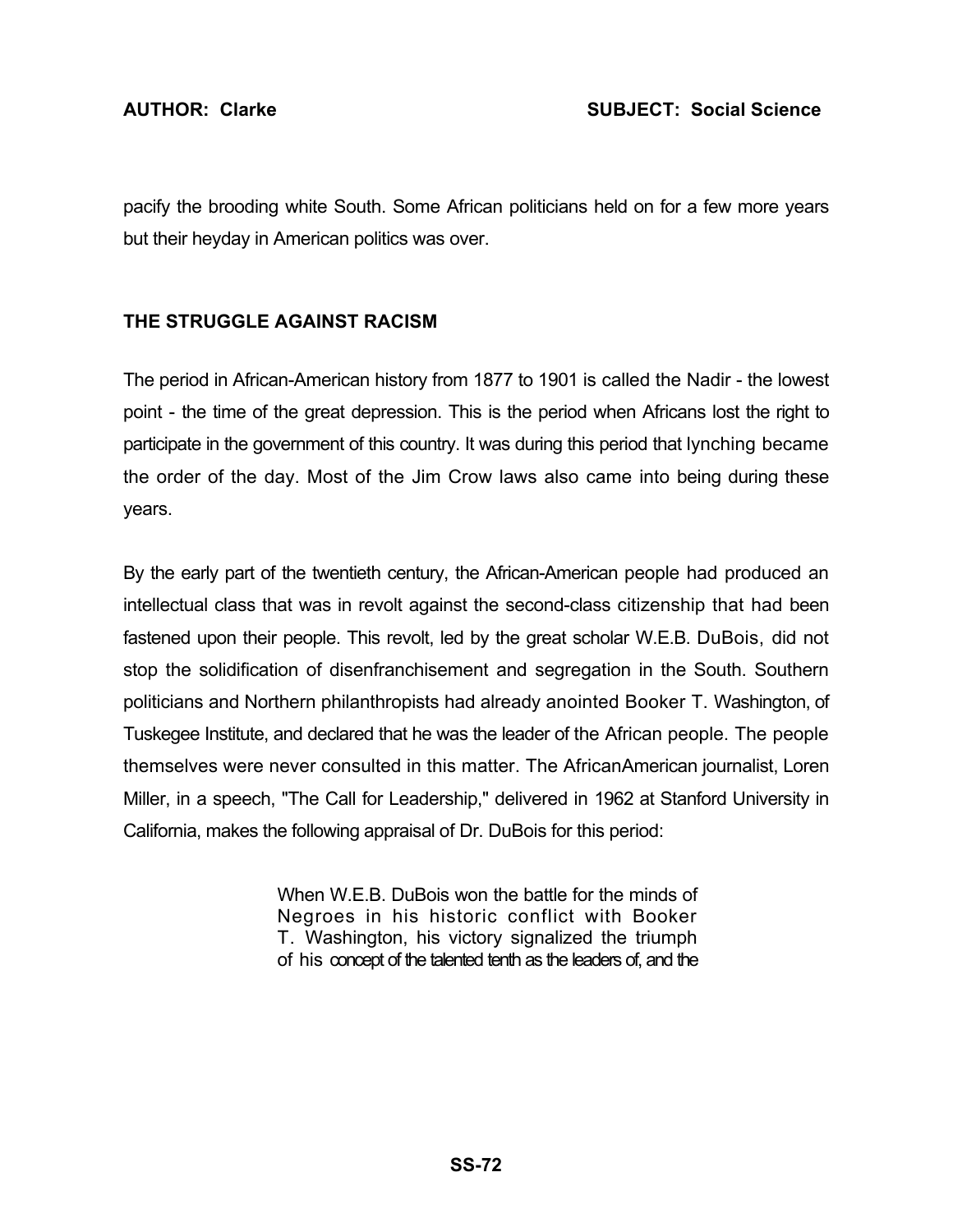spokesmen for American Negroes. We believed that members of this talented tenth, educators, ministers, lawyers, editors, doctors and dentists, political leaders, would, in the very process of securing an education to fit them for their professions, furnish pragmatic proof of the invalidity of the then current doctrine of racial inferiority. He was confident that this educated and select minority would lead the masses in a sustained and purposeful assault on the restrictions that doomed the Negro to poverty and degradation; it was an essential aspect of the DuBois credo that the talented tenth would accept its role as servants of the other ninety percent, just as he believed he had done . . . DuBois and his contemporaries fashioned the NAACP as the chosen instrument of the elite to whom he believed the masses should look for guidance and salvation.<sup>51</sup>

The concept of the Talented Tenth failed because the African elite did not assume the 'responsibility expected of them. They were too busy imitating the white middle class and retreating from their own people. DuBois, without their assistance, embarked upon a more radical course of action. During the early part of this century, he became the intellectual father of this people. After the death of Booker T. Washington in 1915, his leadership was unchallenged until the emergence of Marcus Garvey in the early twenties. Dr. DuBois, more than any other person, sowed the seeds of what is now called "The Black Revolution." Near the end of the nineteenth century this intellectual giant took up the fight and ably carried it to the middle of the twentieth century. He is the father of the present struggle against racism and for African redemption. Men like Marcus Garvey, though they differed with DuBois, would draw in part from his intellectual conclusions.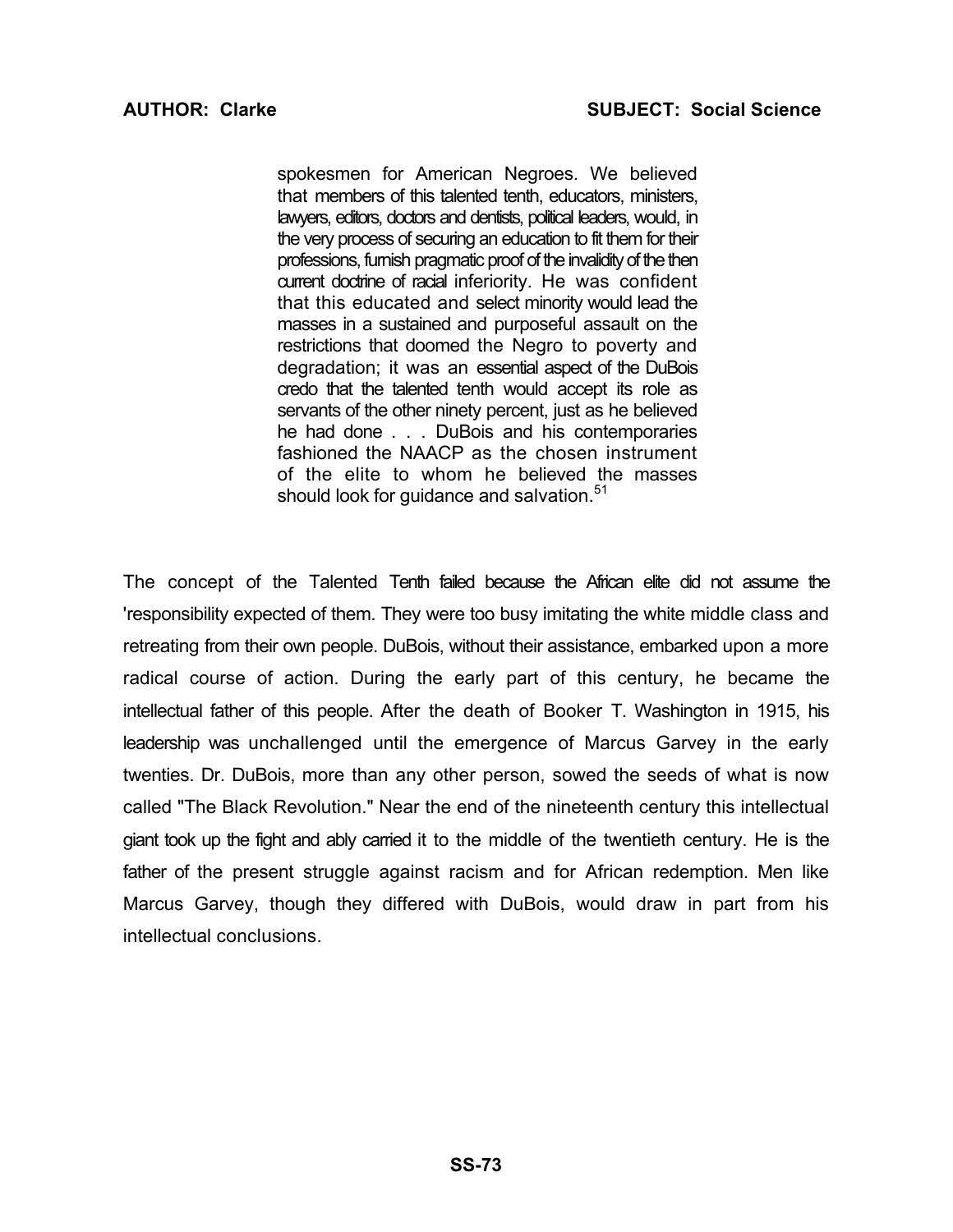There is now an international struggle on the part of people of African descent against racism and for a more honest look at their history. On university campuses and in international conferences they are demanding that their history be looked at from an African perspective or from an Afro-centric point of view. This has taken the struggle against racism to the world's campuses, where the theoretical basis of racism started. This has helped to create new battlelines and a lot of fear and frustration on the part of white scholars. They still do not recognize that removing this racism is the healthiest thing that present-day African scholars can contribute to the world; that in the cry for power and a knowledge of their history, African people are saying a very powerful, complex, yet simple thing, "I am a man." The struggle against racism all along has been a struggle to regain the essential manhood lost after the European expansion into the broader world and the attempt to justify the slave trade.

### **THE EDUCATION OF AFRICAN-AMERICANS**

The struggle within the African educational institutions had centered, in most cases, on how to remove the stigma of slavery and make African-Americans, the immigrants against their will, think better of themselves and prepare to demand full-citizenship status. African-Americans came into the twentieth century with some of the unresolved educational problems of the nineteenth century. Carter G. Woodson called attention to this in two near classic, though still neglected books, **The Education of the Negro Prior to 1861,** and **The Miseducation of the Negro.** Dr. Woodson tells us: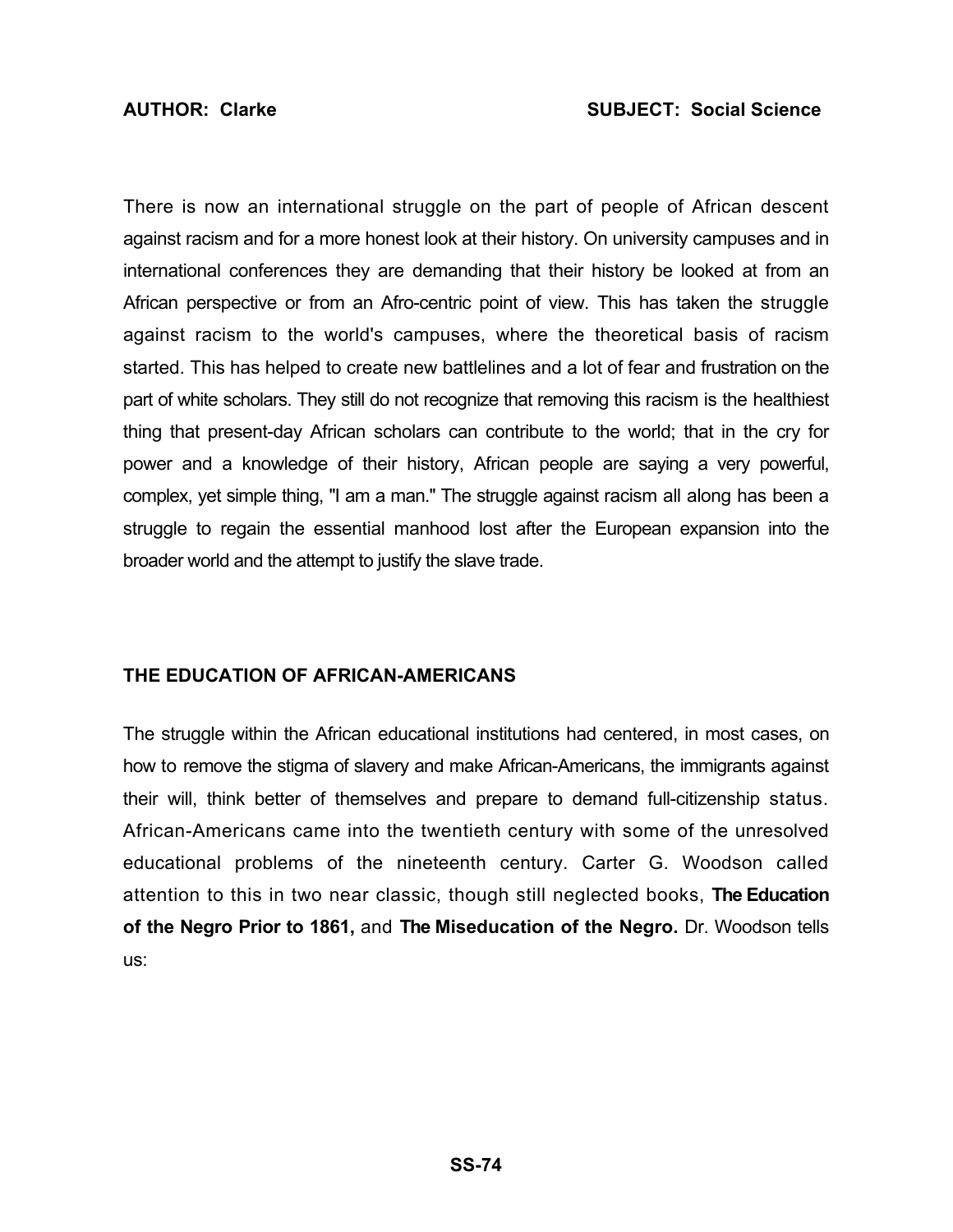It required little argument to convince intelligent masters that slaves, who had some conception of modern civilization and understood the language of their owners, would be more valuable than rude men with whom one could not communicate. The questions, however, as to exactly what kind of training these Negroes should have and how far it should go, were to the white race then as much a matter of perplexity as they are now.<sup>52</sup>

Often the motive of the slave owners who agreed on some education for their slaves, was to make them more productive workers on the plantation. From the beginning, the African-Americans were educated to serve others, and not themselves. In **The Education of the Negro Prior to 1861,** Woodson outlines the beginning of African education in this country.

> The history of the education of the antebellum Negroes, therefore, falls into two periods. The first extends from the time of the introduction of slavery to the climax of the insurrectionary movement about 1835, when the majority of the people in this country answered in the affirmative the question whether or not it was prudent to educate slaves. Then followed the second period, when industrial revolution changed slavery from a patriarchal, to an economic institution, and when intelligent Negroes, encouraged by abolitionists, made so many attempts to organize insurrections that the pendulum began to swing the other way. By this time most Southern white people reached the conclusion that it was impossible to cultivate the mind of Negroes without arousing over much self-assertion.

> The early advocates of the education of Negroes were of three classes; first, masters who desired to increase the economic efficiency of their labor supply; second, sympathetic persons who wished to help the oppressed; and third,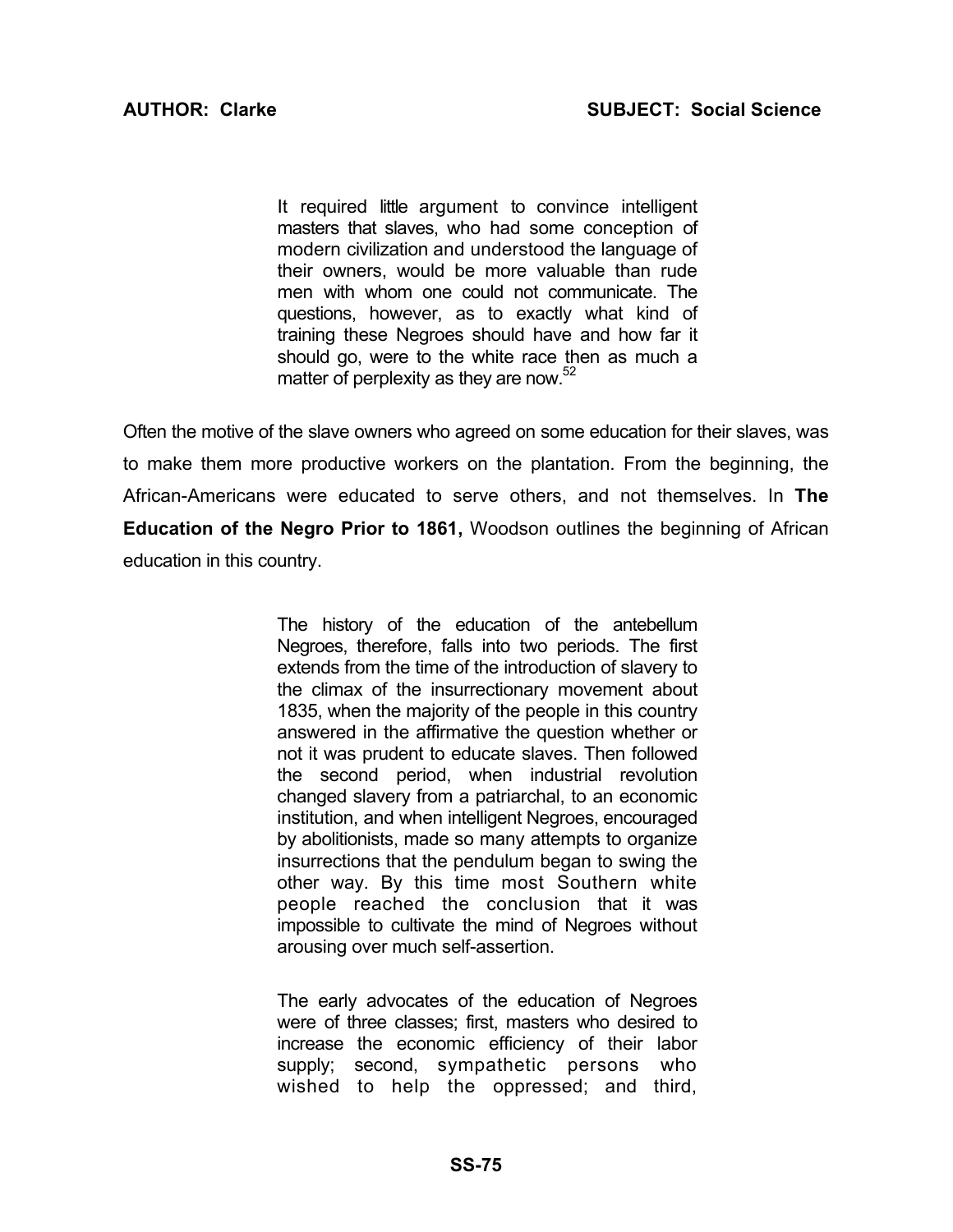zealous missionaries who, believing that the message of divine love came equally to all, taught slaves the English language that they might learn the principles of the Christian religion. Through the kindness of the first class, slaves had their best chance for mental improvement. Each slaveholder dealt with the situation to suit himself, regardless of public opinion. Later when measures were passed to prohibit the education of slaves, some masters, always a law unto themselves, continued to teach their Negroes in defiance of the hostile legislation. Sympathetic persons were not usually reformers, who not only did not own slaves, but dwelt in practically free settlements far from the plantation on which the bondsmen lived.<sup>53</sup>

The Spanish and French missionaries had different approaches to the education of the slaves. Some of them were anxious to see the Africans enlightened and brought into the church. This was a change from their previous position when they had originally advocated the enslavement of the African rather than the Indians. The position of these Catholic missionaries forced the English into a more positive stance in matters relating to the education of Africans. Dr. Woodson tells us that, "The English were put to shame by the noble example of the Catholics. They had to find a way to overcome the objections of these who, granting that the enlightenment of the slaves might not lead them to servile insurrection, nevertheless feared that their conversion might work manumission." This situation forced the English to deal with a contradiction within the Christian Church that still exists. Can a Christian hold another Christian as a slave and still be a Christian? In order to deal with the urgency of this matter the colonists secured, through legislation by their assemblies and formal declaration of the Bishop of London, the abrogation of the law that a Christian could not be held as a slave. After the approval of the Church of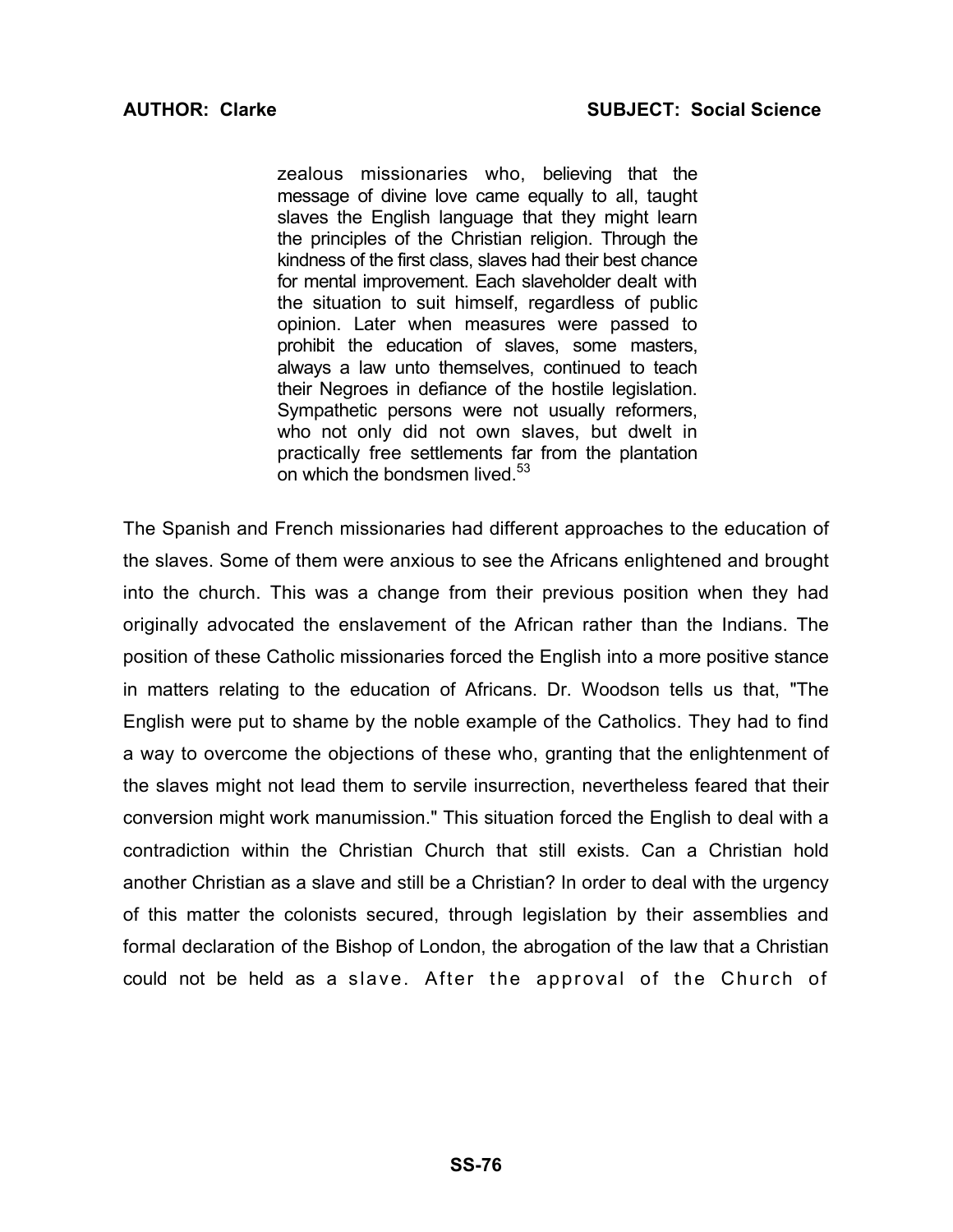England, the missionaries sent out by the Society for the propagation of the Gospel among "Heathen" in the Forein Parts, undertook to educate the slaves for the purpose of extensive proselytizing.

Reaction to this plan was not slow in coming. During the first quarter of the nineteenth century, especially in the South, reactionaries forced public opinion to gradually prohibit the education of the Africans, except in some urban communities where progressive Africans were able to provide their own schools. The massive slave revolts that came during this period, convinced a large number of whites, some of them former allies of the Africans, that the educating of Africans was a dangerous thing. This opinion continued until the Civil War when Africans began to build new institutions, mainly s chools. Most of these new schools soon began to fall into old traps. They were imitations of white schools whose teachings were offensive to African people. Now the education of African Americans began to move on several levels. Education in churches, community centers, and in homes began to supplement the education in the schools. In these independent institutions, lay historians began the formal search for the African heritage

In what can still be referred to as "The Booker T. Washington Era, 1895 – 1915," new men and movements were emerging. The Niagara Movement, under the leadership of W.E.B. DuBois and Monroe Trotter, was born in 1905. Some of the ideas of the Niagara Movement went into the making of the NAACP in 1909.

**SS-77**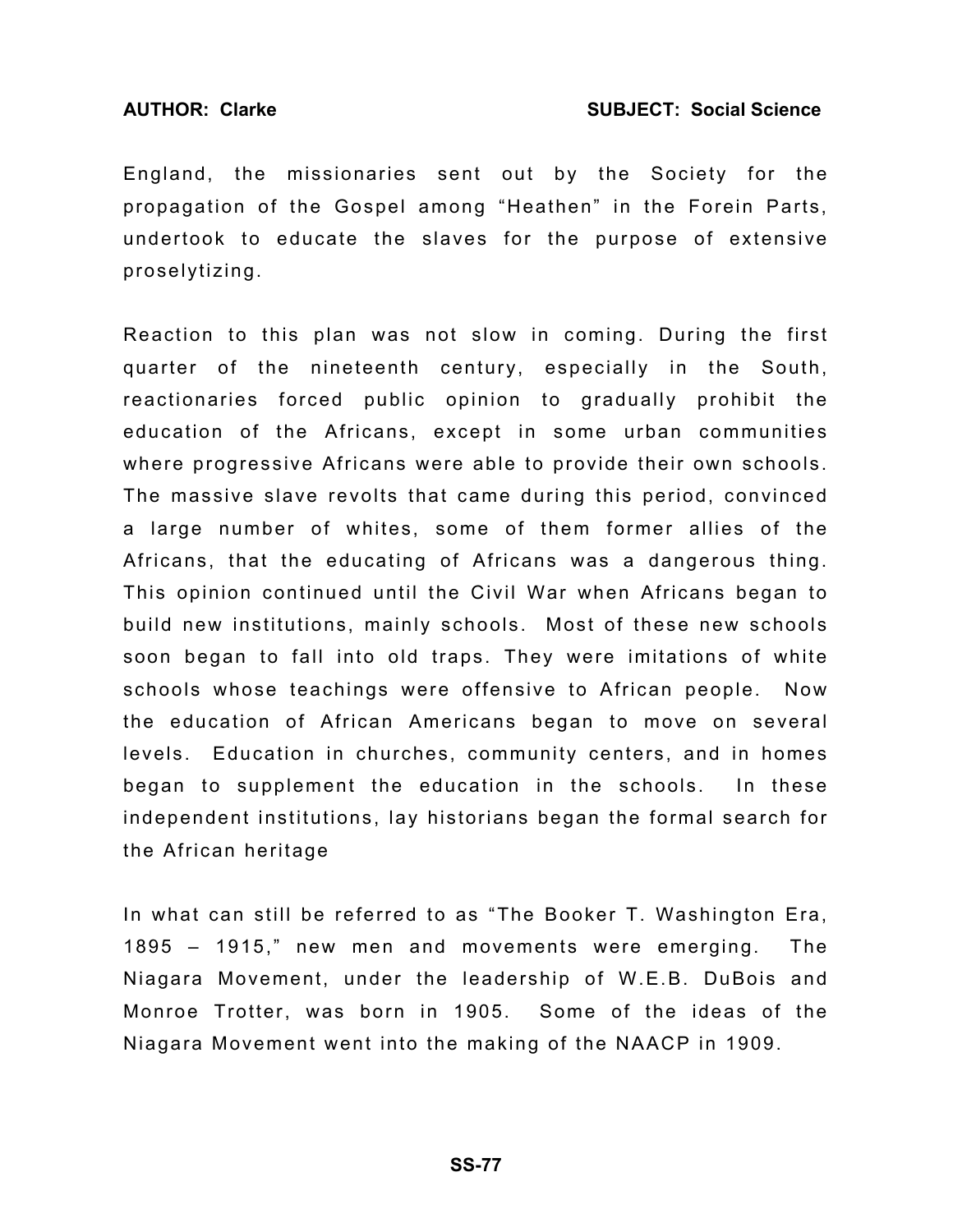During the years leading to the eve of the First World War, and those that immediaately followed, the flight from the Sounth continued. Over a half million Africans migrated Northward in search of better-paying wartime jobs, better schools for their children, and better housing. For a short while, they entertained the illusion that they had been improved and that they escaped from the oppression of the South. The illusion was short-lived. Race riots in wartime St. Louis and in post-war Chicago wakened the new urban settlers to reality. In Washington, D.C., President Woodrow Wilson and the Southern Democrats who had come to power with him, had introduced segregation in federal facilities that had long been integrated. Booker T. Washington died in 1915. An investigation into his last years revealed that he had privately battled against disenfranchisement and had secretely financed lawsuits against segregation, but publicly maintained his submissive stance. With Washington gone, and the influence of the "Tuskegee Machine" in decline, a new class of African radicals came forward. For a few years DuBois was at the center of the school of leadership. As the founder-editor of the NAACP's **Crisis** magazine, urged in 1918: "Let us, while this war lasts, forget our special grievances and close ranks shoulder to shoulder with our fellow citizens …" The continued discrimination against African-Americans, both soldiers and civilians, soon made W.E.B. DuBois regret having made this statement. The end of the war brought no improvement to the lives of African Americans. The then prevailing condition made a large number of them ripe for the militant program of Marcus Garvey. This was the beginning of the heroic and troubled years of the African urban ghetto.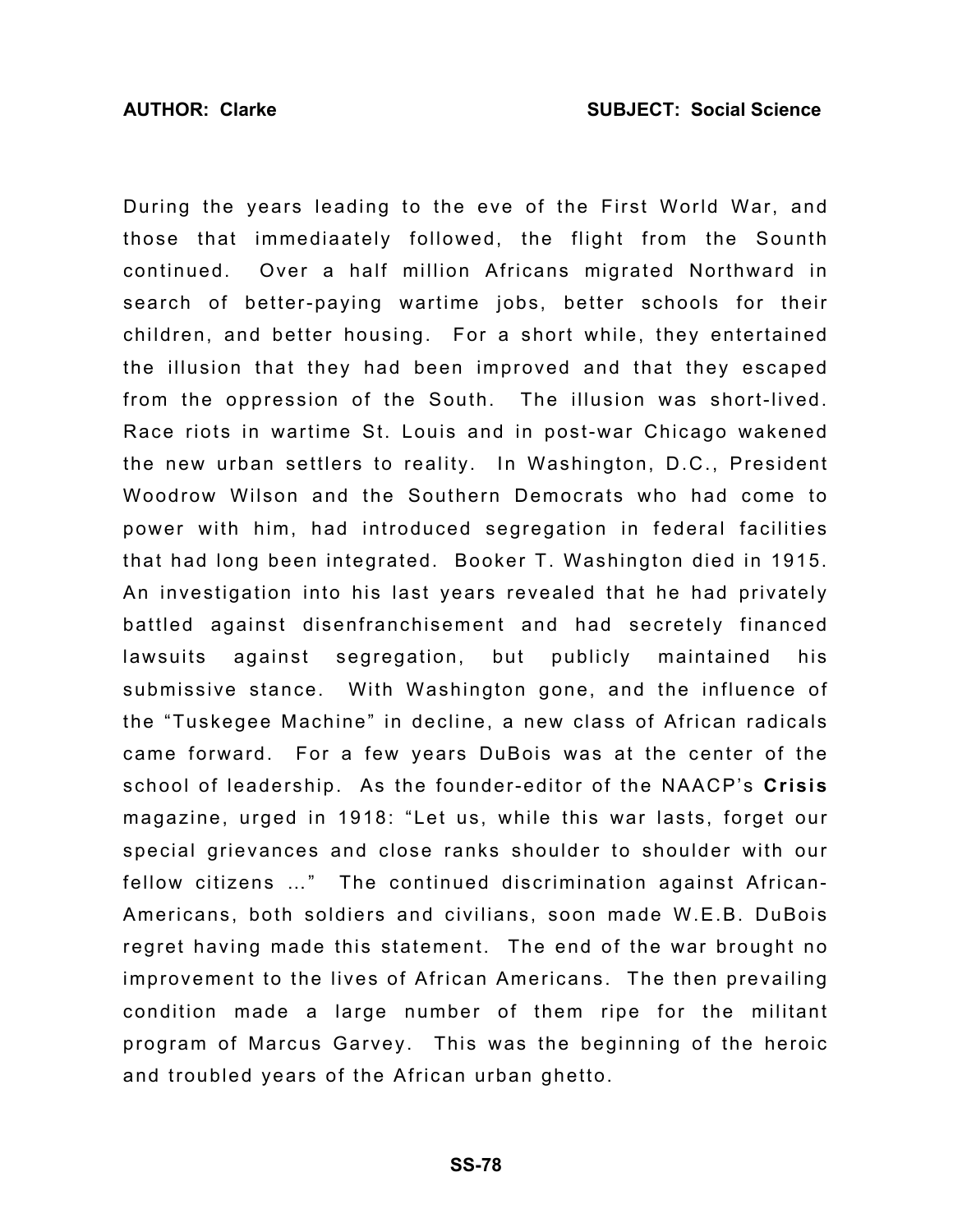African people, in America and the rest of the world, now stand at the crossroads of history, seeking new definition of themselves and new directions. In the book, **Tom-Tom**, the writer John.W. Vandercook has said, "A. race is like a man, and until it uses its own talents, takes pride in its history, and loves its memories, it can never fulfill itself completely." 54 Today African-Ameri cans are beginning to use their talents more creatively in their struggle for total liberation and.nationhood. This is why they are taking pride in their own history and loving their own memories. They are searching for a way to better relate to Africans in Africa and in other parts of the world. There are clear indications that they will move beyond Pan-Africanism and help to build a world union of African people, This will not make the African-American relate less to America, but more, and in a different way.

Now that we are becoming more aware of our history and how to use it as an instrument for our liberation, we know that we are the only immigrant group who were invited here. Those who invited us waited anxiously for our arrival, They sent large ships to bring us here, manned by well-armed thugs. We faced no unemployment problems, there were plenty of jobs waiting for us. The jobs that we did helped to make America.<sup>55</sup>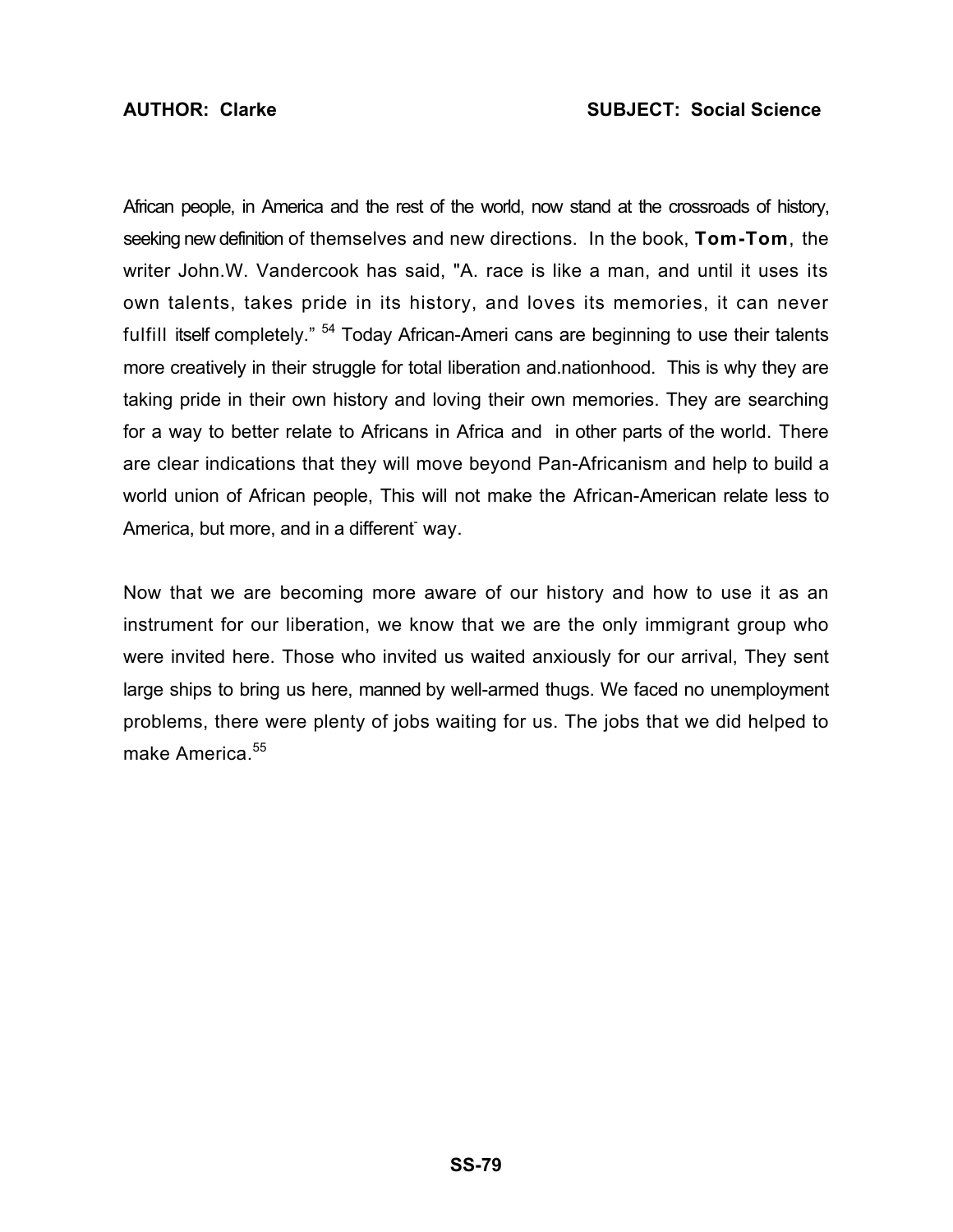## **REFERENCES**

- 1. **Africa in Early World History,** by John Henrik Clarke, **Ebony Magazine,** August, 1976, Johnson Publishing Company: Chicago, IL, pp. 125-126. Also, **Africa's Golden Past,** by Dr. William Leo Hansberry, **Ebony Magazine,**  Parts 1 through 5, November, 1964 to March, 1965. Also, **Africa and Africans as Seen by Classical Writers,** by Dr. William Leo Hansberry, edited by Joseph E. Harris, Howard University Press: Washington, D.C., 1981.
- 2. **Blacks in Antiquity: Ethiopians in the Graeco-Roman Experience,** by Frank Snowden, Jr., Harvard University Press: Cambridge, MA. Also, and OSC Co.: New York, NY, pp. 36-38. Also, **The Negro in Greek and Roman Civilization: A Study of the Ethiopian Type,** by Grace Hardley Beardsley, The John Hopkins University Press: Baltimore, MD. Also, **Africa in Classical Antiquity,** edited by L. Thompson and J. Ferguson, Ibadan University Press: Ibadan, Nigeria, 1969, pp. 91-103.
- **3. The Destruction of Black Civilization: Great Issues of a Race from 4500 B.C. to 2000 A.D.,** by Chancellor Williams, Third World Press: Chicago, IL, pp. 62- 100. Also, **Introduction to African Civilization,** by John G. Jackson, Citadel Press: Secaucus, NJ, 1974, pp. 60-92.
- 4. The main works of Gerald Massey that deal with ancient Egypt are: **Ancient Egypt, Light of the World,** Vol. I and II, Samuel Weiser, Inc.: New York, NY. **Natural Genesis,** Vol. I and 11, Samuel Weiser, Inc.: New York, NY, and **A Book of the Beginnings,** Vol. I '& II.
- 5. **Black Man of the Nile and His Family,** by Yosef ben-Jochannan, Alkebu-lan Books: New York, NY. Also, **Ethiopia and the Origin of Civilization,** by John G. Jackson, Black Classics Press: Baltimore, MD. Also, **The Peopling of Ancient Egypt and the Deciphering of Meroitic Script,** UNESCO Documents I, on the General History of Africa. Also, **The Origin of Ancient Egypt,** by Cheikh Anta Diop, in the **Journal of African Civilizations,** Special Issue on Egypt, Rutgers University: New Brunswick, NJ.
- 6. **The Lost Pharaohs of Nubia in Nile Valley Civilizations,** by Bruce Williams, edited by Ivan Van Sertima, **Journal of African Civilization,** New Brunswick, NJ, 1985, pp. 24-42.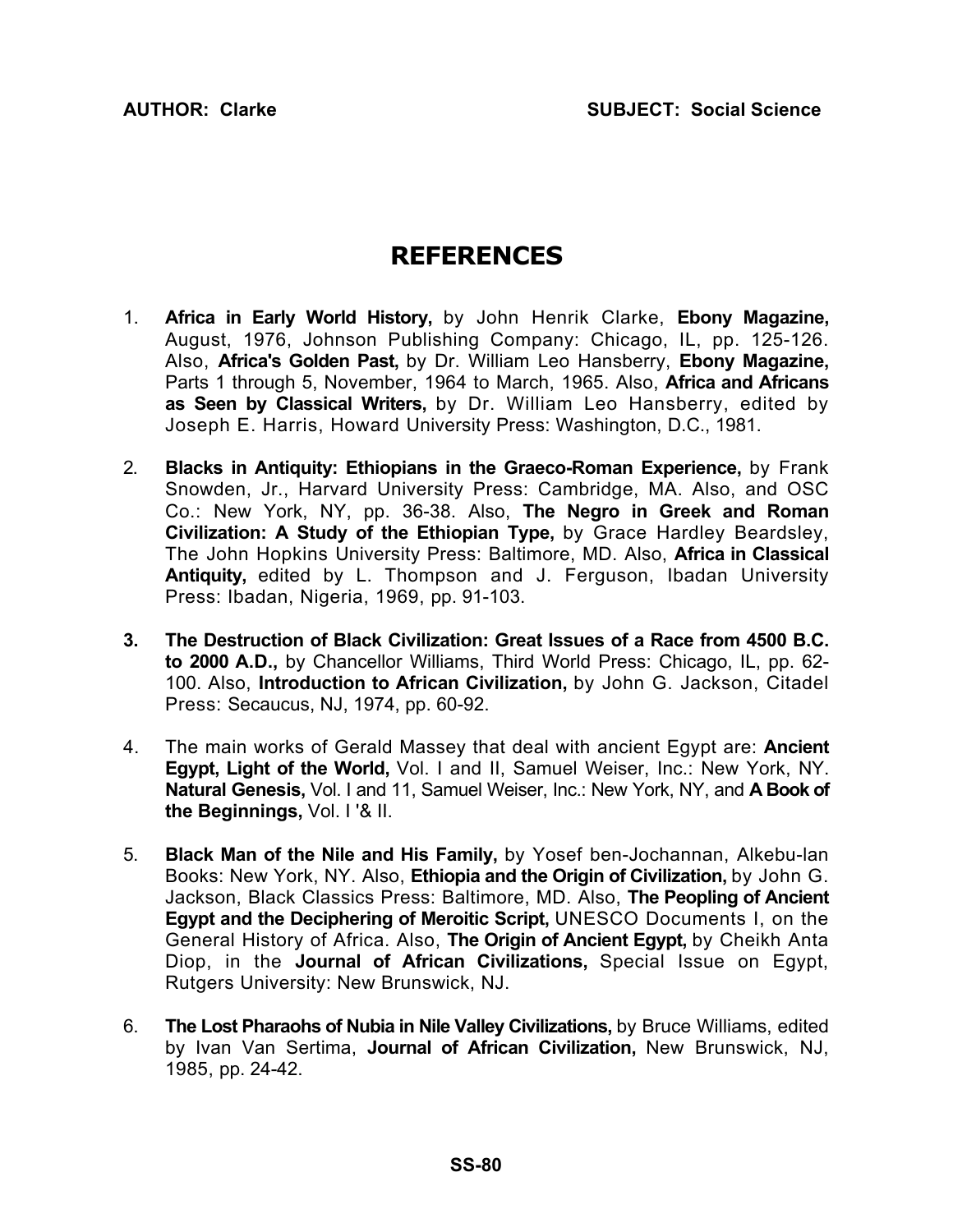- 7. **This History of Herodotus,** translated by George Rawlinson' edited by Manuel Komonoff, Tudor Publishing Co'.: New York, NY. Also, Nile Valley **Civilizations**, edited by Oar, Van Sertima, November, 1984
- 8. From a speech by W.E.B. DuBois, **The American Negro and the Darker World,** delivered in New York City, April 30, 1957.
- 9. **Who are the Ethiopians,** by Charles C. Seifert, an unpublished manuscript, Schomburg Public Library' New York
- 10. **The Ruins or a Survey** *Of* **the Revolution of Empires** by C.F. Volney, Translated by George Underwood, The Pioneer Press: London, 1921, *pp.*  12\_13.
- 11. **United West Africa (or Africa at the Bar of the Family of Nations)**, by Dr. Joseph B. Danquah., privately published, Ghana, 1927, p. 1.
- 12. **Essays in Ancient Egyptian Studies,** by Dr. Jacob H. Carruthers, Timbuctoo Publishers: Los Angeles, pp. 45-55. Also, **Africa: Mother of Western Civilization,** by Dr. Yosef ben-Jochannan. Alkebu-lan Books: New York. Also, **Africa in the Roman Empire,** by I.M. Barton, Ghana University Press: Accra, Ghana, 1972, pp. 15-39.
- 13. An often-quoted excerpt from Jonathan. Swift's writings; however, the book has never been identified.
- 14. **The Changing African Historical Tradition,** an essay in **The Journal of Human Relations, Vol.** 8, Nos. 3 & 4, published by Central State College: Wilberforce, Ohio, 1960.
- 15. A booklet, **Preparation of a General History of Africa,** printed by the workshops of UNESCO, Paris, 1979, p.. 3.
- 16. **Modern Falsification of History,** by Cheikh Anta Diop, Chapter III in his book, **The African Origin of Civilization: Myth or Reality, Lawrence** Hill and Co.: Westport, CN' pp. 43-84. Also, **A History of Egypt,** by James Henry Breasted, Bantam Books Edition: New York, NY. pp. 1-122. Also, **The Dwellers of the Nile,** by A.E. Wallis Budge, Dover Publications: New York, NY, pp. 1-50. Also See' **African Saga,** by Stanlake Samkange, Abingdon Press: Nashville, TN, 1971, p. 25; and **Africa in History,** MacMillan Co.: New York, NY, 1969, p. 69.
- 17. **The Progress and Evolution of Man in Africa,** by Dr. L.S.B. Leakey, Oxford University Press: London, 1961, p. 1.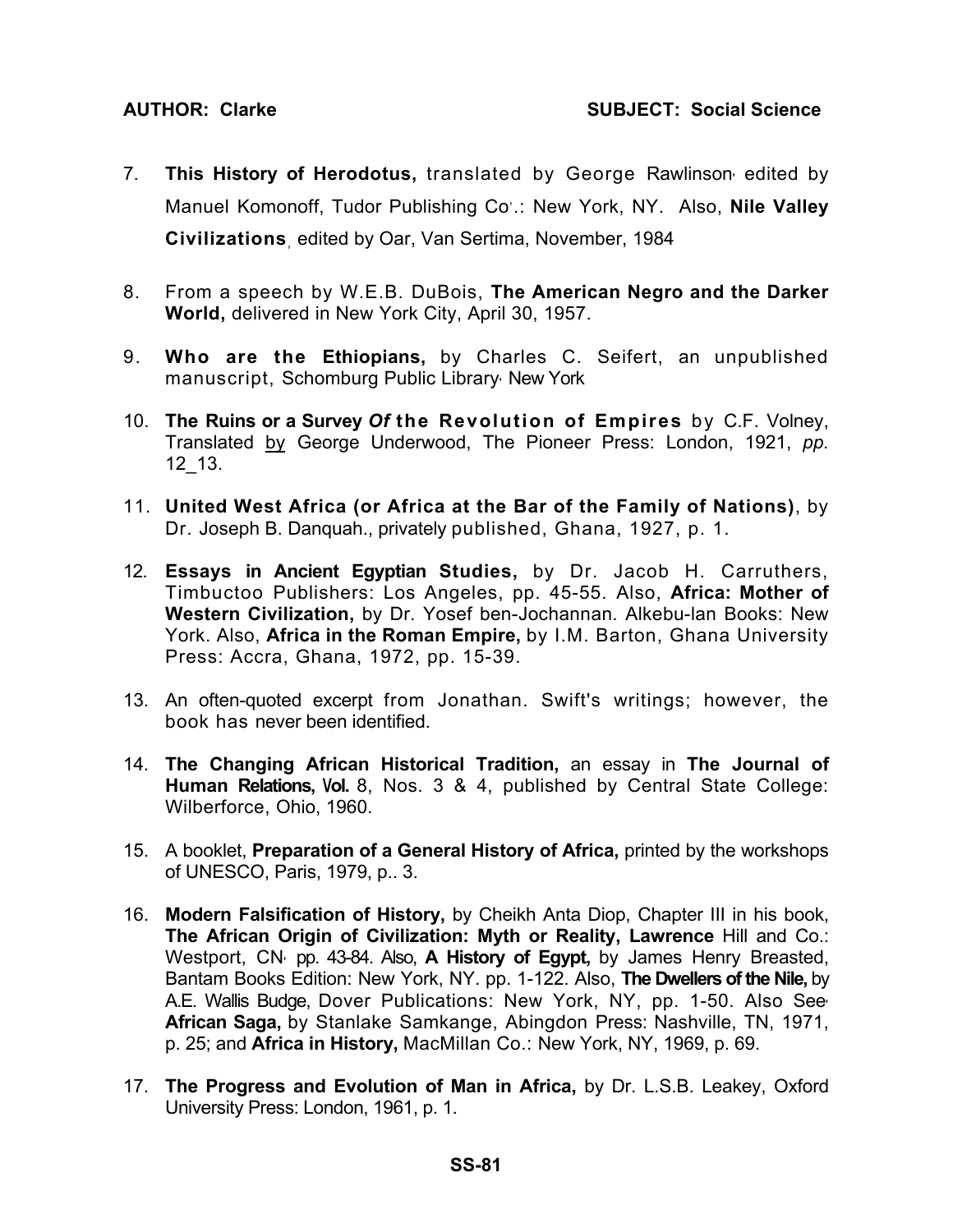- 18. J. Desmond Clark, The Huxley Memorial Science Lecture, delivered at the London School of Economics and Political Science, November 7, 1974.
- 19. **The African Contribution, Part** 1, by John W. Weatherwax, Bryant Foundation, Los Angeles, 1966.
- 20. **This History of Herodotus, Translated** by George Rawlinson, edited by Manuel Komonoff, Tudor Publishing Co.: New York, 1932.
- 21. Ibid.
- **22. They Came Before Columbus: The African Presence in Ancient America,**  by lvan Van Sertima, Random House: New York, 1976, pp. 1-18. Also, **The Black Discovery of America,** by Michael Bradley, Personal Library: Toronto, Canada. Also, **Progress and Evolution of Man in Africa,** by L.S. B. Leakey, Oxford University Press: New York, NY, 1961, pp. 27-50.
- ?3. **People of the Lake: Mankind and Its Beginning,** by Richard E. Leakey and Roger Lewin, Avon Books: New York, NY, 1. 983, pp. 90-114. Also, Lucy. **The Beginning** of **Humankind,** by Donald Johanson and Maitland Edey, Warner Books: New York, NY, 1981, pp. 309-340. Also, **The Search for Early Man,** article in Speciai *ISSUE) Of National Geographic Magazine, December, 1985, Vol. 168, No. 5. Also,* **Black Man of the Nile and His Family,** by Yosef ben-Jochannan, /\lkebu-Ian Books: New York, NY, 1981, pp. 1-76. Also, **The Origin of the Ancient Egyptians,** by Cheikh Anta Diop, article in Special Issue of **Journal of African Civilizations,** November, 1982, Vol. 4, No. 2, pp. 9-37. Also, **African Beginnings,** by Olivia Vlahos, Fawcett World Library: Grenwick, CN, 1967, pp. 29-43. Also, **Introduction to African Civilizations,** by John G. Jackson, Citadel Press: Secaucus, NJ, 1974, pp. 37-59. Also, **Africa in Classical Antiquity,** edited by L. Thompson and J. Ferguson, Ibadan University Press Ibadan. Nigeria, 1969, pp..63-80. Also, **Africa in the Iron Age,** by Roland Oliver, Cambridge University Press: New York, NY, 197n pp. 1-3i.
- 24. **A History of the Modern World,** by R.R. Palmer and Joel Colton, Alf red A. Knopf: New York, 1956.
- `25 **A Tropical Dependency,** by Lady Lugard, Cass Limited, London, quoted in the book, **Benvenuto Cellini Had No Pre<sup>j</sup> udice Against Bronze**, Waverly Press: Baltimore, 1943, pp. 6-13.
- 26 **The Destruction of Black Civilization**, by Chancellor WiI!iams, Third World Press: Chicago, 1974, p. 62.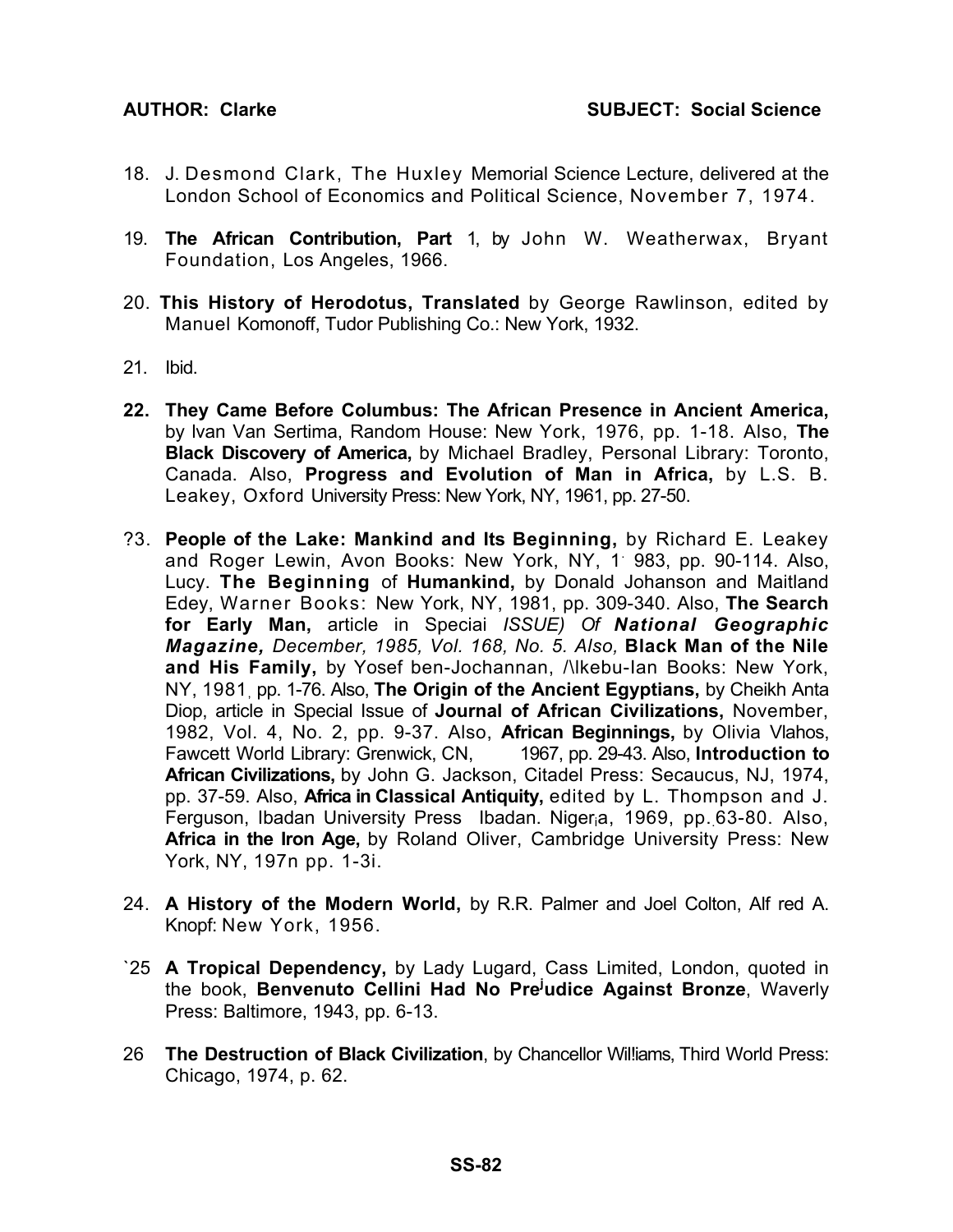- 27. **The Destruction of Black Civilization,** by Chancellor Williams, Third World Press: Chicago, IL, 1974, pp. 62-124. Also, **The Lost Pharaohs of Nubiz,** by Bruce Williams, **Archaeology Magazine,** Sept-Oct, 1980, pp. 12-22. Also **Ethiopia and the Origin of Civilization,** by John G. Jackson, Black Classic Press: Baltimore, MD, pamphlet.
- 28. **The Egypt of the Hebrews and Herodotus,** by Reverend A.H. Sayce.
- 29. **World's Great Men of Color 3000 B.C. to 1946 A.D.,** by J.A. Rogers. Also, **Imhotep, God of Medicine,** 1947, pp. 1-3. Also, **A History of Egypt,** by James Henry Breasted, Bantam Matrix edition: New York, NY, 1967, pp. 61-148. Also, **Black Man** of **the Nile and His Family,** by Yosef ben-Jochannan, Alkebulan Books: New York, NY, 1981, pp. 1-60. Also, **The Priests of Ancient Egypt,** by Serge Sauneron, Grove Press: New York, NY, 1960, pp. 29-52.
- 30. **Who Is This King of Glory,** by Alvin Boyd Kuhn, Academy Press: Elizabeth, NJ, 1944, pp. 1-47. Also, **Shadow** of **the Third Century,** by Alvin Boyd Kuhn, Academy Press: Elizabeth, NJ. Also, **African Origins of the Major Western Religions,** by Yosef ben-Jochannan, Alkebu-lan Books: New York, NY, 1970, pp. 1-35, and **Africa: Mother of Western Civilization,** by Yosef ben-Jochannan, Alkebu-lan Books: New York, NY, pp. 1-40. Also, **Ancient Egypt the Light of the World,** by Gerald Massey, Weiser Publishers: New York, NY, 1970. Also, **Christianity Before Christ,** by John G. Jackson, 1985, pp. 173-218.
- 31. **World's Great Men of Color,** by J.A. Rogers, Vol. 1, pp. 57-64.
- 32. **A Brief History of Ancient Egypt,** by Zaky Iskander and Alexander Badewry, Third Edition, Cairo, 1954, entire book.
- 33. **World's Great Men of Color,** by J.A. Rogers, Vol. 1, pp. 57-64.
- 34. From the unpublished research notebooks of historian, William Leo Hansberry. 35. Ibid.
- 36. **World's Great Men of Color,** by J.A. Rogers, MacMillan and Co.: New York, pp. 57-66. Also, **The Black Woman: A Figure in World History,** by John Henrik Clarke, **Essence Magazine,** May, 1971. Also, **A History of Egypt,** by James Henry Breasted, Bantam Books: New York, 1967. Also, **The Cultural Unity of Black Africa,** by Cheikh Anta Diop, Third World Press: Chicago, pp. 115- 116. Also, **Treasures of Tutankhamen,** by I.E.S. Edwards, Penguin Books: New York, 1976.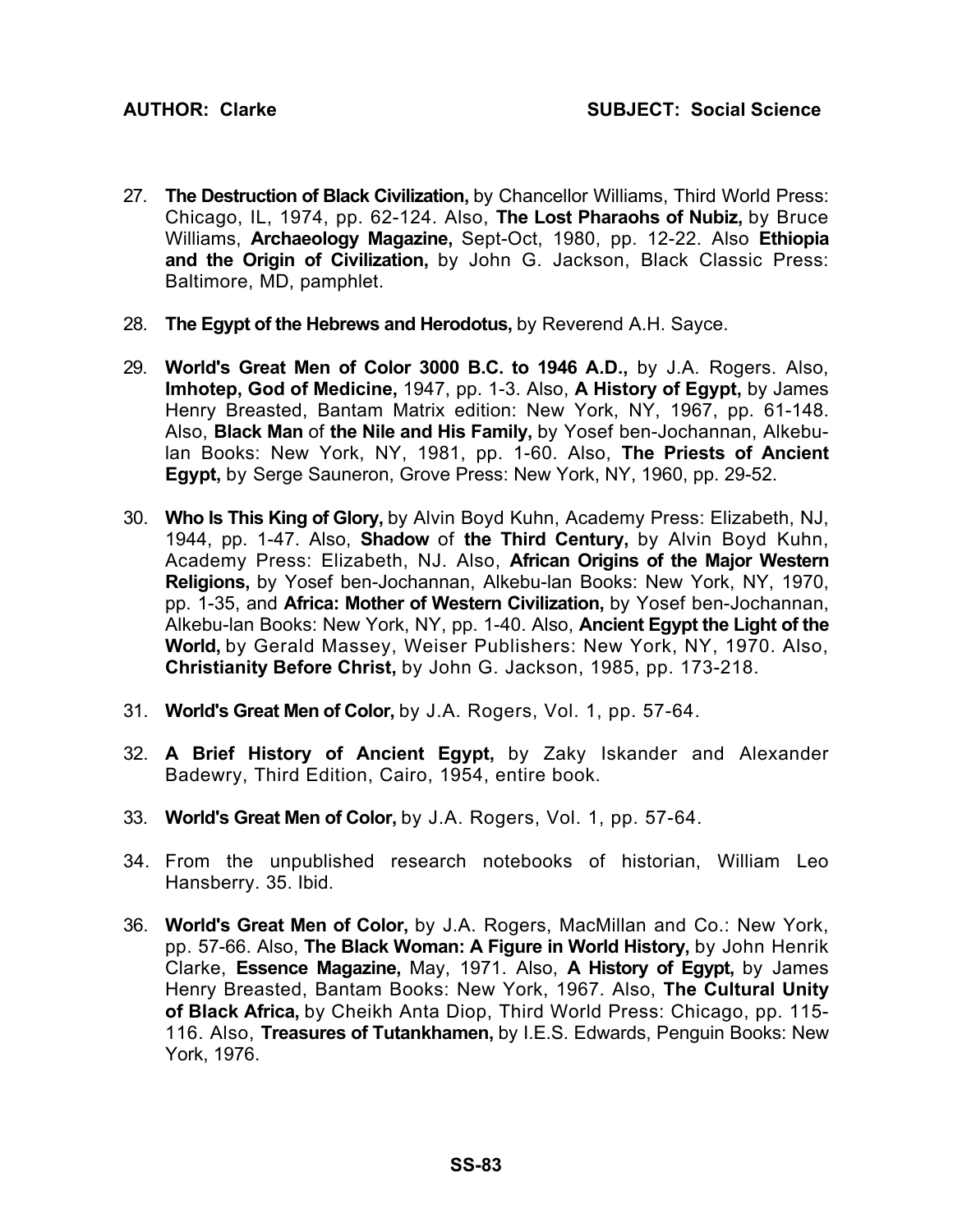- 37. **Topics in West African History,** by Adu Boahen, Longmans, Green & Co.: London, 1966, p. 12.
- 38. **Timbuctoo the Mysterious,** by Felix DuBois, Negro University Press: New York, 1969. Also, **Pillars of Ethiopian History,** by William Leo Hansberry, edited by Joseph E. Harris, Howard University Press: Washington, D.C., 1981, pp. 1-30. Also, **The Wonderful Ethiopians of the Ancient Cushite Empire,** by Drusilla Dunjee Houston, Black Classics Press: Baltimore, pp. 1-53. Also, **Ethiopia and the Origin of Civilization,** by John G. Jackson, Black Classic Press: Baltimore, pamphlet. Also, **Essays in Ancient Egyptian Studies,** by Jacob H. Carruthers, Timbuctoo Publishers: Los Angeles, pp. 45-55.
- 39. **The History and Description of Africa,** by Leo Africanus, Hakluyt Society, Vol. 1, 2, 3, 1896.
- 40. **The Contribution of the Negro to Human Civilization,** by Alexander Chamberlain. Also, **The Story of Old Ghana, Mali and Songhay,** by R.J. Wingfield, Cambridge University Press: London, 1957. Also, **West Africa Since 1000 A.D.,** by F.K. Bush, MacMillan and Co.: London, 1974. Also, **Topics in Western African History,** by A. Boahen, Longmans: New York, 1969. Also, **The University** of **Sankore at Timbuctoo: A Neglected Achievement in Black Intellectual History,** y John Henrik Clarke, **Journal** of **Western Black Studies,** 1977, Vol. l, No. 2, pp. 142-147. Also, **United West Africa (or Africa) at the Bar of the Family** of **Nations,** by Dr. Joseph B. Danquah, privately published, Ghana, 1927.
- 41. **Ghana, The Morning After,** by K. Budu-Acquah, Goodwin Press, 1960.
- 42. Ibid.'
- 43. bid.
- 44. Ibid.
- 45. **Capitalism and Slavery,** by Eric Williams, Pedigee Books: New York, 1980, p. 4. Eric Williams is quoting, in turn, from **Lectures on Colonization,** by H. Merivale, Oxford University Press: London, 1928 edition, p. 262.
- 46. **Famous American Negroes,** by Langston Hughes Dodd-Mead and Co.: New York, 1954. Also, **Great Negroes, Past and Present,** by Russell L. Adams, AfroAmerican Publishing Co.: Chicago, 1969.
- 47. **White Servitude in the United States**, an article by Lerone Bennett, Jr., in **Essence Magazine**, November, 1969.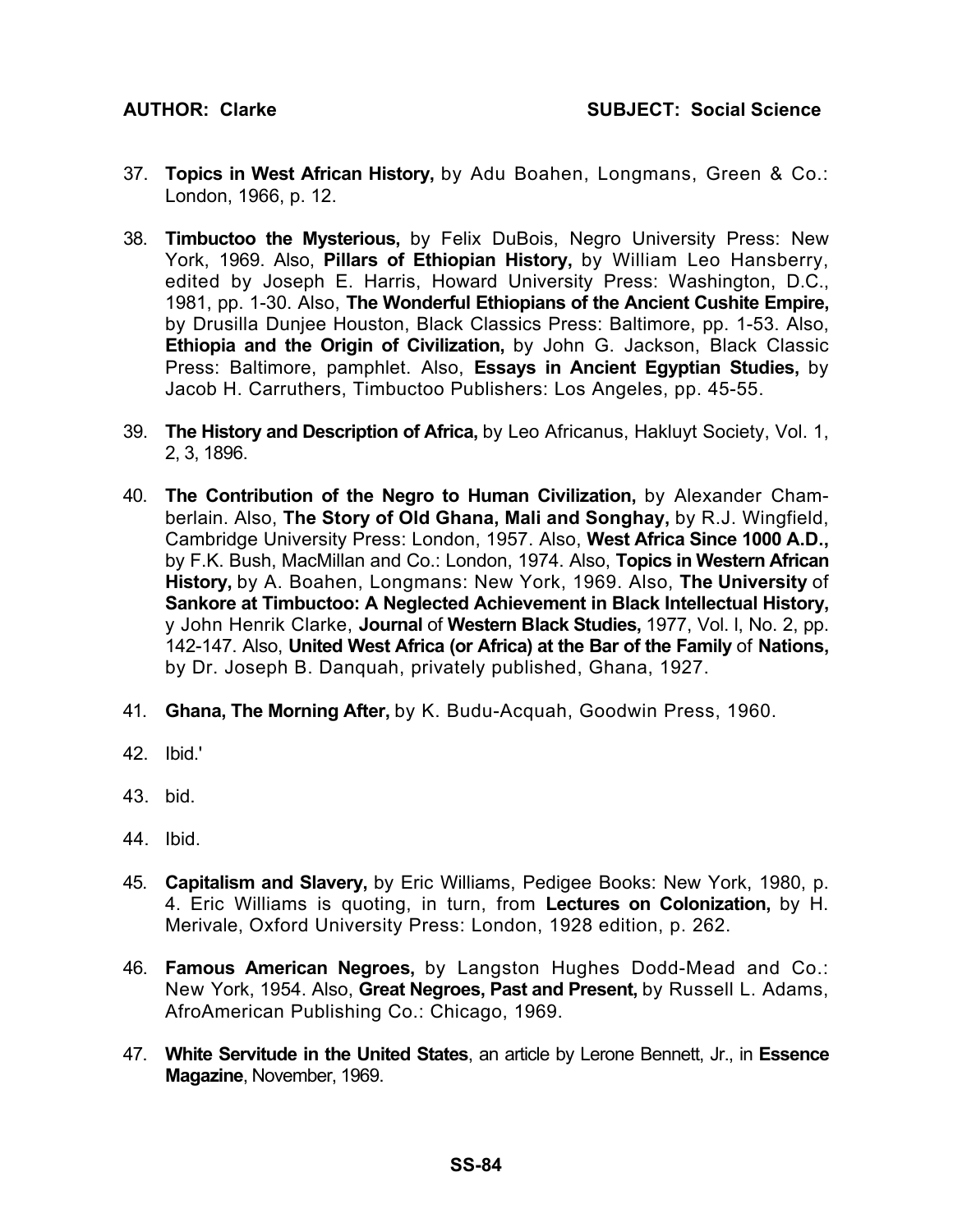- 48. **New York Times,** August 2, 1964, a comment made by the Reverend Kyle Haselden, Editor of the **Christian Century Magazine.**
- 49. **A Brief History of the Negro in the United States,** an essay by John Hope Franklin.
- 50. **Black Reconstruction in America, 1860-1880,** by Dr. W.E.B. DuBois, Meridian Books, The World Publishing Co.: Cleveland, 1965, pp. 3-16.
- 51. **The Call for Leadership,** a speech delivered by Loren Miller, at Stanford University, California, 1962.
- 52. **The Miseducation of the Negro,** by Dr. Carter G. Woodson.
- 53. **The Education of the Negro Prior to 1861,** by Dr. Carter G. Woodson.
- 54. **Tom-Tom,** by John W. Vandercook.
- 55. **The Impact of the African on the New World: A Reappraisal,** by John Henrik Clarke, **The Black Scholar,** February, 1973, pp. 32-39. Also, **The Influence of African Cultural Continuity on the Slave Revolts in South America and the Caribbean Islands,** Conference paper prepared by John Henrik Clarke and delivered before the Third International Congress of Africanists, Addis Ababa, Ethiopia, December 9-19, 1973. Also, **The American Negro Reference Book,** edited by John P. Davis, Prentice Hall and Co.: New York, NY, 1966. Also, **Black Reconstruction in America 1860-1880,** by W.E.B. DuBois, Meridian Books: The World Publishing Company: Cleveland, 1965, pp. 3- 16. Also, **Reconstruction After the Civil War,** by John Hope Franklin, The University of Chicago Press: Chicago, IL, 1961, pp. 152-173.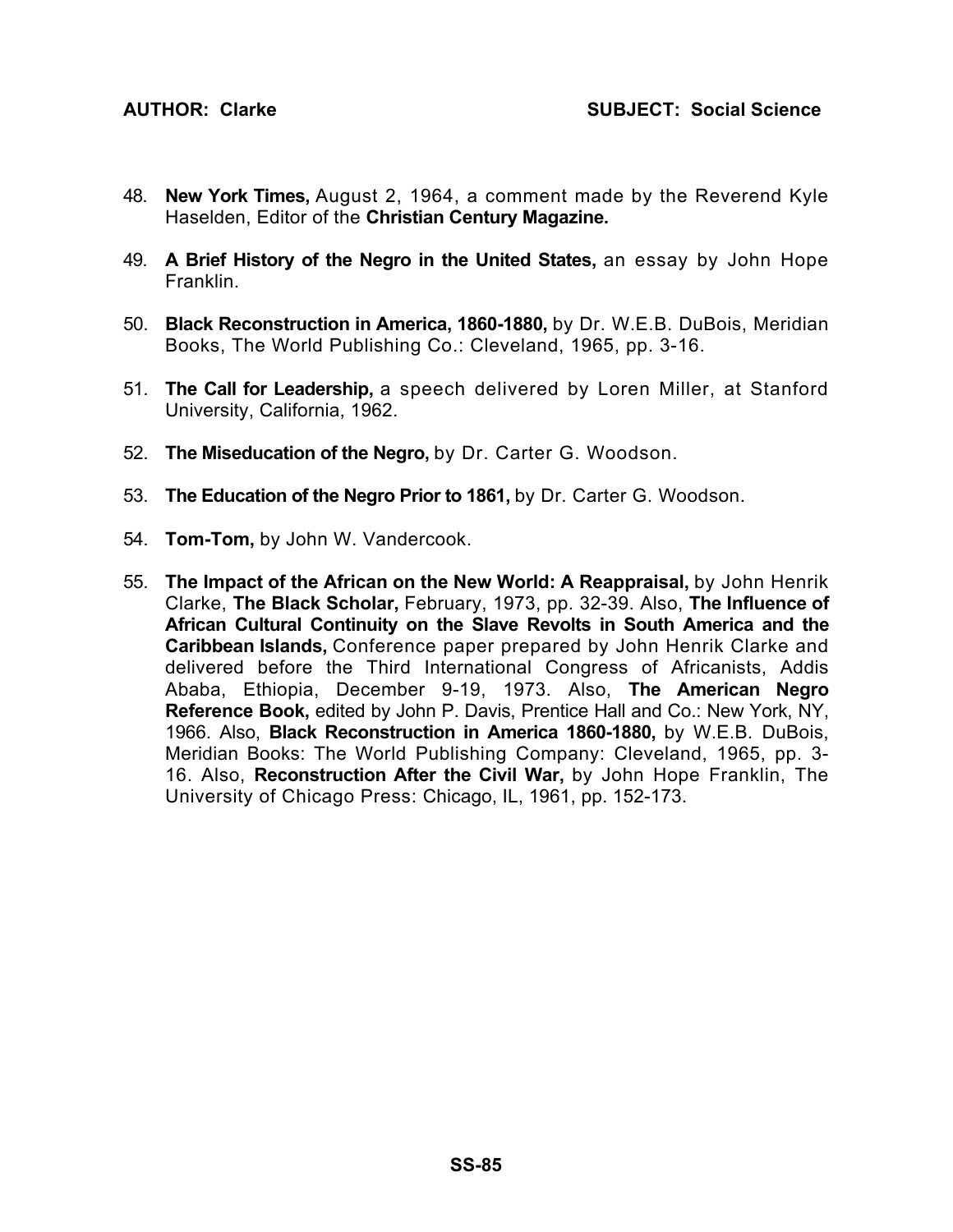## AUTHOR: Clarke SUBJECT: Social Science

# **INDEX**

| A                                 |                     | Civilization, African   | SS-21 - SS-25              |
|-----------------------------------|---------------------|-------------------------|----------------------------|
| <b>Abu Bekr</b>                   | <b>SS-49</b>        | Claridge, W.E.          | <b>SS-55</b>               |
| Achoris                           | <b>SS-43</b>        | Clark, J. Desmond       | <b>SS-15</b>               |
| Aegptcu                           | <b>SS-2</b>         | Cleopatra               | SS-10, SS-43, SS-44, SS-45 |
| Aesop                             | <b>SS-10</b>        | Colton, Joel            | <b>SS-22</b>               |
| African:                          |                     | Comish, Samuel E.       | <b>SS-70</b>               |
| Education                         | <b>SS-75</b>        | Crow, Jim               | <b>SS-72</b>               |
| the Oldest People                 | <b>SS-1</b>         |                         |                            |
| Women                             | SS-64               |                         | D                          |
| Africanus, Leo                    | <b>SS-52</b>        |                         |                            |
| Age of Chipped Stone (Pre-Period) | SS-27,              | daGama, Vasco           | <b>SS-58</b>               |
| Dynastic                          | <b>SS-28</b>        | Danquah, Joseph B.      | <b>SS-7</b>                |
| Age of the Finished Stone         | <b>SS-27</b>        | Dart, Raymond A.        | SS-17, SS-18               |
| Ahmose                            | SS-33, SS-35        | Darwin, Charles         | SS-16                      |
| <b>Akan People</b>                | <b>SS-55</b>        | Decadent Period         | <b>SS-40</b>               |
| Akhenaton                         | SS-37, SS-38        | Diara (Kingdoms)        | <b>SS-16</b>               |
| Al Idrisi                         | <b>SS-49</b>        | Diaz, Bartholomew       | <b>SS-58</b>               |
| Alexander                         | <b>SS-43</b>        | Diego de Azambuia, Don  | SS-55, SS-59               |
| Ali, Sonni                        | SS-51               | Douglass, Frederick     | <b>SS-70</b>               |
| Almoravides                       | <b>SS-49</b>        | DuBois, Felix           | <b>SS-50</b>               |
| Amenhates                         | <b>SS-36</b>        | DuBois, W.E.B.'         | SS-4, SS-7, SS-8, SS-71,   |
| Amenhotep I                       | SS-35               |                         | SS-72, SS-73, SS-77, SS-78 |
| Amyrtoeos (King)                  | <b>SS-42</b>        |                         |                            |
| Ancient Egypt: Light of the World | <b>SS-2</b>         |                         | E                          |
| Ansa, Nana Kwamena (King          | SS-54, SS-55,       |                         |                            |
| of the Gold Coast)                | SS-56, SS-59        | Edey, Maitland          | <b>SS-15</b>               |
| <b>Archaic Period</b>             | <b>SS-28</b>        | Edfu Text               | <b>SS-23</b>               |
| Askia (King)                      | SS-51, SS-52, SS-53 | Egypt:                  |                            |
|                                   |                     | Early Names             | $SS-2$                     |
| B                                 |                     | <b>History</b>          | <b>SS-26</b>               |
|                                   |                     | <b>El-Mansur</b>        | SS-53                      |
| Baba, Ahmed                       | SS-53               | <b>Elmina Castle</b>    | <b>SS-59</b>               |
| Balboa                            | SS-61               | Estevanico              | SS-61                      |
| Barth, Henry                      | <b>SS-52</b>        | <b>Euphrates</b>        | SS-30                      |
| <b>Battle of Ceuta</b>            | <b>SS-58</b>        | <b>Euphrates River</b>  | <b>SS-35</b>               |
| Ben-Jochannan, Yosef              | SS-5, SS-32         |                         |                            |
| Bennett, Jr., Lerone              | SS-64               |                         | F                          |
| <b>Black Revolution</b>           | <b>SS-73</b>        |                         |                            |
| Broom, Robert                     | <b>SS-18</b>        | Franklin, John Hope     | SS-68-SS-69                |
| Brown, John                       | <b>SS-70</b>        | Frazer, James           | SS-33                      |
| Budu-Acquah, K.                   | SS-54, SS-55, SS-56 |                         |                            |
| <b>Bumt-Faced People</b>          | SS-2                |                         | G                          |
| $\mathbf c$                       |                     | Gao                     | SS-52                      |
|                                   |                     | Gamet, Henry Highland   | <b>SS-70</b>               |
| Caesar, Roman Julius              | SS-43, SS-44        | Garrison, William Lloyd | <b>SS-71</b>               |
| Cecil, Sir William                | SS-60               | Garvey, Marcus          | SS-73, SS-78               |
| Chamberlain, Alexander            | SS-52 - SS-53       | Ghana                   | SS-49 - SS-50              |
|                                   |                     | Gold Coast (now Ghana)  | SS-54 SS-86                |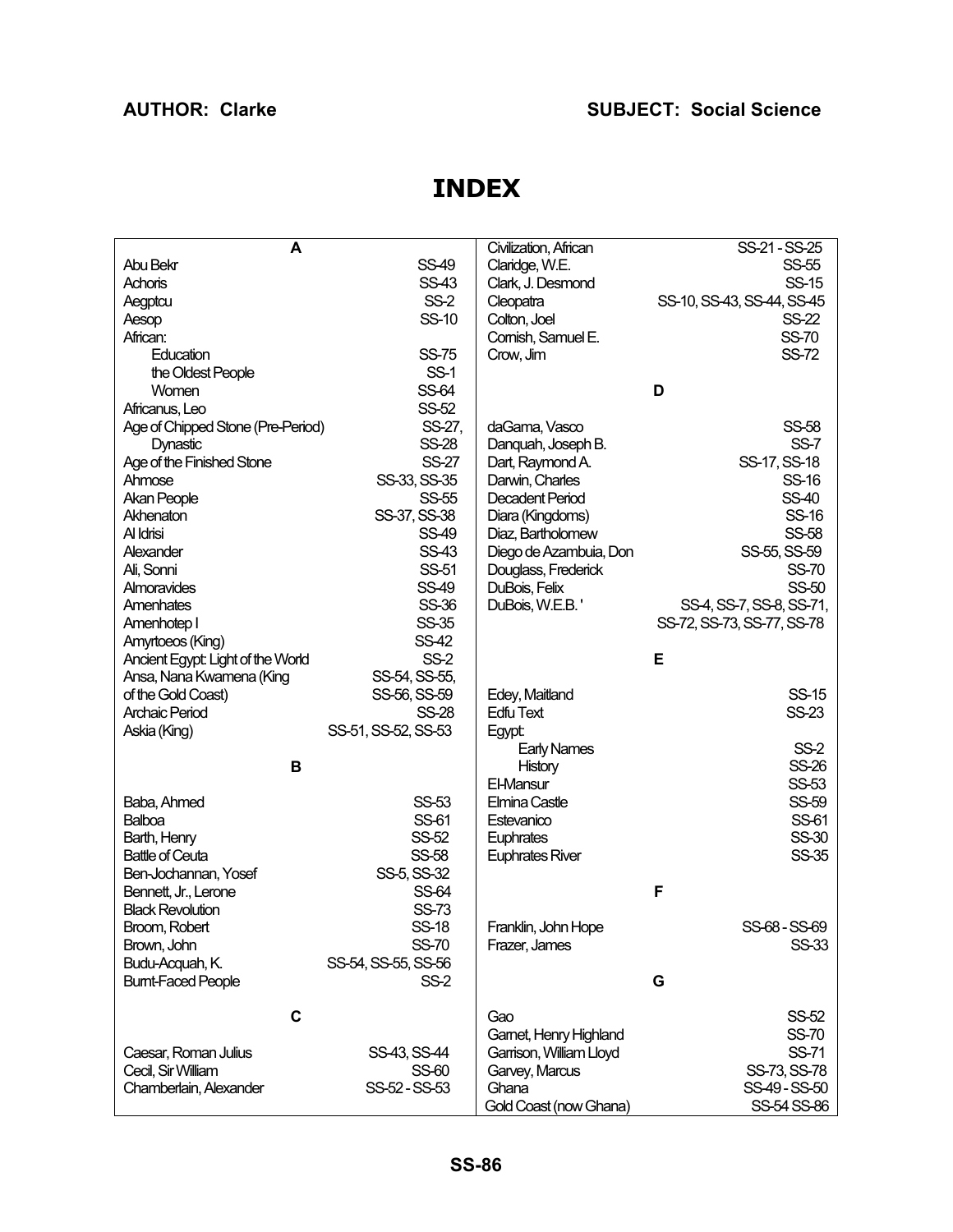## AUTHOR: Clarke SUBJECT: Social Science

| н                        |                           | Manetho                       | SS-28, SS-30               |
|--------------------------|---------------------------|-------------------------------|----------------------------|
|                          |                           | Mansa Mussa (Emperor of Mali) | SS-51                      |
| Hall, Prince             | SS-69                     | Marcos, Fray                  | SS-61                      |
| Hansberry, William Leo   | SS-40 - SS-41             | Massey, Gerald                | SS-2, SS-33                |
| Haselden, Kyle           | SS-67 - SS-68             | Memnon                        | SS-10                      |
| Hatshepsut               | SS-35, SS-36              | Menes (Pharaoh)               | SS-28, SS-43               |
| <b>Heresy Period</b>     | <b>SS-38</b>              | Mensah-Sarbah                 | SS-55                      |
| <b>Heretic King</b>      | <b>SS-37</b>              | Meroe                         | <b>SS-24</b>               |
| <b>Herodotus</b>         | SS-3, SS-13, SS-17, SS-28 | Messiah                       | <b>SS-45</b>               |
| Horus, King              | SS-23                     | Middle Ages                   | <b>SS-47</b>               |
| Houston, Drusilla Dungee | SS-4                      | Middle-Age-Lethargy           | <b>SS-48</b>               |
| Huggins, Willis N.       | <b>SS-5</b>               | Miller, Loren                 | <b>SS-72</b>               |
| <b>Hyksos</b>            | SS-31, SS-32, SS-33       | Mizrain                       | $SS-2$                     |
|                          |                           | Moorish                       | SS-47, SS-54               |
|                          | ı                         |                               |                            |
|                          |                           | N                             |                            |
| Ibn-al-As, Amr           | SS-46                     |                               |                            |
| Imhotep                  | <b>SS-29</b>              | Nadir (Period in African-     | <b>SS-72</b>               |
| Islam:                   |                           | American History)             |                            |
| Egypt                    | SS-46                     | Nectanebo (Egypt's Ruler)     | <b>SS-43</b>               |
| <b>West Africa</b>       | SS-47 - SS-48             | Nefertiti (Queen)             | SS-36, SS-37, SS-38,       |
|                          |                           |                               | SS-39                      |
|                          | J                         | New Stone Age                 | <b>SS-19</b>               |
|                          |                           | New World                     | SS-60, SS-61, SS-62, SS-64 |
| Jackson, John G.         | SS-5, SS-33               | Niagara Movement              | <b>SS-77</b>               |
| Jenne                    | <b>SS-52</b>              | <b>Nile River</b>             | $SS-2$                     |
| Johanson, Donald         | <b>SS-15</b>              | Nino, Pedro Alonso            | SS-61                      |
| John, Prester            | SS-11, SS-58              | Nyeneo, Bernard               | <b>SS-18</b>               |
| Johnson, de Graft        | SS-55                     |                               |                            |
|                          |                           | O                             |                            |
|                          | Κ                         |                               |                            |
|                          |                           | Octavius                      | SS-45                      |
| Kampt (Egypt)            | <b>SS-2</b>               | Osler, Sir William            | <b>SS-29</b>               |
| Kashta                   | SS-40                     |                               |                            |
| Kemet (Egypt)            | <b>SS-2</b>               | P                             |                            |
| Khun, Alvin Boyd         | SS-33                     |                               |                            |
| Kingdom of Diara         | SS-50                     | <b>Paleolithic Period</b>     | <b>SS-26</b>               |
| Kingdom of Sosso         | <b>SS-50</b>              | Palmer, R.R.                  | <b>SS-22</b>               |
| Kushite (King)           | <b>SS-42</b>              | Pan-Africanism                | <b>SS-79</b>               |
|                          |                           | Phillips, Wendell             | SS-71                      |
|                          | L                         | Piankhi (King of Ethiopia)    | SS-40                      |
|                          |                           | Portuguese                    | SS-54, SS-55, SS-56, SS-58 |
| Leakey, L.S.B.           | SS-14, SS-15              | Pre-Dynastic Period (Egypt)   | SS-27 SS-28                |
| Leakey, Richard E.       | SS-15, SS-18              | Prosser, Gabriel              | SS-68                      |
| Lugard, Lady             | SS-23 - SS-24             | Ptolemaic Period (Egypt)      | SS-43 - SS-46              |
|                          |                           | Ptolemy                       | SS-43                      |
|                          | Μ                         | <b>Punic Wars</b>             | SS-42                      |
|                          |                           | Pyramid                       | SS-28 - SS-30              |
| Mali                     | SS-48, SS-51              |                               |                            |
|                          |                           |                               |                            |